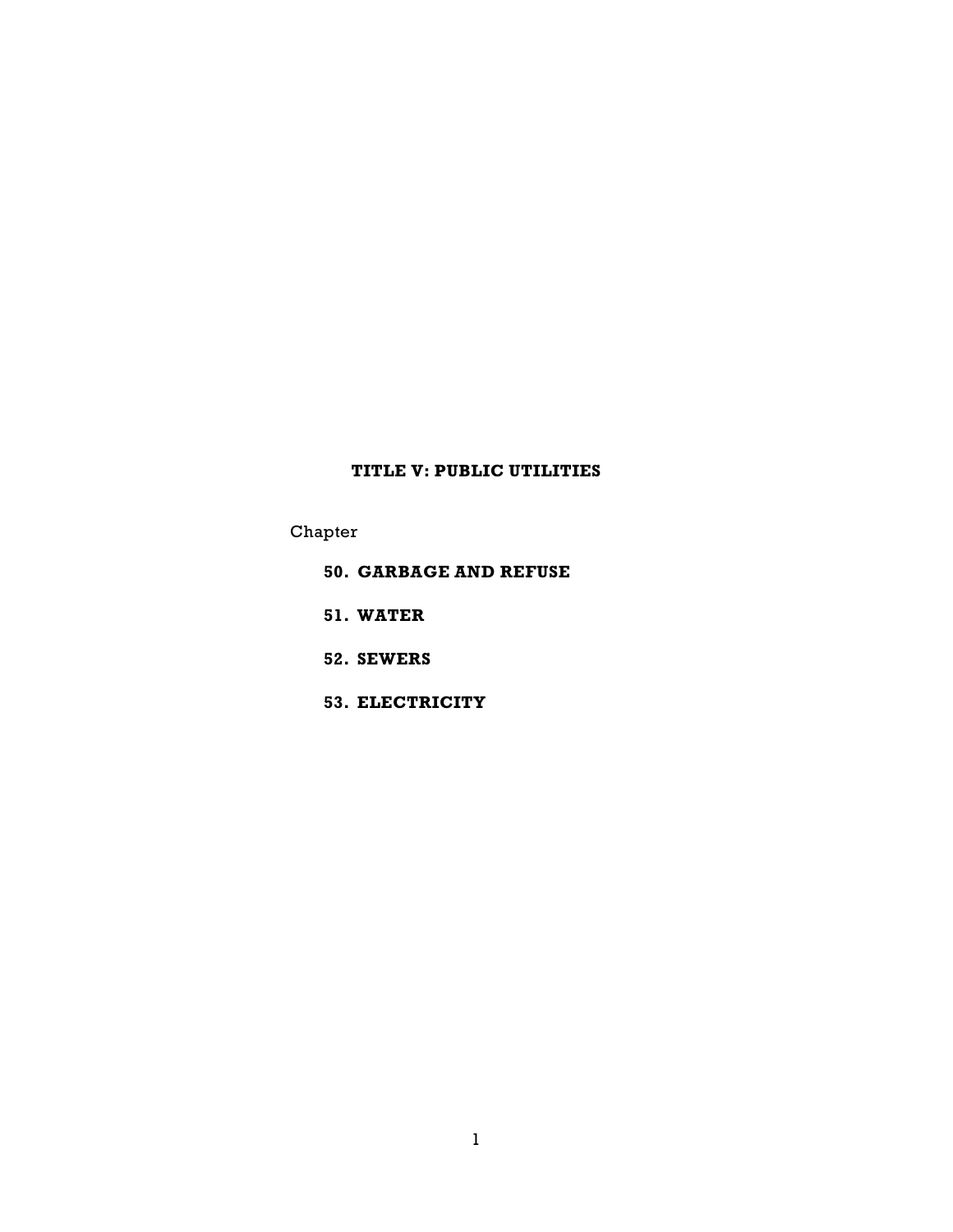# **Garrett - Public Utilities**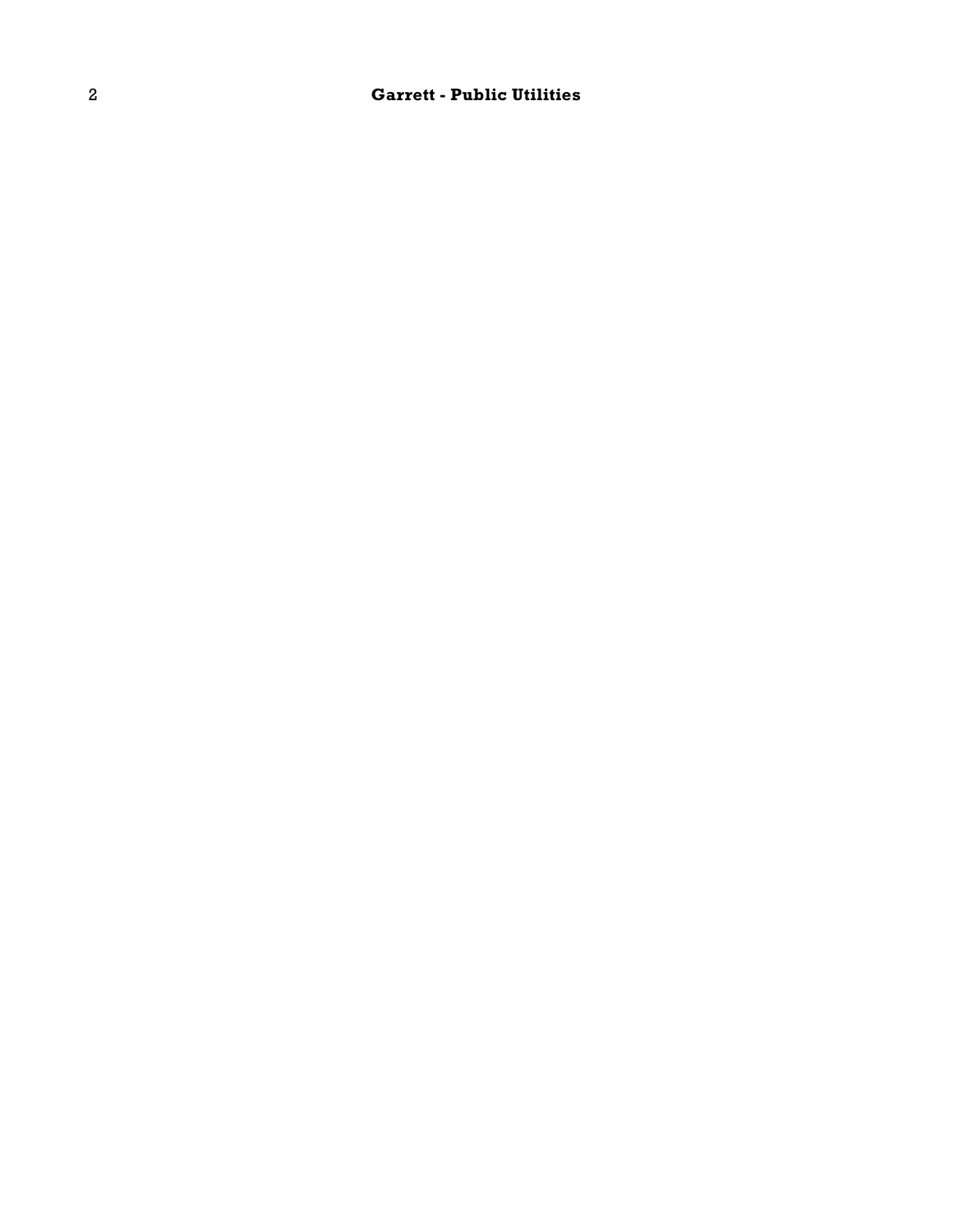## **CHAPTER 50: GARBAGE AND REFUSE**

#### Section

- 50.01 Definitions
- 50.02 Duties of Board of Public Works and Safety in relation to waste collection
- 50.03 Garbage containers
- 50.04 "Three-bag" or 90-gallon limit for residential service
- 50.05 Covering garbage
- 50.06 Burning of paper and the like; hours permitted for burning
- 50.07 Dumpster regulations
- 50.08 Rules, regulations, and specification for the collection and disposal of garbage and rubbish
- 50.99 Penalty

#### **§ 50.01 DEFINITIONS.**

For the purpose of this chapter, the following definitions shall apply unless the context clearly indicates or requires a different meaning.

*APPROVED CONTAINERS.* A 90-gallon cart/container to be provided by the contractor to accomplish the weekly pick-up of 90 gallons per residence, one container to be provided for each dwelling unit.

*DWELLING UNIT.* A single-family dwelling or a multi-family dwelling of no more than four families. A structure with five or more dwelling units shall be deemed commercial facility, and therefore, not covered by the rules, regulations and specifications promulgated by the Board of Public Works.

*GARBAGE.* Rejected food wastes, and to include every waste accumulation of animal, fruit and vegetable matter, used or intended for food, or that attends the preparation, use, cooking, dealing in or storing of meat, fish, fowl, fruit or vegetation and all other putrescible wastes except sewage and body wastes.

*RUBBISH.* Such matter as ashes, cans, metal ware, broken glass, crockery, dirt, sweepings, and boxes, provided that the boxes are used to contain rubbish. Excluded from the definition of rubbish are empty boxes, grass, leaves, weeds, trees and large limbs. Also excluded from the definition of rubbish are debris from demolition or construction of buildings, lumber and wood. (Ord. 121890-1, passed 12-18-90; Am. Ord. 98-7, passed 4-7-98; Am. Ord. 2001-8, passed 7-10-01)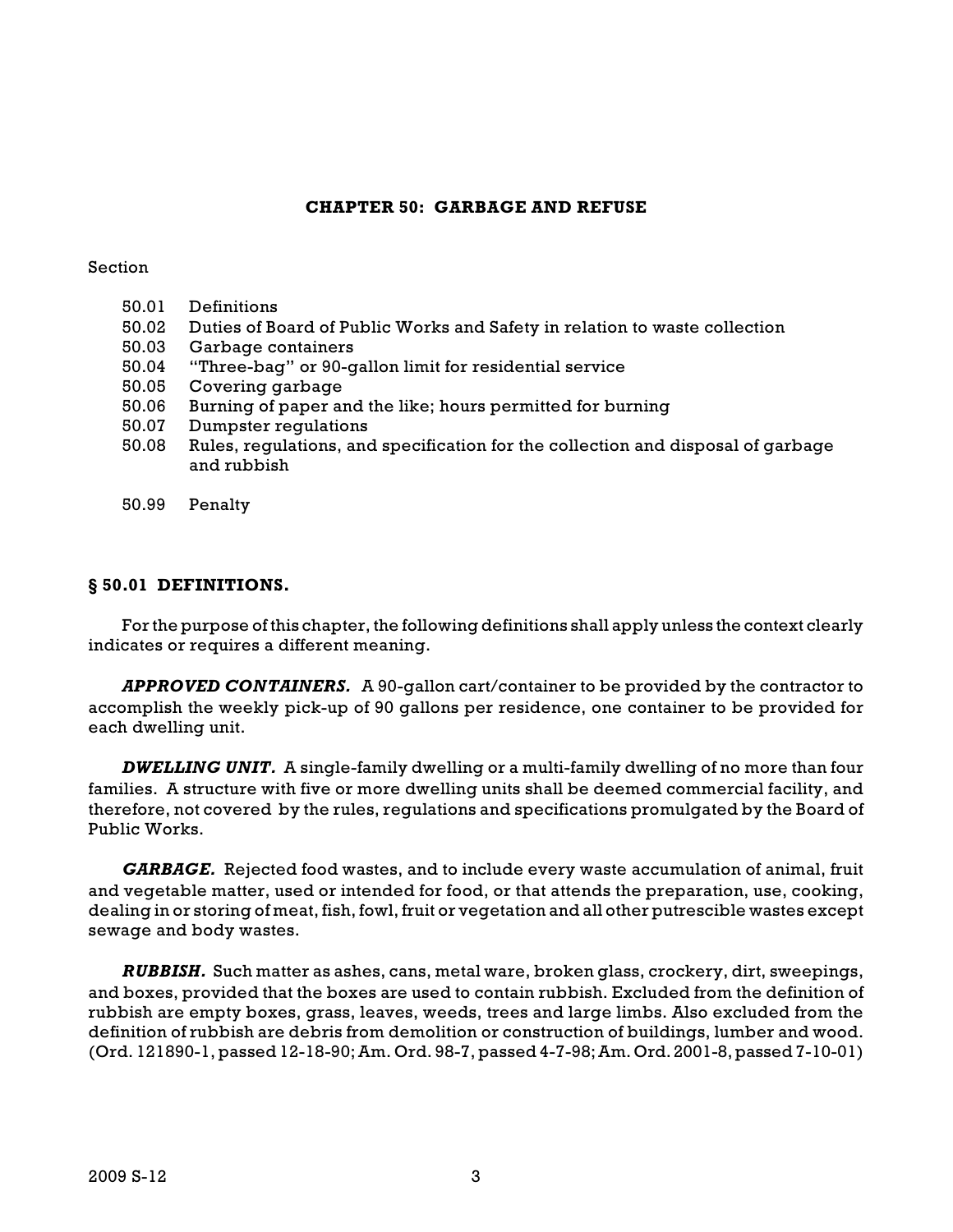# **§ 50.02 DUTIES OF BOARD OF PUBLIC WORKS AND SAFETY IN RELATION TO WASTE COLLECTION.**

(A) (1) The Board of Public Works and Safety, hereinafter referred to as the "Board," of the city is authorized and empowered to collect and dispose of or provide for the collection and disposal of all rubbish and garbage within the city and the fringe area surrounding the city.

(2) The Board is hereby authorized, subject to the approval of the Common Council, to promulgate and prescribe rules and regulations providing for methods to be used in the storage, collection and disposal of all garbage and rubbish, and to advertise and publish the same, and the rules, when duly advertised and published, shall have the same force and effect as ordinances and resolutions of the city.

(B) The Board is further authorized and directed to appoint a Superintendent of Garbage and Rubbish Collection and Disposal to supervise the collection and disposal, either under the name of Superintendent or such other name or office as the Board shall direct. The Board is further authorized, empowered and directed to provide by contract or to provide by the city for the necessary labor, equipment, power, vehicle and all necessary personnel to properly administer the provisions of this chapter for the disposal, collection and handling of the garbage and rubbish.

(C) The Board is authorized and empowered to determine and fix a fair and reasonable charge to be made against every owner of or occupant or lessee of property, subject to the approval of the Common Council of the City, and by rules and regulations of the Board to establish a method of collection and assessment of the charges under such method and regulation as the Board shall select.

(Ord. 121890-1, passed 12-18-90)

### **§ 50.03 GARBAGE CONTAINERS.**

(A) Every person having any garbage on his premises shall cause the same to be placed and kept in metallic or sturdy plastic garbage cans, and shall keep the same securely covered so that flies shall not have access thereto. Garbage shall be emptied and removed so frequently that it shall not become putrid and give off offensive odors, and it shall be kept in a sanitary condition. All garbage cans shall be so placed on the premises as to be easy of access by the person or persons who remove them from the premises. All garbage so deposited in cans or receptacles shall be reasonably free from water and slop and no tin cans, broken glass, crockery ware or ashes shall be placed therein. In the event of any dispute between the owner or occupant of the premises and the person who removes the garbage as to the location of the cans or the character of garbage permitted therein, the matter shall be referred to the Board, whose decision shall be final and conclusive.

(B) Tin cans, bottles, glassware, crockery ware and other rubbish shall be placed in receptacles and securely covered so that flies cannot enter. Receptacles shall be emptied and removed sufficiently frequent to keep them in a sanitary condition, and no rubbish shall be permitted to be or remain upon any premises except as herein provided.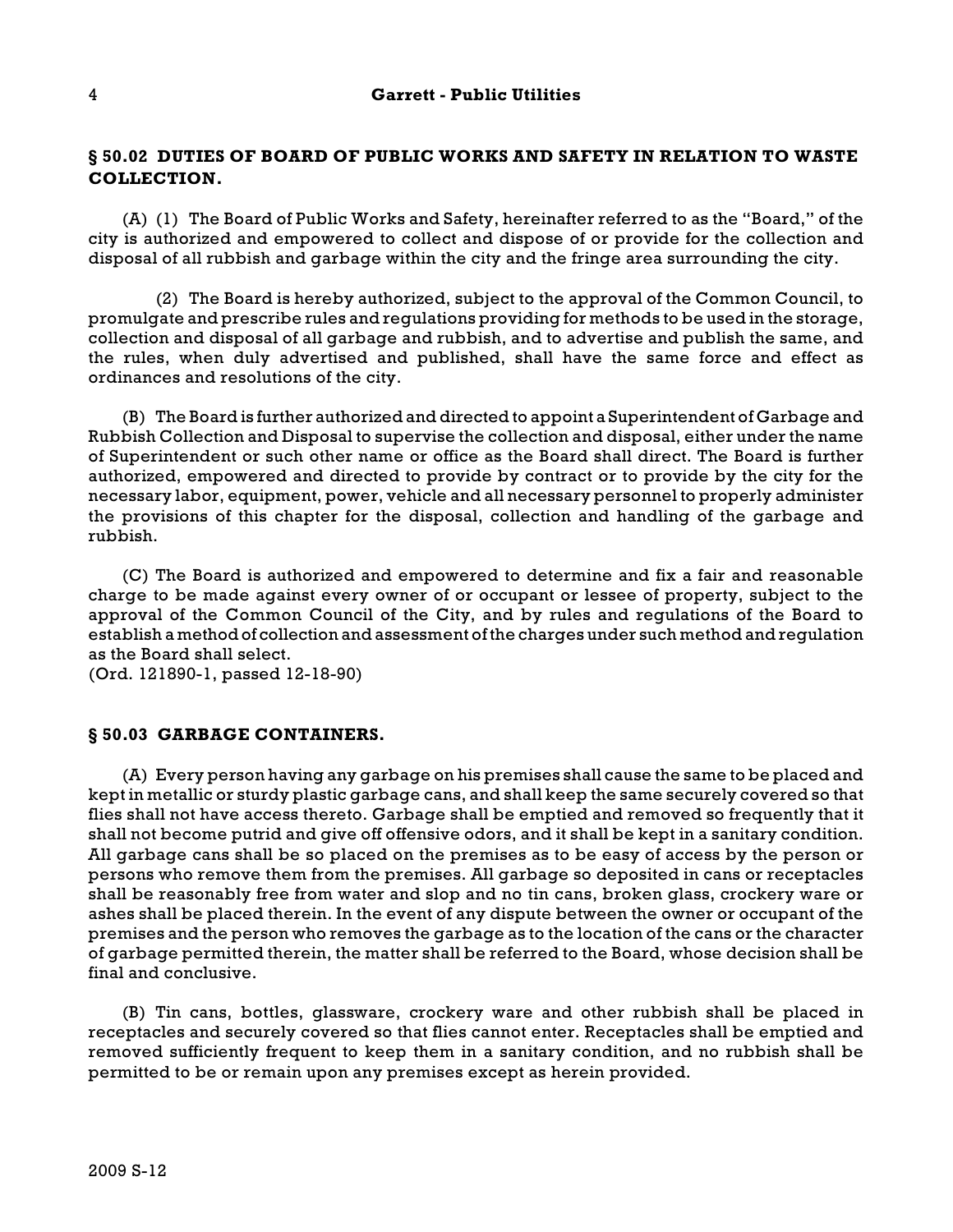(C) Any person residing or having his place of business within the fire limits of the city, shall not deposit, keep, or cause to be deposited or kept, any ashes, in any building or on any lot or ground except in metallic receptacles. Receptacles shall be of such a kind and character that there shall be no danger of fire by reason of depositing ashes therein.

(D) Every person must place his garbage or rubbish for pick-up upon the premises owned or occupied by such person. It shall be unlawful for any person to place such garbage or rubbish for pick-up upon property not belonging to or not occupied by such person.

(E) Notwithstanding any provision in this section to the contrary, in the event that the contract between the City and its contractor for the collection of garbage and rubbish requires that approved containers be furnished by the contractor and used by the owners of occupants of dwelling units, then the owners or occupants of dwelling units shall be required to use such approved containers as furnished by the contractor.

(Ord. 121890-1, passed 12-18-90; Am. Ord. 2001-11, passed 7-24-01) Penalty, see § 10.99

#### **§ 50.04 "THREE-BAG" OR 90-GALLON LIMIT FOR RESIDENTIAL SERVICE.**

Effective January 1, 1991, every residential dwelling shall be subject to a "three-bag" or 90-gallon limit per dwelling per pick-up. Garbage and rubbish to be disposed of that exceeds the limit contained herein, must be disposed of in a special plastic bag with a special logo, which bags must be purchased by the person exceeding the limit. These bags will be specifically designated and will be made available by the City for purchase, the price may vary from time to time.

(Ord. 121890-1, passed 12-18-90) Penalty, see § 10.99

#### **§ 50.05 COVERING GARBAGE.**

No person shall carry on any vehicle, or any carrier of any kind upon any street or alley within the city, any trash, loose papers, garbage or other refuse, without first having covered such trash, loose papers, garbage or other refuse with a tarpaulin or other covering to prevent the materials so hauled from blowing off the vehicle or other carrier along the city streets. (Ord. 121890-1, passed 12-18-90) Penalty, see § 10.99

#### **§ 50.06 BURNING OF PAPER AND THE LIKE; HOURS PERMITTED FOR BURNING.**

(A) All burning of paper, paper boxes or miscellaneous dry material shall be burned in regulation burners of wire mesh or perforated burners fitted with covers or top enclosures to prevent blowing of burning parts. The ashes from such burners are to be emptied by the owner and/or occupant of such property after they are cold, into small containers not to exceed 20-gallon capacity and gross weight when filled not in excess of 50 pounds.

(B) The burning of paper, paper boxes or miscellaneous dry material described in division (A) and the burning of any leaves, twigs, grass and similar materials shall be done in complete compliance with division (A) and only between the hours of 4:00 p.m. and 10:00 p.m, seven days a week.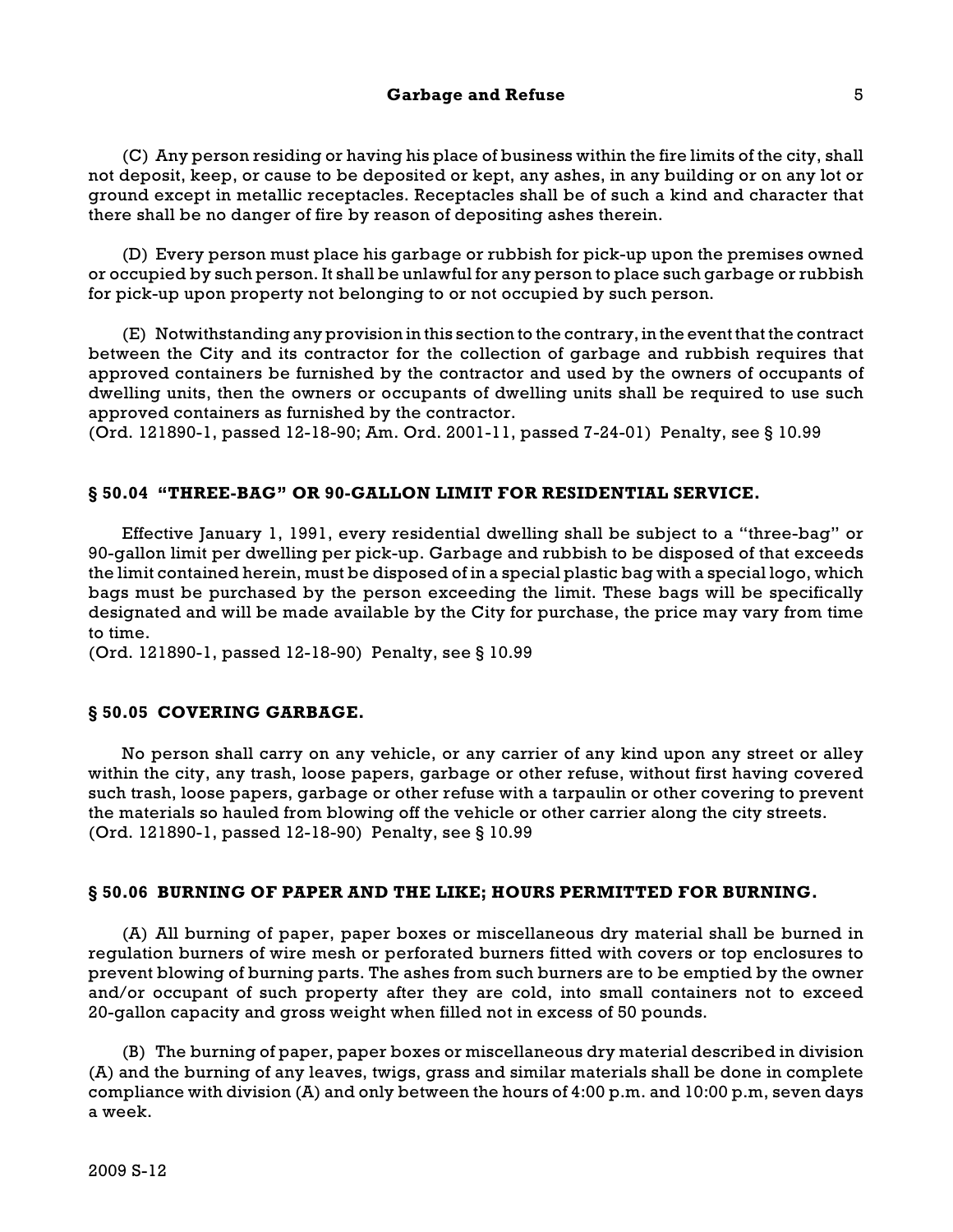(C) Any person violating any provision of this section shall be fined not less than \$50 nor more than \$100 for each offense, and a separate offense shall be deemed committed on each day during, on or which an offense occurs or continues. Violations of this section shall be enforced through the Ordinance Violations Bureau.

(D) Any violation of this section is declared to be a nuisance. In addition to any other relief provided by this section, the City Legal Department may apply to a court of competent jurisdiction for an injunction to prohibit the continuation of any violation of this section. Such application for relief may include seeking a temporary restraining order, temporary injunction and permanent injunction.

(Ord. 121890-1, passed 12-18-90; Am. Ord. 2000-28, passed 10-19-00) *Cross-reference:*

*For fine see Schedule of Civil Penalties in § 35.03*

#### **§ 50.07 DUMPSTER REGULATIONS.**

(A) *Definitions.* For the purpose of this section, the following definitions shall apply unless the context clearly indicates or requires a different meaning.

*DUMPSTER.* A dump box, roll-off box, or any other box commonly referred to as a dumpster, used for the collection, storage and removal of building materials and other debris generated in connection with the construction, repair, remodeling, rehabilitation, or renovation of a building or structure of any kind.

*STREET, ALLEY AND SIDEWALK.* Includes the entire width of the platted or recorded street right-of-way, the entire width of the platted alley right-of-way, and the width of the platted sidewalk (if located outside of the street right-of-way.

(B) *Placement of dumpsters prohibited.* All dumpsters shall be located entirely upon private property outside of streets, alleys, or sidewalks. The placement of dumpsters within or upon a street, alley, or sidewalk is prohibited, except as provided for in § 50.07(C).

(C) *Permit process.* If the owner or occupant of property desires to locate a dumpster in an area prohibited by this section, the owner or occupant shall first apply to the city, on approved application forms, for a dumpster location permit. The owner or occupant making application shall provide all the information required by the permit application. The city shall be entitled to make an inspection of the property to determine if it is necessary (not just convenient) to locate a dumpster upon or within a street, alley or sidewalk. The decision of the city shall be final. If the application is granted, a permit shall be issued for a period of time no longer than 30 days from the date of the permit.

(D) *Permit fee.* In the event a permit is granted pursuant to division (C) above, the city shall charge and collect a fee of \$25 payable prior to the issuance of the permit. Permits may be renewed one time only for the payment of an additional fee of \$25.

(E) *Safety requirements.* A permittee shall comply with all safety and warning requirements as imposed by the city in connection with a permit issued under this section. The permittee shall affix a permit sticker, issued by the city, to the side of the dumpster facing oncoming traffic. This sticker shall be affixed to the dumpster for the duration of the permit.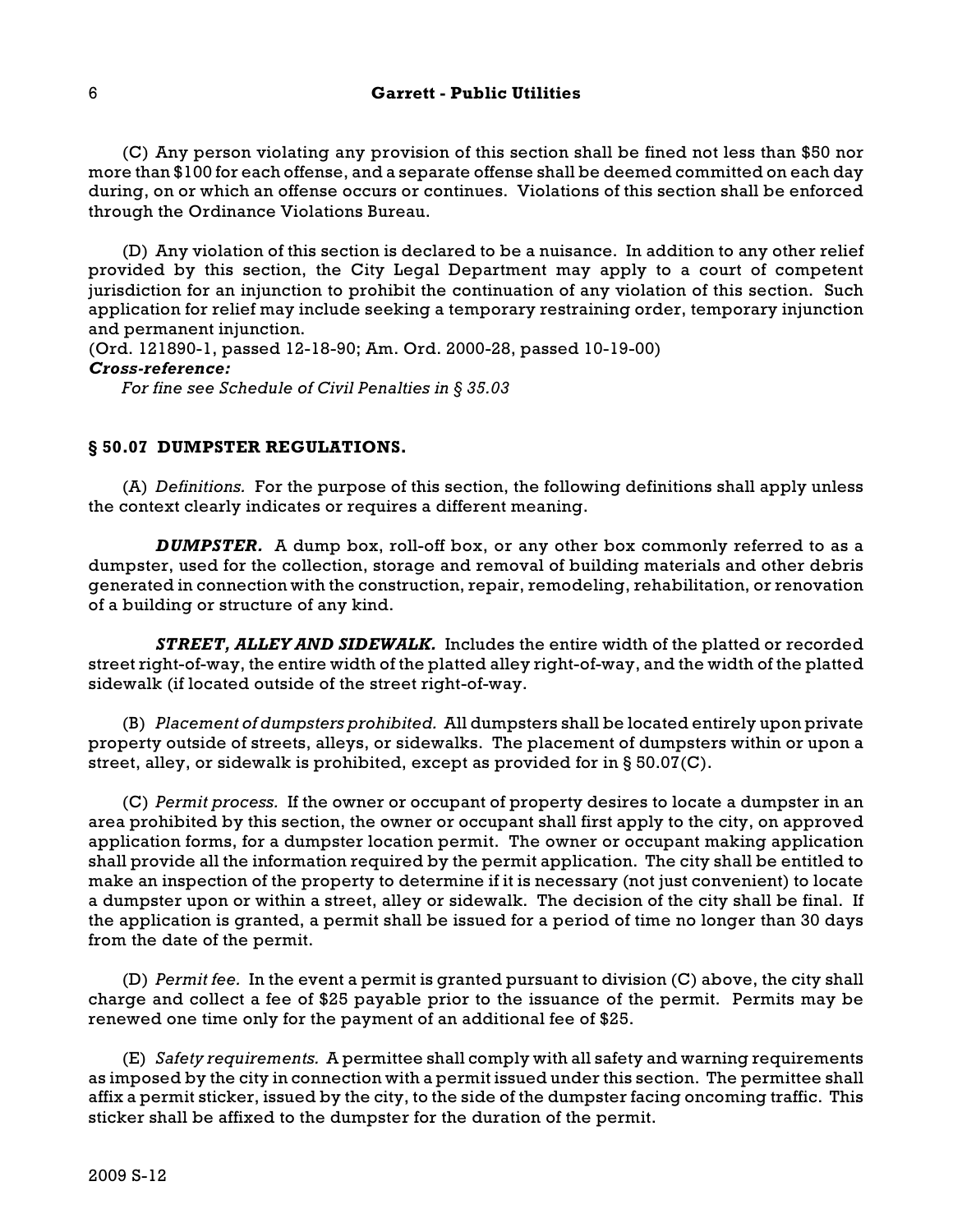(F) *Violations.* A violation of this section shall be punishable by a fine. Each day a violation occurs shall be considered a separate violation.

(Ord. 2002-16, passed 8-20-02; Am. Ord. 2006-7, passed 3-21-06) Penalty, see § 10.99 *Cross-reference:*

*For fine see Schedule of Civil Penalties in § 35.03*

### **§ 50.08 RULES, REGULATIONS, AND SPECIFICATION FOR THE COLLECTION AND DISPOSAL OF GARBAGE AND RUBBISH.**

(A) The residences within the city subject to street side collection, shall place the carts/containers at the refuse collection site at street side no sooner than noon on the day before collection and shall remove the carts/containers from the refuse collection site at the street side no later than noon on the day after the collection. The owner, tenant, lessee, occupant, or agent of any residential property shall, in addition to promptly removing the cart/container, clean up and remove any scattered solid waste or rejected items from the property no later than noon on the day after the collection. For purposes of this section, and other related documents, the day of the collection is the scheduled collection day or a rescheduled collection day in the event of a missed or postponed collection.

(B) The carts/containers, when not at the refuse collection site at the street side as provided herein, shall be stored at a location on the property; which location shall be behind a line extending entirely across the property; which line shall be even with the front of the residence located on the property.

(C) All fines and penalties imposed pursuant to this section shall be governed by and collected pursuant to the provisions of the Ordinance Violations Bureau and, in addition, any fines or penalties may be added to and included in the monthly bill sent to the owner, occupants, or lessees of the property.

(Ord. 2008-13, passed 10-7-08) Penalty, see § 50.99

#### **§ 50.99 PENALTY.**

(A) Any person violating any provision of this chapter for which no specific penalty is prescribed shall be subject to § 10.99.

(B) Any person, firm, or corporation violating the provisions of § 50.08 shall be subject to a fine of \$25 for the first violation and \$50 for each subsequent violation within the next 12 months. The fine herein imposed shall be paid to the city General Fund. (Ord. 2008-13, passed 10-7-08)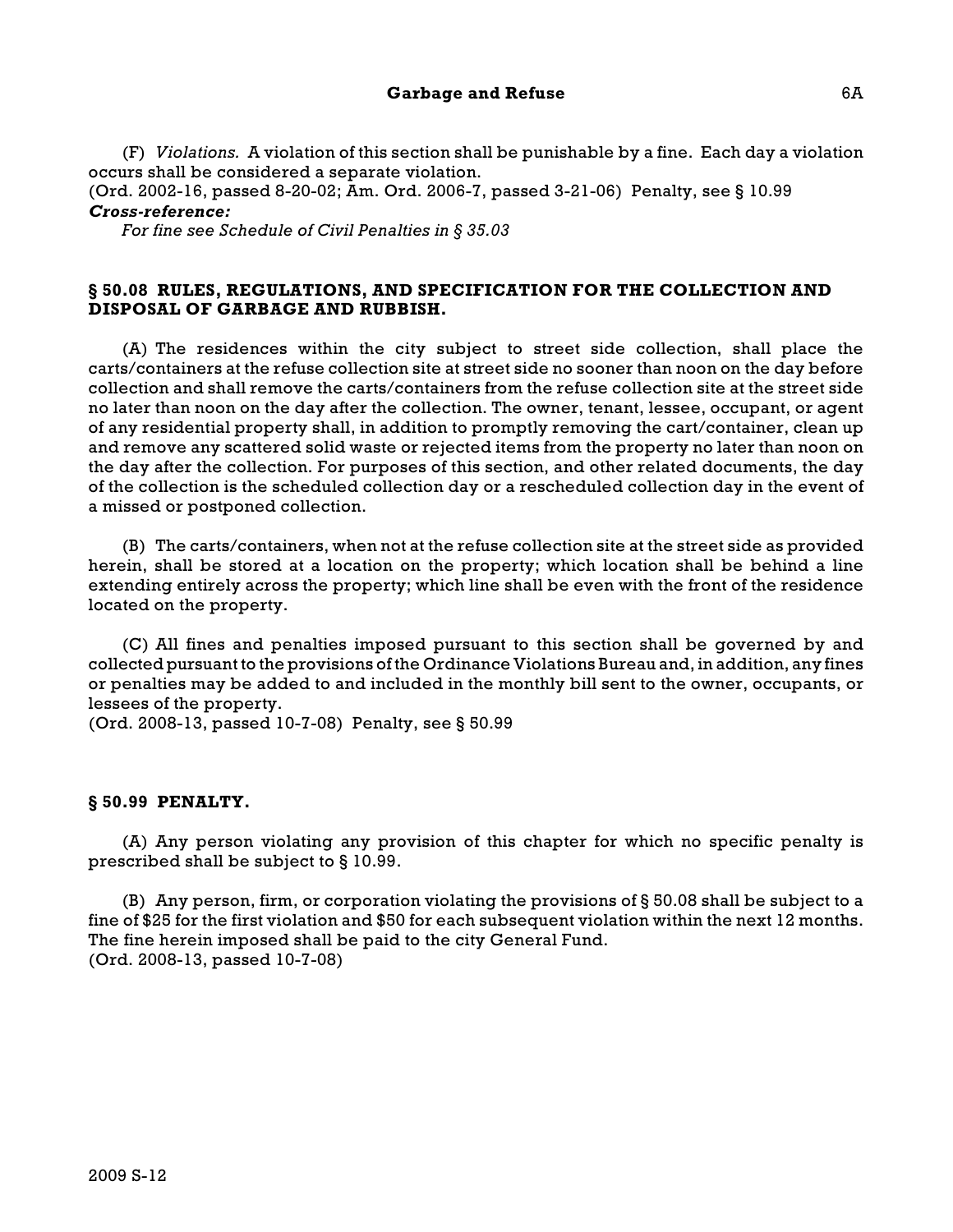# 6B **Garrett - Public Utilities**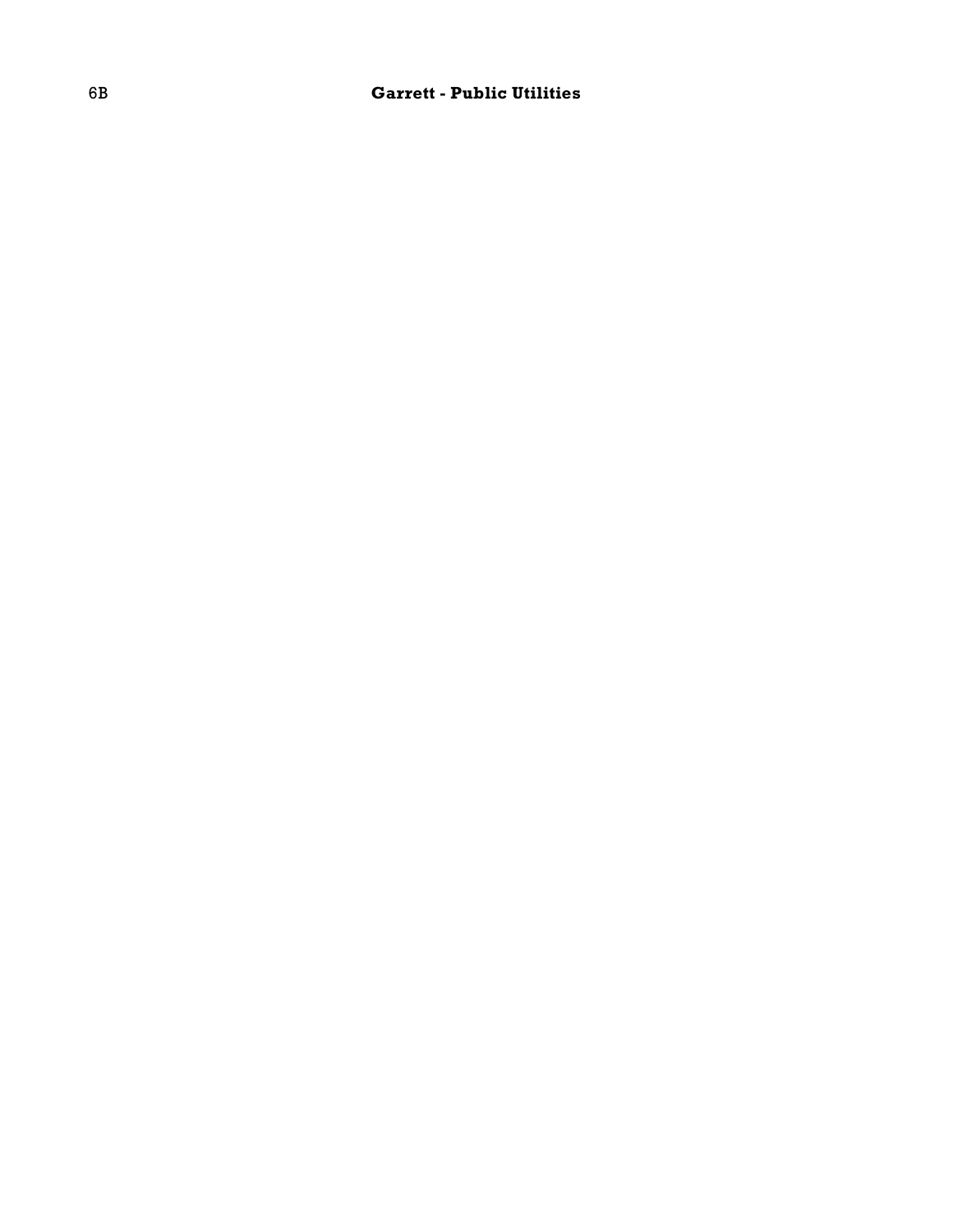# **CHAPTER 51: WATER**

#### Section

# *General Provisions*

- 51.01 Remote water meters
- 51.02 Extension of water lines beyond corporate boundaries
- 51.03 Extension of water lines within a newly platted subdivision
- 51.04 Extension of water lines to a newly platted commercial or industrial site within or without city boundaries
- 51.05 Installation and use of water wells within the city

#### *Rates and Charges*

- 51.14 Removal of the water utility from the jurisdiction of the Indiana Utility Regulatory Commission
- 51.15 Established generally
- 51.16 Based on quantity used; meter readings
- 51.17 Monthly water usage block rates
- 51.18 Monthly water usage monthly minimum charge
- 51.19 Annual fire hydrant and fire protection
- 51.20 Collection and deferred payment charge
- 51.21 Reconnection charge
- 51.22 Temporary users
- 51.23 Tap charge
- 51.24 Installation fee for remote water meter
- 51.25 Bad check charge
- 51.26 Adoption by reference of Garrett Municipal Utilities monthly billing charts
- 51.27 Billing; delinquent accounts
- 51.28 Payment in lieu of taxes; reasonable return
- 51.29 Deposits
- 51.30 Tampering fee
- 51.31 Access to premises; search warrants

#### *Backflow and Cross-Connection Regulations*

- 51.50 General provisions
- 51.51 Definitions
- 51.52 Requirements
- 51.99 Penalty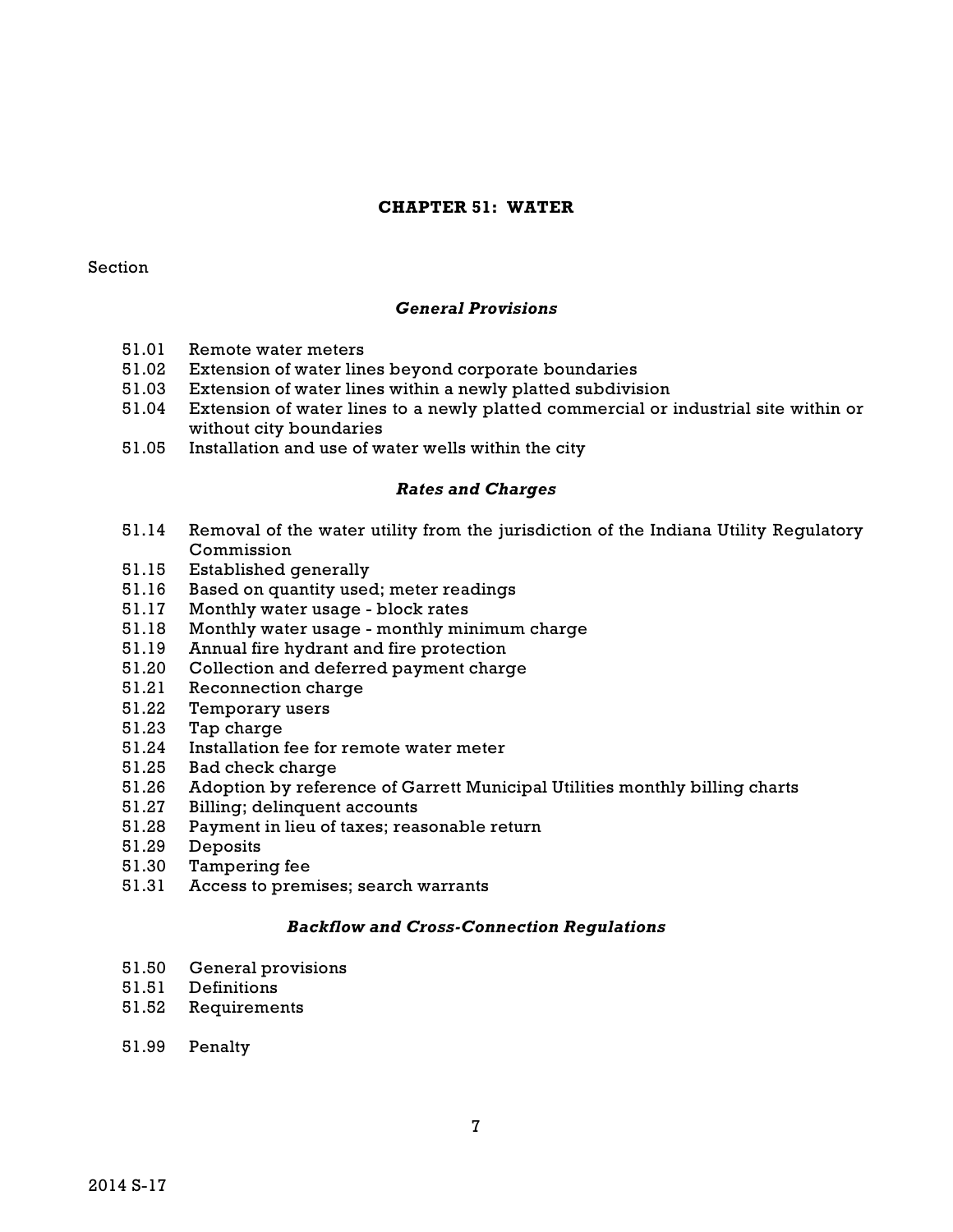### *GENERAL PROVISIONS*

#### **§ 51.01 REMOTE WATER METERS.**

(A) *Installation.* Remote water meters shall be installed on each premises or property now or hereafter served by the city waterworks system. Such installation must be made on all such properties on or before December 31, 1981, on those properties being served at that time and any properties added to the system after that date must install remote water meters before being added to the system.

(B) *Costs*. The remote water meters shall be installed by the city municipal utilities, which shall bear the costs of installation except as otherwise provided in this chapter.

(C) *To be city property.* The remote water meters shall at all times remain the property of the city municipal utilities and the utilities shall at all times be responsible for the maintenance of the same.

('79 Code, § 20-16) (Ord. passed 5-17-77; Am. Ord. passed 12-2-80)

### **§ 51.02 EXTENSION OF WATER LINES BEYOND CORPORATE BOUNDARIES.**

(A) Municipal water lines are not to be extended beyond the corporate boundaries without the prior execution and recordation of a water user's agreement by the property owner which, among other things, waives all objection rights the owner may otherwise have to annexation of the property within the corporate limits of the city on behalf of the property owner and all future owners of the property.

(B) Upon request made in writing to the city for the extension of municipal water beyond the corporate boundaries, the Utilities Superintendent or his designee is to make a rough estimate of the pipe, valves, hydrants and other material and equipment necessary for such an extension and also what easements and road bearings would be necessary to complete and maintain such an extension and submit the same to the Board of Works and the property owner. (The estimate is solely for the benefit of the Board of Works and the property owner shall not be entitled to rely thereon should the owner decide to pursue the extension, but it shall be understood to have the duty to make independent investigation of the cost of the extension.)

(C) In addition, the Utilities Superintendent or his designee is to make an estimate of the supply needs which would likely be required by users of an extension should it be constructed and whether it would adversely affect the reserve capacity of the city to serve present and future consumers located within the corporate boundaries, and the appropriate sizing of mains so as to not only serve the applying property owner, but also the present and future potential consumers along the proposed line or extension thereof.

(D) (1) It is the obligation of the property owner to pay all material, improvement, construction engineering and easement costs associated with making the extension of municipal water lines to and within the site.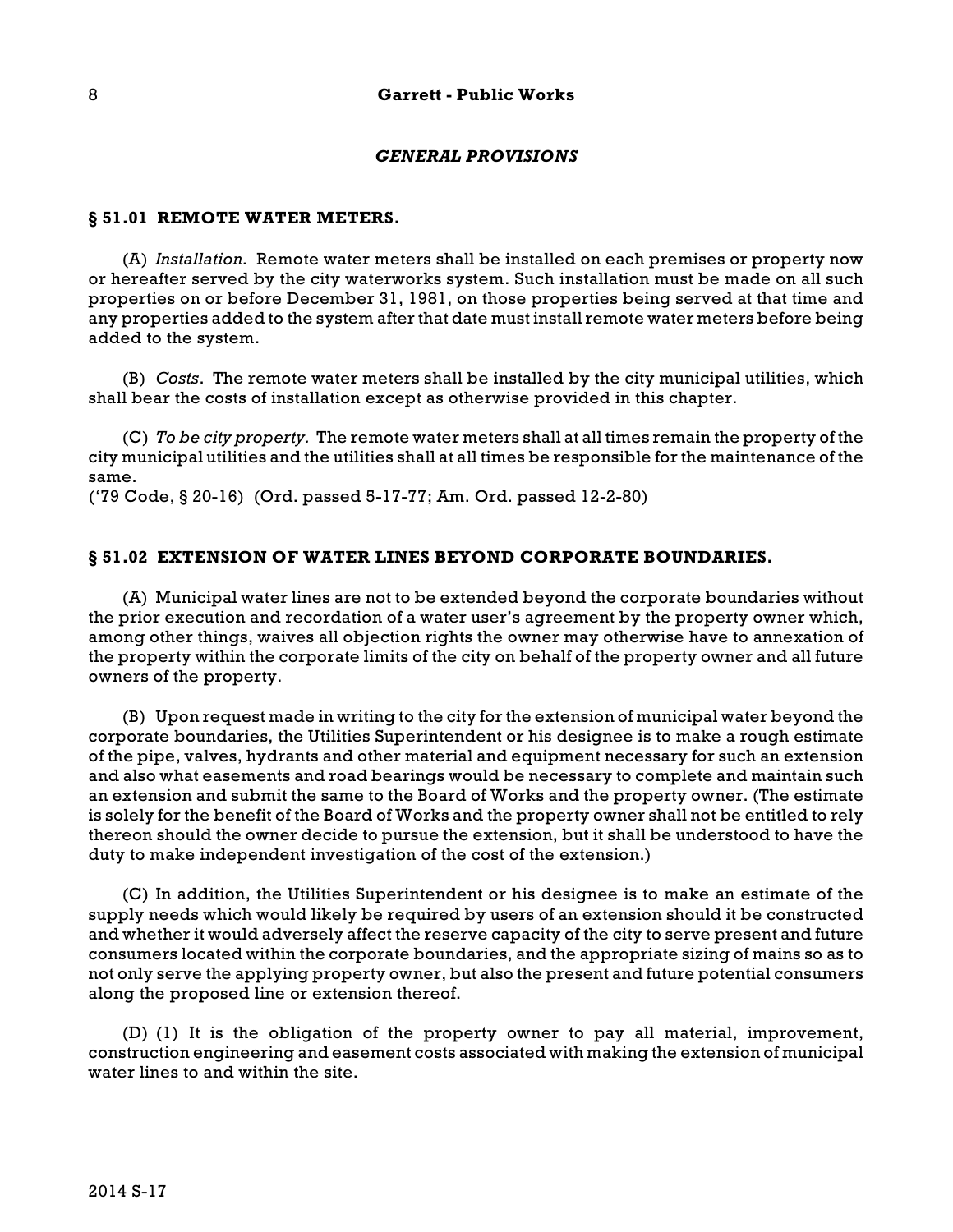# **Water** 8A

(2) Where the extension of lines is of a distance as to potentially improve the property of other landowners, the city may enter into a recoupment agreement meeting statutory requirements of duration and recordation whereby the landowner may recoup from future landowners connecting to the main a portion of the costs of making the extension according to a formula established in the recoupment agreement. The city, however, is not obligated to enter into such an agreement, and is also not obligated to allow other landowners to connect into a main with such an agreement.

(3) Where the city determines that it is in the best interest of the future development of the city that all, or a portion, of an extension have over-sized mains to allow for future connections and to facilitate the eventual annexation of lands to be served by the proposed line, the city may agree to pay all, or a part, of the difference in cost attributable to the oversizing.

(E) All extensions of water lines, type and make of valves and equipment are to be in accordance with city specifications, or where such specifications do not exist, consistent with the instructions of the Utilities Superintendent or his designee and as approved by the City Engineer. It is the duty and responsibility of the property owner to arrange for inspection of the lines by the Water Superintendent prior to the burial of the same.

(F) All extension agreements are to provide for the warranty of the materials and workmanship of constructed lines by the property owner for a period of three years, which warranty is to cover the cost of replacing the lines or maintenance thereof during the period.

(G) Divisions (A) through (F) if this section, notwithstanding, upon request of a landowner located contiguous with the corporate boundaries at the time of the request, where the site of the proposed connection is less than the minimum lot width from an existing water main, and with the approval of the Board of Works, a requesting landowner may be connected to the municipal water line by the execution and recordation of a water user's agreement and the payment of all required fees; provided, however, that whenever the connection requires the boring under or cutting into or other utilization of a privately-owned street, county road or highway, the landowner shall be responsible for obtaining any easement rights and repairing any damage done to the street, road or highway.

(Ord. 2000-14, passed 8-1-00)

# **§ 51.03 EXTENSION OF WATER LINES WITHIN A NEWLY PLATTED SUBDIVISION.**

(A) Whenever a developer proposes the development of a subdivision within the corporate limits of the city, the developer is to agree to pay the cost of all improvements in the form of lines, valves, and other equipment necessary and cost of construction and connection of all lines and equipment necessary to connect a dwelling for each lot in the proposed subdivision to the city water system, all in accordance with the provisions of the City Code Subdivision Control provisions at § 152.06.7 (Water Facilities) in effect at this time and as may be amended from time to time.

(B) All material and construction is to be done according to city specifications and the inspection and approval of the Utilities Superintendent or his designee and the City Engineer prior to burial; and the developer shall warrant the quality and improvement of the materials and construction for a period of three years, which warranty is to cover the cost of replacing the lines or maintenance thereof during the period.

(Ord. 2000-14, passed 8-1-00)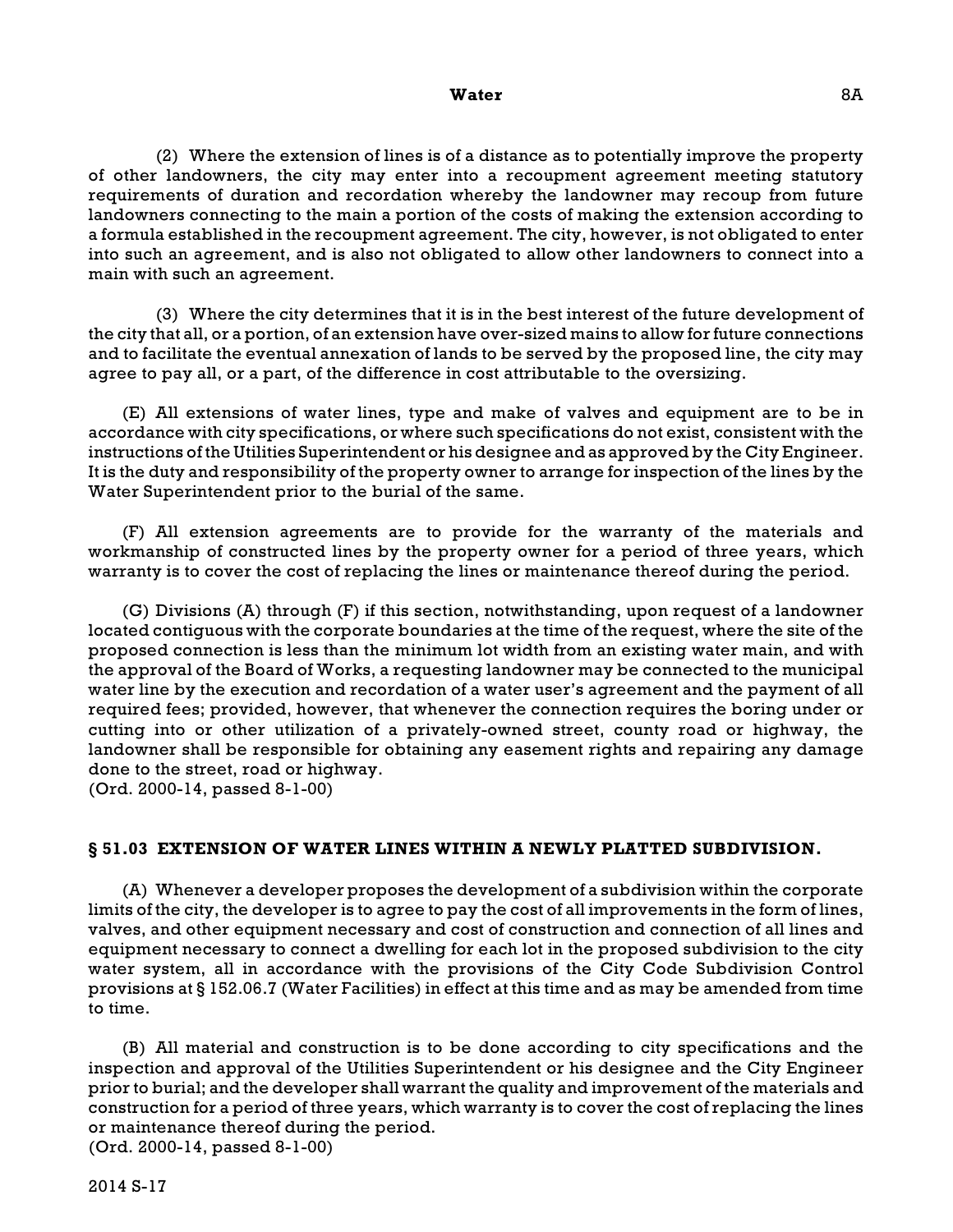# **§ 51.04 EXTENSION OF WATER LINES TO A NEWLY PLATTED COMMERCIAL OR INDUSTRIAL SITE WITHIN OR WITHOUT CITY BOUNDARIES.**

The extension of water lines to parcels subdivided within industrial or commercial districts to serve new industrial or commercial sites are to be individually negotiated between the city, the developer and the purchaser.

(Ord. 2000-14, passed 8-1-00)

# **§ 51.05 INSTALLATION AND USE OF WATER WELLS WITHIN THE CITY.**

(A) *Definitions.* For the purposes of this section, the following definitions shall apply unless the context clearly indicates or requires a different meaning.

*AUXILIARY WATER SUPPLY.* Any water supply on or available to the premises other than the city's primary water supply will be considered an *AUXILIARY WATER SUPPLY*. These auxiliary waters may include water from any natural source such as a well, spring, river, stream, or the like, or used waters or industrial fluids. These waters may be contaminated or polluted or may be objectionable and constitute an unacceptable Water source over which the city does not have sanitary control. *AUXILIARY WATER SUPPLY* may be used for non-domestic purposes including, but not limited to, geothermal wells, fire fighting, cooling, irrigation, manufacturing processes, non-domestic uses in retail and wholesale establishments.

*PRIMARY WATER SUPPLY.* Water source for human consumption and other domestic purposes including, but not limited to, drinking, bathing, swimming, washing of clothes and dishes, general cleaning and food preparation. The *CITY OF GARRETT MUNICIPAL WATER UTILITY* is hereby defined as being the *PRIMARY WATER SUPPLY* for all premises within the city.

(B) *Auxiliary water supplies prohibited.*

(1) The installation of any private water well for the primary water supply upon any premises within the corporate limits of the city is hereby prohibited.

(2) The reopening of any previously capped or closed private water well for the primary water supply upon any premises within the corporate limits of the city is hereby prohibited.

(C) *Review/approval of auxiliary water supply.* The installation and use of any auxiliary water supply is subject to the review and approval of the Board of Works of the city. The Board of Works shall approve or deny requests for such installation on a case by case basis. The Board of Works also has the authority to impose any conditions it considers appropriate to protect the safety and availability of the city's water supply including but not limited to all devices authorized by §§ 51.50 through 51.52, which sections regulate the backflow and cross connections to the City of Garrett potable water system. The Board of Works also has the authority to impose any conditions it considers appropriate to protect revenue generating capabilities of the city's public water supply.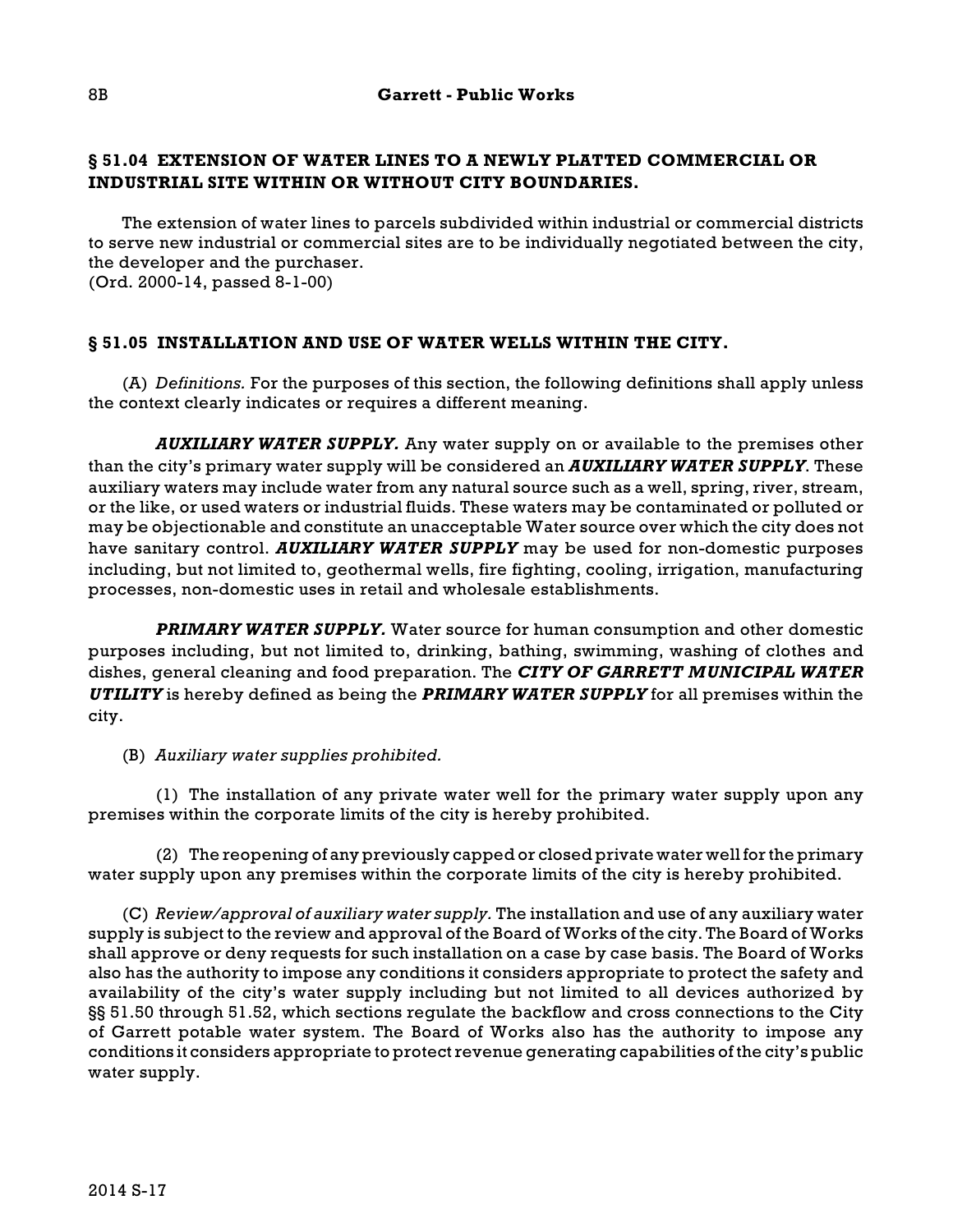# **Water** 8C

(D) The Board of Works shall also have the authority to revoke any approval previously granted at any time based upon the following:

(1) Submission of evidence to the city that a condition hazardous to the safety of the city's public water supply exists.

(2) Submission of evidence to the city of non-compliance with one or more of the conditions imposed by the Board of Works pursuant to division (C) above.

(3) Failure to permit the city access to inspect the installation and use of a private water well.

(E) *Grant of permission to install private water well.* The application for and the receipt of approval to install a private water well constitutes an irrevocable permission for the city, its employees, agents, contractors, and the like, the right to access and inspect the private water well and any of its appurtenances at any reasonable time and place.

(F) *Application fee.* The request for an installation of a private water well shall be subject to the payment of an application fee in an amount as determined from time to time by the Board of Works.

(Ord. 2013-15, passed 9-17-13) Penalty, see § 51.99

#### *RATES AND CHARGES*

# **§ 51.14 REMOVAL OF THE WATER UTILITY FROM THE JURISDICTION OF THE INDIANA UTILITY REGULATORY COMMISSION.**

The municipally owned water utility of the city shall be, and is, hereby removed from the jurisdiction of the Indiana Utility Regulatory Commission for the approval of rates and charges and of the issuance of stocks, bonds, notes, or other evidence of indebtedness. (Ord. 97-8, passed 4-15-97)

#### *Statutory reference:*

*Authorizing removal of municipally owned utilities from jurisdiction of Commission, see IC 8-1.5-3-9.1 et seq.*

#### **§ 51.15 ESTABLISHED GENERALLY.**

There shall be and there are hereby established for the use of and the service rendered by the waterworks system of the city, the rates and charges, based on the amount of water supplied by the waterworks system as prescribed in this subchapter.

('79 Code, § 20-23) (Ord. passed 4-20-76; Am. Ord. passed 11-7-78; Am. Ord. passed 4-20-82; Am. Ord. passed 8-16-88; Am. Ord. 10692, passed 10-6-92)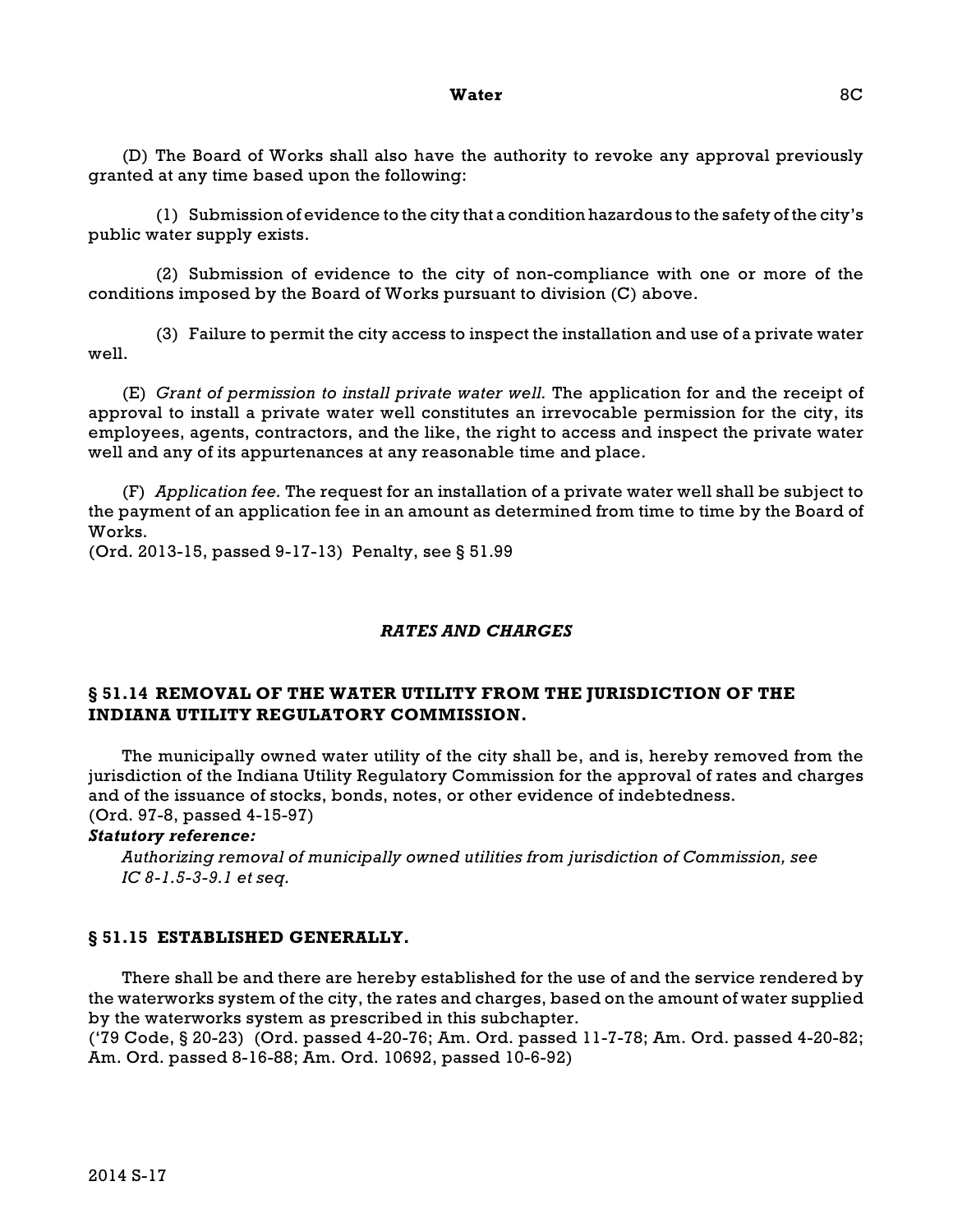## **§ 51.16 BASED ON QUANTITY USED; METER READINGS.**

The water rates and charges shall be based upon the quantity of water used on or in the property or premises subject to such rates and charges as the same shall be measured by the water meters therein used. Water meters shall be read once each month.

('79 Code, § 20-24) (Ord. passed 4-20-76; Am. Ord. passed 9-17-76; Am. Ord. passed 11-7-78; Am. Ord. passed 4-20-82; Am. Ord. 10692, passed 10-6-92)

# **§ 51.17 MONTHLY WATER USAGE - BLOCK RATES.**

This schedule sets forth the rates and charges for the water supplied by the waterworks system to the city. The following block rates (subject to the monthly minimum provided below) apply to metered water usage on a monthly basis: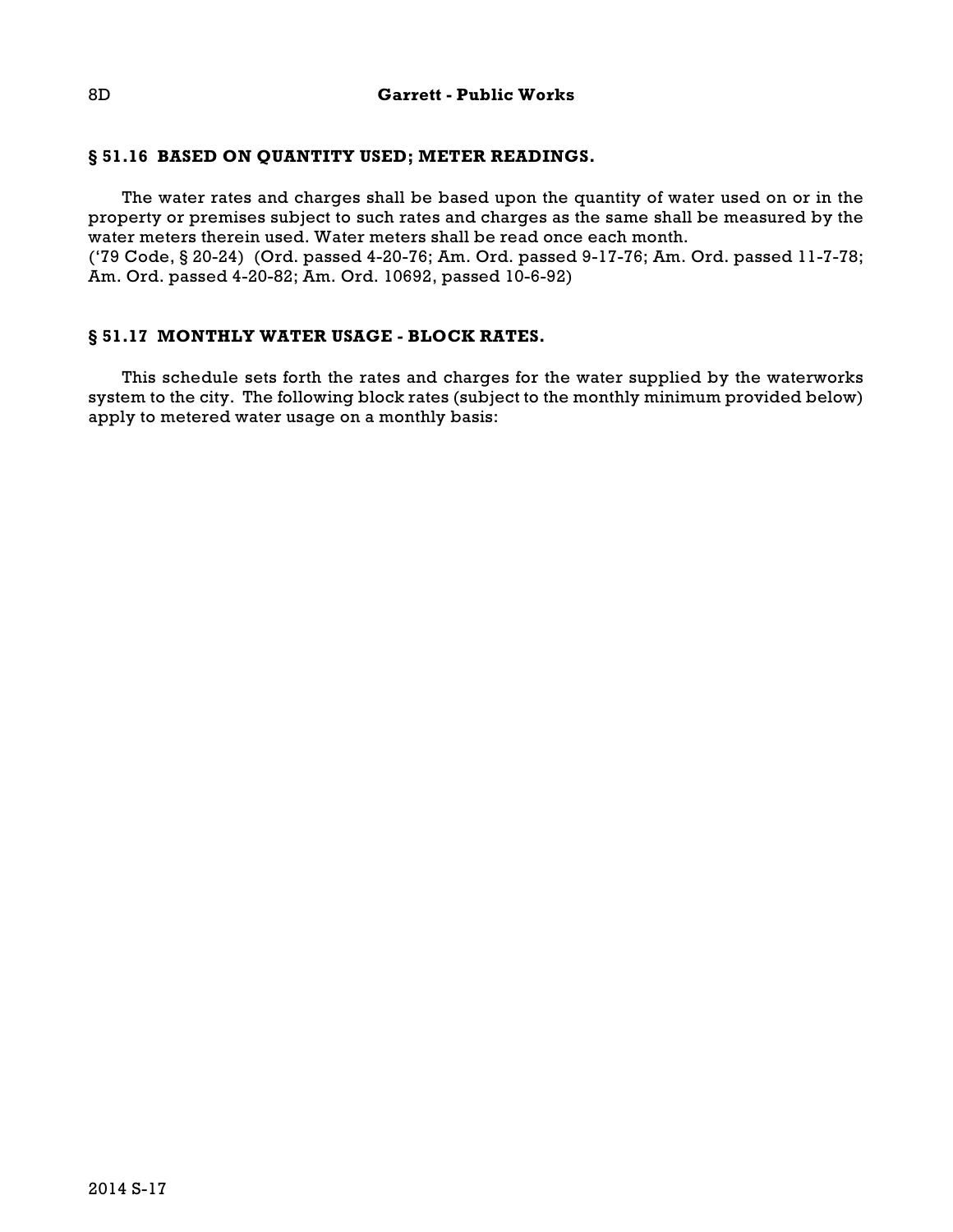| <b>Gallons of Water</b> | Rate per 1,000 Gallons |
|-------------------------|------------------------|
| <b>First 3,000</b>      | \$8.04                 |
| Next 7,000              | \$7.11                 |
| Next 15,000             | \$6.12                 |
| Next 25,000             | \$5.13                 |
| Next 50,000             | \$4.19                 |
| Over 100,000            | \$3.24                 |

('79 Code, § 20-26) (Ord. passed 4-20-76; Am. Ord. passed 4-20-82; Am. Ord. passed 8-16-88; Am. Ord. 12692, passed 1-26-92; Am. Ord. 10692, passed 10-6-92; Am. Ord. 12693, passed 1-26-93; Am. Ord. 97-26, passed 12-2-97; Am. Ord. 2001-6, passed 6-19-01; Am. Ord. 2008-6, passed 6-17-08; Am. Ord. 2010-13, passed 12-7-10; Am. Ord. 2012-11, passed 8-21-12; Am. Ord. 2015-04, passed 1-17-15)

### **§ 51.18 MONTHLY WATER USAGE - MONTHLY MINIMUM CHARGE.**

| <b>Size of Meter</b><br>(Inches) | Minimum<br><i><b>Gallons Allowed</b></i> | Minimum<br><b>Monthly Rates</b> |
|----------------------------------|------------------------------------------|---------------------------------|
| $5/8 - 3/4$                      | 3,000                                    | \$24.13                         |
| 1                                | 6,500                                    | \$48.99                         |
| $1 - 1/4$                        | 11,200                                   | \$81.21                         |
| $1 - 1/2$                        | 15,600                                   | \$108.16                        |
| 2                                | 24,400                                   | \$162.05                        |
| 3                                | 40,000                                   | \$242.67                        |
| 4                                | 50,600                                   | \$296.48                        |
| 6                                | 92,700                                   | \$472.95                        |

The monthly minimum charge per meter shall be as follows:

('79 Code, § 20-25) (Ord. passed, 4-20-76; Am. Ord. passed 4-20-82; Am. Ord. passed 8-16-88; Am. Ord. 12692, passed 1-26-92; Am. Ord. 10692, passed 10-6-92; Am. Ord. 12693, passed 1-26-93; Am. Ord. 97-26, passed 12-2-97; Am. Ord. 2001-6, passed 6-19-01; Am. Ord. 2008-6, passed 6-17-08; Am. Ord. 2010-13, passed 12-7-10; Am. Ord. 2012-11, passed 8-21-12; Am. Ord. 2015-04, passed 11-17-15)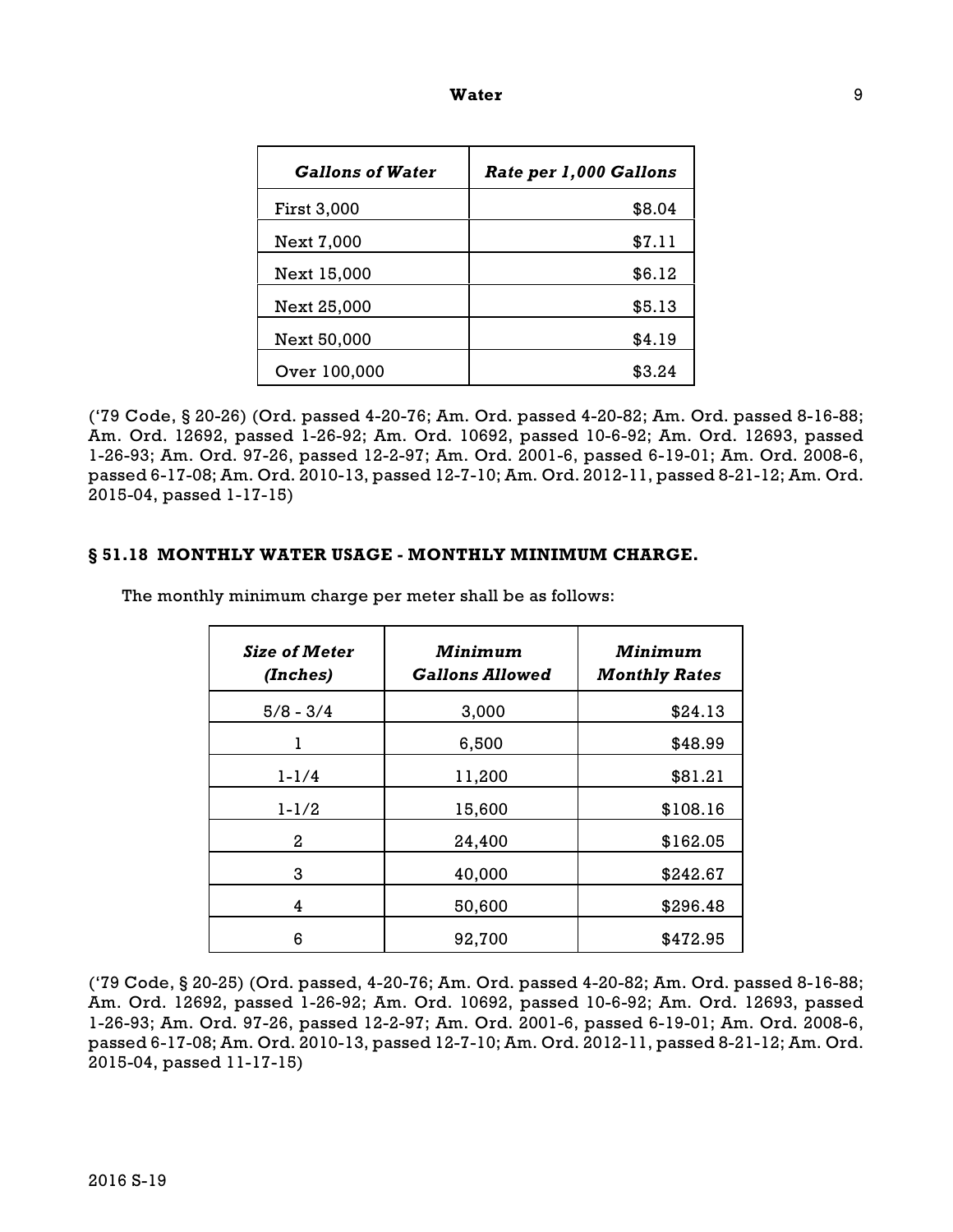## **§ 51.19 ANNUAL FIRE HYDRANT AND FIRE PROTECTION.**

The charge for fire protection water service obtained through a private hydrant is \$1,027.78 per hydrant per annum.

('79 Code, § 20-27) (Ord. passed 4-20-76; Am. Ord. passed 11-7-78; Am. Ord. passed 4-20-82; Am. Ord. passed 8-16-88; Am. Ord. 10692, passed 10-6-92; Am. Ord. 12693, passed 1-26-93; Am. Ord. 97-26, passed 12-2-97; Am. Ord. 2001-6, passed 6-19-01; Am. Ord. 2006-12, passed 6-20-06; Am. Ord. 2008-6, passed 6-17-08; Am. Ord. 2010-13, passed 12-7-10; Am. Ord. 2012-11, passed 8-21-12; Am. Ord. 2015-04, passed 11-17-15)

# **§ 51.20 COLLECTION AND DEFERRED PAYMENT CHARGE.**

All bills for water services not paid within 15 days from the due date thereof, as stated in such bills, shall be subject to the collection or deferred payment charge of 10% on the first \$3 and 3% on the excess over \$3.

('79 Code, § 20-28) (Ord. passed 4-20-76; Am. Ord. passed 11-7-78; Am. Ord. passed 8-16-88; Am. Ord. 10692, passed 10-6-92)

# **§ 51.21 RECONNECTION CHARGE.**

(A) *Disconnect.* Whenever water service is disconnected, for any reason whatsoever, except as provided in division (C) below, the customer shall be charged and shall pay a \$75 disconnect fee.

(B) *Reconnect.* Any customer reconnection following a disconnect, for any reason whatsoever, except as provided in division (C) below, shall be charged and pay a \$75 reconnect fee.

(C) *Customer disconnect request.* Whenever service is disconnected at a service location point at the request of the customer, and whenever service is reconnected at a service location point at the request of the customer, such disconnection or reconnection shall be done with no charge if the disconnection or reconnection is done during scheduled working hours. If the disconnection or reconnection must be done outside of scheduled working hours, the customer shall be charged and shall pay a disconnect fee of \$75 or a reconnection fee of \$75, or whatever the case may be.

(D) *Disconnect/reconnect defined.* Service is considered disconnected and therefore subject to reconnection upon either of the following events:

(1) Actual disconnection where the water service to the customer is terminated at the curb box or at such other point as deemed appropriate by the city; or

(2) The customer's failure to pay all amounts due to the city by the deadlines as stated in the past due utility bill from the city.

('79 Code, § 20-29) (Ord. passed 4-20-76; Am. Ord. passed 11-7-78; Am. Ord. passed 4-20-82; Am. Ord. passed 8-16-88; Am. Ord. 10692, passed 10-6-92;Am. Ord. 2008-6, passed 6-17-08; Am. Ord. 2010-01, passed 1-5-10)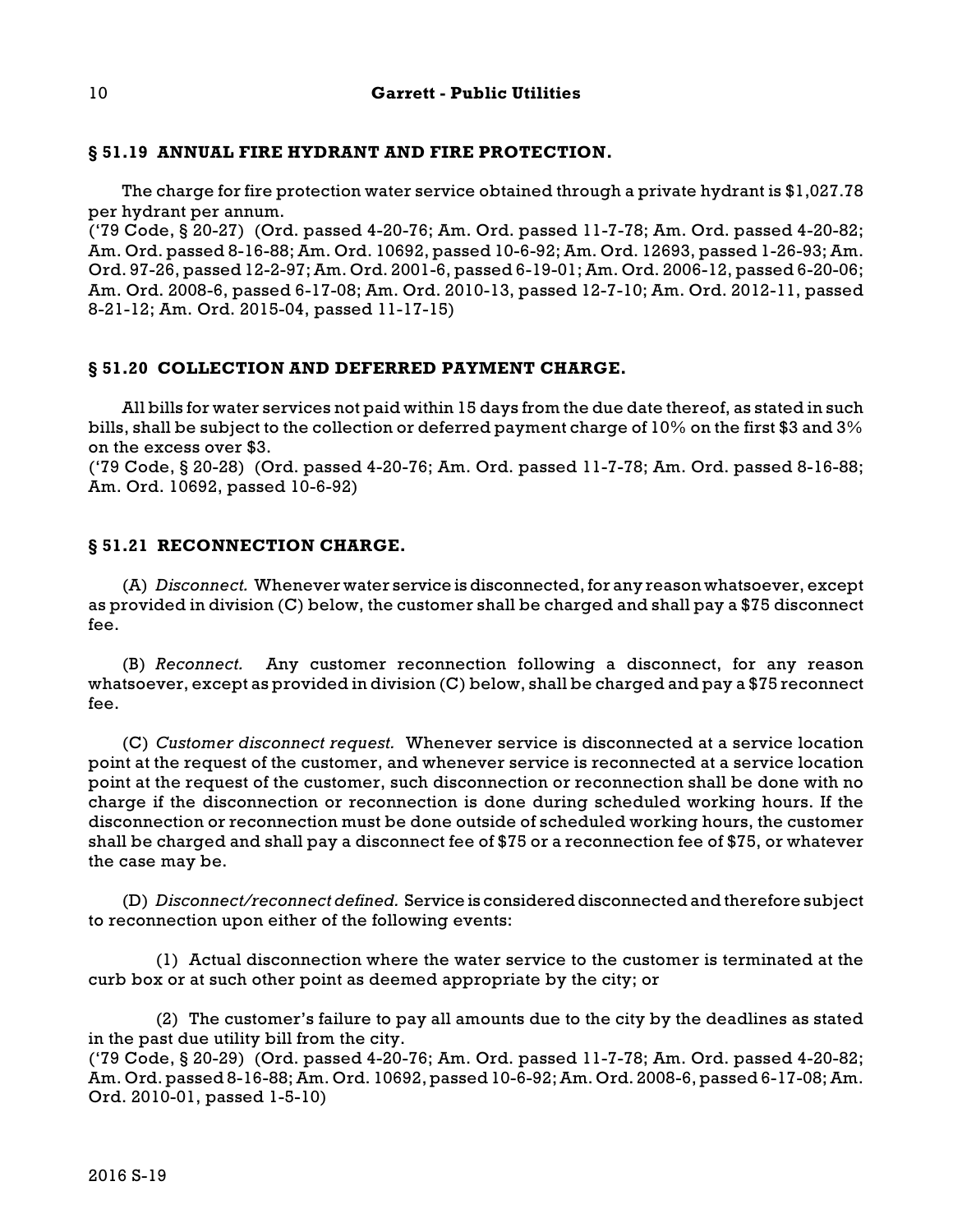# **Water** 11

#### **§ 51.22 TEMPORARY USERS.**

Water furnished to temporary users, such as contractors, circuses and the like, shall be charged on the basis of the metered gallonage rates hereinbefore set forth as estimated and established by the Waterworks Superintendent.

('79 Code, § 20-30) (Ord. passed 4-20-76; Am. Ord. passed 11-7-78; Am. Ord. passed 4-20-82; Am. Ord. passed 8-16-88; Am. Ord. 10692, passed 10-6-92)

### **§ 51.23 TAP CHARGE.**

(A) A tap/connection charge shall be collected from each customer, prior to connection to the water system, in an amount sufficient to reimburse the city for the labor and material necessary for tapping and connecting to the main and installation of service from the main to the curb stop and the cost of furnishing and installing a water meter, which water meter shall be furnished and installed by the city.

(B) The charge for a 5/8-inch to 3/4-inch installation shall be in the amount of \$750 plus the cost of the meter. The charge for a one-inch or larger installation shall be the labor and material costs incurred, including the cost of the meter, but in no event shall the charge be less than \$750 plus the cost of the meter.

('79 Code, § 20-31) (Ord. passed 7-29-76; Am. Ord. passed 11-7-78; Am. Ord. passed 4-20-82; Am. Ord. passed 8-16-88; Am. Ord. 10692, passed 10-6-92; Am. Ord. 2001-6, passed 6-19-01; Am. Ord. 2008-6, passed 6-17-08)

### **§ 51.24 INSTALLATION FEE FOR REMOTE WATER METER.**

At the time this section is being considered and adopted, the water utility is undertaking a meter change out program where all of the water meters used in connection with the water utility are being changed out at the expense of the city without any cost to the customer. Thereafter, should it be necessary to install a remote reading device, the premises or property on which the remote meter device is installed shall be charged and shall pay an installation fee equal to the cost to the city to purchase the remote reading device, which fee will be payable in full by the customer at the time of installation or shall be payable over a period of one calendar year from the date of installation, should the customer so select that payment mode.

('79 Code, § 20-32) (Ord. passed 5-17-77; Am. Ord. 2008-6, passed 6-17-08)

#### **§ 51.25 BAD CHECK CHARGE.**

The charge for a check returned because of nonsufficient funds shall be \$25. ('79 Code, § 20-33) (Ord. passed 8-16-88; Am. Ord. 10692, passed 10-6-92; Am. Ord. 2002-21, passed 9-17-02)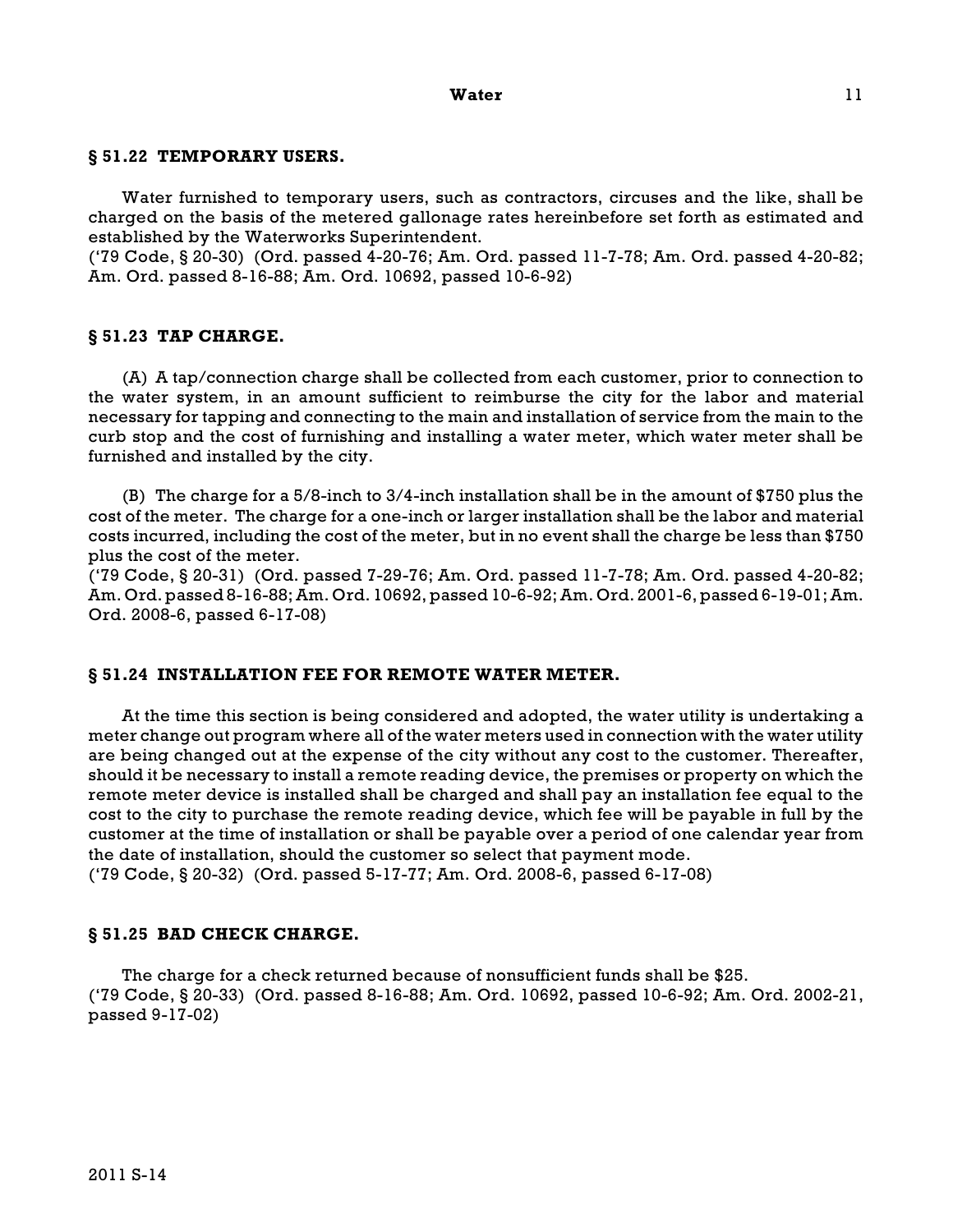# **§ 51.26 ADOPTION BY REFERENCE OF GARRETT MUNICIPAL UTILITIES MONTHLY BILLING CHARTS.**

### (A) *Monthly billing charts — residential users*.

(1) The Garrett Municipal Water Utility Monthly Billing Charts as prepared by Financial Solutions Group, Inc., based on the rates and charges in this chapter are hereby adopted and incorporated as part of this code of ordinances as if set out fully herein.

(2) The Council shall review and adjust the rates and charges on an annual basis. The Clerk-Treasurer is directed to cause a rate consultant's report to be prepared and submitted annually to the Council. This report shall be based on the most recent year end data and submitted to the Council on or before May 1 of each year.

(B) *Monthly billing charts — commercial and institutional users*. The Garrett Municipal Utilities Monthly Billing Charts - Commercial and Industrial Users, as prepared by Financial Solutions Group, Inc. and dated the 1st day of January, 2011, are hereby adopted and incorporated as part of this code of ordinances as if set out fully herein.

(C) *Monthly billing charts — governmental and industrial users*. The Garrett Municipal Utilities Monthly Billing Charts - Governmental and Industrial Users, as prepared by Financial Solutions Group, Inc. and dated the 1st day of January, 2011, are hereby adopted and incorporated as part of this code of ordinances as if set out fully herein.

(Am. Ord. 97-26, passed 12-2-97; Am. Ord. 2001-6, passed 6-19-01; Am. Ord. 2010-13, passed 12-7-10; Am. Ord. 2012-11, passed 8-21-12; Am. Ord. 2015-04, passed 11-17-15)

# **§ 51.27 BILLING; DELINQUENT ACCOUNTS.**

(A) The rates and charges for water usage may be billed to the tenant or tenants occupying the property served, unless otherwise requested in writing by the owner, but such billing shall in no way relieve the owner from the liability for payment in the event payment is not made by the tenant as herein required. The owners of property served, which are occupied by a tenant or tenants, shall have the right to examine the collection records of the city for the purpose of determining whether bills have been paid by such tenant or tenants, provided that such examination shall be made at the office at which those records are kept during normal business hours.

(B) In addition to the other remedies and penalties as provided in this chapter, the city shall also have the right to bring a civil action to recover any delinquent and unpaid water bill plus penalty, together with reasonable attorney's fees.

(C) There shall be a charge of \$1.50 for each duplicate bill prepared by the city. (Ord. 94-4, passed 2-1-94; Am. Ord. 94-7, passed 2-15-94; Am. Ord. 97-26, passed 12-2-97)

### **§ 51.28 PAYMENT IN LIEU OF TAXES; REASONABLE RETURN.**

(A) The Common Council hereby elects to receive payment in lieu of taxes from the waterworks.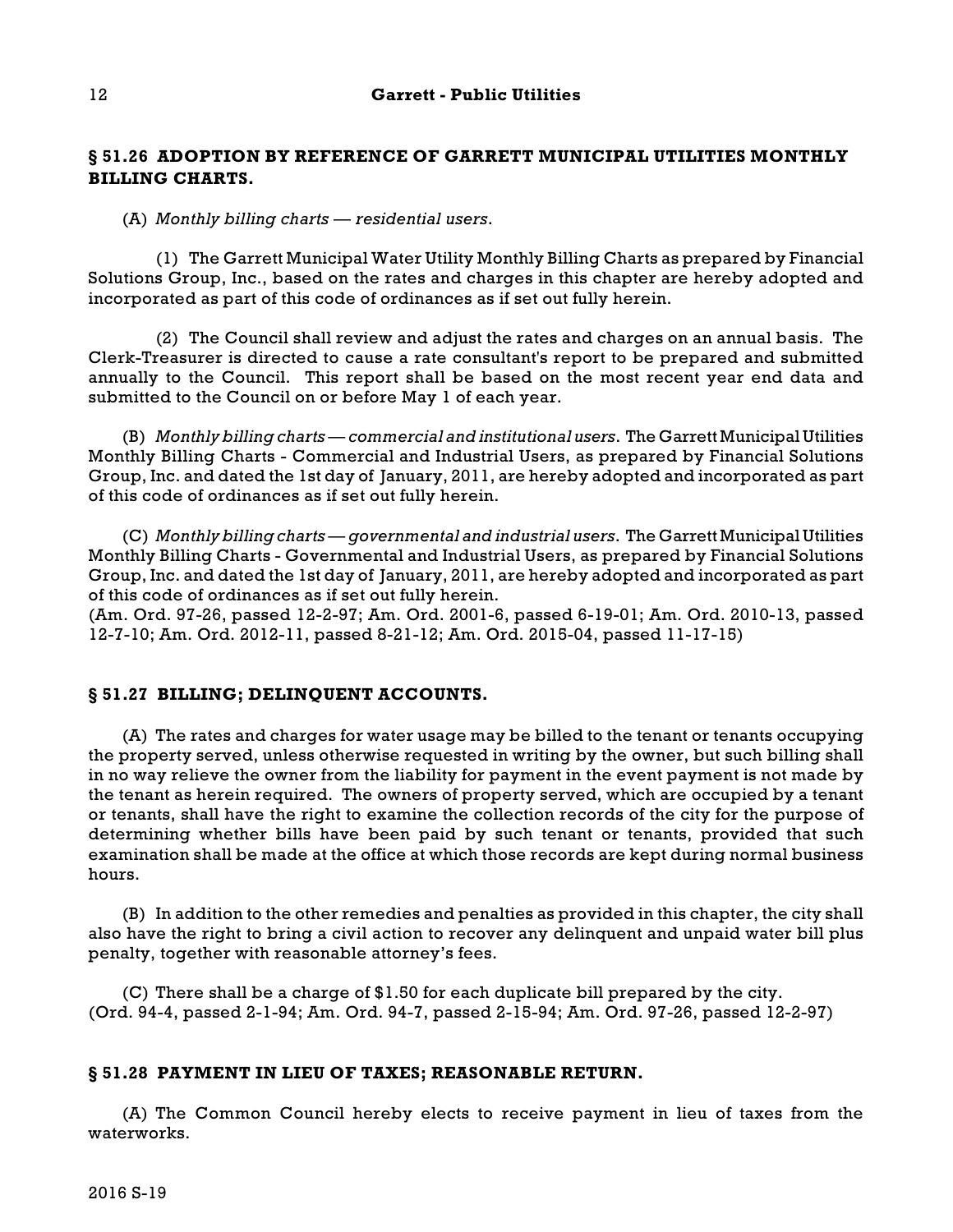## **Water** 12A

(B) The Common Council hereby elects to earn a reasonable return on the waterworks plant. (Ord. 10692, passed 10-6-92)

### **§ 51.29 DEPOSITS.**

No applicant or consumer shall be hereafter connected for service by the Water Utility or entitled to receive water from the utility until such applicant or consumer shall apply at the utility office for such service, pay all delinquencies, if any, standing against such consumer, wheresoever incurred, and shall make a deposit with such utility in the amount of \$100. (Ord. 94-21, passed - -94; Am. Ord. 2008-6, passed 6-17-08)

#### **§ 51.30 TAMPERING FEE.**

No person shall maliciously, willfully or negligently break, damage, destroy, uncover, deface, alter or tamper with, in any manner, with any structure, appurtenance, equipment, including, but not limited to, water meters, remote meter reading equipment, mains and lines or any other appurtenance which is part of the municipal water treatment and distribution system. In the event such action occurs, the customer shall be charged and shall pay a tampering fee of \$200 per occurrence in addition to all other costs incurred by the city to repair the damage. (Ord. 2009-14, passed 9-1-09) Penalty, see § 10.99

#### **§ 51.31 ACCESS TO PREMISES; SEARCH WARRANTS.**

(A) *Right to access.* The city's authorized representative shall have the right to enter upon the premises of the customer at all reasonable times for the purposes of inspecting or testing cross connection protective devices, atmospheric tank installations, booster pump-vacuum breakertype valves, general plumbing, as well as meter readings, inspection, repairs, testing, removal, replacements, and relocation in connection with the water service. This right shall also include the right to enter the premises to install, repair, maintain, replace, remote meter reading devices and equipment. Failure to provide or allow access for the city's authorized representative to the customer premises for the purposes described herein, after written notice to the customer, shall be cause for discontinuance of water service.

(B) Any customer providing a secondary water system supply on the customer's premises or making such supply available to the premises, shall be required to give reasonable access to the city's authorized representative for the purpose of inspection of the customer's premises. The customer shall be required to provide evidence, satisfactory to the city, that no connection exists between the customer's secondary supply and the public water supply system.

(C) If the city's authorized representative has been refused access to the customer's premises and is able to demonstrate probable cause to believe that there is a violation of a city ordinance, or is able to demonstrate probable cause that the city is entitled to access to the premises, then the city may seek the issuance of a search warrant or a warrant granting the city access to the premises from a court of competent jurisdiction. (Ord. 2012-20, passed 10-20-12)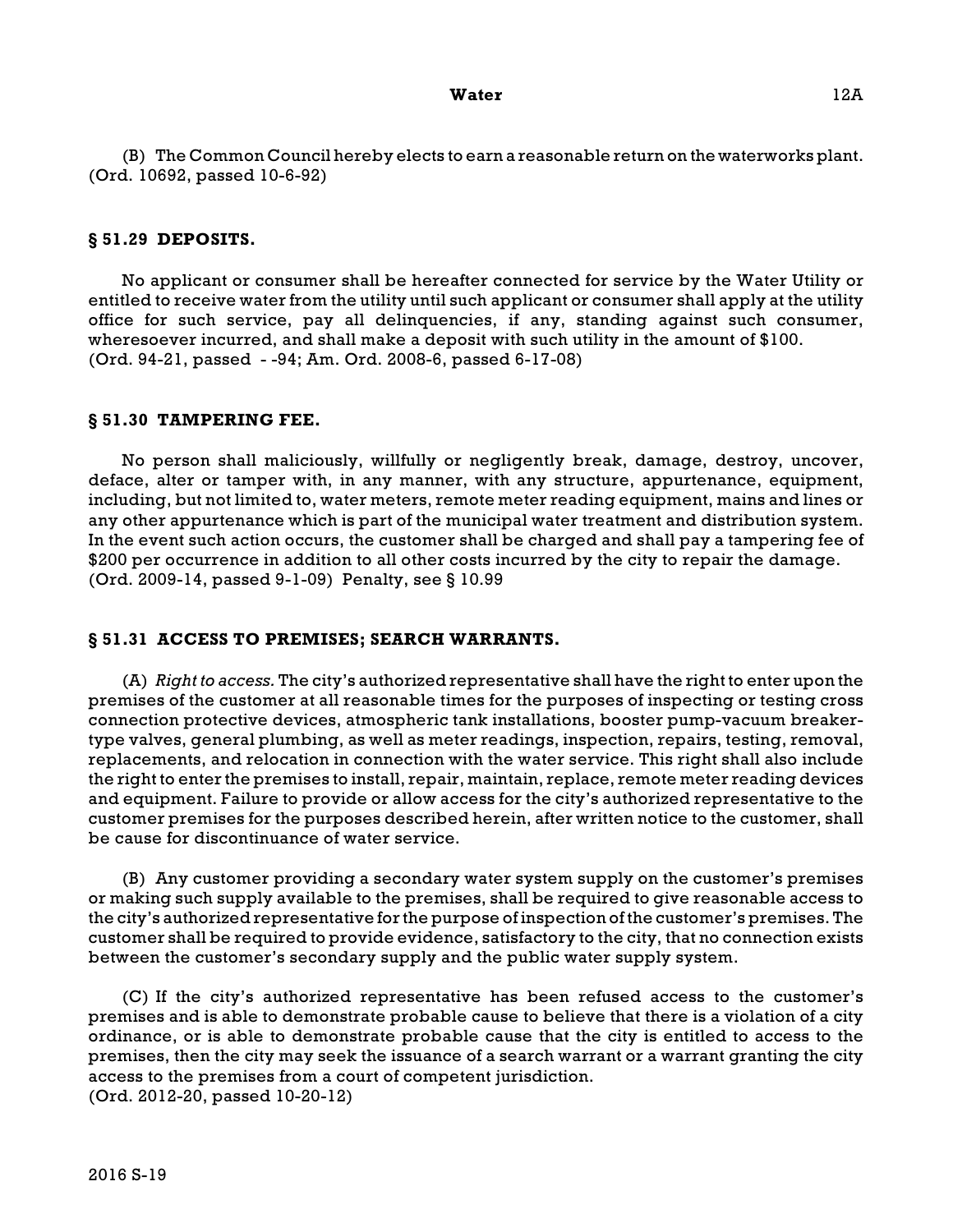## *BACKFLOW AND CROSS-CONNECTION REGULATIONS*

## **§ 51.50 GENERAL PROVISIONS.**

(A) *Purpose.* The purpose of this subchapter is:

(1) To protect the public potable water supply of the city from the possibility of contamination or pollution by isolation within the consumer's internal distribution system(s) or the consumer's private water system(s) such contaminants or pollutants which could backflow into the public water systems; and

(2) To promote the elimination or control of existing cross-connections, actual or potential, between the consumer's in-plant potable water system(s) and non-potable water system(s), plumbing fixtures and industrial piping systems; and

(3) To provide for the maintenance of continuing program of cross-connection control which will systematically and effectively prevent the contamination or pollution of all potable water systems.

(B) *Responsibility.* The Utilities Superintendent shall be responsible for the protection of the public potable water distribution system from contamination or pollution due to the backflow of contaminants of pollutants through the water service connection. If, in the judgment of the Utilities Superintendent, an approved backflow prevention assembly is required for the safety of the water system, the Utilities Superintendent, or his or her designated agent, shall give notice in writing to the owner who shall install the approved backflow prevention assembly at the consumer's own expense; and failure, refusal or inability on the part of the consumer to install, have tested and maintained the assembly(s) shall constitute grounds for discontinuing water service to the premises until such requirements have been satisfactorily met. (Ord. 2013-11, passed 6-18-13; Am. Ord. 2014-06, passed 7-15-14)

### **§ 51.51 DEFINITIONS.**

For the purposes of this subchapter, the following definitions shall apply unless the context clearly indicates or requires a different meaning.

### *APPROVED.*

(1) The term *APPROVED* as herein used in reference to a water supply shall mean a water supply that has been approved by the health agency having jurisdiction.

(2) The term *APPROVED* as herein used in reference to an air gap, a double check valve assembly, a reduced pressure principle backflow prevention assembly or other backflow prevention assemblies or methods shall mean an approval by the administrative authority having jurisdiction.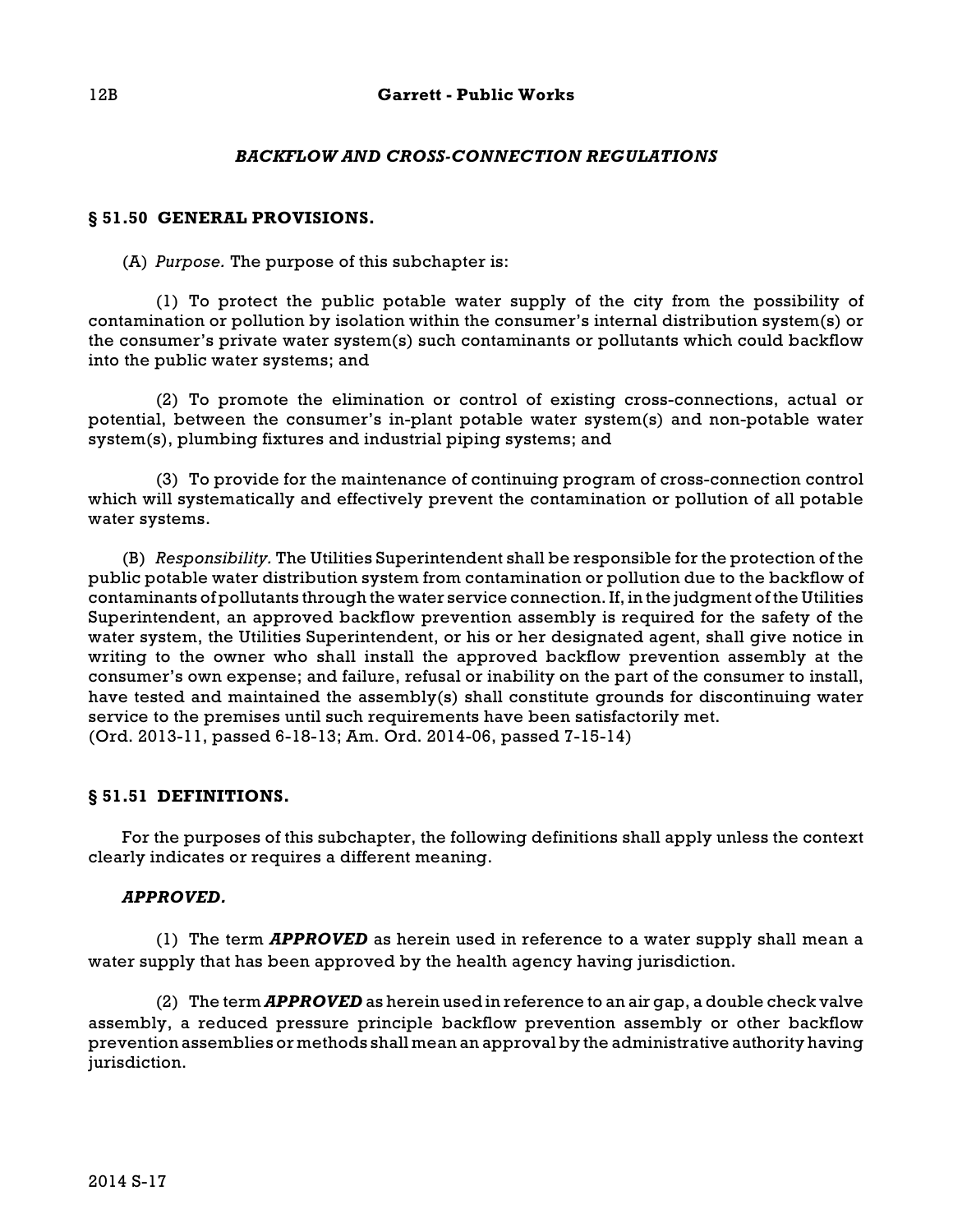# **Water** 12C

*AUXILIARY WATER SUPPLY.* Any water supply on or available to the premises other than the purveyor's approved public water supply will be considered as an auxiliary water supply. These auxiliary waters may include water from another purveyor's public potable water supply or any natural source(s) such as a well, spring, river, stream, harbor, and the like, or used waters or industrial fluids. These waters may be contaminated or polluted or they may be objectionable and constitute an unacceptable water source over which the water purveyor does not have sanitary control.

*BACKFLOW.* The undesirable reversal of flow of water or mixtures of water and other liquids, gases or other substances into the distribution pipes of the potable supply of water from any source or sources. See *BACKSIPHONAGE* and *BACKPRESSURE*.

*BACKFLOW PREVENTER.* An assembly or means designed to prevent backflow.

(1) *AIR GAP.* A physical separation between the free flowing discharge end of a potable water supply pipeline and an open or non-pressure receiving vessel. An *APPROVED AIR GAP* shall be at least double the diameter of the supply pipe measured vertically above the overflow rim of the vessel-in no case less than 1 inch (2.54 cm).

(2) *REDUCED PRESSURE PRINCIPLE BACKFLOW PREVENTION ASSEMBLY.* An assembly containing two independent pressure differential relief valves together with a hydraulically operating, mechanically independent pressure differential relief valve located between the check valves and at the same time below the first check valve. The unit shall include properly located resilient seated test cocks and tightly closing resilient seated shut-off valves at each end of the assembly. This assembly is designed to protect against a non-health (i.e., pollutant) or a health hazard (i.e., contaminant). This assembly shall not be used for backflow protection of sewage or reclaimed water.

(3) *DOUBLE CHECK VALVE BACKFLOW PROTECTION ASSEMBLY.* An assembly composed of two independently action approved check valves, including tightly closing resilient seated shutoff valves attached at each end of the assembly and fitted with properly located resilient seated test cocks. This assembly shall only be used to protect against a non-health hazard (i.e. pollutant).

*BACKPRESSURE.* Any elevation of pressure in the downstream piping system (by pump, elevation of piping, or seam and/or air pressure) above the supply pressure at the point of consideration which would cause, or tend to cause, a reversal of the normal direction of flow.

*BACKSIPHONAGE.* A form of backflow due to a reduction in system pressure which causes a subatmospheric pressure to exist at a site in the water system.

*CONTAMINATION.* An impairment of the quality of the water which creates an actual hazard to the pubhc health through poisoning or through the spread of disease by sewage industrial fluids, waste, and the like.

*CROSS-CONNECTION.* An unprotected actual or potential connection or structural arrangement between a public or a consumer's potable water system and any other source or system through which it is possible to introduce into any part of the potable system any used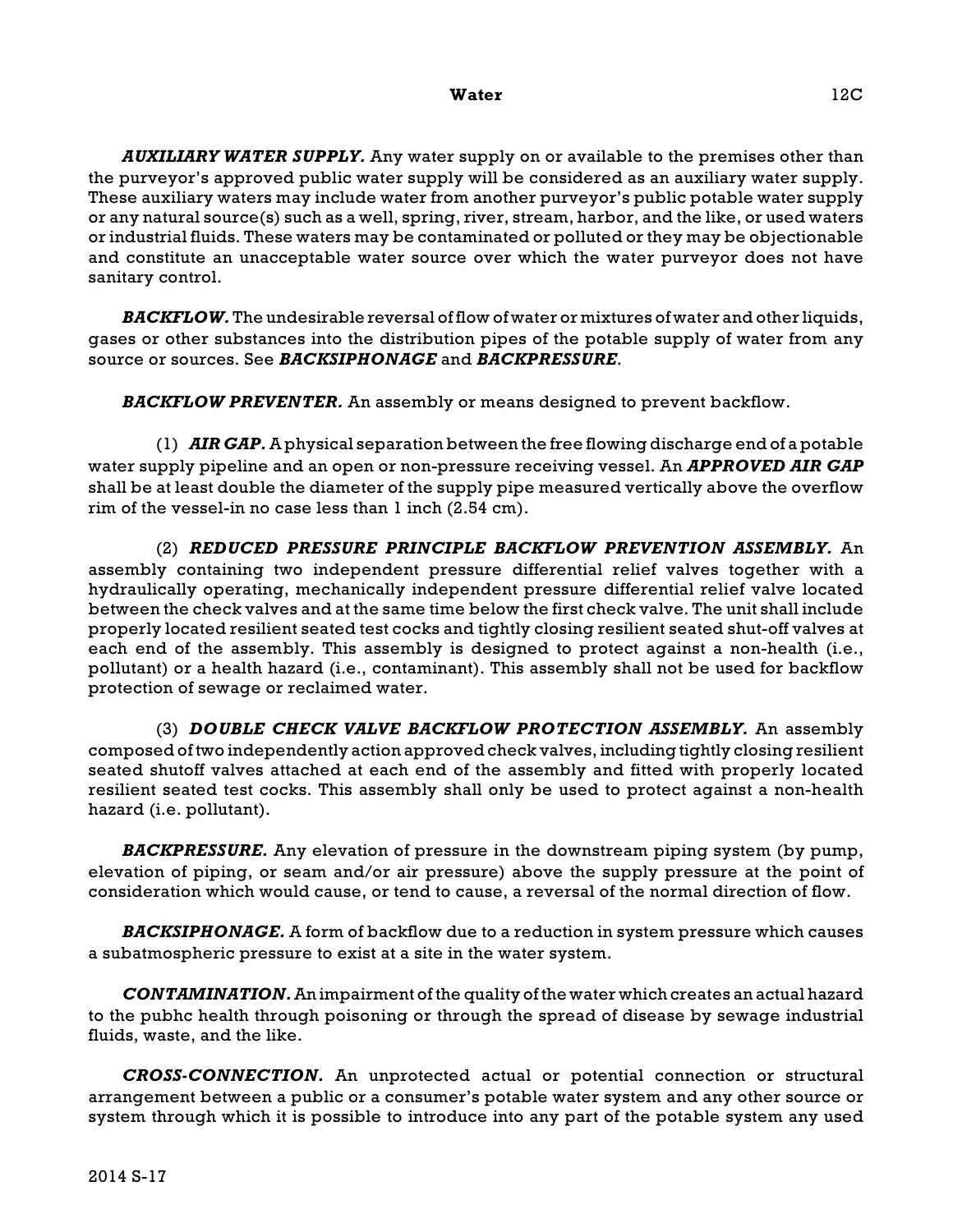water, industrial fluid, gas, or substance other than the intended potable water with which the system is supplied. Bypass arrangements, jumper connections, removable sections, swivel or change over devices and other temporary or permanent devices through which or because of which backflow can or may occur are considered to be *CROSS-CONNECTIONS*.

*CROSS-CONNECTION CONTROL BY CONTAINMENT.* The term "service protection" shall mean the appropriate type or method of backflow protection at the service connection, commensurate with the degree of hazard of the consumer's potable water system.

*CROSS-CONNECTIONS - CONTROLLED.* A connection between a potable water system and a non-potable water system with an approved backflow protection at the service connection, commensurate with the degree of hazard of the consumer's potable water system.

*HAZARD, DEGREE OF.* Either a pollution (non-health) or contamination (health) hazard derived from the evaluation of conditions within a system.

(1) *HAZARD, HEALTH.* An actual or potential threat of contamination of a physical or toxic nature to the public potable water system or the consumer's potable water system that would be a danger to health.

(2) *HAZARD, PLUMBING.* An internal or plumbing type cross-connection in consumer's potable water system that may.be either a pollution or a contamination type hazard. This includes but is not limited to cross-connection to toilets, sinks, lavatories, wash trays, and lawn sprinkling systems. Plumbing type cross-connections can be located in many types of structures including homes, apartments, houses, hotels, and commercial or industrial estabhshments. Such a connection, if permitted to exist, must be properly protested by an appropriate type of backflow prevention assembly.

(3) *HAZARD, POLLUTION.* An actual or potential threat to the physical properties of the water system or the potability of the public or the consumer's potable water system but which would not constitute a health or system hazard, as defined. The maximum degree of intensity of pollution to which the potable water system could be degraded under this definition would cause a nuisance or be aesthetically objectionable or could cause minor damage to system or its appurtenances.

(4) *HAZARD, SYSTEM.* An actual or potential threat of severe danger to the physical properties of the public or the consumer's potable water system or of a pollution or contamination which would have protracted effect on the quality of the potable water in the system.

*INDUSTRIAL FLUIDS.* Any fluid or solution which may be chemically, biologically or otherwise contaminated or polluted in a form or concentration which would constitute a health, system, pollution or plumbing hazard if introduced into an approved water supply. This may include, but not limited to: polluted or contaminated used waters; all types of process waters and "used waters" originating from the public potable water system which may deteriorate in sanitary quality; chemicals in fluid form; plating acids and alkalies; circulated cooling waters connected to an open cooling tower and/or cooling waters that are chemically or biologically treated or stabilized with toxic substances; contaminated natural waters such as from wells, springs,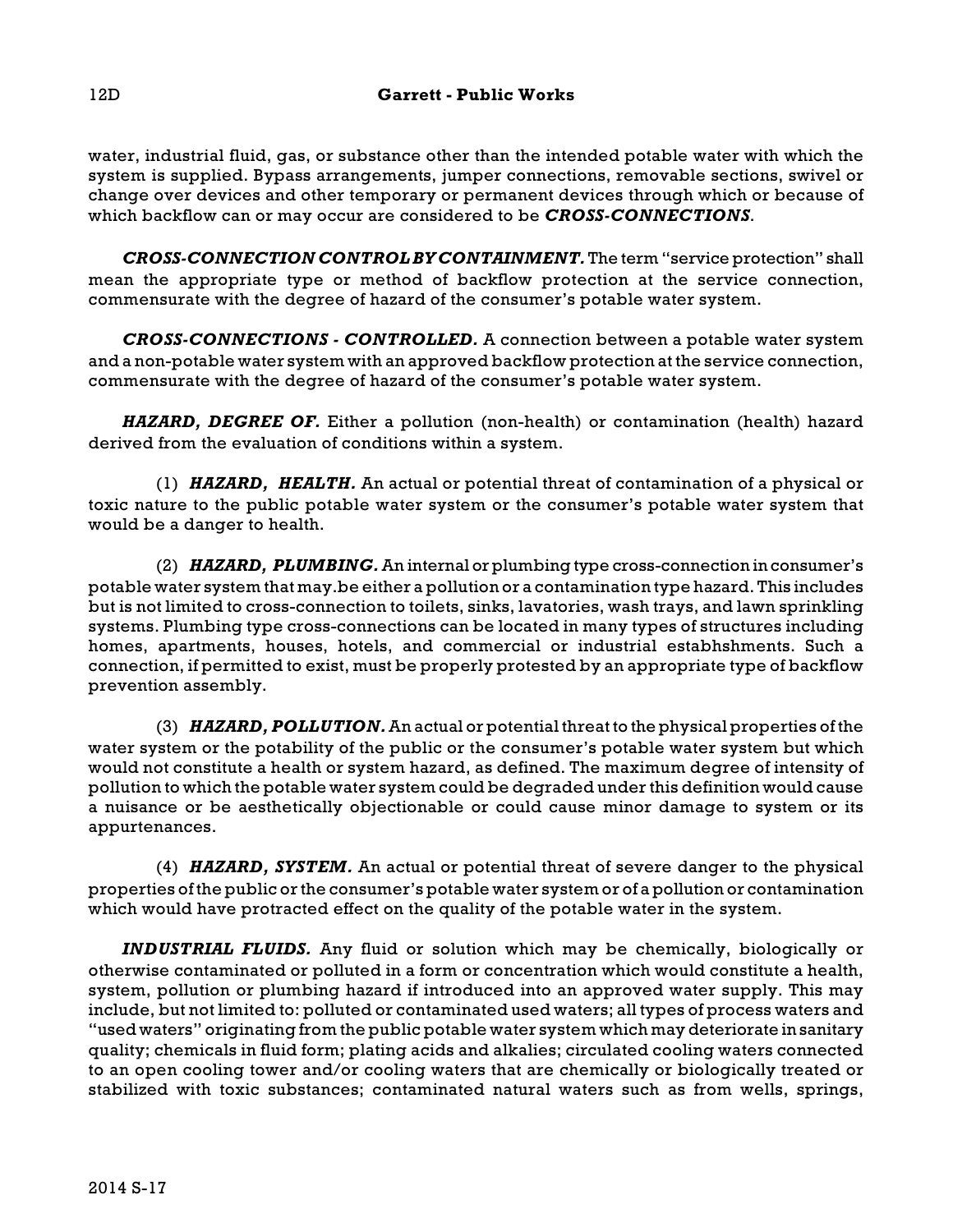# **Water** 12E

streams, rivers, bays, harbors, seas, irrigation canals or systems, and the like; oils, gases, glycerin, paraffin's caustic and acid solutions and other liquid and gaseous fluids used industrially, for other processes, or for firefighting purposes.

**POLLUTION.** An impairment of the quality of the water to a degree which does not create a hazard to the public health but which does adversely and unreasonably affect the aesthetic quality of such waters for domestic use.

*WATER COMMISSION* or *HEALTH OFFICIAL.* The Superintendent in charge of the Water Department of the City of Garrett is invested with the authority and responsibility for the implementation of an effective cross-connection control program and for the enforcement of the provisions of this subchapter. The Superintendent, in enforcing the provisions of this subchapter, shall report to the Board of Public Works and Safety and shall make recommendations regarding enforcement which shall be approved by the Board of Pubhc Works and Safety before the enforcement action is implemented.

*WATER, NON-POTABLE.* A water supply which has not been approved for human consumption by the health agency having jurisdiction.

*WATER, POTABLE.* Any public potable water system which has been investigated and approved by the health agency having jurisdiction. The system must be operating under a valid health permit. In determining what constitutes an approved water supply, the health agency has final judgment as to its safety and potability.

*WATER - SERVICE CONNECTION.* The term *SERVICE CONNECTION* shall mean the terminal end of a service connection from the public potable water system, (i.e., where the purveyor may lose jurisdiction and sanitary control of the water and its point to the consumer's water system). If a water meter is installed at the end of the service connection shall mean the downstream end of the water meter.

*WATER, USED.* Any water supplied by a water purveyor from a public potable water system to a consumer's water system after it has passed through the service connection and is no longer under the control of the water purveyor. (Ord. 2013-11, passed 6-18-13)

# **§ 51.52 REQUIREMENTS.**

(A) *Water system*. The water system shall be considered as made up of two parts: the water purveyor's system and the consumer's system.

(1) The water purveyor's system shall consist of the source facilities and the distribution system; and shall include all those facilities of the water system under the complete control of the purveyor, up to the point where the consumer's system begins.

(2) The source shall include all components of the facilities utilized in the production, treatment, storage, and delivery of water to the distribution system.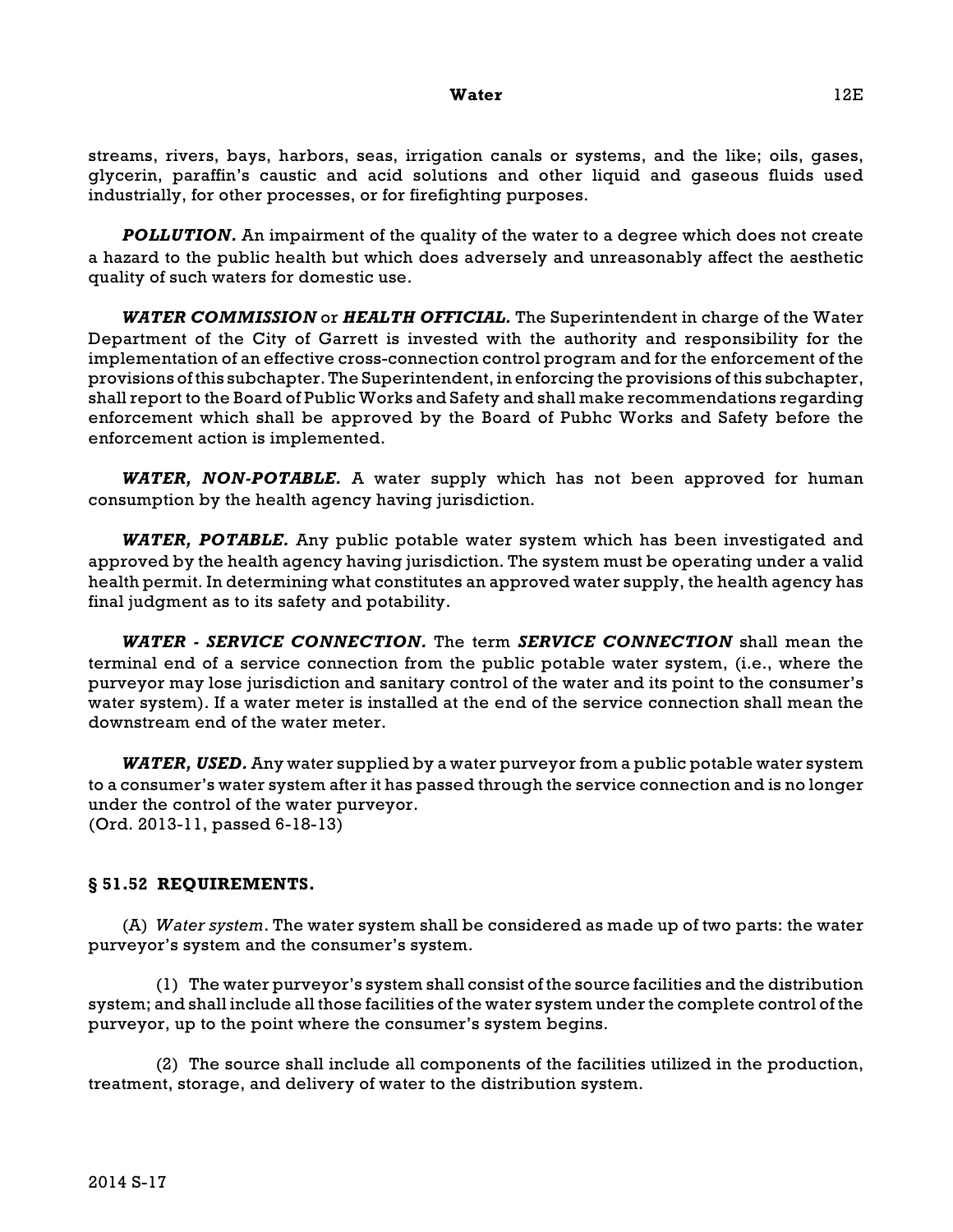(3) The distribution system includes the network of piping used for the delivery' of water from the source to the consumer's system.

(4) The consumer's system shall include those parts of the facilities beyond the termination of the water purveyor's distribution system which are not utilized in conveying potable water to points of use.

(B) *Policy.*

(1) No water service connection to any premise shall be installed or maintained by the water purveyor unless the water supply is protected as required by the City of Garrett laws and regulations and this subchapter. Service of water to any premise shall be discontinued by the water purveyor if a backflow prevention assembly required by this subchapter is not installed, tested, and maintained, or if it is found that a backflow prevention assembly has been removed, bypassed, or if an unprotected cross-connection exists on the premises. Services will not be restored until such conditions or defects are corrected.

(2) The consumer's system shall be open for inspection at all reasonable times to authorized representatives of the city to detennine whether unprotected cross-connections or other structural or sanitary hazards, including violations of these regulations exist. When such a condition becomes known, the Utilities Superintendent shall deny or immediately discontinue service to the premises by providing for a physical break in the service line until the consumer has corrected the condition(s) in conformance with the City of Garrett's ordinances relating to plumbing and water supplies and the rules or regulations adopted pursuant thereto.

(3) An approved backflow prevention assembly shall also be installed on each service line to a consumer's water system at or near the property line or immediately inside the building being served; but, in all cases, before the first branch line leading off the service line wherever the following conditions exists:

(a) In case of premises having an auxiliary water supply which is not or may not be of safe bacteriological or chemical quality and which is not acceptable as an additional source by the Utilities Superintendent, the public water system shall be protected against backflow from the premises by installing an approved backflow prevention assembly in the service line commensurate with the degree of hazard.

(b) In the case of the premises on which any industrial fluids or any other objectionable substance is handled in such a fashion as to create an actual or potential hazard to the public water system, the public system shall be protected against backflow from the premises by installing an approved backflow prevention assembly in the service line commensurate with the degree of hazard. This shall include the handling of process waters and waters originating from the water purveyor's system which have been subject to the deterioration in quality.

(c) In the case of premises having (i) internal cross-connections that cannot be permanently corrected or protected against, or (ii) intricate plumbing and piping arrangements or where entry to all portions of the premises is not readily accessible for inspection purposes, making it impracticable or impossible to ascertain whether or not a dangerous cross-connection exists, the public water system shall be protected against backflow prevention assembly in the service line.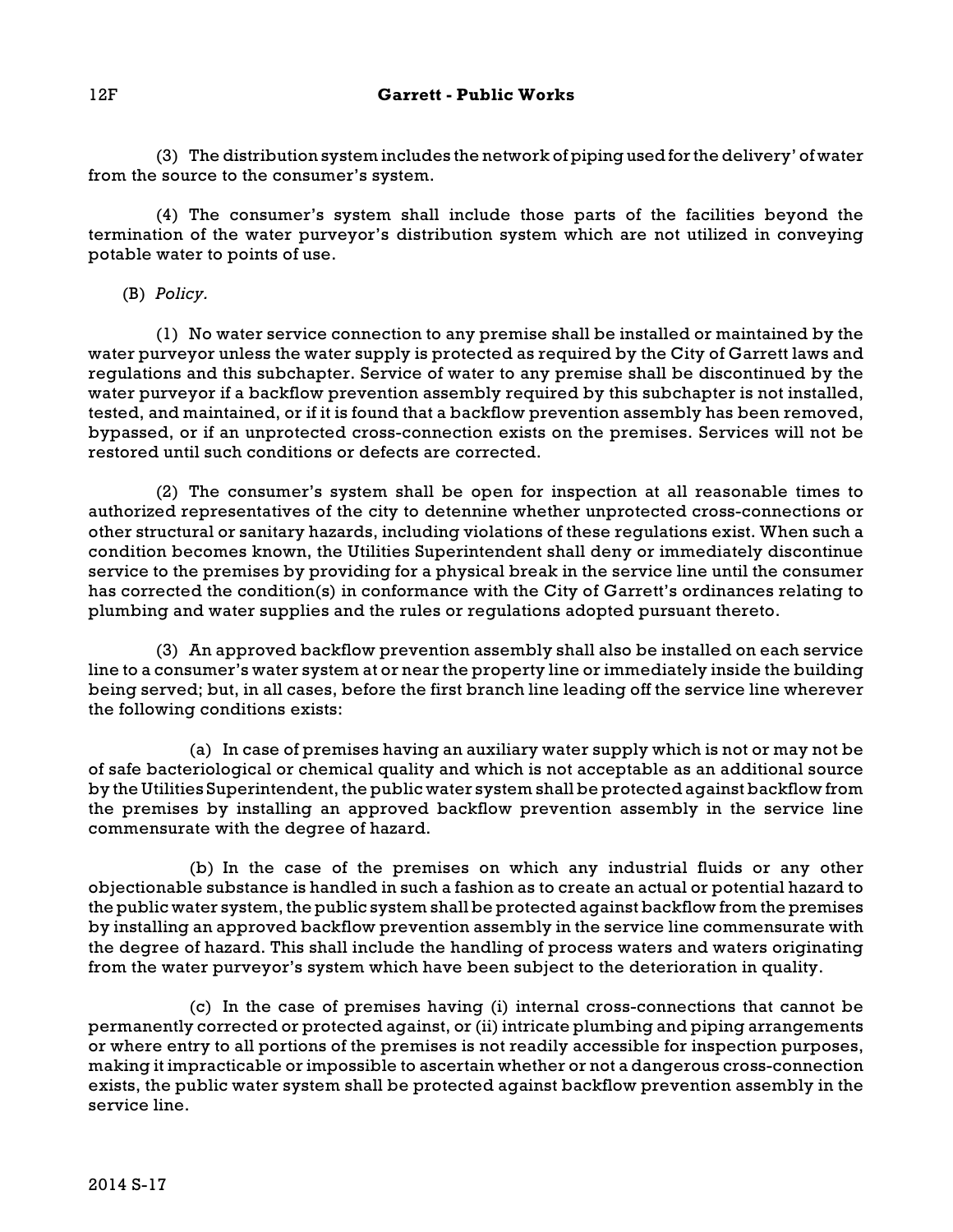(4) The type of protective assembly required under subsections division  $(B)(3)(a)$ ,  $(b)$ and (c) shall depend upon the degree of hazard which exists as follows:

(a) In the case of any premises where there is an auxiliary water supply as stated in division (B)(3)(a) above and it is not subject to any of the following rules, the public water system shall be protected by an approved air gap or an approved reduced pressure principle backflow prevention assembly.

(b) In the case of any premises where there is water or substance that would be objectionable but not hazardous to health if introduced into the public water system, the public water system shall be protected by an approved double check valve backflow prevent assembly.

(c) In the case of any premises where there is any material dangerous to health which is handled in such a fashion as to create an actual or potential hazard to the public water system, the public water system shall be protected by an approved air gap or an approved reduced pressure principle backflow prevention assembly. Examples of premises where these conditions will exist include sewage treatment plants, sewage pumping stations, chemicals manufacturing plants, hospitals, mortuaries, and plating plants.

(d) In the case of any premise where there are unprotected cross-connections, either actual or potential, the public water system shall be protected by an approved air gap or an approved reduced pressure principle backflow prevention assembly at the service connection.

(e) In the case of any premise where, because of security requirements or other prohibitions or restrictions, it is impossible or impractical to make a complete in-plant cross-connection survey, the public water system shall be protected against backflow from the premises by either an approved air gap of an approved reduced pressure principle backflow prevention assembly on each service to the premise.

(5) (a) 1. Any backflow prevention assembly required herein shall be a make, model, and size approved by the Utilities Superintendent. The term *APPROVED BACKFLOW PREVENTION ASSEMBLY* shall mean an assembly that has been manufactured in full conformance with the standards established by the American Water Works Association entitled:

A. AWWA/ANSI C510-92 (1) Standard for Double Check Valve Backflow Prevention Assemblies;

B. AWWA/ANSI C511-92 (1) Standard for Reduced Pressure Principle Backflow Assemblies;

2. And, have met completely the laboratory and field performance specifications of the Foundation for Cross-Connection and Hydraulic Research for the University of Southern California (USC FCCCHR) established in:

A. Specifications of Backflow Prevention Assemblies — Section 10 of the most current edition of the *Manual of Cross-Connection Control*.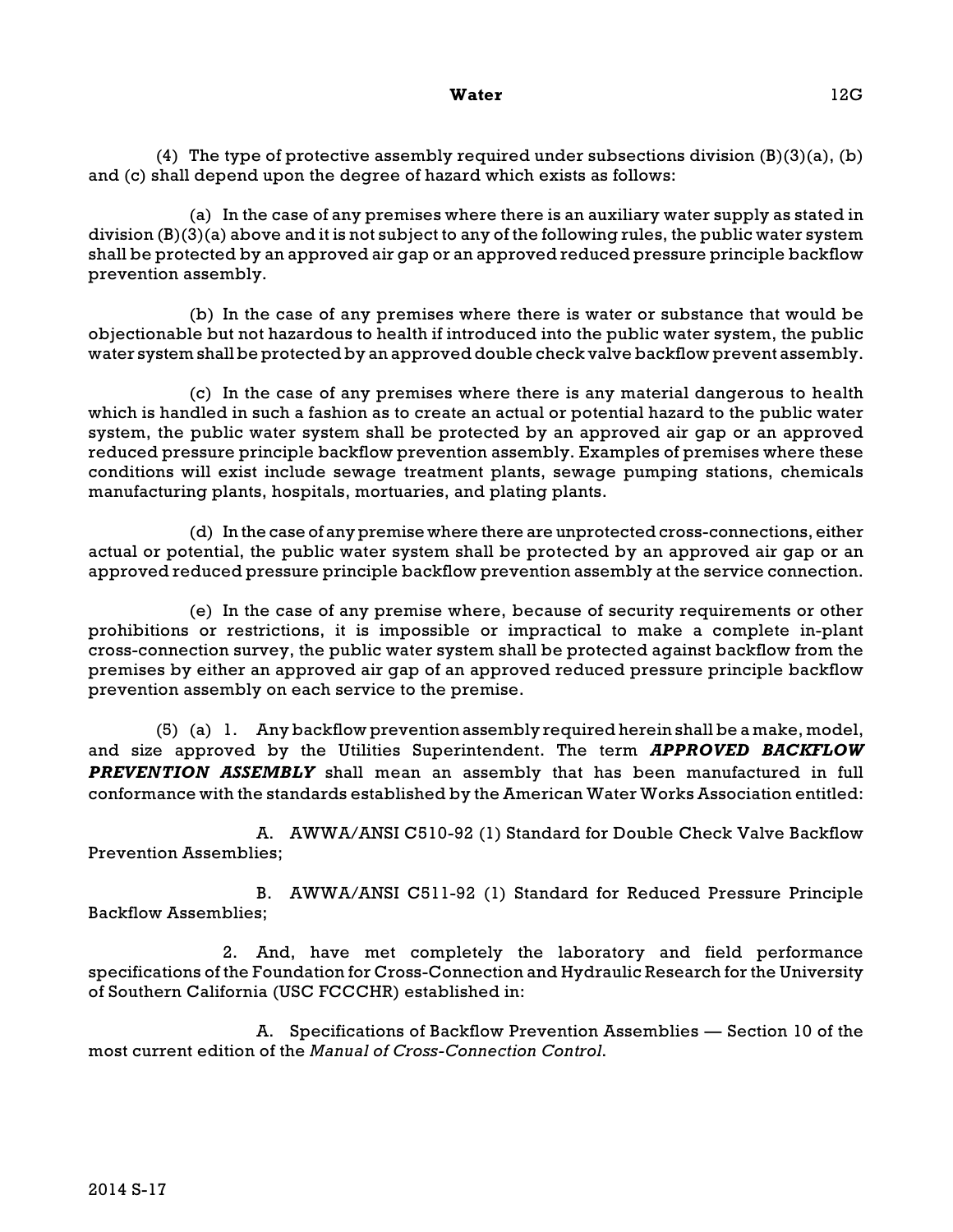(b) Said AWWA and USC FCCCHR standards are specifications have been adopted by the Utilities Superintendent. Final approval shall be evidenced by a "Certificate of Compliance" for the said AWWA standards; or "Certificate of Approval" for the said USC FCCCHR Specifications; issued by an approved testing laboratory.

(c) The following testing laboratories/testing contractors have been qualified by the Utilities Superintendent to test and approve backflow prevention assemblies:

- 1. Combustion Mechanical, Inc. 2320 Northward Ct. Fort Wayne, IN 46818 (260) 637-6010;
- 2. Pranger Enterprises, Inc. P. O. Box 366 Ashley, IN 46705 (260) 587-9309;
- 3. Superior Enterprises, Inc. 3835-B Superior Ridge Rd. Fort Wayne, IN 46808 (260) 471-0678;
- 4. VFP Fire Systems 6926 Trafalgar Street Fort Wayne, IN 46803 (260) 493-0843;
- 5. Indiana Fire Sprinkler & Backflow P.O. Box 85083 Fort Wayne, IN 46836 (260) 486-3473;
- 6. E. M. D., Inc. 105 W. Sherman/ P. O. Box 126 Lynn, IN 47356 (765) 967-0355;
- 7. Ryan Fire Protection, Inc. 4115 N. Clinton Street Fort Wayne, IN 46805 (260) 483-8502;
- 8. J. O. Mory, Inc. 7470 SR 3/P. O. Box 1258 South Milford, IN 46786 (260) 351-2221;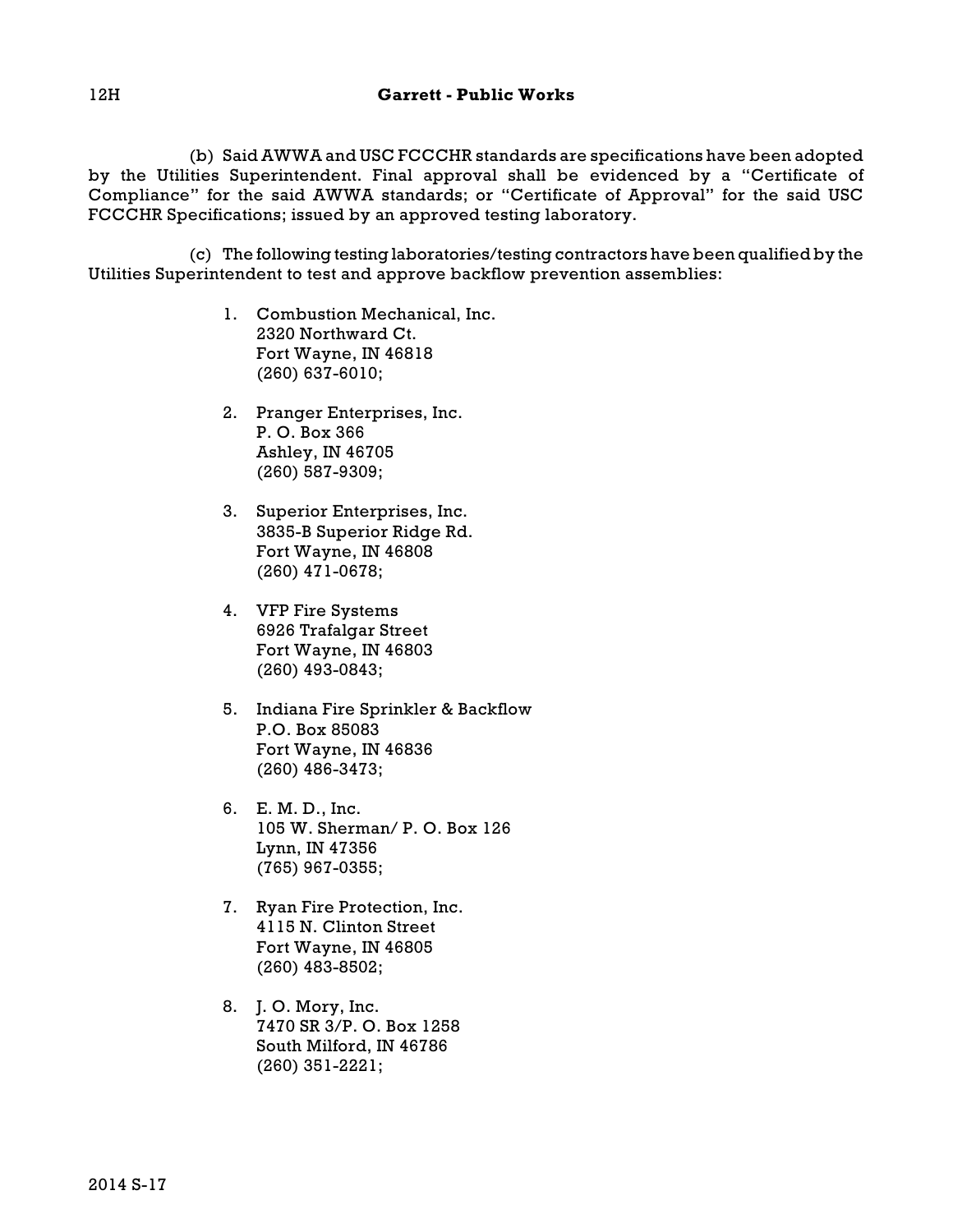- 9. Shambaugh 7525 DiSalle Blvd./P.O. Box 11269 Fort Wayne, IN 46803 (260)487-7777;
- 10. Fire Protection, Inc. 750 W. North St./P. O. Box 327 Auburn, IN 46706 (260) 925-8040.

(d) Testing laboratories/contractors other than the entities listed above will be added to an approved list as they are qualified.

(e) Backflow preventers which be subjected to backpressure of backsiphonage that have been fully tested and have been granted a certificate of approval by said qualified laboratory and are listed on the laboratory's current list of approved backflow prevention assemblies maybe used without further test or qualifications.

(6) It shall be the duty of the consumer at any premise where backflow prevention assemblies are installed to have a field test performed by a certified backflow prevention assembly tester upon installation and at least once per year for: double check assemblies, reduced pressure backflow assemblies, air gaps, pressure vacuum breakers, spill resistance vacuum breakers and atmospheric vacuum breakers. In those instances where the Utilities Superintendent deems the hazard to be great enough, he or she may require field tests at more frequent intervals. These tests shall be at the expense of the water consumer and shall be performed by an Indiana state licensed backflow tester. It shall be the duty of the Utilities Superintendent to see that these tests are made in advance when the tests are to undertaken so that an official representative may witness the field tests if so desired. These assemblies shall be repaired, overhauled or replaced at the expense of the consumer whenever said assemblies are found defective. Records of such tests, repairs and overhaul shall be kept and made available to the Utilities Superintendent.

(7) All presently installed backflow prevention assemblies which do not meet the requirements of this section but were approved devices for the purposes described herein at the time of installation and which have been properly maintained, shall, except for the testing and maintenance requirements under subsection division (B)(6) above, be excluded from the requirements of these rules so long as the Utilities Superintendent or designated agent is assured that they will satisfactorily protect the water purveyor's public potable water system. Whenever the existing device is moved from the present location or requires more than minimum maintenance or when the Utilities Superintendent finds that the maintenance constitutes a hazard to health, the unit shall be replaced by an approved backflow prevention assembly meeting the requirements of this section.

(8) The Utilities Superintendent is authorized to make all necessary and reasonable rules and policies with respect to the enforcement of this subchapter. All such rules and policies shall be consistent with the provisions of this subchapter and shall be submitted to and approved by the Garrett Board of Public Works and Safety after which they shall be effective. (Ord. 2013-11, passed 6-18-13) Penalty, see § 51.99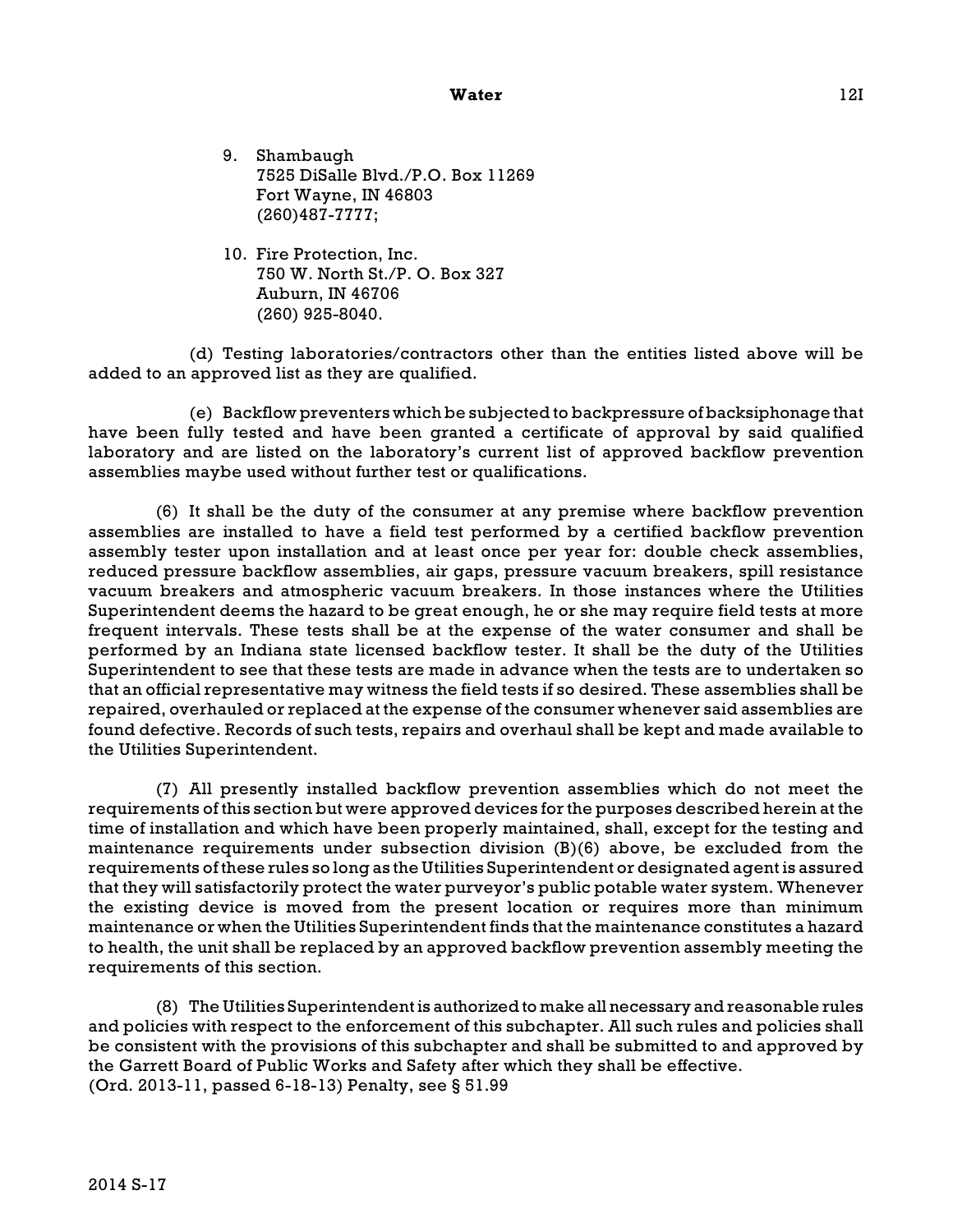# **§ 51.99 PENALTY.**

(A) Any person violating any provision of this chapter for which no specific penalty is prescribed shall be subject to § 10.99.

(B) Violators of § 51.05 shall be subject to a fine of \$500. Each day that a violation occurs or is permitted to occur is deemed to be a separate violation. (Ord. 2013-15, passed 9-17-13)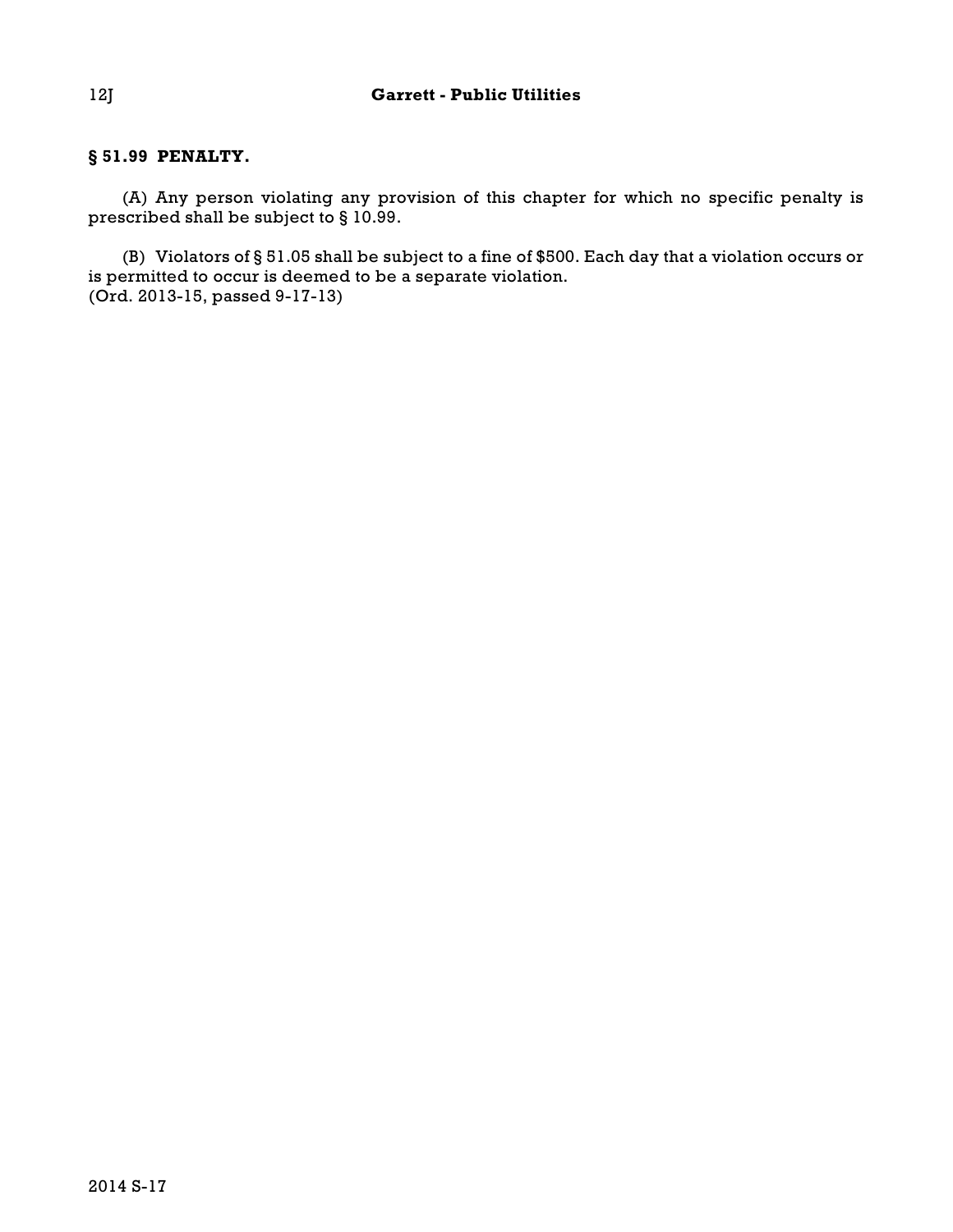## **CHAPTER 52: SEWERS**

#### Section

#### *General Provisions*

- 52.001 Purpose and policy
- 52.002 Administration
- 52.003 Abbreviations
- 52.004 Definitions

#### *General Rules and Requirements*

- 52.010 General requirements
- 52.011 Prohibited discharge standards
- 52.012 National categorical pretreatment standards
- 52.013 State pretreatment standards
- 52.014 Local limits
- 52.015 City's right of revision
- 52.016 Dilution

#### *Pretreatment of Wastewater*

- 52.020 Establishment of a pretreatment program
- 52.021 Pretreatment facilities
- 52.022 Additional pretreatment measures
- 52.023 Accidental discharge/slug control plans
- 52.024 Hauled wastewater

#### *Wastewater Discharge Permit Application*

- 52.030 Wastewater analysis
- 52.031 Wastewater discharge permit requirement
- 52.032 Wastewater discharge permitting: existing connections
- 52.033 Wastewater discharge permitting: new connections
- 52.034 Wastewater discharge permit application contents
- 52.035 Application signatories and certification
- 52.036 Wastewater discharge permit decisions

### *Wastewater Discharge Permit Issuance Process*

- 52.040 Wastewater discharge permit duration
- 52.041 Wastewater discharge permit contents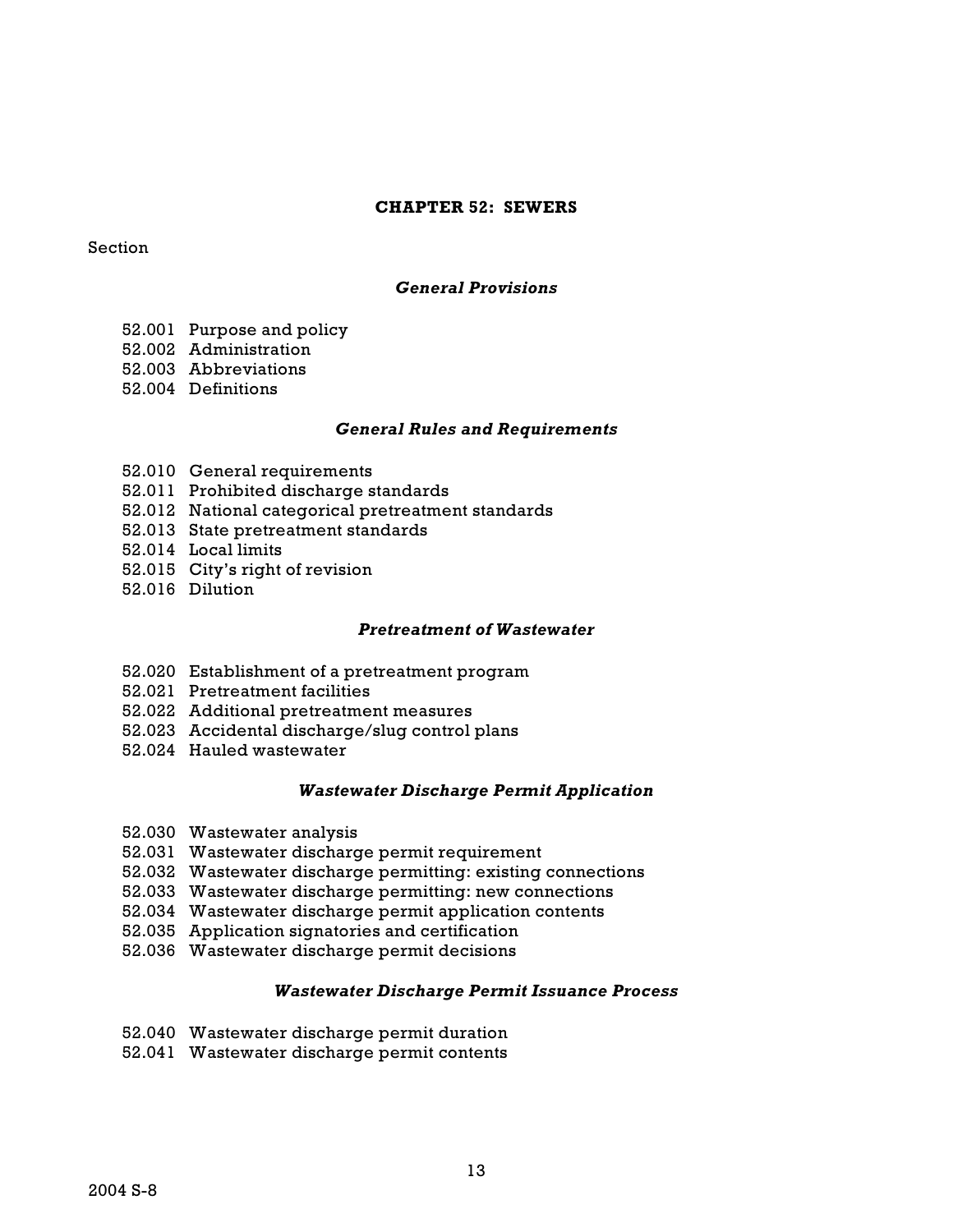- 52.042 Wastewater discharge permit appeals
- 52.043 Wastewater discharge permit modification
- 52.044 Wastewater discharge permit transfer
- 52.045 Wastewater discharge permit revocation
- 52.046 Wastewater discharge permit reissuance
- 52.047 Regulation of waste received from other jurisdictions

#### *Reporting Requirements*

- 52.050 Baseline monitoring reports
- 52.051 Compliance schedule progress reports
- 52.052 Reports on compliance with categorical pretreatment standard deadline
- 52.053 Periodic compliance reports
- 52.054 Reports of changed conditions
- 52.055 Reports of potential problems
- 52.056 Reports from unpermitted users
- 52.057 Notice of violation/repeat sampling and reporting
- 52.058 Discharge of hazardous waste
- 52.059 Analytical requirements
- 52.060 Sample collection
- 52.061 Timing
- 52.062 Recordkeeping

#### *Compliance Assurance and Monitoring*

- 52.065 Right of entry; inspection and sampling
- 52.066 Search warrants

### *Confidential Information*

52.070 General provisions

### *Publication of Users in Significant Noncompliance*

52.075 General provisions

#### *Administrative Enforcement Remedies*

- 52.080 Enforcement remedies
- 52.081 Notification of violation
- 52.082 Consent orders
- 52.083 Show cause hearing
- 52.084 Compliance orders
- 52.085 Cease and desist orders
- 52.086 Administrative fines
- 52.087 Emergency suspensions
- 52.088 Termination of discharge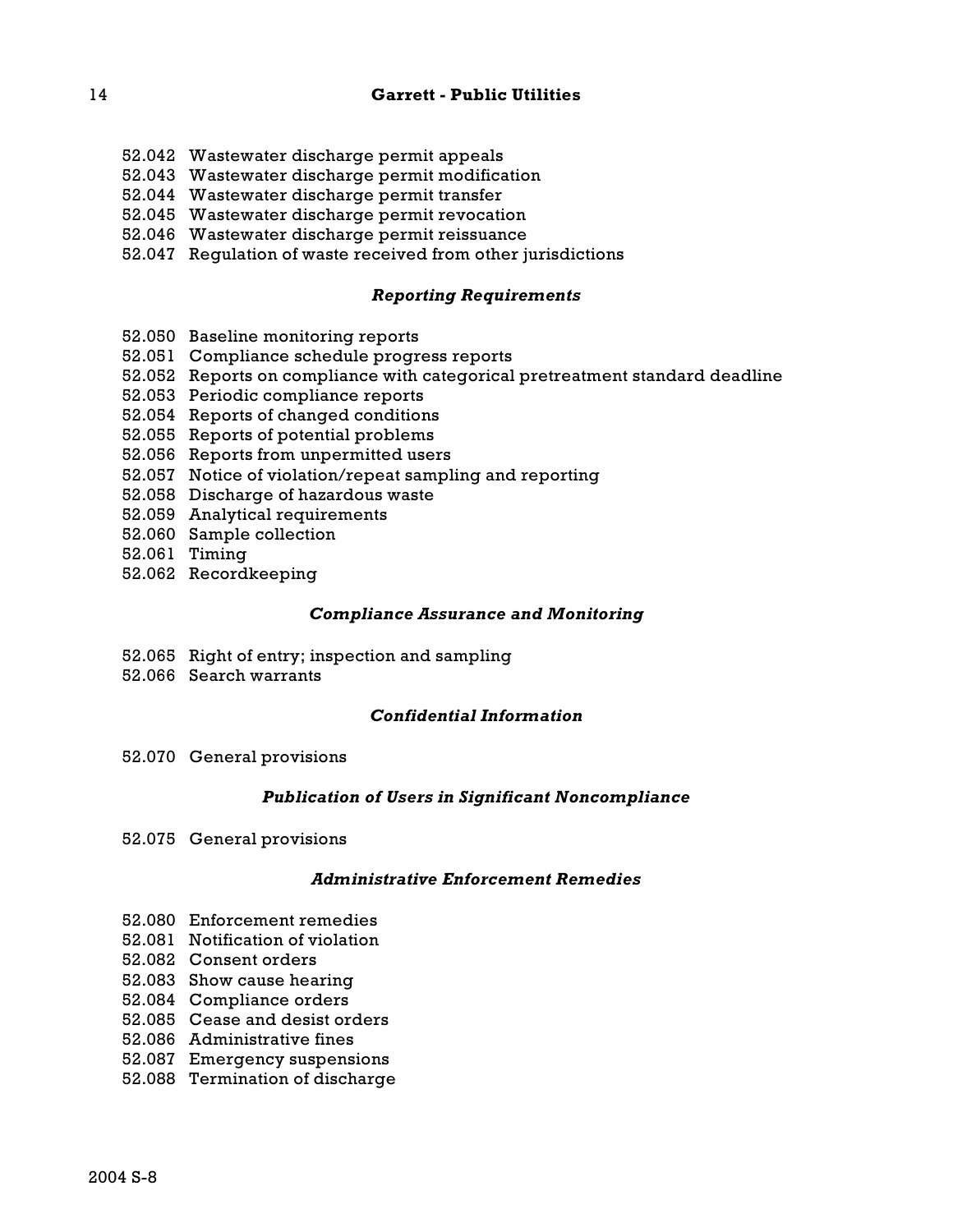#### **Sewers** 15

# *Judicial Enforcement Remedies*

- 52.095 Injunctive relief
- 52.096 Civil penalties
- 52.097 Criminal penalties
- 52.098 Remedies nonexclusive

### *Supplemental Enforcement Action*

52.105 Public nuisances

### *Affirmative Defenses to Discharge Violations*

- 52.110 Upset
- 52.111 Prohibited discharge standards
- 52.112 Bypass

### *Miscellaneous Provisions*

52.115 Pretreatment charges and fees

# *GENERAL PROVISIONS*

### **§ 52.001 PURPOSE AND POLICY.**

(A) This chapter sets forth uniform requirements for all users of the sewer system components of the publicly owned treatment works (POTW) of the city and to enable the city to comply with all applicable state and federal laws, including the Clean Water Act and the general pretreatment regulations. The objectives of this chapter are:

(1) To regulate the discharge to, and use of, public and private sewers within the service area of the POTW; and the installation and construction of service connections to building sewers within the city sewer service area;

(2) To prevent the introduction of pollutants into the POTW that will interfere with its operation;

(3) To prevent the introduction of pollutants into the POTW that will pass through the POTW, inadequately treated, into receiving waters, or otherwise be incompatible with the POTW;

(4) To protect the POTW, all POTW personnel and the general public from unregulated discharge of wastewater whose constituents could endanger the POTW system and the health and welfare of the POTW personnel or the general public;

2004 S-8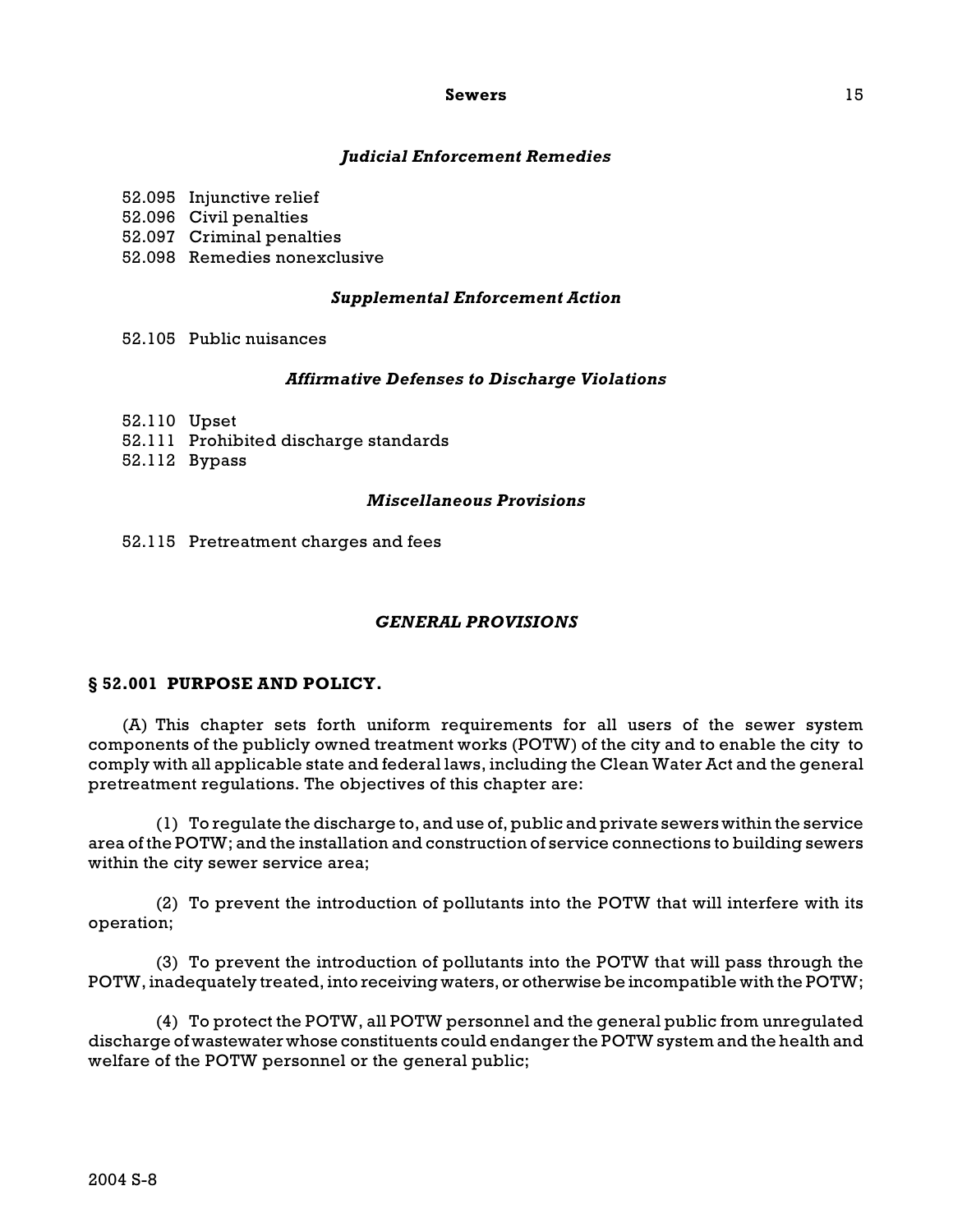(5) To provide for fees for the equitable distribution of the cost of operation, maintenance and improvement of the POTW;

(6) To enable the city to comply with its National Pollutant Discharge Elimination System permit conditions, sludge use and disposal requirements, and any other federal or state laws to which the POTW is subject; and

(7) To establish a pretreatment program for the regulation and control of industrial discharges through the issuance and enforcement of industrial wastewater discharge permits that set forth the terms, conditions and regulations under which non-compatible wastewaters may be discharged into the city's POTW.

(B) This chapter shall apply to all users of the POTW. (Ord. 2003-02, passed 3-4-02)

#### **§ 52.002 ADMINISTRATION.**

Except as otherwise provided herein, the Superintendent shall administer, implement, and enforce the provisions of this chapter. Any powers granted to or duties imposed upon the Superintendent may be delegated by the Superintendent to other POTW personnel, such delegation(s) shall be in writing and available for public review. (Ord. 2003-02, passed 3-4-02)

### **§ 52.003 ABBREVIATIONS.**

The following abbreviations, when used in this chapter, shall have the designated meanings:

| <b>CBOD</b>  | Carbonaceous biochemical oxygen demand          |  |
|--------------|-------------------------------------------------|--|
| <b>CFR</b>   | Code of Federal Regulations                     |  |
| <b>COD</b>   | Chemical oxygen demand                          |  |
| EPA          | U.S. Environmental Protection Agency            |  |
| gpd          | Gallons per day                                 |  |
| <b>IDEM</b>  | Indiana Department of Environmental Management  |  |
| IU           | Industrial user                                 |  |
| <b>NPDES</b> | National Pollutant Discharge Elimination System |  |
| mq/L         | Milligrams per liter                            |  |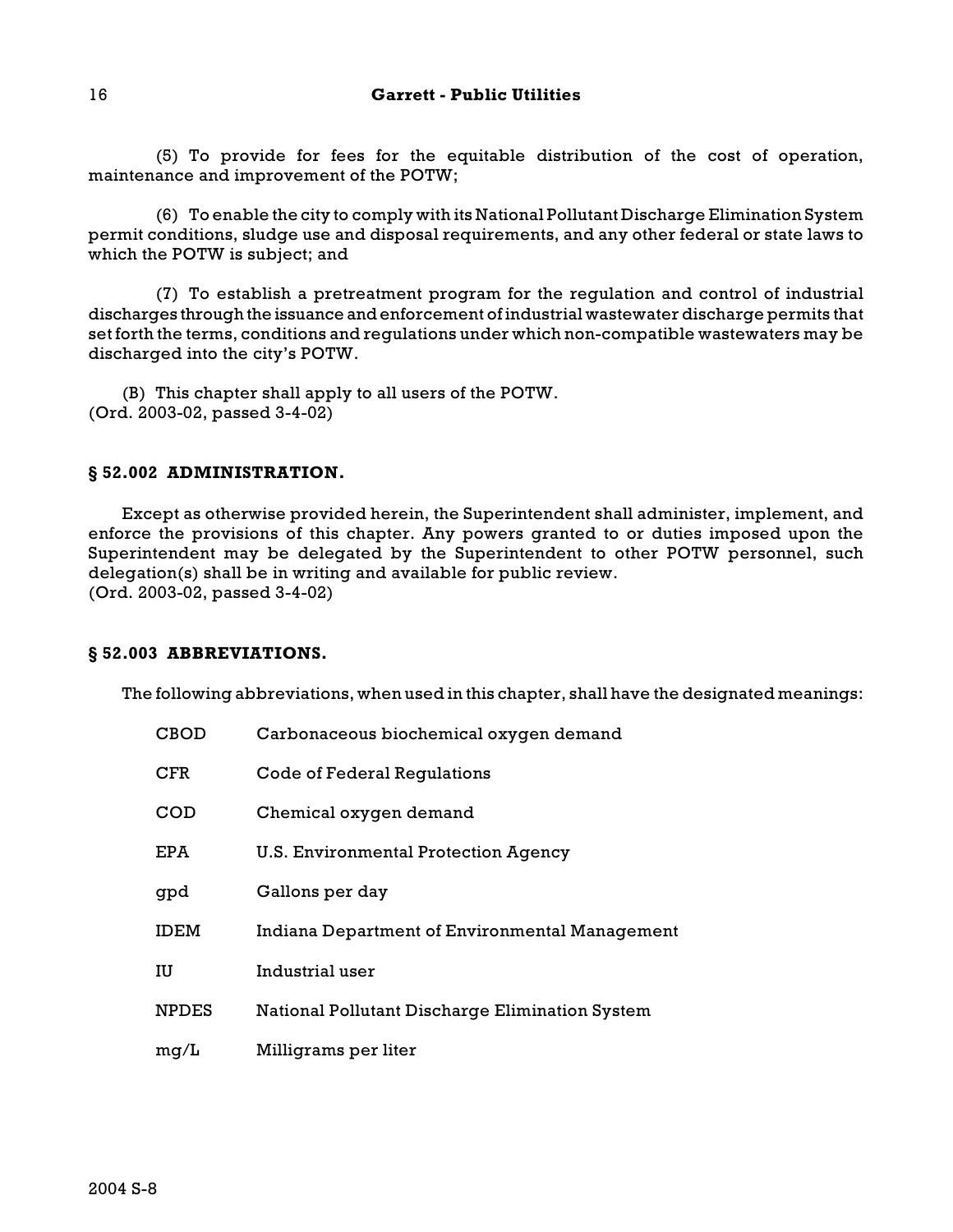### **Sewers** 17

| <b>POTW</b>                          | Publicly owned treatment works                |
|--------------------------------------|-----------------------------------------------|
| RCRA                                 | <b>Resource Conservation and Recovery Act</b> |
| <b>SIC</b>                           | Standard Industrial Classification            |
| SIU                                  | Significant industrial user                   |
| <b>SNC</b>                           | Significant on-compliance                     |
| TBOD                                 | Total biochemical oxygen demand               |
| TSS<br>(Ord. 2003-02, passed 3-4-02) | Total suspended solids                        |

### **§ 52.004 DEFINITIONS.**

For the purpose of this chapter the following definitions shall apply unless the context clearly indicates or requires a different meaning.

*ACT or THE ACT.* The Federal Water Pollution Control Act, also known as the Clean Water Act, as amended.

*AMMON <sup>3</sup> IA (or NH -N).* Ammonia measured as nitrogen. The laboratory determinations shall be made in accordance with procedures set forth in the latest edition of 40 CFR Part 136.3.

*APPLICABLE PRETREATMENT STANDARD.* Any pretreatment limit or prohibitive standard (federal, state and/or local) contained in this chapter and considered to be most restrictive with which non-domestic users will be required to comply.

*APPROVAL AUTHORITY.* The State of Indiana Department of Environmental Management (IDEM).

### *AUTHORIZED REPRESENTATIVE OF THE USER.*

(1) If the user is a corporation:

(a) The president, secretary, treasurer, or a vice-president of the corporation in charge of a principal business function, or any other person who performs similar policy or decision-making functions for the corporation; or

(b) The manager of one or more manufacturing, production, or operation facilities employing more than 250 persons or having gross annual sales or expenditures exceeding \$25,000,000 (in second-quarter 1980 dollars), if authority to sign documents has been assigned or delegated to the manager in accordance with corporate procedures.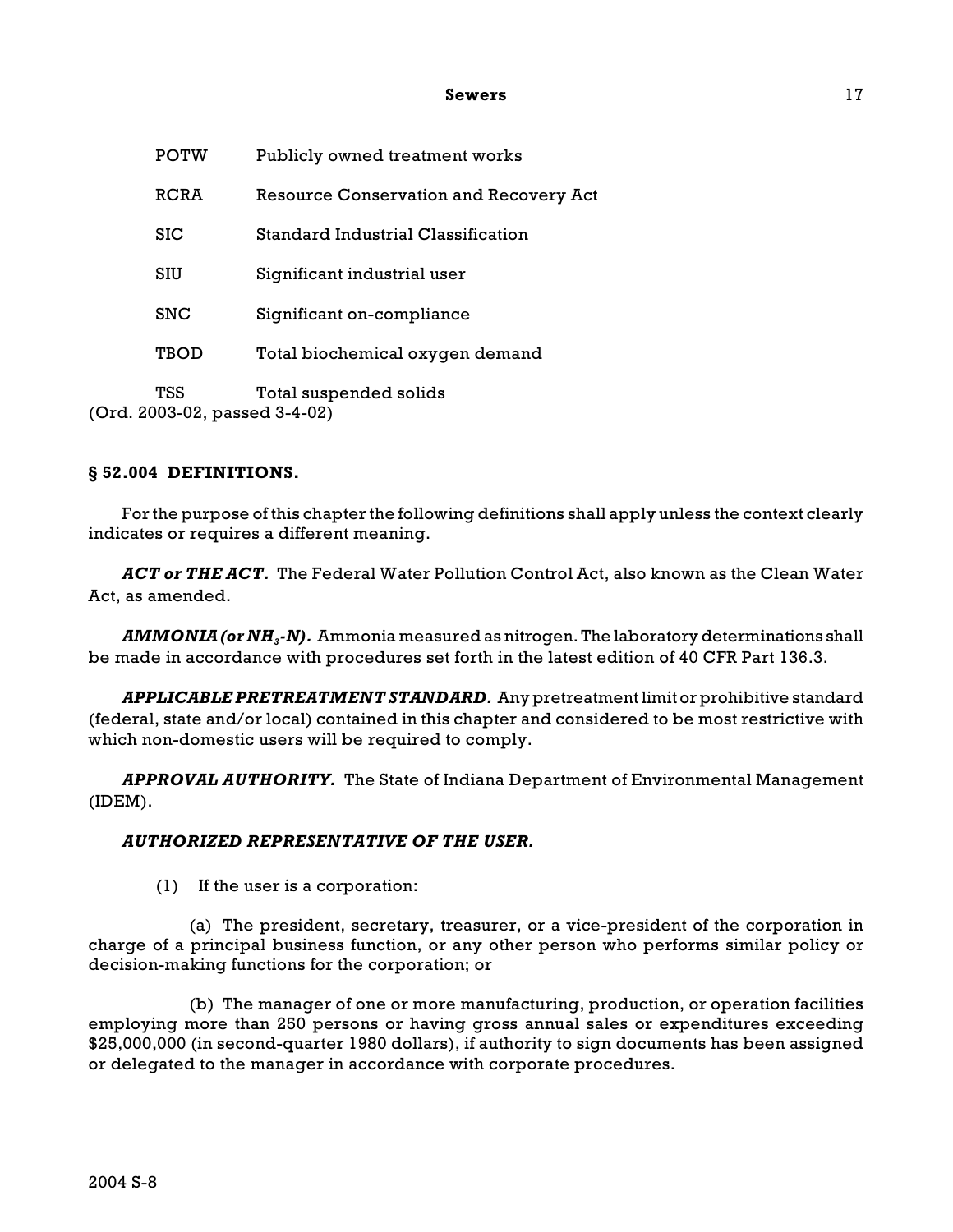(2) If the user is a partnership or sole proprietorship: a general partner or proprietor, respectively.

(3) If the user is a federal, state or local governmental facility: a director or highest official appointed or designated to oversee the operation and performance of the activities of the government facility, or their designee.

(4) The individuals described in divisions (1) through (3), above, may designate another authorized representative if the authorization is in writing, the authorization specifies the individual or position responsible for the overall operation of the facility from which the discharge originates or having overall responsibility for environmental matters for the company, and the written authorization is submitted to Superintendent.

*AVERAGE MONTHLY DISCHARGE LIMITATION.* The highest allowable average of daily discharges over a calendar month, calculated as the sum of all daily discharges measured during a calendar month divided by the number of daily discharges measured during that month.

*AVERAGE WEEKLY DISCHARGE LIMITATION.* The highest allowable average of daily discharges over a calendar week, calculated as the sum of all daily discharges measured during a calendar week divided by the number of daily discharges measured during that week.

*BENEFICIAL USES.* These uses include, but are not limited to, domestic, municipal, agricultural and industrial use, power generation, recreation, aesthetic enjoyment, navigation, and the preservation and enhancement of fish, wildlife and other aquatic resources or reserves, and other uses, both tangible or intangible, as specified by state or federal law.

*BIOCHEMICAL OXYGEN DEMAND (BOD).* The quantity of oxygen utilized in the biochemical oxidation of organic matter under standard laboratory procedure for five days at 20° centigrade, usually expressed as a concentration (e.g.  $mq/1$ ). The BOD measurement may be specified as CBOD or TBOD. The laboratory determinations shall be made in accordance with procedures set forth in the latest edition of 40 CFR Part 136.3.

*BOARD OF PUBLIC WORKS* . The Board of Public Works of the City of Garrett, Indiana, or any duly authorized officials or boards acting in its behalf.

*BUILDING (or HOUSE) DRAIN.* The lowest horizontal piping of building drainage system which receives the discharge from waste, and other drainage pipes inside the walls of the building and conveys it to a point approximately five feet outside the foundation wall of the building.

*BUILDING DRAIN - STORM.* A building drain which conveys storm water or other clean water draining, but not wastewater.

**BUILDING SEWER (LATERAL).** A pipe which is connected to the building (or house) drain at a point approximately five feet outside the foundation wall of the building and which conveys the building's discharge from that point to the public sewer, to a septic tank or other place of disposal.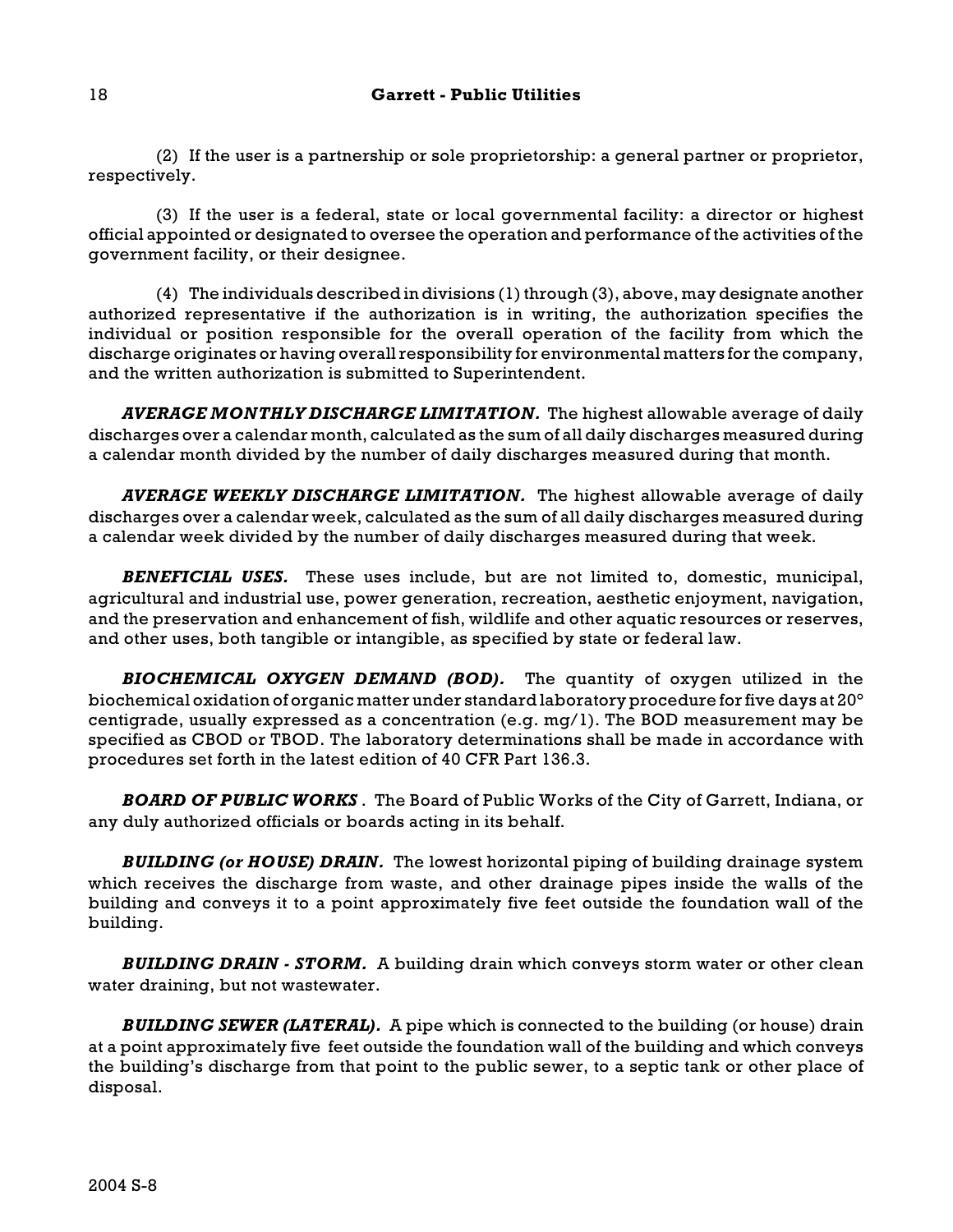*BUILDING SEWER (or DRAIN) - SANITARY.* A building drain which conveys sanitary or industrial sewage only.

*CATEGORICAL PRETREATMENT STANDARDS (CATEGORICAL STANDARDS).* Any regulation containing pollutant discharge limits promulgated by EPA in accordance with Sections 307(b) and (c) which apply to a specific category of users and which appear in 40 CFR Chapter I, Subchapter N, Parts 405-471.

*CHEMICAL OXYGEN DEMAND.* A measure of the oxygen equivalent of that portion of organic matter in wastewater that is susceptible to oxidation by a strong chemical oxidant, as determined by approved EPA or Standard Methods.

*CITY.* The City of Garrett, DeKalb County, Indiana.

*CITY COUNCIL.* The Common Council of the City of Garrett, DeKalb County, Indiana, or any duly authorized official acting on its behalf.

*COOLING WATER.* The water discharged from any use such as air conditioning, cooling, refrigeration, or to which the only pollutant added is heat.

*COMBINED SEWER.* A sewer pipe intended to receive sanitary, commercial and industrial wastewaters as well as stormwater from storm events.

*COMPATIBLE POLLUTANT.* Biochemical oxygen demand, suspended solids, pH, and fecal coliform bacteria, plus any additional pollutants identified in the POTW's NPDES permit, where the POTW is designated to treat such pollutants and, in fact, does remove such pollutants to the degree required by the POTW's NPDES permit or to a substantial degree. Substantial degree is not subject to precise definition but generally contemplates removals in the order of 85% or greater. Minor incidental removals in the order of 10% to 40% are not considered substantial. Except as prohibited herein or where these materials would interfere with the operation and performance of the POTW, examples of additional pollutants which may be considered compatible, depending on concentration, include: chemical oxygen demand, total organic carbon, phosphorus and phosphorus compounds, ammonia, e-coli, fats, oils and greases of animals or vegetable origin.

*COMPOSITE SAMPLE.* The sample resulting from the combination of individual samples taken at selected intervals based on the increment of flow or time. Composite wastewater samples shall contain a minimum of four discrete samples taken at equal time intervals over the compositing period or proportional to the flow rate over the compositing period.

*CONTROL AUTHORITY.* Refers to the Board of Public Works.

*DAILY DISCHARGE.* Discharge measured during a calendar day or any 24-hour period that reasonably represents the calendar day for purposes of sampling.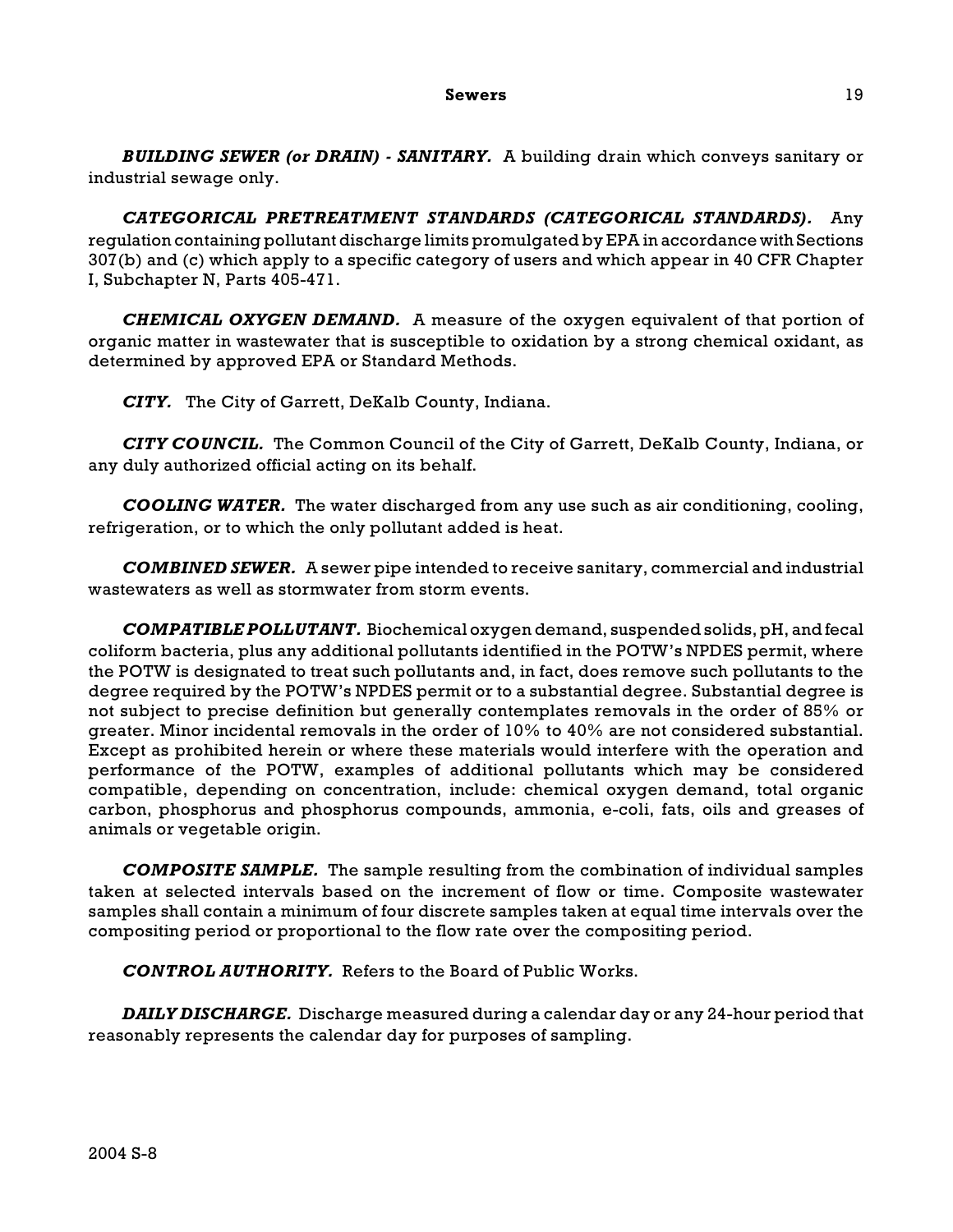*DEBT SERVICE COSTS.* The average annual principal and interest payments on all revenue bonds or other long-term capital debt.

*DIRECT DISCHARGE.* The discharge of treated or untreated wastewater directly to the waters of the State of Indiana.

*EASEMENT.* An acquired legal right for the specific use of land by others.

*EFFLUENT.* The water, together with any wastes that may be present, flowing out of a drain, sewer, receptacle or outlet.

*ENVIRONMENTAL PROTECTION AGENCY (EPA).* The U.S. Environmental Protection Agency or, where appropriate, the Regional Water Management Division Director, or other duly authorized official of said agency.

*EXCESSIVE STRENGTH SURCHARGE.* An additional charge that is billed to users for treating sewage wastes with an average strength in excess of normal domestic sewage.

*EXISTING SOURCE.* Any source of discharge, the construction or operation of which commenced prior to the publication by EPA of proposed categorical pretreatment standards, which will be applicable to such source if the standard is thereafter promulgated in accordance with Section 307 of the Act.

*GRAB SAMPLE.* A sample that is taken from a waste stream on a one-time basis with no regard to the flow of the waste stream and without consideration of time.

*GROUND (SHREDDED) GARBAGE.* Garbage that has been shredded to such a degree that all particles will be carried freely in suspension under conditions normally prevailing in the sewage system, with no particle being greater than one-half inch in dimension.

*HOLDING TANK WASTE.* Any waste from holding tanks such as vessels, chemical toilets, campers, trailers, septic tanks, grease interceptors and traps, and vacuum pump tank trucks.

*INCOMPATIBLE POLLUTANT.* Any pollutant that is not defined as a compatible pollutant including non-biodegradable dissolved solids.

*INDIRECT DISCHARGE.* The discharge or introduction of non-domestic pollutants into the POTW from any non-domestic source regulated under Section 307(b), (c), or (d) of the Act.

*INDUSTRIAL WASTES.* Any solid, liquid, or gaseous substance or form of energy discharged, permitted to flow or escaping from an industrial, manufacturing, commercial, or business process or from the development, recovery, or processing of any natural resources carried on by any person, exclusive of sanitary sewage.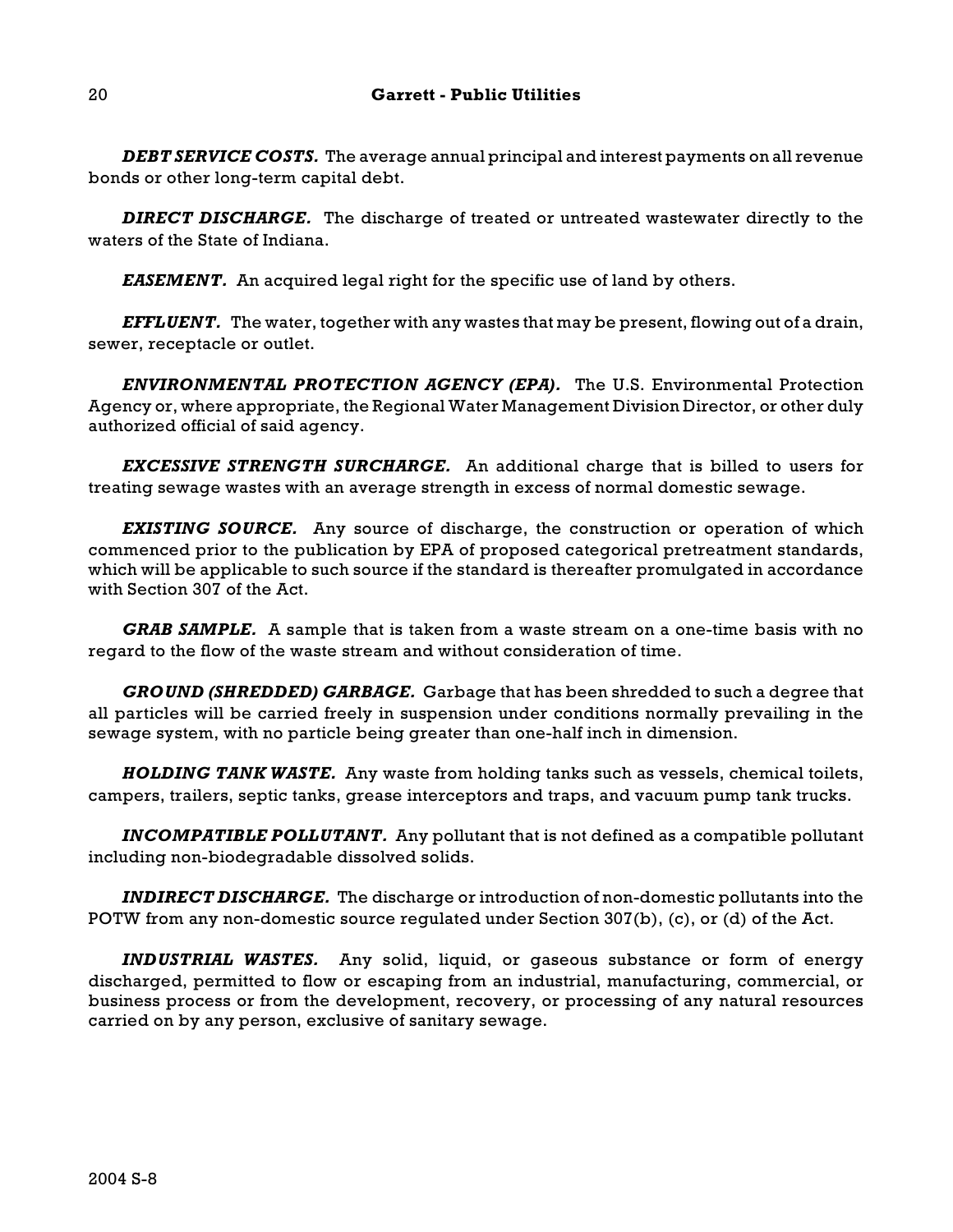*INFILTRATION.* The water entering the sewer system, including building drains, from the ground, through such means as, but not limited to, defective pipes, pipe joints, connections or manhole walls. (*INFILTRATION* does not include and is distinguished from *INFLOW*.)

*INFLOW.* Water discharged and entering into the sewer system including building drains, from such sources such as but not limited to roof, down spouts, cellars, yard, area drains, foundation drains, unpolluted cooling water, drains from springs and swampy areas, and combined sewers, catch basins, stormwater run-off, street wash water and drainage. (*INFLOW* does not include and is distinguishable from *INFILTRATION*).

*INFLOW/INFILTRATION (I/I).* The total quantity of water from both inflow and infiltration without distinguishing the source.

*INSTANTANEOUS MAXIMUM ALLOWABLE DISCHARGE LIMIT.* The maximum concentration of a pollutant allowed to be discharged at any time, determined from the analysis of any discrete or composite sample collected, independent of the industrial flow rate and the duration of the sampling event.

*INTERFERENCE.* A discharge that, alone or in conjunction with a discharge or discharges from other sources, does one of the following:

(1) Inhibits or disrupts the Garrett POTW, its treatment processes or operations, its sludge processes, or its selected sludge use or disposal methods;

(2) Causes a violation of any requirement of the Garrett's NPDES permit, including an increase in the magnitude or duration of a violation;

(3) Prevents the use of the Garrett's sewage sludge or its sludge disposal method selected in compliance with the following statutory provisions, regulations, or permits issued thereunder or more stringent state or local regulations:

(a) Section 405 of the Clean Water Act (33 U.S.C. 1345);

(b) The Solid Waste Disposal Act (SWDA) (42 U.S.C. 6901), including:

1. Title II, more commonly referred to as the Resource Conservation and Recovery Act (RCRA); and

2. The rules contained in any state sludge management plan prepared pursuant to Subtitle D of the SWDA (42 U.S.C. 6941);

(c) The Clean Air Act (42 U.S.C. 7401);

(d) The Toxic Substances Control Act (15 U.S.C. 2601).

*MAXIMUM DAILY DISCHARGE LIMITATIONS.* The highest allowable daily discharge for a calendar day or specified 24-hour period.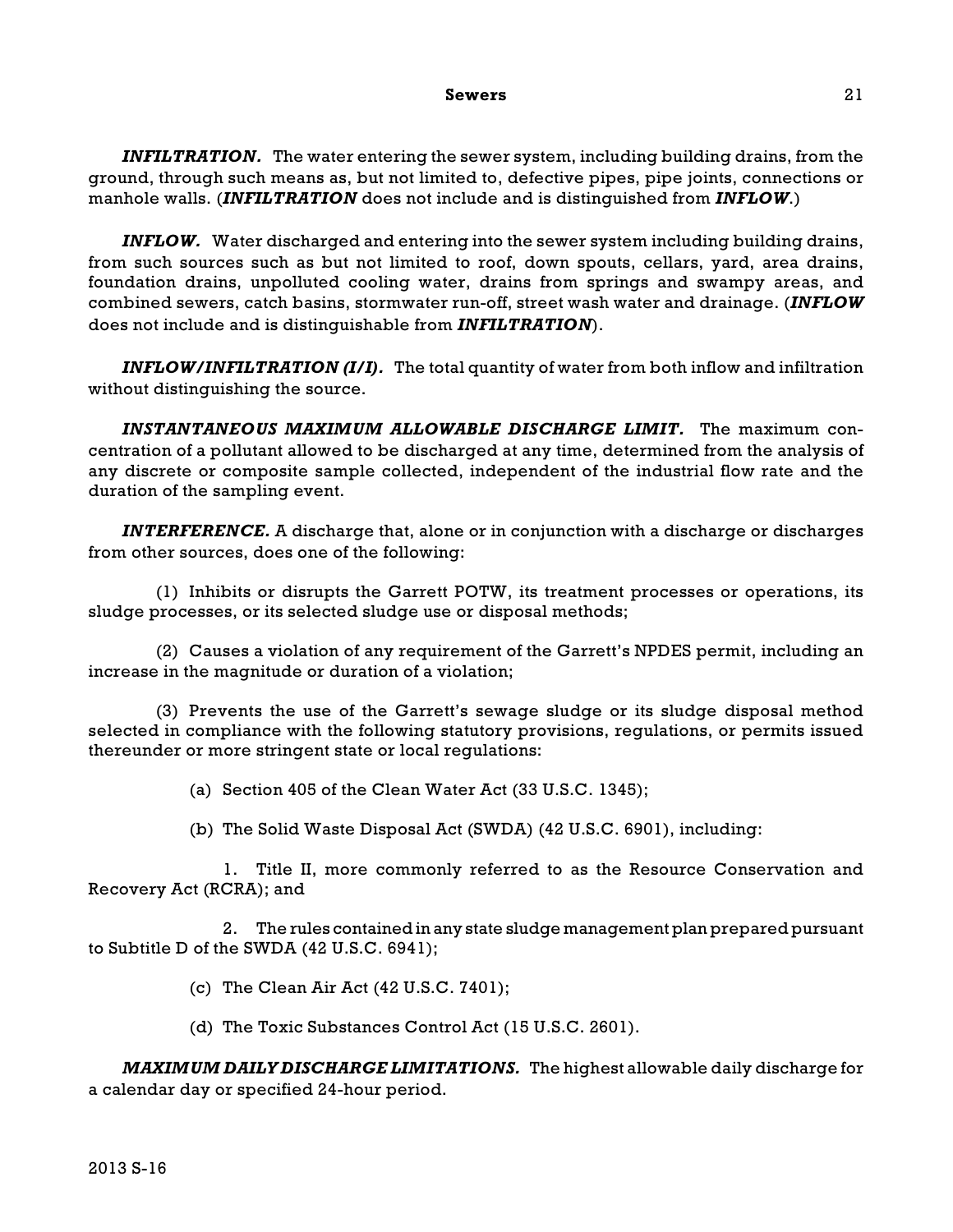*MAY.* Is permissive.

*MEDICAL WASTE.* Isolation wastes, infectious agents, human blood and blood products, pathological wastes, sharps, body parts, contaminated bedding, surgical wastes, potentially contaminated laboratory wastes, and dialysis wastes.

# *NATIONAL POLLUTION DISCHARGE ELIMINATION SYSTEM (NPDES) PERMIT.*

A permit issued under the National Pollutant Discharge Elimination System for discharge of wastewaters to the navigable waters of the United States pursuant to Section 402 of PL 92-500.

# *NEW SOURCE.*

(1) Any building, structure, facility, or installation from which there is (or may be) a discharge of pollutants, the construction of which commenced after the publication of proposed pretreatment standards under Section 307(c) of the Act which will be applicable to such source if such standards are thereafter promulgated in accordance with that section, provided that:

(a) The building, structure, facility, or installation is constructed at a site at which no other source is located; or

(b) The building, structure, facility, or installation totally replaces the process or production equipment that causes the discharge of pollutants at an existing source; or

(c) The production or wastewater generating processes of the building, structure, facility, or installation are substantially independent of an existing source at the same site. In determining whether these are substantially independent, factors such as the extent to which the new facility is integrated with the existing plant, and, the extent to which the new facility is engaged in the same general type of activity as the existing source, should be considered.

(2) Construction on a site at which an existing source is located results in a modification rather than a new source if the construction does not create a new building, structure, facility, or installation meeting the criteria of divisions  $(1)(b)$  or  $(c)$  above but otherwise alters, replaces, or adds to existing process or production equipment.

(3) Construction of a new source as defined under this paragraph has commenced if the owner or operator has:

(a) Begun, or caused to begin, as part of a continuous on-site construction program;

1. Any placement, assembly, or installation of facilities or equipment; or

2. Significant site preparation work including clearing, excavation, or removal of existing buildings, structures, or facilities which is necessary for the placement, assembly, or installation of new source facilities or equipment; or

(b) Entered into a binding contractual obligation for the purchase of facilities or equipment, which are intended to be used in its operation within a reasonable time. Options to purchase or contracts which can be terminated or modified without substantial loss, and contracts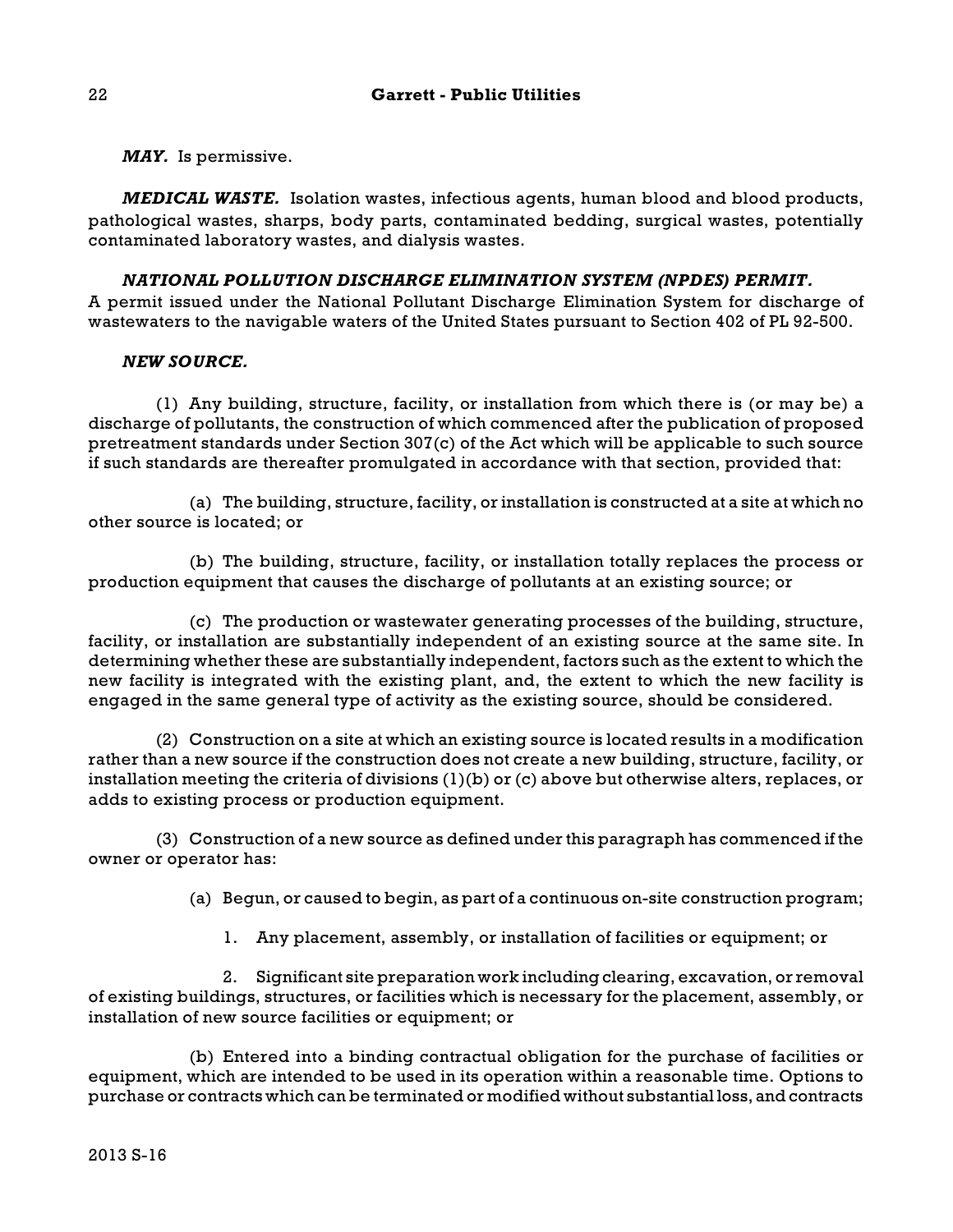### **Sewers** 22A

for feasibility, engineering, and design studies do not constitute a contractual obligation under this paragraph.

*NON-CONTACT COOLING WATER.* Water used for cooling which does not come into direct contact with any raw material, intermediate product, waste product, or finished product.

*NORMAL DOMESTIC SEWAGE.* Wastewater or sewage having an average daily concentration as follows:

- (1) TSS not more than 225 mg/L.
- (2)  $\text{CBOD}_s$  not more than 200 mg/L.
- (3) Ammonia-N not more than 20 mg/L.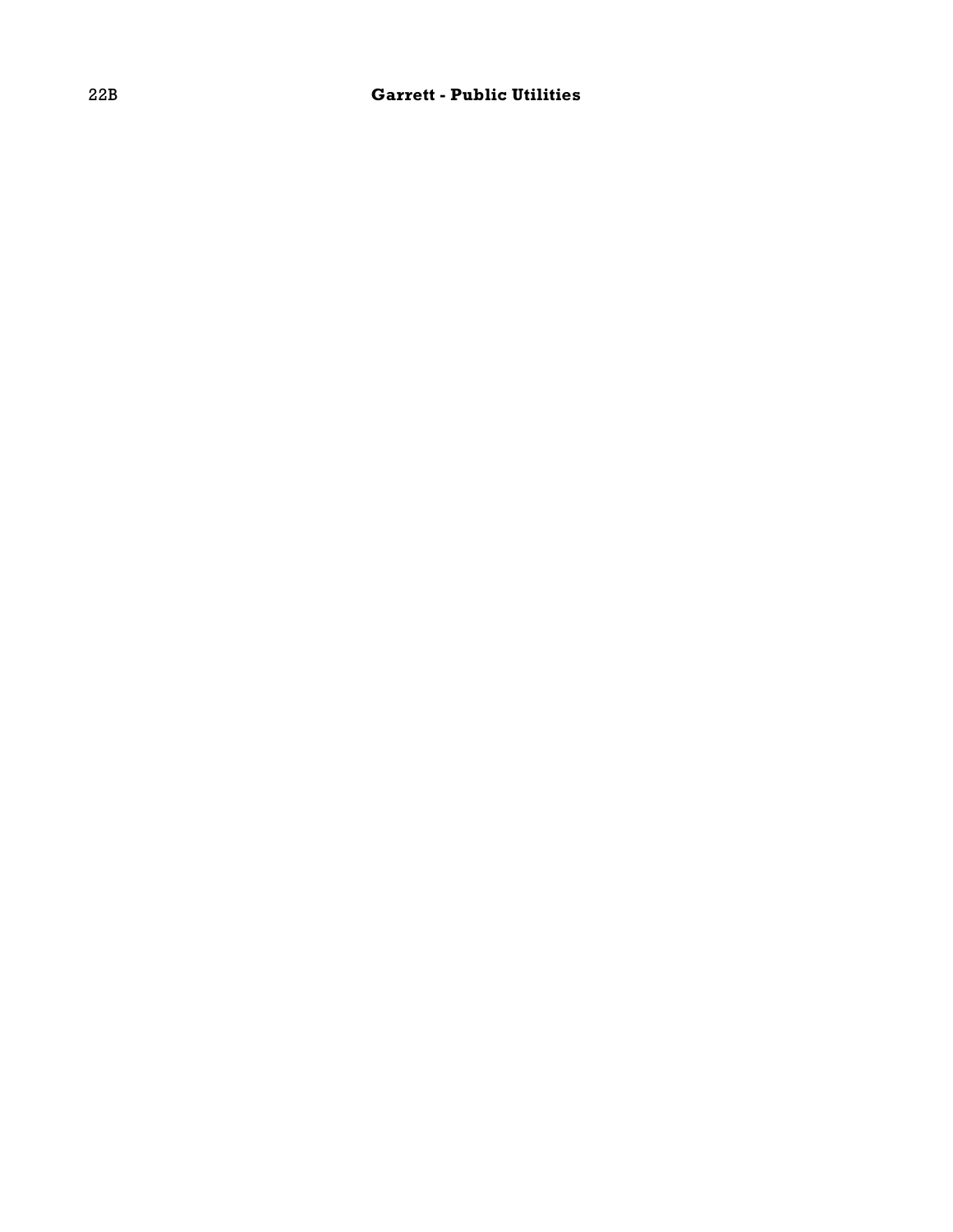- (4) COD not more than 500 mg/L .
- (5) Phosphorous not more than 10 mg/L.

As defined by origin, wastewaters from segregated domestic and/or sanitary conveniences are distinct from industrial processes.

*PASS THROUGH.* A discharge which exits the POTW into waters of the United States in quantities or concentrations which, alone or in conjunction with a discharge or discharges from other sources, is a cause of a violation of any requirement of the city's NPDES permit, including an increase in the magnitude or duration of a violation.

*PERSON.* Any individual, partnership, firm, company, municipal or private corporation, association, society, institutions, enterprise, governmental agency or other legal entity or their legal representatives, agents or assigns. The masculine gender shall include the feminine, the singular shall include the plural where indicated by context.

 *pH.* The logarithm (base 10) of the reciprocal of the concentration of hydrogen ion expressed in standard units.

*POLLUTANT.* Dredged spoil, solid waste, incinerator residue, filter backwash, sewage, garbage, sewage sludge, munitions, medical wastes, chemical wastes, biological materials, radioactive materials, heat, wrecked or discarded equipment, rock, sand, cellar dirt, municipal, agricultural, industrial wastes and certain characteristics of wastewater (e.g. pH, temperature, TSS, turbidity, color, TBOD, CBOD, COD, toxicity or odor) discharged or carried in water.

*PRETREATMENT.* The reduction of the amount of pollutants, the elimination of pollutants, or the alteration of the nature of pollutant properties in wastewater prior to, or in lieu of, introducing such pollutants into the POTW. This reduction or alteration can be obtained by physical, chemical, or biological processes; by process changes; or by other means, except by diluting the concentration of the pollutants unless allowed by an applicable pretreatment standard.

*PRETREATMENT REQUIREMENTS.* Any substantive or procedural requirement related to pretreatment imposed on a user, other than a pretreatment standard.

*PRETREATMENT STANDARDS.* Prohibited discharge standards, categorical pretreatment standards, and local limits.

*PROHIBITED DISCHARGES.* Absolute prohibitions against the discharge of certain substances.

*PUBLICLY OWNED TREATMENT WORKS (POTW).* A treatment works, as defined by Section 212 of the Act, which is owned by the city. This definition includes any devices or systems used in the collection, pumping, storage, treatment, recycling, and reclamation of sewage or industrial wastes of a liquid nature and any conveyances which convey wastewater to a treatment plant.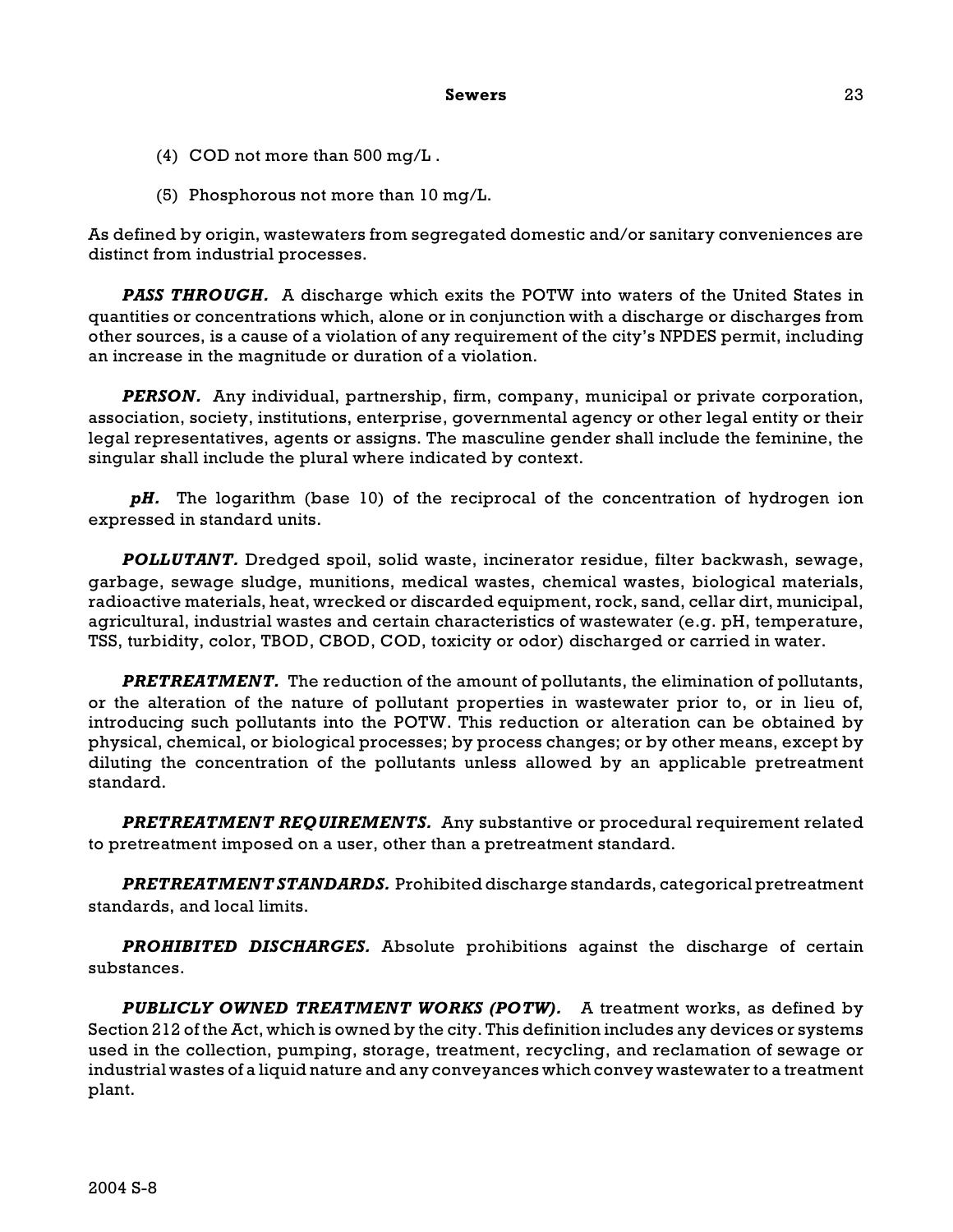# 24 **Garrett - Public Utilities**

*SANITARY SEWER.* A sewer or system of pipes for conveying sanitary, commercial and industrial wastewaters and into which stormwater and/or water from storm events are not intentionally admitted.

*SEPTAGE.* Any sewage from holding tanks such as vessels, chemical toilets, campers, trailers, and septic tanks.

*SEWAGE.* The combination of the liquid and water-carried wastes from residences, business buildings, institutions and industrial establishments singular or in any combination, together with such ground, surface, and storm waters as may be present.

*SEWAGE WORKS.* The structures, equipment and processes to collect, transport and treat domestic and industrial wastes and dispose of the effluent and accumulated residual solids.

*SEWER.* A pipe or conduit or system of pipes and conduits for carrying sewage or other waste liquids.

*SHALL.* Is mandatory.

# *SIGNIFICANT INDUSTRIAL USER (SIU).*

- (1) A user subject to categorical pretreatment standards; or
- (2) A user that:

(a) Discharges an average of 25,000 gpd or more of process wastewater to the POTW (excluding sanitary, non-contact cooling, and boiler blow-down wastewater);

(b) Contributes a process waste stream which makes up 5% or more of the average dry weather hydraulic or organic capacity of the POTW treatment plant; or

(c) Is designated as such by the city on the basis that it has a reasonable potential for adversely affecting the POTW's operation or for violating any pretreatment standard or requirement.

(3) Upon a finding that a user meeting the criteria in division (2) above has no reasonable potential for adversely affecting the POTW's operation or for violating any pretreatment standard or requirement, the city may at any time, on its own initiative or in response to a petition received from a user, and in accordance with the Act, determine that such user should not be considered a *SIGNIFICANT INDUSTRIAL USER*.

*SLUG LOAD or SLUG.* Any discharge at a flow rate or concentration that could cause a violation of the prohibited discharge standards in § 52.010. Any discharge of water, sewage, or industrial waste which in concentration of any given constituent or in quantity of flow exceeds for any period of duration longer than 15 minutes more than five times the average 24-hour concentration or flows during normal operation.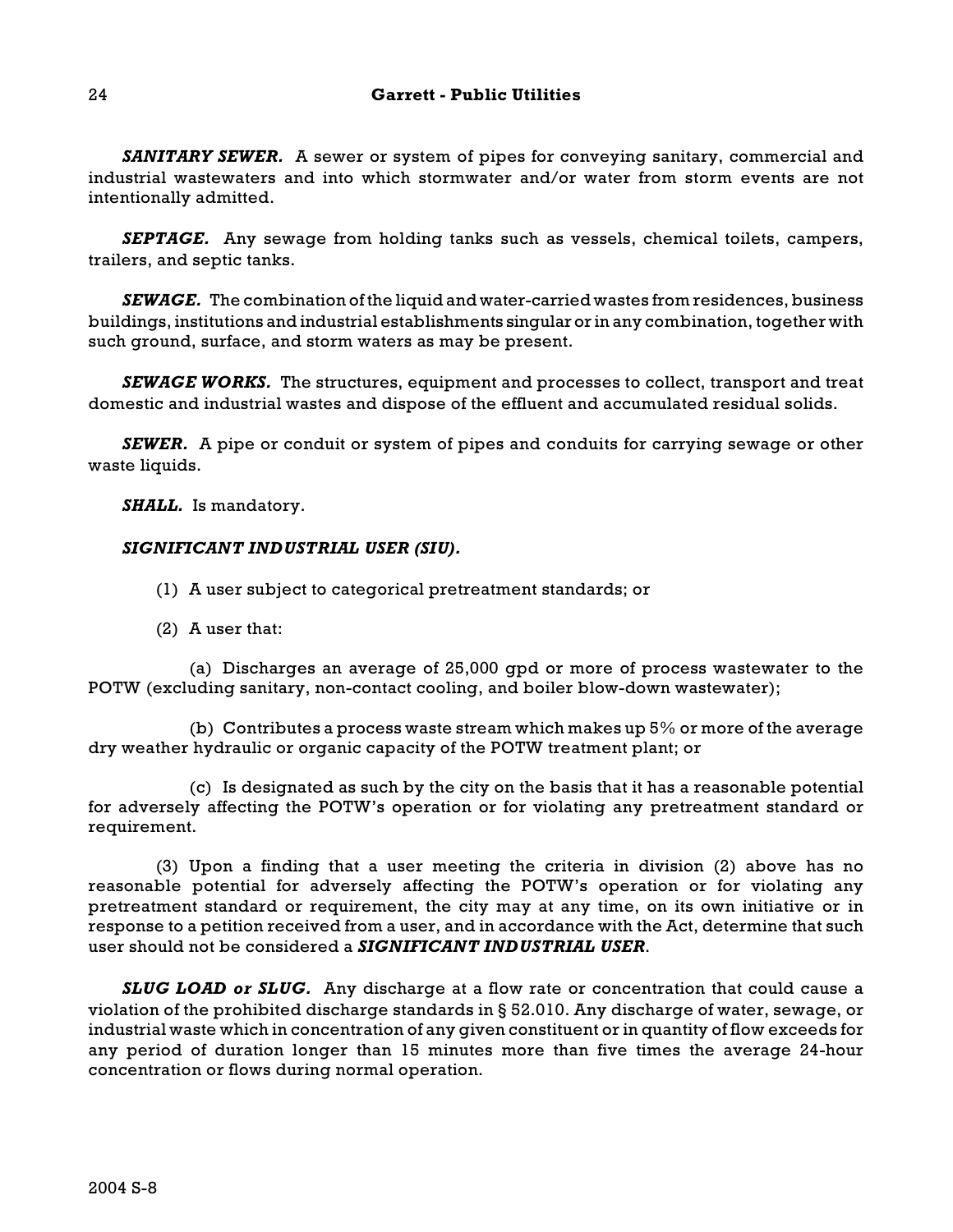*STANDARD INDUSTRIAL CLASSIFICATION (SIC) CODE.* A classification pursuant to the *Standard Industrial Classification Manual* issued by the United States Office of Management and Budget.

*STANDARD METHODS.* The laboratory procedures set forth in the latest edition, at the time of analysis, of *Standard Methods for the Examination of Water and Wastewater* prepared and published by the American Water Works Association, the Water Environmental Federal and the American Public Health Association.

*STATE.* State of Indiana.

*STORM SEWER.* A sewer or system of pipes for conveying surface water or ground water from any source and into which sanitary and/or industrial wastes are not intentionally admitted.

*STORMWATER.* Any flow occurring during or following any form of natural precipitation, and resulting from such precipitation, including snowmelt.

*SUPERINTENDENT.* The Wastewater Superintendent designated by the Board of Public Works to supervise the operation of the POTW, and who is charged with certain duties and responsibilities by this chapter, or a duly authorized representative.

*TOTAL SUSPENDED SOLIDS (TSS).* The total suspended matter that floats on the surface of, or is suspended in, water, wastewater, or other liquid, and which is removable by laboratory filtering usually expressed as a concentration (e.g. mg/L). The laboratory determinations shall be made in accordance with procedures set forth in the latest edition of 40 CFR Part 136.3.

*TOTAL TOXIC ORGANICS (TTOs).* Toxic organics, as defined and analytically measured by definition in the Federal Register.

*TOXIC AMOUNT.* Concentrations of any pollutant or combination of pollutants, which upon exposure to or assimilation into an organism, will cause adverse effects, such as cancer, genetic mutations, and physiological manifestations as defined in standards issued pursuant to Section 307(a) of the Act.

*TOXIC POLLUTANT.* Those substances referred to in Section 307(a) of the Act, as well as any other known potential substance capable of producing toxic effects.

*UPSET.* An exceptional incident in which a discharger unintentionally and temporarily is in a state of non-compliance with applicable standards due to factors beyond the reasonable control of the discharger, and excluding non-compliance to the extent caused by operator error, improperly designed treatment facilities, inadequate treatment facilities, lack of preventative maintenance, or careless or improper operation of the facilities.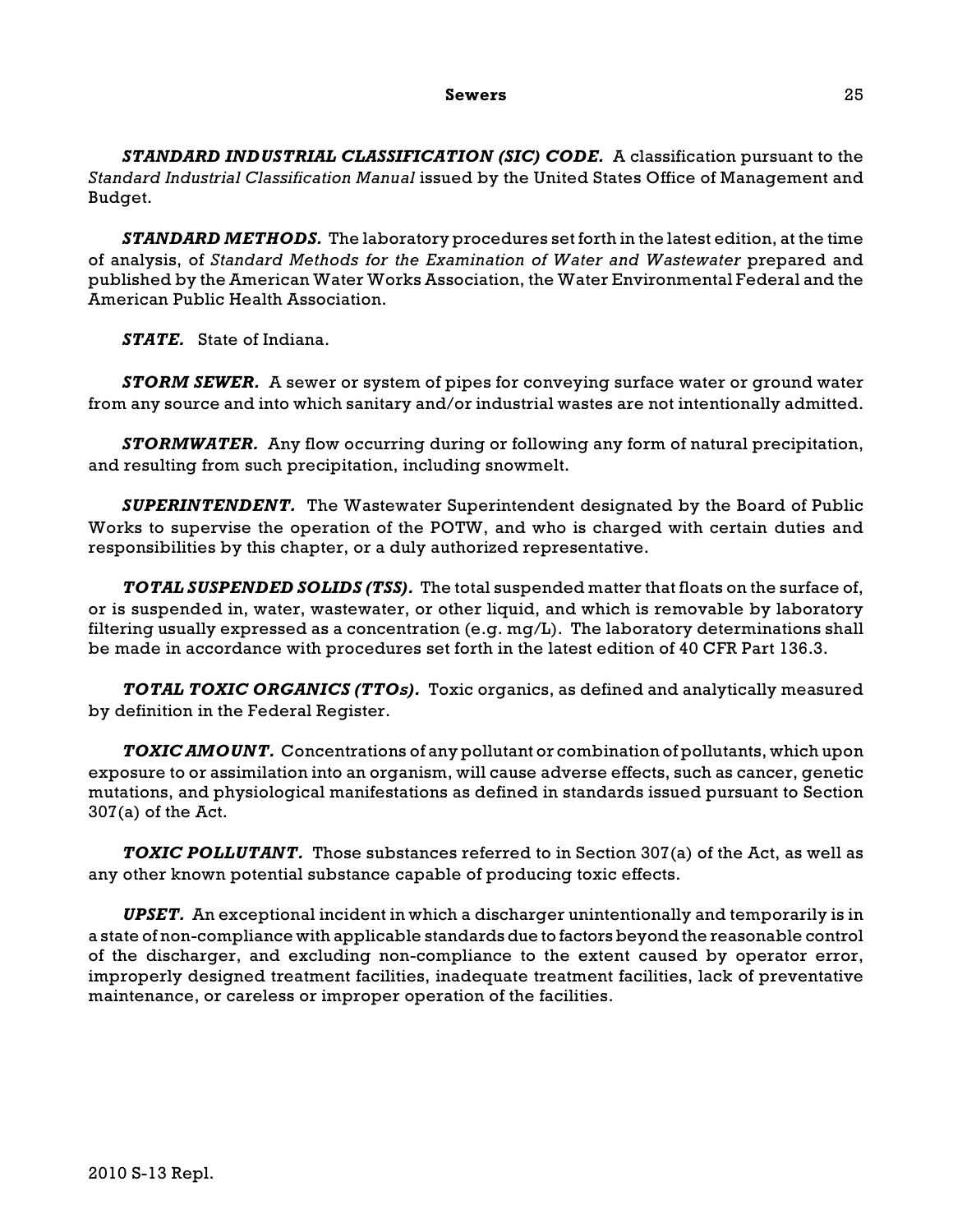*USER.* Any person who contributes, causes, or permits the contribution of residential, commercial, industrial or any other type of wastewater into the city's POTW. *USERS* may be classified as residential, commercial, industrial, governmental/institutional as may be appropriate to identify the type of wastewater that the user contributes to the wastewater system.

*WASTEWATER.* Liquid and water-carried industrial wastes and sewage from residential dwellings, commercial buildings, industrial and manufacturing facilities, and institutions, together with any groundwater, surface water, and stormwater that may be present, whether treated or untreated, which is contributed into or permitted to enter the POTW.

*WASTEWATER CONSTITUENTS AND CHARACTERISTICS.* The individual chemical, physical, bacteriological and radiological parameters, including volume, flow rate and other parameters that serve to define, classify or measure the quality, quantity and strength of wastewater.

*WASTEWATER TREATMENT PLANT (TREATMENT PLANT).* That portion of the POTW that is designed to provide treatment of municipal sewage and industrial waste. (Ord. 2003-02, passed 3-4-02; Am. Ord. 2012-03, passed 4-3-12)

# *GENERAL RULES AND REQUIREMENTS*

# **§ 52.010 GENERAL REQUIREMENTS.**

(A) It shall be unlawful for any person to place, deposit, permit to be deposited or discharge to any natural outlet within the city or any area under the jurisdiction of the city, any sanitary, commercial, industrial or polluted wastewaters except where suitable treatment has been provided in accordance with this chapter.

(B) Except as herein provided, no person shall construct or maintain any privy, privy vault, septic tank, cesspool or other wastewater treatment facility intended or used for the treatment and/or disposal of sewage.

(C) No person shall construct, repair, modify or alter a sewer lateral, public sewer, manhole or other sewer system appurtenance without first obtaining a permit from the Superintendent.

(D) No person shall maliciously, willfully or negligently break, damage, destroy, uncover, deface, or tamper with any structure, appurtenance, pipe or equipment which is part of the sewage system.

(E) No persons shall discharge or cause to be discharged any extraneous water, such as sump pump discharges, building downspouts or perimeter drains, stormwater, surface water, ground water, roof run-off, cooling water or unpolluted industrial process waters into any sanitary sewer.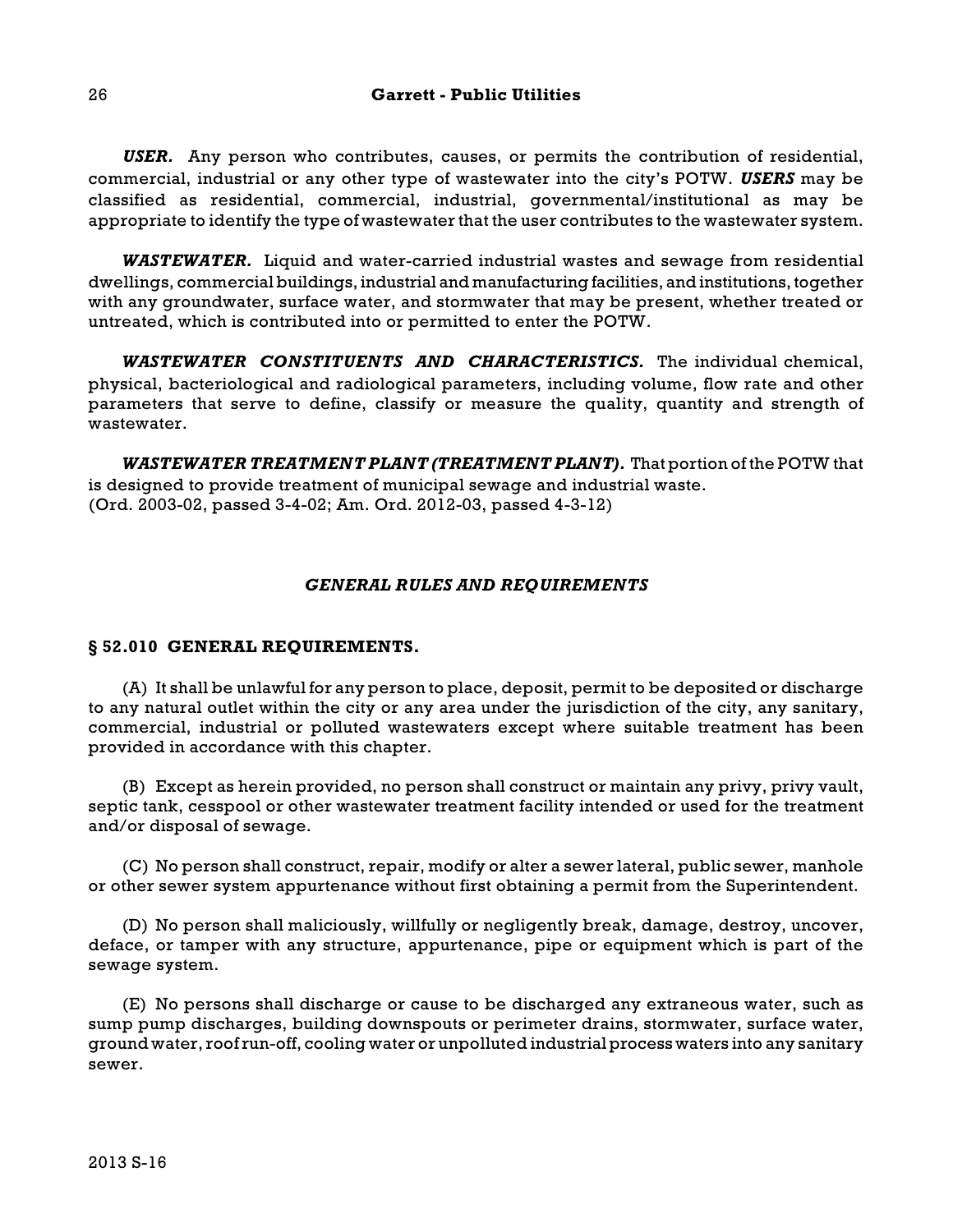(F) The owners of all houses, buildings or properties used for human occupancy, employment, recreation or other purpose situated in the city and abutting on any street, alley, right-of-way or easement in which there is now located or may in the future be located a public sanitary or combined sewer of the city, are hereby required at their own expense to install suitable toilet facilities therein and to connect such facilities and industrial waste outlets directly with the public sewer in accordance with this chapter within 90 days after the date of official notice to do so, provided that such public sewer is within 300 feet of the property line.

(G) No statement contained in this chapter shall be construed as preventing the city from entering into an agreement between the city and any industrial discharger whereby an industrial waste of unusual strength or character may be accepted by the city for treatment subject to payment for treatment services by the industrial discharger.

(H) It shall be the responsibility of the property owner to pay for the cost of constructing the sewer lateral from the building to the public sewer. It shall be the responsibility of the property owner to pay for the cost of maintaining the sewer lateral from the building to the public sewer.

(I) A separate and independent sanitary sewer lateral shall be provided for each and every building, except present sewer structures in use; and except that where one building stands at the rear of another on the same lot and no sanitary sewer can be constructed to the rear building through an adjoining alley, court, yard or driveway, the sewer lateral from the front building may be extended to the rear building and the whole sewer lateral considered as one sewer lateral for the single property.

(J) Old building sanitary sewer laterals may be used in connection with new buildings only when they are found on examination and testing by the Wastewater Department to meet all requirements of new sanitary sewer laterals.

(K) The Wastewater Department shall develop and submit to the Board of Public Works for approval written construction standards for the construction of sewer laterals, sewer mains, manholes and other appurtenances that are connected to the city sewer system. The Wastewater Department shall revise the construction standards as appropriate and on a regular basis.

(L) The construction of all sewers, components, systems or private sewers that connect to the city sewer system shall comply with the requirements of the Wastewater Department's Construction Standards. The acceptance of the applicability of these standards to all sewers shall be considered part of the terms for the approval of connection to the city sewer system.

(M) The construction of combined sewers is prohibited. All new sanitary sewers constructed within the city wastewater system must be constructed as separate sanitary sewers or as separate storm sewers per the standards described in division (K) above.

(N) Any new building connection that may contribute inflow or clear water to an existing combined sewer must be approved by the Board of Public Works and Safety before construction and must be made separate and distinct from the sanitary waste connection to facilitate disconnection of the inflow or clear water connection if and when a separate storm sewer subsequently becomes available.

(O) Disconnection of extraneous water sources identified by the city (including, but not limited to, sump pumps, downspouts, perimeter drains, stormwater, surface water, ground water,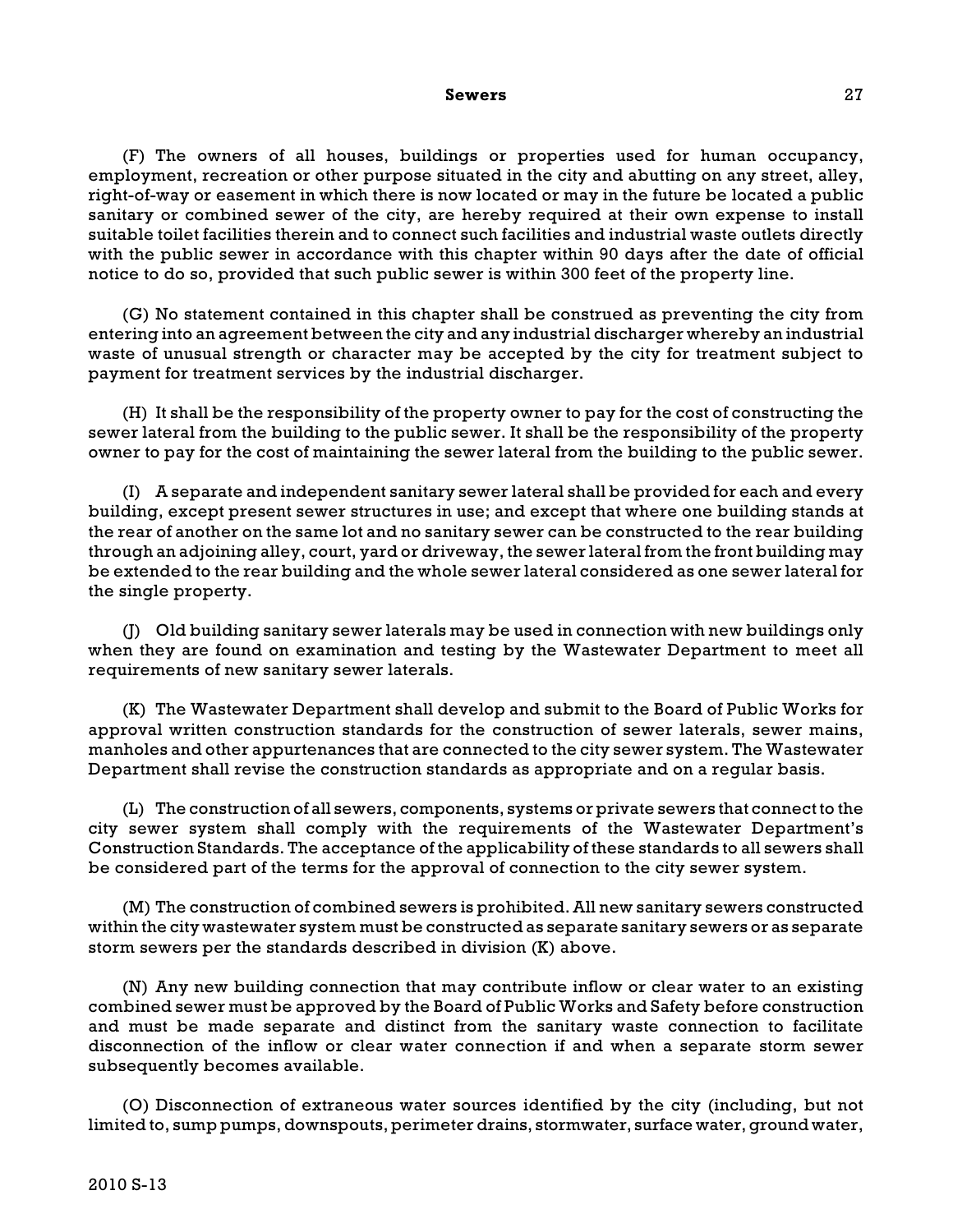artesian well water, roof runoff, subsurface drainage, swimming pool drainage, condensate, demonized water, non-contact cooling water and unpolluted wastewater) from the sanitary sewer is mandatory, unless a variance is approved by the Board of Public Works and Safety. (Ord. 2003-02, passed 3-4-02; Am. Ord. 2009-20, passed 12-15-09)

# **§ 52.011 PROHIBITED DISCHARGE STANDARDS.**

(A) *General Prohibitions.* No user shall introduce or cause to be introduced into the POTW any pollutant or wastewater that causes pass through or interference. These general prohibitions apply to all users of the POTW whether or not they are subject to categorical pretreatment standards or any other national, state, or local pretreatment standards or requirements.

(B) *Specific Prohibitions.* No user shall introduce or cause to be introduced into the POTW the following pollutants, substances, or wastewater:

(1) Pollutants which create a fire or explosive hazard in the POTW, including, but not limited to, waste streams with a closed-cup flash point of less than 140°F (60°C) using the test methods specified in 40 CFR 261.21;

(2) Wastewater having a pH less than 6.0 or more than 10, or otherwise causing corrosive structural damage to the POTW or equipment;

(3) Solid or viscous substances in amounts which will cause obstruction of the flow in the POTW resulting in interference but in no case solids greater than  $\frac{3}{4}$ -inch in dimension;

(4) Pollutants, including oxygen-demanding pollutants (BOD, etc.), released in a discharge at a flow rate and/or pollutant concentration which, either singly or by interaction with other pollutants, will cause interference with the POTW;

(5) Wastewater having a temperature greater than 140°F, or which will inhibit biological activity in the treatment plant resulting in interference, but in no case wastewater which causes the temperature at the introduction into the treatment plant to exceed  $104^{\circ}F (40^{\circ}C)$ ;

(6) Petroleum oil, non-biodegradable cutting oil, or products of mineral oil origin, in amounts that will cause interference or pass through;

(7) Pollutants which result in the presence of toxic gases, vapors, or fumes within the POTW in a quantity that may cause acute worker health and safety problems;

(8) Trucked or hauled pollutants, except at discharge points designated by the Superintendent in accordance with § 52.024;

(9) Noxious or malodorous liquids, gases, solids, or other wastewater which, either singly or by interaction with other wastes, are sufficient to create a public nuisance or a hazard to life, or to prevent entry into the sewers for maintenance or repair;

(10) Wastewater which imparts color which cannot be removed by the treatment process, such as, but not limited to, dye wastes and vegetable tanning solutions, which consequently imparts color to the treatment plant's effluent, thereby violating the city's NPDES permit;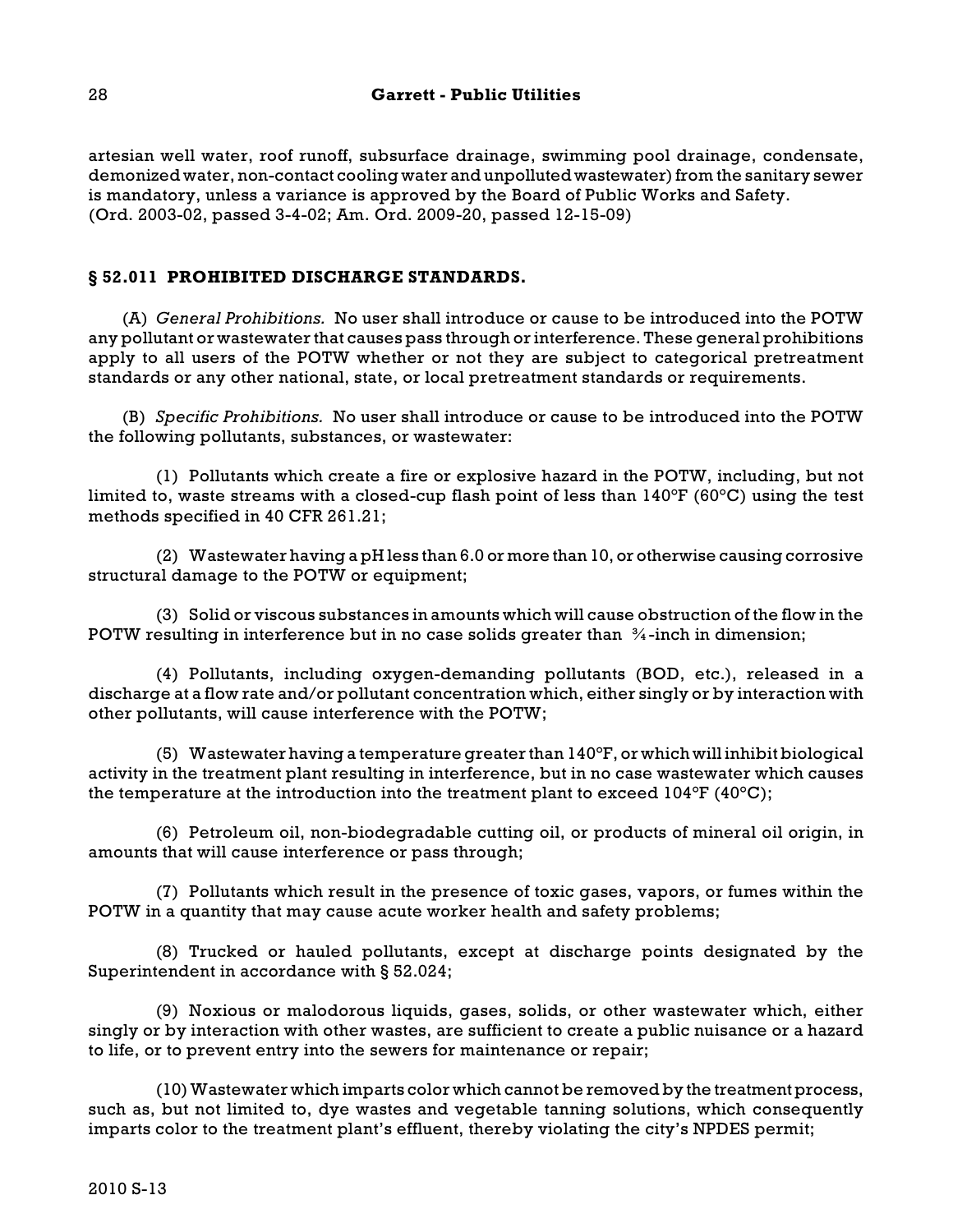(11) Wastewater containing any radioactive wastes or isotopes except in compliance with applicable state or federal regulations;

(12) Sump pump discharges, downspouts, perimeter drains, stormwater, surface water, ground water, artesian well water, roof runoff, subsurface drainage, swimming pool drainage, condensate, demonized water, non-contact cooling water and unpolluted wastewater;

(13) Sludges, screenings, or other residues from the pretreatment of industrial wastes;

(14) Medical wastes, except as specifically authorized by the Board of Public Works in a wastewater discharge permit;

(15) Wastewater causing, alone or in conjunction with other sources, the treatment plant's effluent to fail its NPDES toxicity test;

(16) Detergents, surface-active agents, or other substances which may cause excessive foaming in the POTW;

(17) Wastewater causing two readings on an explosion hazard meter at the point: of discharge into the POTW, or at any point in the POTW, of more than 10% or any single reading over 10% of the lower explosive limit of the meter;

(18) Materials causing, alone or in conjunction with other materials normally in the sewer system, an obstruction to the flow in the sewer line or system or injury to the sewer system or cause a nuisance or prevention of effective maintenance or operation of the sewer; or

(19) Fats, oils or grease of animal or vegetable origin in concentrations greater than 100 mg/L.

(C) *Storage.* Pollutants, substances, or wastewater prohibited by this section shall not be processed or stored in such a manner that they could be discharged to the POTW. (Ord. 2003-02, passed 3-4-02; Am. Ord. 2009-20, passed 12-15-09)

# **§ 52.012 NATIONAL CATEGORICAL PRETREATMENT STANDARDS.**

The categorical pretreatment standards found at 40 CFR Chapter I, Subchapter N, Parts 405-471 are hereby incorporated by reference.

(A) Where a categorical pretreatment standard is expressed only in terms of either the mass or the concentration of a pollutant in wastewater, the Board of Public Works, through the designated Pretreatment Coordinator, may impose equivalent concentration or mass limits in accordance with 40 CFR 403.6(c).

(B) When wastewater subject to a categorical pretreatment standard is mixed with wastewater not regulated by the same standard, the Board of Public Works, through the designated Pretreatment Coordinator, shall impose an alternate limit using the combined waste stream formula in 40 CFR 403.6(e).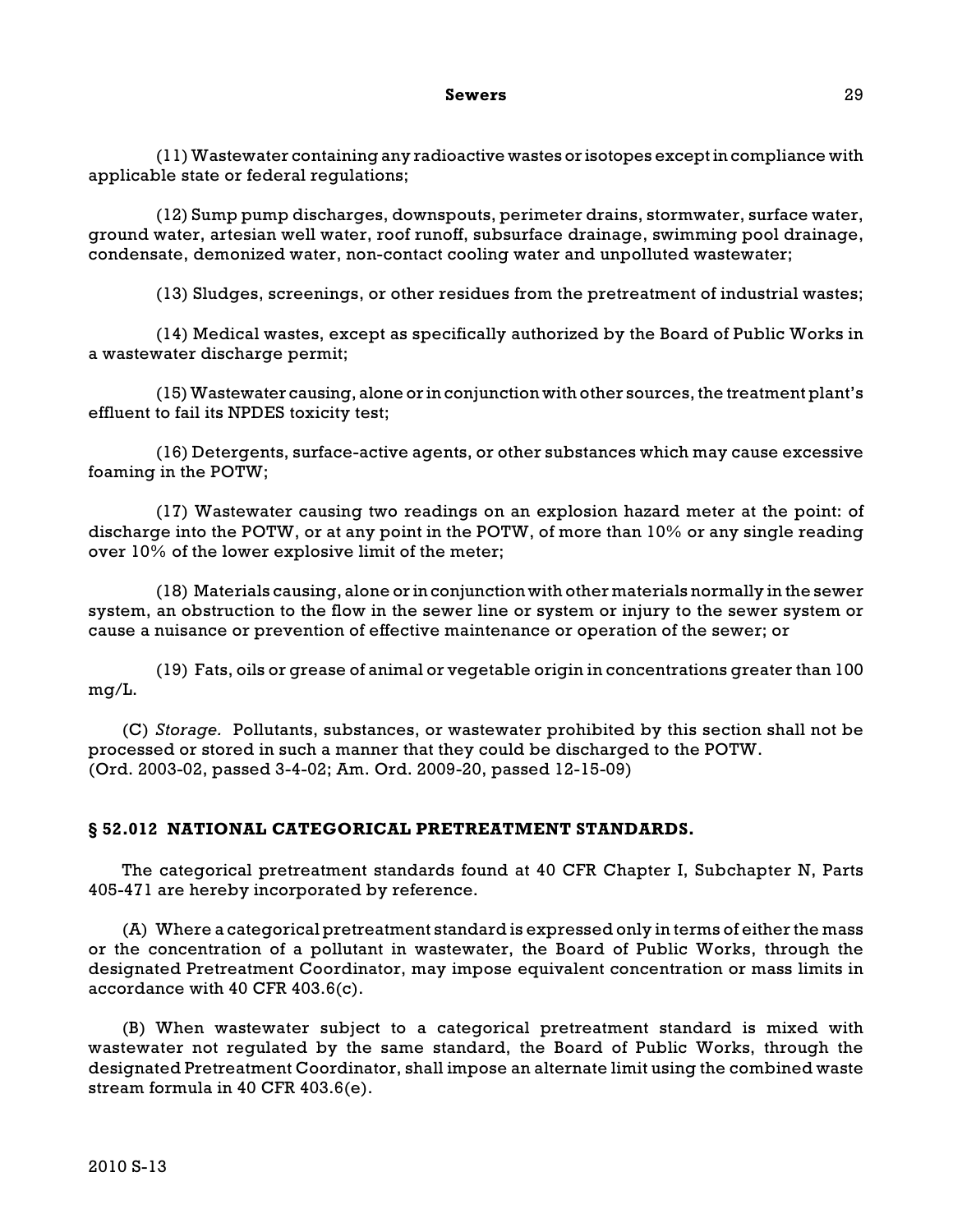(C) A user may obtain a variance from a categorical pretreatment standard if the user can prove, pursuant to the procedural and substantive provisions in 40 CFR 403.13, that factors relating to its discharge are fundamentally different from the factors considered by EPA when developing the categorical pretreatment standard.

(D) A user may obtain a net gross adjustment to a categorical standard in accordance with 40 CFR 403.15. (Ord. 2003-02, passed 3-4-02)

# **§ 52.013 STATE PRETREATMENT STANDARDS.**

The State of Indiana's pretreatment standards are hereby incorporated by reference. (Ord. 2003-02, passed 3-4-02)

### **§ 52.014 LOCAL LIMITS.**

(A) The following pollutant limits are established to protect against pass through and interference. No person shall discharge wastewater containing in excess of the following maximum allowable discharge limits based upon a 24-hour flow composite sample. No single sample portion of the 24-hour flow composite sample or instantaneous sample shall be in excess of the four times the daily maximum concentration.

- (1) Maximum Daily Concentration
	- (a) 1.5 mg/L total aluminum
	- (b) 0.03 mg/L total arsenic
	- (c) 0.15 mg/L total cadmium
	- (d) 1.5 mg/L total chromium
	- (e) 0.5 mg/L total copper
	- (f) 0.15 mg/L total cyanide
	- (g) 10.0 mg/L total iron
	- (h) 0.5 mg/L total lead
	- (i) 0.003 mg/L total mercury
	- (j) 1.0 mg/L molybdenum
	- (k) 1.0 mg/L total nickel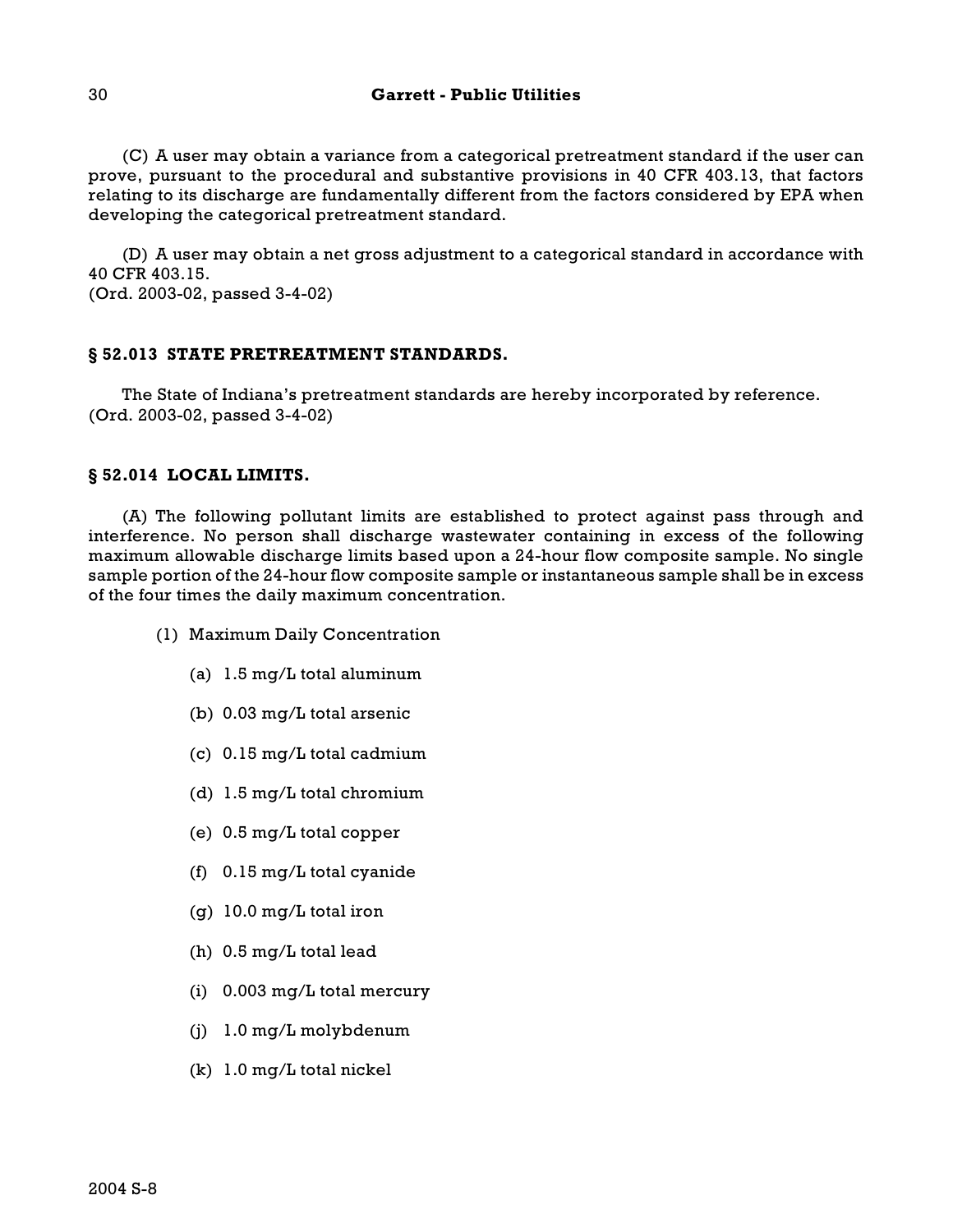(l) 0.10 mg/L total selenium

(m) 0.25 mg/L total silver

(n) 0.5 mg/L total phenols

(o) 1.0 mg/L total zinc

(B) Total Toxic Organics (TTOs). Limits for those parameters on the TTO list from 40 CFR 405 through 471 will be considered on an individual case-by-case basis, by the Board of Public Works, for those not listed in the 40 CFR Regulations. The Board shall consider such factors including but not limited to: concentration, loading, flow to the wastewater treatment plant and other consideration necessary to prevent pass through and protect the POTW.

(C)  $\,$  Any wastewater containing in excess of 200 mg/L of  $\mathrm{CBOD}_{\mathrm{s}}$  or 225 mg/L total suspended solids or 20 mg/L ammonia-N or 500 mg/L chemical oxygen demand or 10 mg/L total phosphorous will be surcharged as high strength wastewater. Surcharges may be for  $\mathbf{CBOD}_{\mathrm{s}}$  or COD, but not for both. The issuance of surcharges for treating high strength wastewater shall not be construed as acceptance of high strength wastewaters for treatment by the city. The city reserves the right and authority to prohibit the discharge of high strength wastewater when such wastewaters cause or are reasonably expected to cause POTW upsets, overloading or damage to the sewer collection system.

(D) The above limits apply at the point where the wastewater is discharged into the public sewer. The Board of Public Works may impose mass limitations in addition to, or in place of, the concentration-based limitations above.

(Ord. 2003-02, passed 3-4-02; Am. Ord. 2012-03, passed 4-3-12)

### **§ 52.015 CITY'S RIGHT OF REVISION.**

The city reserves the right to establish, by ordinance or in industrial wastewater discharge permits, more stringent standards or requirements on discharges to the POTW. (Ord. 2003-02, passed 3-4-02)

### **§ 52.016 DILUTION.**

No user shall ever increase the use of process water, or in any way attempt to dilute a discharge, as a partial or complete substitute for adequate treatment to achieve compliance with a discharge limitation unless expressly authorized by an applicable pretreatment standard or requirement. The Superintendent may impose mass limitations on users who are using dilution to meet applicable pretreatment standards or requirements, or in other cases when the imposition of mass limitations is appropriate.

(Ord. 2003-02, passed 3-4-02)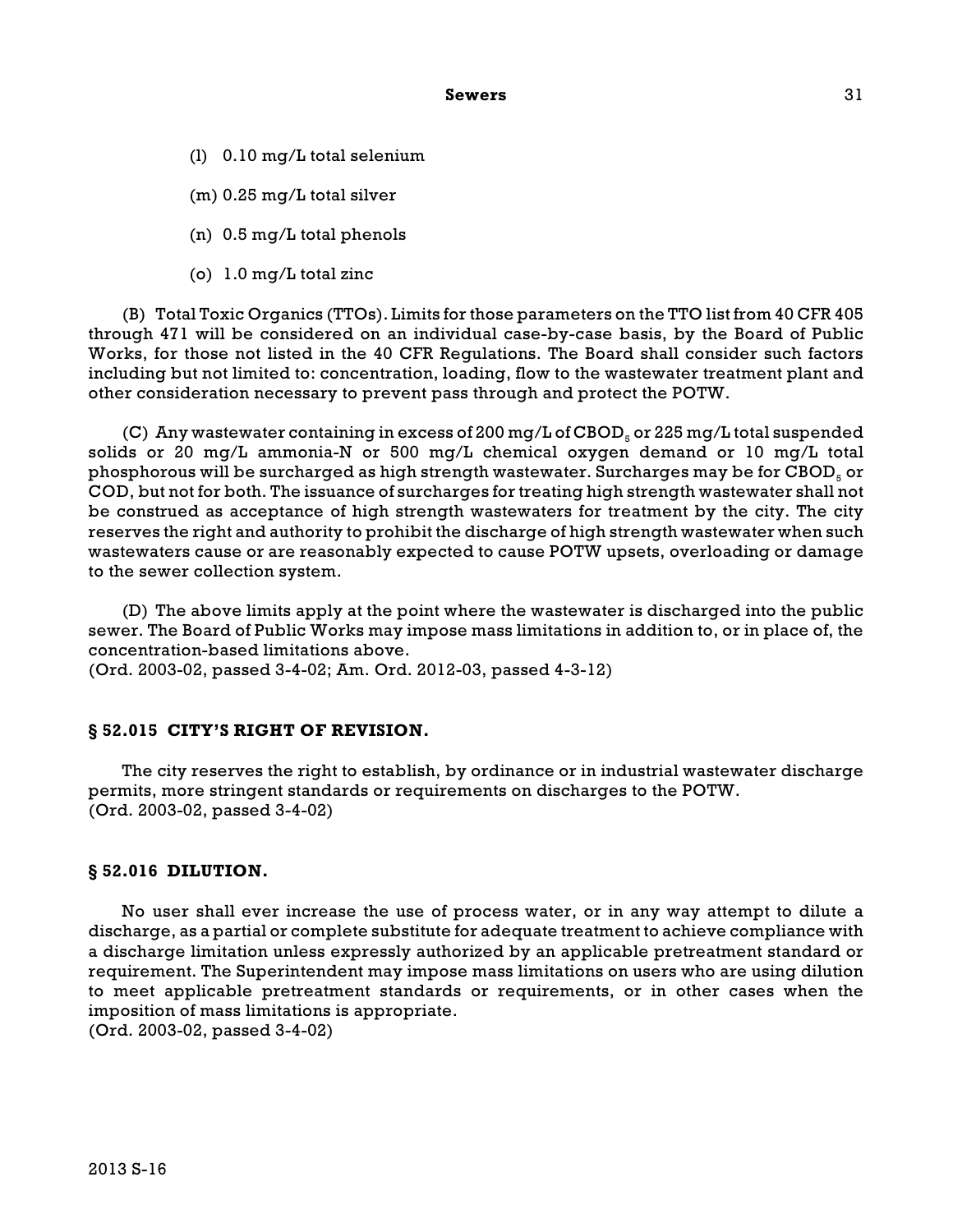### 32 **Garrett - Public Utilities**

### *PRETREATMENT OF WASTEWATER*

#### **§ 52.020 ESTABLISHMENT OF A PRETREATMENT PROGRAM.**

The Superintendent is hereby authorized and directed to establish a Pretreatment Program for the purpose of properly monitoring and controlling the discharging of non-domestic wastewaters into the city's sewer system. The Pretreatment Program shall have written policies and procedures developed and approved by the Board of Public Works. The policies and procedures shall address, but not be limited to, issues such as a schedule and frequency of surveillance of significant industrial users, enforcement procedures and enforcement response plan.

(Ord. 2003-02, passed 3-4-02)

#### **§ 52.021 PRETREATMENT FACILITIES.**

Users shall provide wastewater treatment as necessary to comply with this chapter and shall achieve compliance with all categorical pretreatment standards, local limits, and the prohibitions set out in § 52.010 within the time limitations specified by EPA, the state, or the Board of Public Works, whichever is more stringent. Any facilities necessary for compliance shall be provided, operated, and maintained at the user's expense. Detailed plans describing such facilities and operating procedures shall be submitted to the Board for review, and shall be reviewed and approved by the Board before such facilities are constructed. The review of such plans and operating procedures shall in no way relieve the user from the responsibility of modifying such facilities as necessary to produce a discharge acceptable to the city under the provisions of this chapter.

(Ord. 2003-02, passed 3-4-02)

#### **§ 52.022 ADDITIONAL PRETREATMENT MEASURES.**

(A) Whenever deemed necessary, the Superintendent may require users to restrict their discharge during peak flow periods, designate that certain wastewater be discharged only into specific sewers, relocate and/or consolidate points of discharge, separate sewage waste streams from industrial waste streams, and such other conditions as may be necessary to protect the POTW and determine the user's compliance with the requirements of this chapter.

(B) The Superintendent may require any person discharging into the POTW to install and maintain, on their property and at their expense, a suitable storage and flow-control facility to ensure equalization of flow. An industrial wastewater discharge permit may be issued solely for flow equalization.

(C) Grease, oil, and sand interceptors shall be provided when, in the opinion of the Superintendent, they are necessary for the proper handling of wastewater containing excessive amounts of grease and oil, or sand; except that such interceptors shall not be required for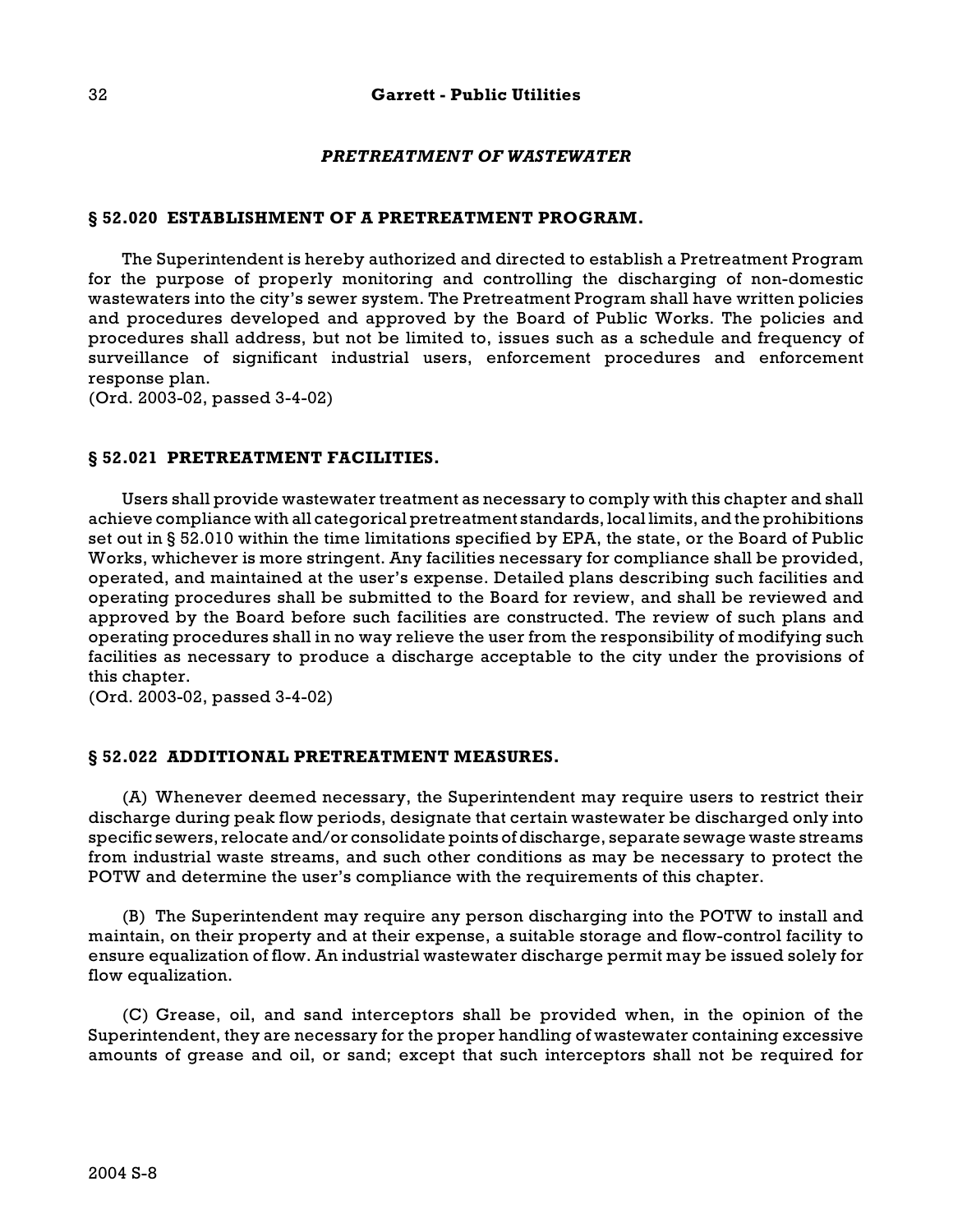residential users. All interceptor units shall be of type and capacity approved by the Superintendent and shall be so located to be easily accessible for cleaning and inspection. Such interceptors shall be inspected, cleaned, and repaired regularly, as needed, by the user at their expense.

(D) Users with the potential to discharge flammable substances may be required to install and maintain an approved combustible gas detection meter. (Ord. 2003-02, passed 3-4-02)

# **§ 52.023 ACCIDENTAL DISCHARGE/SLUG CONTROL PLANS.**

At least once every two years, the Superintendent shall evaluate whether each significant industrial user needs an accidental discharge/slug control plan. The Superintendent may require any user to develop, submit for approval, and implement such a plan. The Superintendent may develop such a plan for any user who fails to develop the required plan or who does not address the minimum criteria for a complete plan, as determined by the Superintendent. An accidental discharge/slug control plan shall address, at a minimum, the following:

(A) Description of discharge practices, including non-routine batch discharges;

(B) Description of stored chemicals;

(C) Procedures for immediately notifying the Superintendent of any accidental or slug discharge, as required by § 52.055; and

(D) Procedures to prevent adverse impact from any accidental or slug discharge. Such procedures include, but are not limited to, inspection and maintenance of storage areas, handling and transfer of materials, loading and unloading operations, control of plant site runoff, worker training, building of containment structures or equipment, measures for containing toxic organic pollutants, including solvents, and/or measures and equipment for emergency response. (Ord. 2003-02, passed 3-4-02)

### **§ 52.024 HAULED WASTEWATER.**

(A) Septage may be introduced into the POTW only at locations designated by the Superintendent, and at such times as are established by the Superintendent. Such waste shall not violate §§ 52.010 through 52.016 or any other requirements established by the city. The Superintendent may require septage haulers to obtain wastewater discharge permits. The Superintendent may require septage haulers to provide a laboratory analysis of the waste prior to discharge, to ensure compliance with this chapter, and may require the septage hauler to obtain an industrial wastewater discharge permit.

(B) The Superintendent shall require haulers of industrial waste to obtain wastewater discharge permits. The Superintendent may require generators of hauled industrial waste to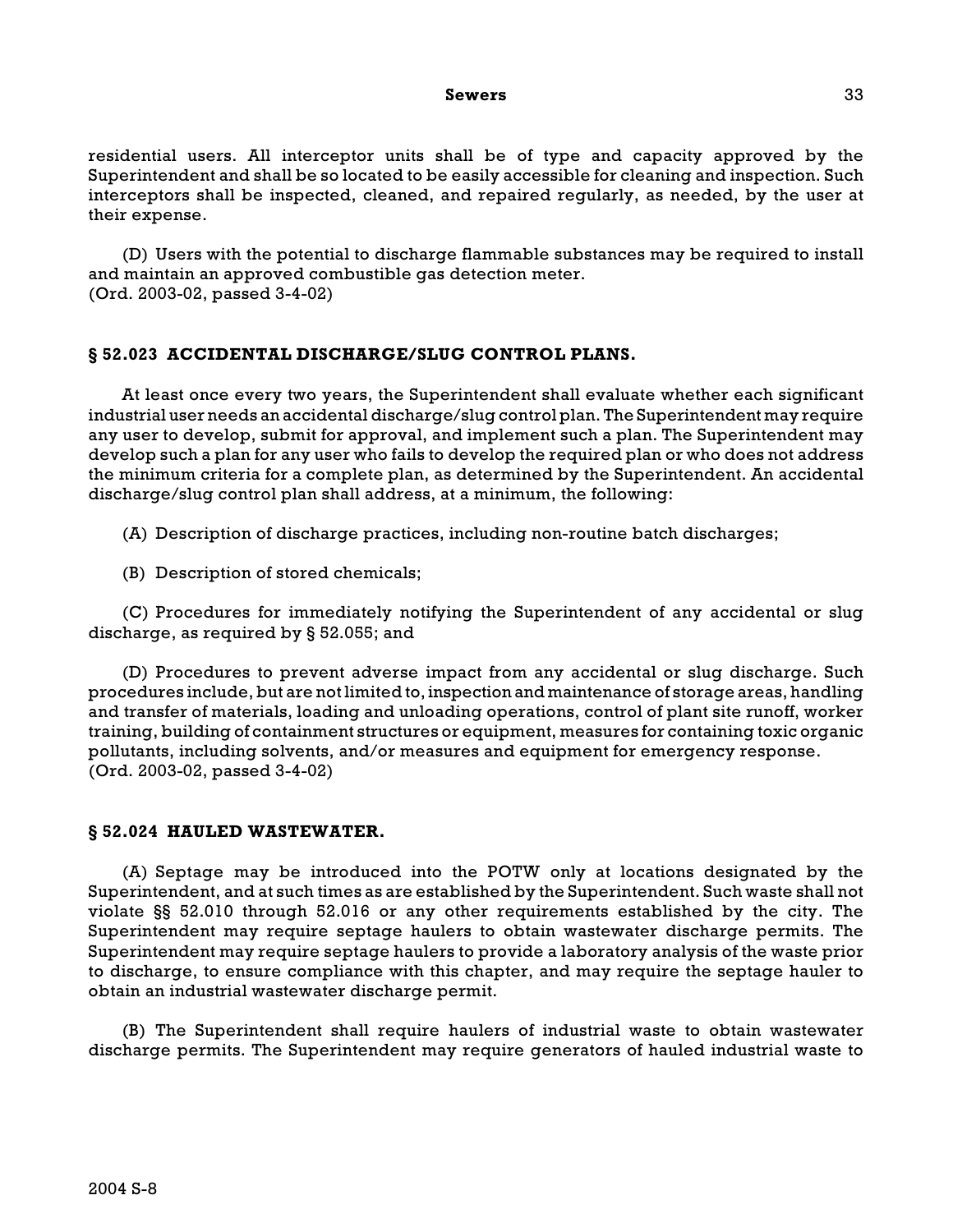obtain wastewater discharge permits. The Superintendent also may prohibit the disposal of hauled industrial waste. The discharge of hauled industrial waste is subject to all other requirements of this chapter.

(C) Industrial waste haulers may discharge loads only at locations designated by the Superintendent. No load may be discharged without prior consent of the Superintendent. The Superintendent may collect samples of each hauled load to ensure compliance with applicable standards. The Superintendent may require the industrial waste hauler to provide a waste analysis of any load prior to discharge.

(D) Industrial waste haulers must provide a waste-tracking form for every load. This form shall include, at a minimum, the name and address of the industrial waste hauler, permit number, truck identification, names and addresses of sources of waste, and volume and characteristics of waste. The form shall identify the type of industry, known or suspected waste constituents, and whether any wastes are RCRA hazardous wastes. (Ord. 2003-02, passed 3-4-02)

# *WASTEWATER DISCHARGE PERMIT APPLICATION*

# **§ 52.030 WASTEWATER ANALYSIS.**

When requested by the Superintendent, a user must submit information on the nature and characteristics of its wastewater within ten business days of the request. The Superintendent is authorized to prepare a form for this purpose and may periodically require users to update this information. Failure to complete and submit this form shall be deemed a violation of this chapter and subjects the user to the sanctions set out in §§ 52.080 through 52.105. (Ord. 2003-02, passed 3-4-02)

# **§ 52.031 WASTEWATER DISCHARGE PERMIT REQUIREMENT.**

(A) No significant industrial user shall discharge wastewater into the POTW without first obtaining a wastewater discharge permit from the Superintendent, except that a significant industrial user that has filed a timely application pursuant to § 52.032 may continue to discharge for the time period specified therein.

(B) The Superintendent may require other users to obtain wastewater discharge permits as necessary to carry out the purposes of this chapter.

(C) Any violation of the terms and conditions of a wastewater discharge permit shall be deemed a violation of this chapter and subjects the wastewater discharge permittee to the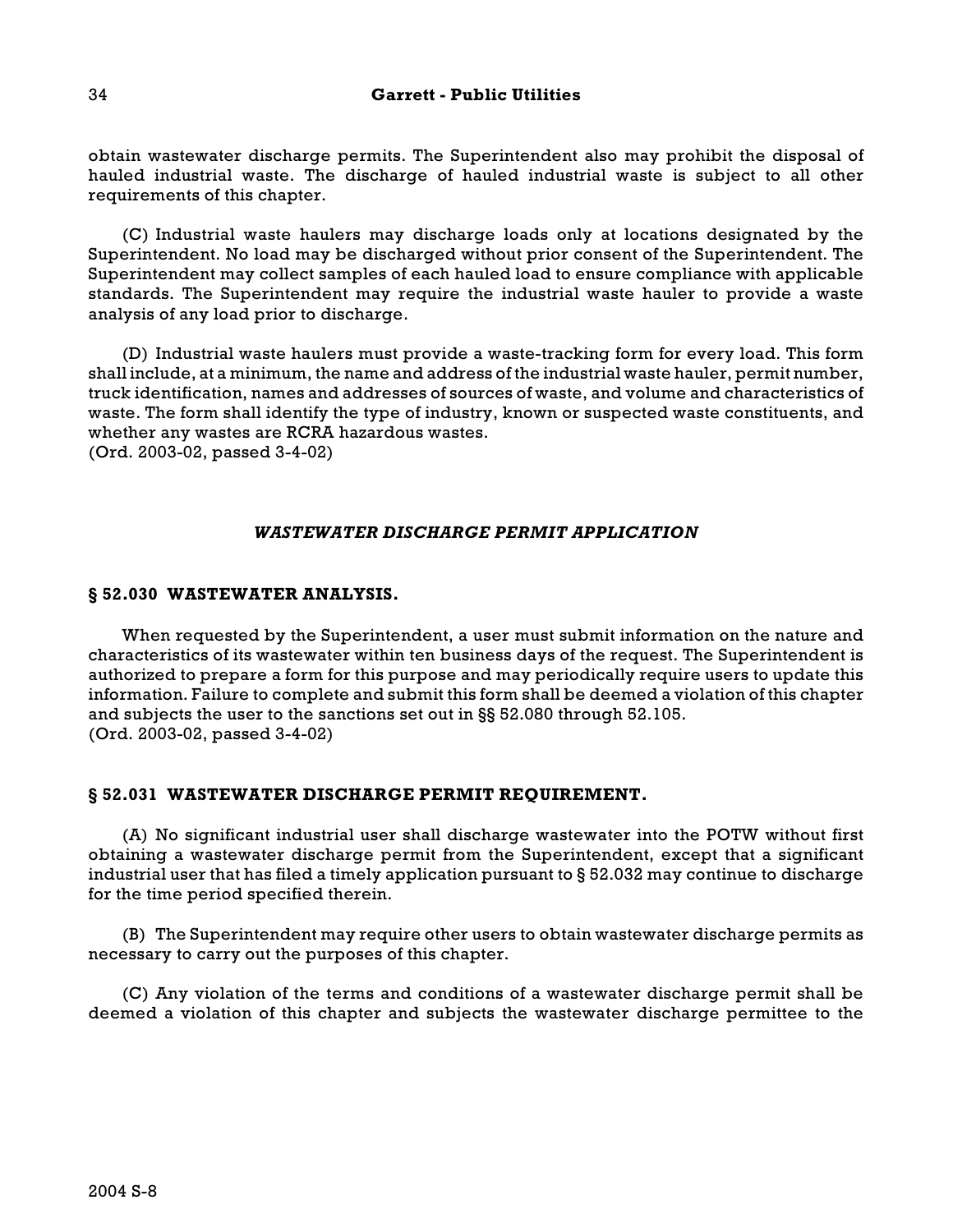sanctions set out in §§ 52.080 through 52.105. Obtaining a wastewater discharge permit does not relieve a permittee of its obligation to comply with all federal arid state pretreatment standards or requirements or with any other requirements of federal, state, and local law. (Ord. 2003-02, passed 3-4-02)

# **§ 52.032 WASTEWATER DISCHARGE PERMITTING: EXISTING CONNECTIONS.**

Any user, industrial user or significant industrial user required to obtain a wastewater discharge permit who was discharging wastewater into the POTW prior to the effective date of this chapter and who wishes to continue such discharges in the future, shall, within 90 calendar days after said date, apply to the Superintendent for a wastewater discharge permit in accordance with § 52.034.

(Ord. 2003-02, passed 3-4-02)

### **§ 52.033 WASTEWATER DISCHARGE PERMITTING: NEW CONNECTIONS.**

Any user, industrial user or significant industrial user required to obtain a wastewater discharge permit who proposes to begin or recommence discharging into the POTW must obtain such permit prior to the beginning or recommencing of such discharge. An application for this wastewater discharge permit, in accordance with § 52.034, must be filed at least 30 days prior to the date upon which any discharge will begin or recommence. (Ord. 2003-02, passed 3-4-02)

# **§ 52.034 WASTEWATER DISCHARGE PERMIT APPLICATION CONTENTS.**

(A) All users required to obtain a wastewater discharge permit must submit a permit application. The Superintendent may require all users to submit as part of an application the following information required by § 52.050(B) including but not limited to:

(1) Description of activities, facilities, and plant processes on the premises, including a list of all raw materials and chemicals used or stored at the facility which are, or could accidentally or intentionally be, discharged to the POTW;

(2) Number and type of employees, hours of operation, and proposed or actual hours of operation;

(3) Each product produced by type, amount, process or processes, and rate of production;

(4) Type and amount of raw materials processed (average and maximum per day);

(5) Site plans, floor plans, mechanical and plumbing plans, and details to show all sewers, floor drains, and appurtenances by size, location, and elevation, and all points of discharge;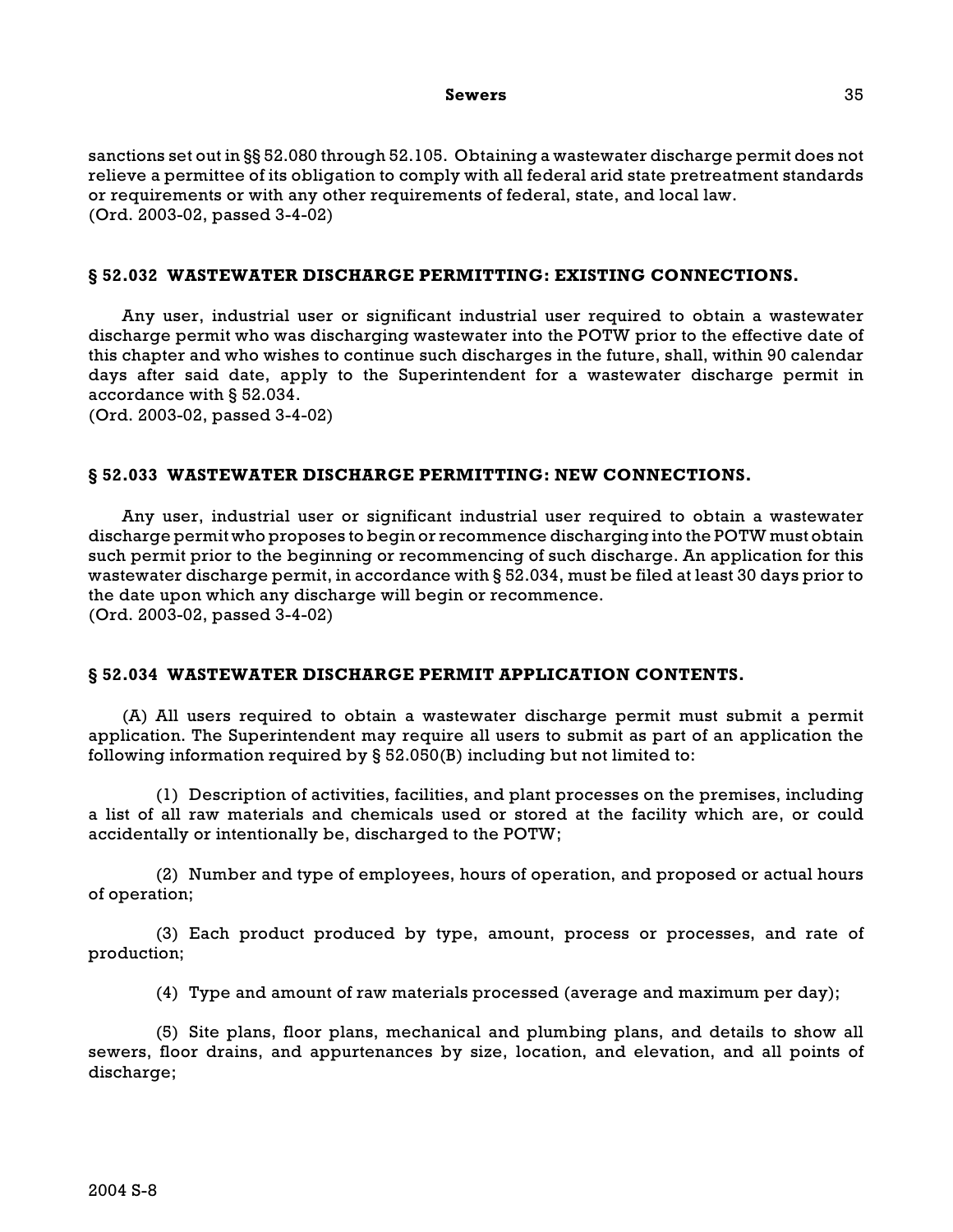(6) Time and duration of discharges; and

(7) Any other information as may be deemed necessary by the Superintendent to evaluate the wastewater discharge permit application.

(B) Incomplete or inaccurate applications will not be processed and will be returned to the user for revision. (Ord. 2003-02, passed 3-4-02)

# **§ 52.035 APPLICATION SIGNATORIES AND CERTIFICATION.**

All wastewater discharge permit applications and user reports must be signed by an authorized representative of the user and contain the following certification statement:

"I certify under penalty of law that this document and all attachments were prepared under my direction or supervision in accordance with a system designed to assure that qualified personnel properly gather and evaluate the information submitted. Based on my inquiry of the person or persons who manage the system, or those persons directly responsible for gathering the information, the information submitted is, to the best of my knowledge and belief, true, accurate, and complete. I am aware that there are significant penalties for submitting false information, including the possibility of fine and imprisonment for knowing violations."

(Ord. 2003-02, passed 3-4-02)

# **§ 52.036 WASTEWATER DISCHARGE PERMIT DECISIONS.**

The Superintendent will evaluate the data furnished by the user and may require additional information. Within 30 working days of receipt of a complete wastewater discharge permit application, the Superintendent will determine whether or not to issue a wastewater discharge permit. The Superintendent may deny any application for a wastewater discharge permit with justifiable cause. The Superintendent shall provide the applicant a written record documenting the reasons for approving or disapproving a wastewater discharge permit application. (Ord. 2003-02, passed 3-4-02)

# *WASTEWATER DISCHARGE PERMIT ISSUANCE PROCESS*

# **§ 52.040 WASTEWATER DISCHARGE PERMIT DURATION.**

A wastewater discharge permit shall be issued for a specified time period, not to exceed five years from the effective date of the permit. A wastewater discharge permit may be issued for a period less than five years, at the discretion of the Superintendent. Each wastewater discharge permit will indicate a specific date upon which it will expire. (Ord. 2003-02, passed 3-4-02)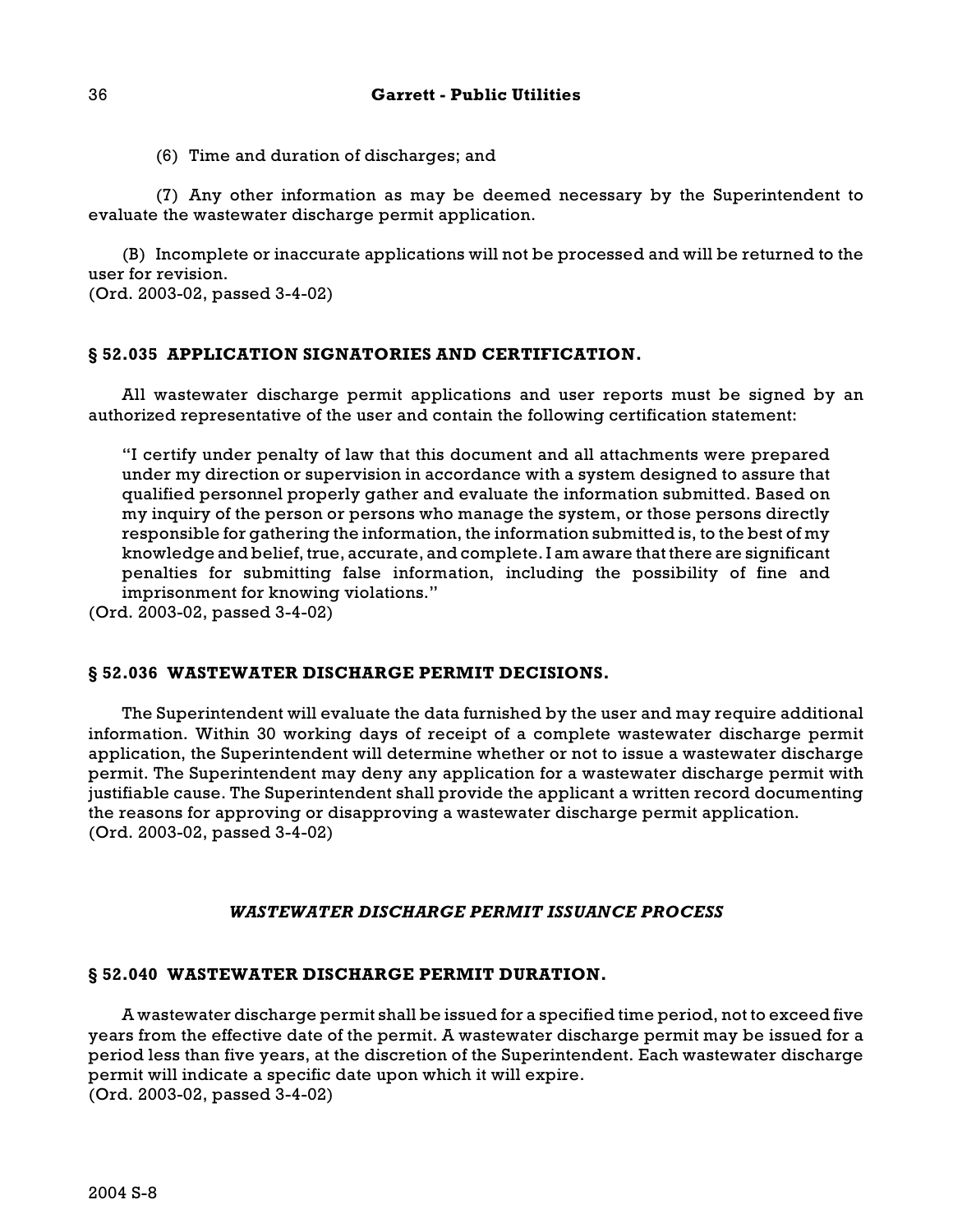# **§ 52.041 WASTEWATER DISCHARGE PERMIT CONTENTS.**

A wastewater discharge permit shall include such conditions as are deemed reasonably necessary by the Superintendent to prevent pass through or interference, protect the quality of the water body receiving the treatment plant's effluent, protect worker health and safety, facilitate sludge management and disposal, and protect against damage to the POTW.

(A) Wastewater discharge permits shall contain:

(1) A statement that indicates wastewater discharge permit duration shall not exceed more than five years;

(2) A statement that the wastewater discharge permit is nontransferable without prior notification to the city in accordance with § 52.044, and provisions for furnishing the new owner or operator with a copy of the existing wastewater discharge permit;

(3) Effluent limits based on applicable pretreatment standards;

(4) Self-monitoring, sampling, reporting, notification, and recordkeeping requirements. These requirements shall include an identification of pollutants to be monitored, sampling location, sampling frequency, and sample type based on federal, state, and local law;

(5) A statement of applicable civil and criminal penalties for violation of pretreatment standards and requirements and any applicable compliance schedule. Such schedule may not extend the time for compliance beyond that required by applicable federal, state, or local law;

(6) A written statement documenting the basis for the issuance of the permit and limits; and

(7) A copy of the city's sewer use ordinance.

(B) Wastewater discharge permits may contain, but are not limited to, the following conditions:

(1) Limits on the average and/or maximum rate of discharge, time of discharge, and/or requirements for flow regulation and equalization;

(2) Requirements for the installation of pretreatment technology, pollution control, or construction of appropriate containment devices, designed to reduce, eliminate, or prevent the introduction of pollutants into the treatment works;

(3) A compliance schedule containing increments of progress with specific dates for the commencement and completion of major events related to the construction and operation of additional pretreatment required for the user to meet applicable categorical pretreatment standards, local limits or other wastewater discharge permit provisions. A specific date for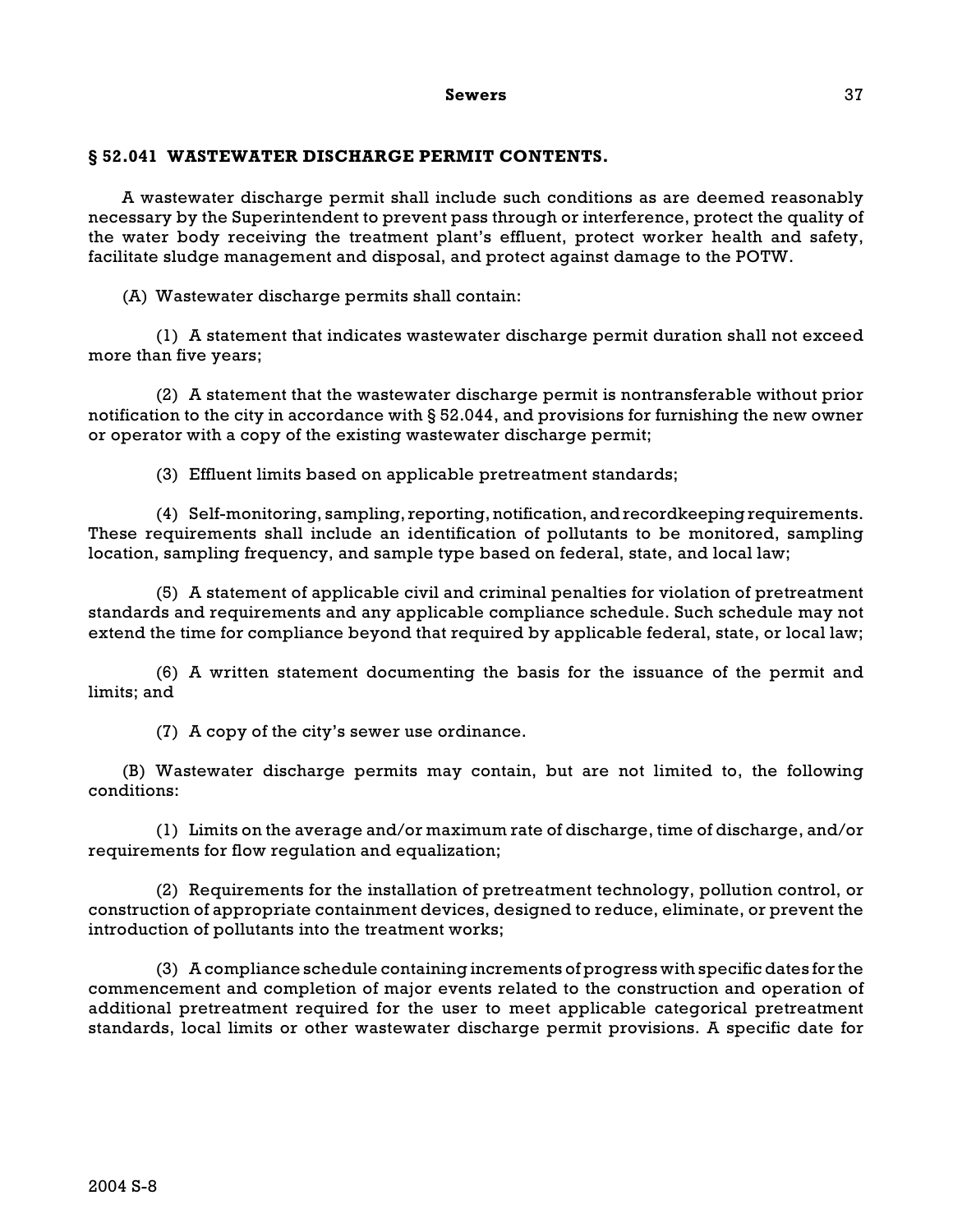compliance with the applicable standard, limit or condition shall be included in the schedule. No increment of the compliance schedule shall exceed nine calendar months nor may the total schedule exceed three calendar years.

(4) Requirements for the development and implementation of spill control plans or other special conditions including management practices necessary to adequately prevent accidental, unanticipated, or non-routine discharges;

(5) Development and implementation of waste minimization and/or pollution prevention plans to reduce the amount of pollutants discharged to the POTW;

(6) The unit charge or schedule of user charges and fees for the management of the wastewater discharged to the POTW;

(7) Requirements for installation and maintenance of inspection and sampling facilities and equipment;

(8) A statement that compliance with the wastewater discharge permit does not relieve the permittee of responsibility for compliance with all applicable federal and state pretreatment standards, including those which become effective during the term of the wastewater discharge permit; and

(9) Other conditions as deemed appropriate by the Superintendent to ensure compliance with this chapter, and state and federal laws, rules, and regulations. (Ord. 2003-02, passed 3-4-02)

# **§ 52.042 WASTEWATER DISCHARGE PERMIT APPEALS.**

(A) The Superintendent shall provide public notice of the issuance of a wastewater discharge permit. Any person, including the user, may petition the Superintendent to reconsider the terms of a wastewater discharge permit within 30 working days of notice of its issuance.

(B) Failure to submit a timely petition for review shall be deemed to be a waiver of the administrative appeal. In its petition, the appealing party must indicate the wastewater discharge permit provisions objected to, the reasons for this objection, and the alternative condition, if any, it seeks to place in the wastewater discharge permit.

(C) The effectiveness of the wastewater discharge permit shall not be stayed pending the appeal.

(D) The Superintendent will either approve or deny the petition or schedule a conference with the applicant within 30 working days of the submission of the petition for review. Decisions not to reconsider a wastewater discharge permit, not to issue a wastewater discharge permit, or not to modify a wastewater discharge permit shall be considered final administrative actions for purposes of judicial review.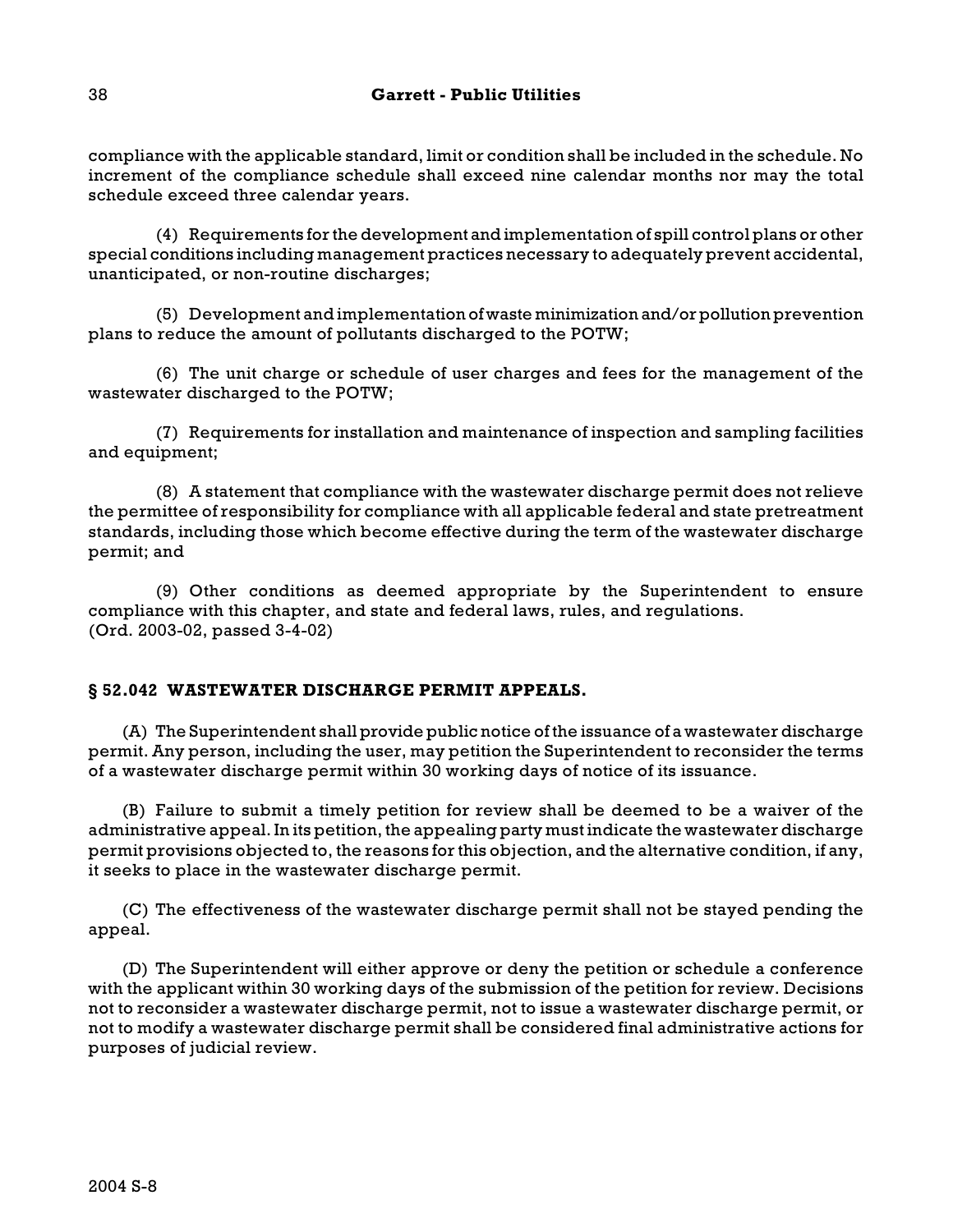(E) Aggrieved parties seeking judicial review of the final administrative wastewater discharge permit decision must do so by filing a complaint with a court of competent jurisdiction within 30 days.

(Ord. 2003-02, passed 3-4-02)

# **§ 52.043 WASTEWATER DISCHARGE PERMIT MODIFICATION.**

The Superintendent may modify a wastewater discharge permit for good cause, including, but not limited to, the following reasons:

(A) To incorporate any new or revised federal, state, or local pretreatment standards or requirements;

(B) To address significant alterations or additions to the user's operation, processes, or wastewater volume or character since the time of wastewater discharge permit issuance;

(C) A change in the POTW that requires either a temporary or permanent reduction or elimination of the authorized discharge;

(D) Information indicating that the permitted discharge poses a threat to the city's POTW, city personnel, or the receiving waters;

(E) Violation of any terms or conditions of the wastewater discharge permit;

(F) Misrepresentations or failure to fully disclose all relevant facts in the wastewater discharge permit application or in any required reporting;

(G) Revision of or a grant of variance from categorical pretreatment standards pursuant to 40 CFR 403.13;

(H) To correct typographical or other errors in the wastewater discharge permit; or

(I) To reflect a transfer of the facility ownership or operation to a new owner or operator. (Ord. 2003-02, passed 3-4-02)

# **§ 52.044 WASTEWATER DISCHARGE PERMIT TRANSFER.**

(A) Wastewater discharge permits may be transferred to a new owner or operator only if the permittee gives at least 60 working days advance notice to the Superintendent and the Superintendent approves the wastewater discharge permit transfer. The notice to the Superintendent must include a written certification by the new owner or operator which: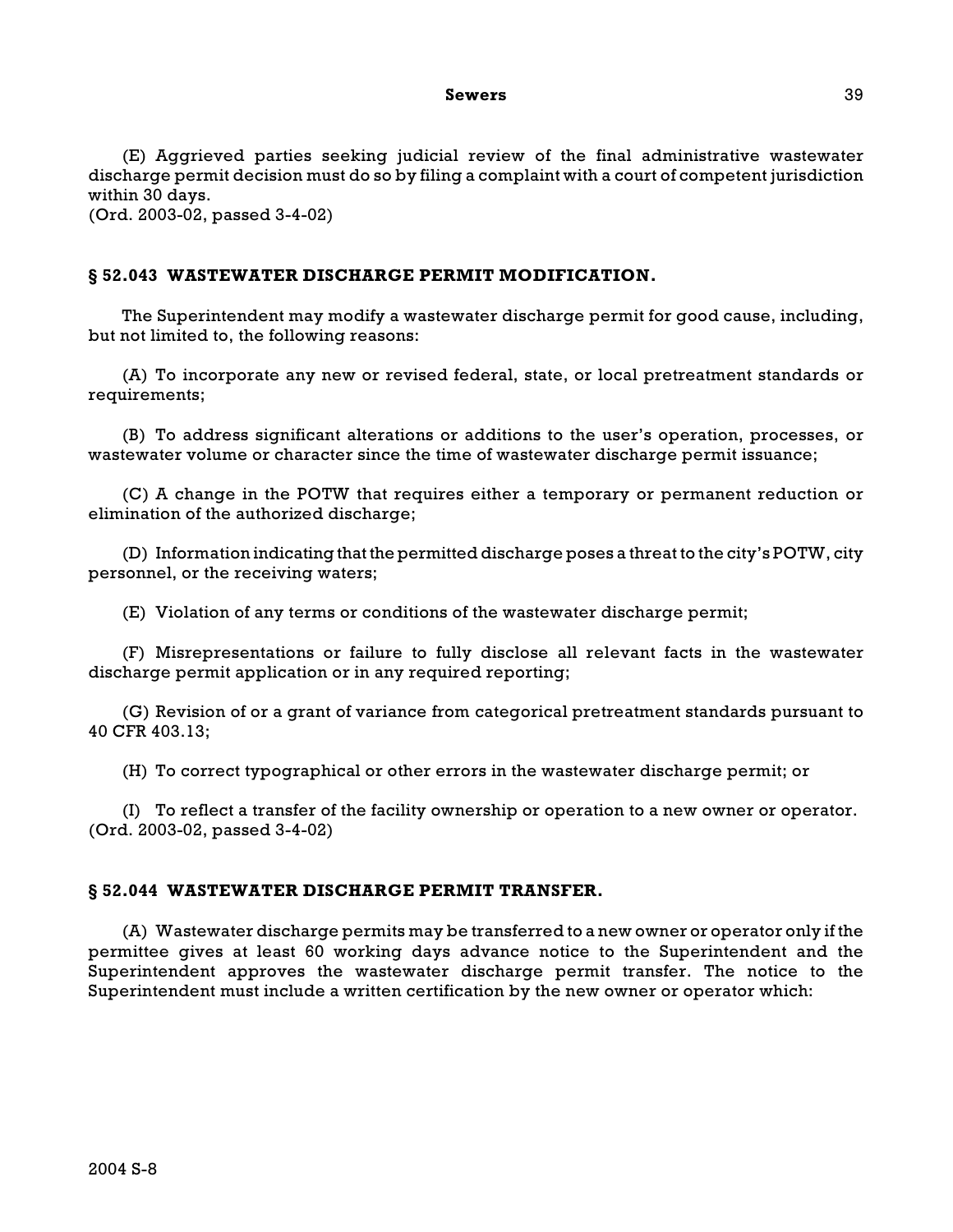(1) States that the new owner and/or operator has no immediate intent to change the facility's operations and processes;

(2) Identifies the specific date on which the transfer is to occur; and

(3) Acknowledges full responsibility for complying with the existing wastewater discharge permit.

(B) Failure to provide advance notice of a transfer renders the wastewater discharge permit void as of the date of facility transfer. (Ord. 2003-02, passed 3-4-02)

### **§ 52.045 WASTEWATER DISCHARGE PERMIT REVOCATION.**

(A) The Superintendent may revoke a wastewater discharge permit for good cause, including, but not limited to, the following reasons:

(1) Failure to notify the Superintendent of significant changes to the wastewater prior to the changed discharge;

(2) Failure to provide prior notification to the Superintendent of changed conditions pursuant to § 52.054;

(3) Misrepresentation or failure to fully disclose all relevant facts in the wastewater discharge permit application;

(4) Falsifying self-monitoring reports;

(5) Tampering with monitoring equipment;

(6) Refusing to allow the Superintendent timely access to the facility premises and records;

(7) Failure to meet effluent limitations;

(8) Failure to pay fines;

(9) Failure to pay sewer charges;

(10) Failure to meet compliance schedules;

(11) Failure to complete a wastewater survey or the wastewater discharge permit application;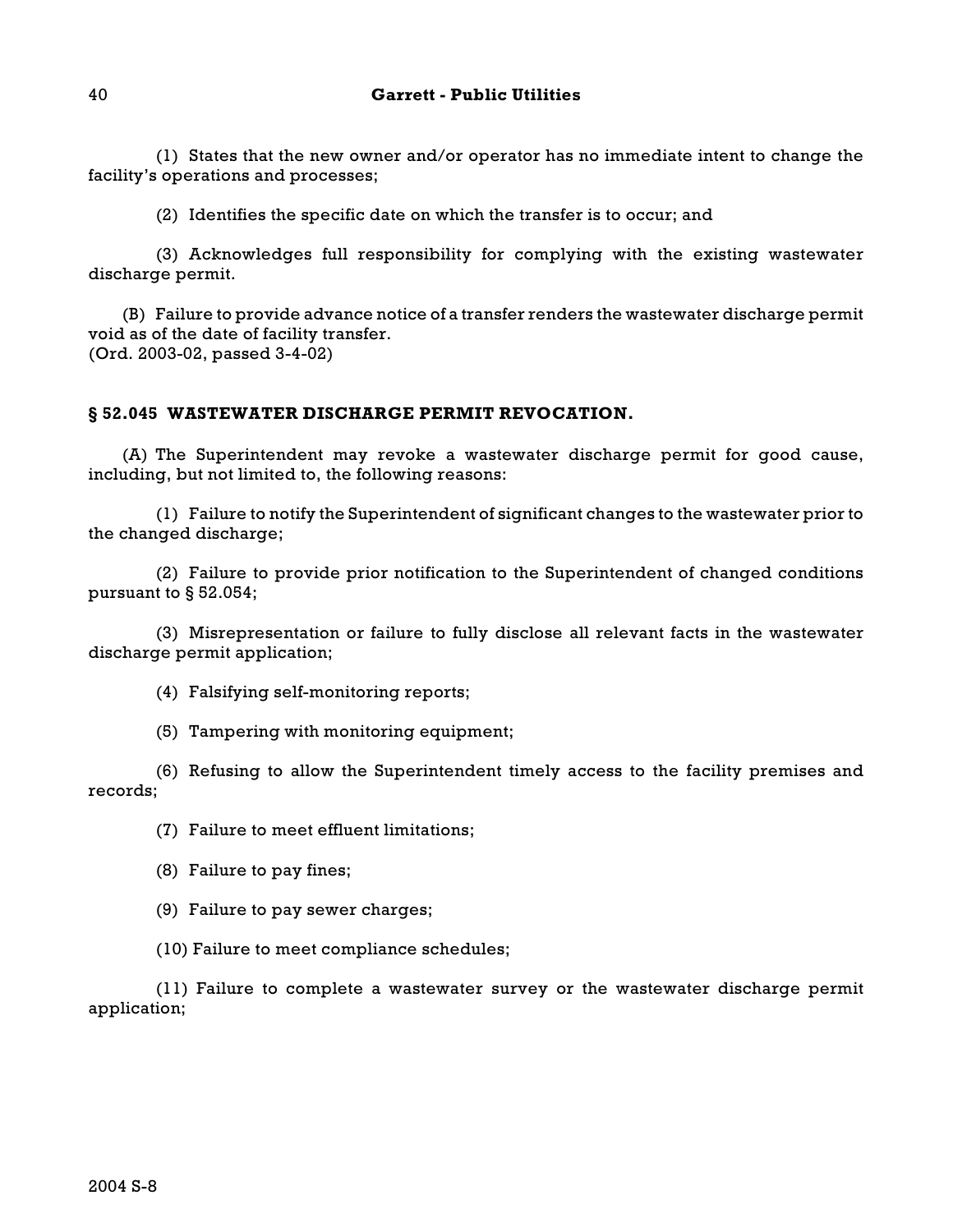(12) Failure to: provide advance notice of the transfer of business ownership of a permitted facility; or

(13) Violation of any pretreatment standard or requirement, or any terms of the wastewater discharge permit or this chapter.

(B) Wastewater discharge permits shall be voidable upon cessation of operations or transfer of business ownership. All wastewater discharge permits issued to a particular user are void upon the issuance of a new wastewater discharge permit to that user. (Ord. 2003-02, passed 3-4-02)

### **§ 52.046 WASTEWATER DISCHARGE PERMIT REISSUANCE.**

A user with an expiring wastewater discharge permit shall apply for wastewater discharge permit reissuance by submitting a complete permit application, in accordance with § 52.034, a minimum of 120 days prior to the expiration of the user's existing wastewater discharge permit. (Ord. 2003-02, passed 3-4-02)

### **§ 52.047 REGULATION OF WASTE RECEIVED FROM OTHER JURISDICTIONS.**

(A) If another municipality, political jurisdiction or user located within another municipality or other political jurisdiction outside of the city, contributes wastewater to the POTW, the Superintendent shall enter into an agreement with the contributing political jurisdiction, user and political jurisdiction in which the user is located.

(B) Prior to entering into an agreement required by division (A) above, the Superintendent shall request the following information from the contributing jurisdiction and user:

(1) A description of the quality and volume of wastewater discharged to the POTW by the contributing jurisdiction or user;

(2) An inventory of all users located within the contributing jurisdiction that are discharging to the POTW; and

(3) Such other information as the Superintendent may deem necessary.

(C) An agreement, as required by division (A) above, shall contain the following conditions:

(1) A requirement for the contributing political jurisdiction and user to adopt a sewer use ordinance which is at least as stringent as this chapter. The requirement shall specify that such ordinance and limits must be revised as necessary to reflect changes made to the city's ordinance or local limits;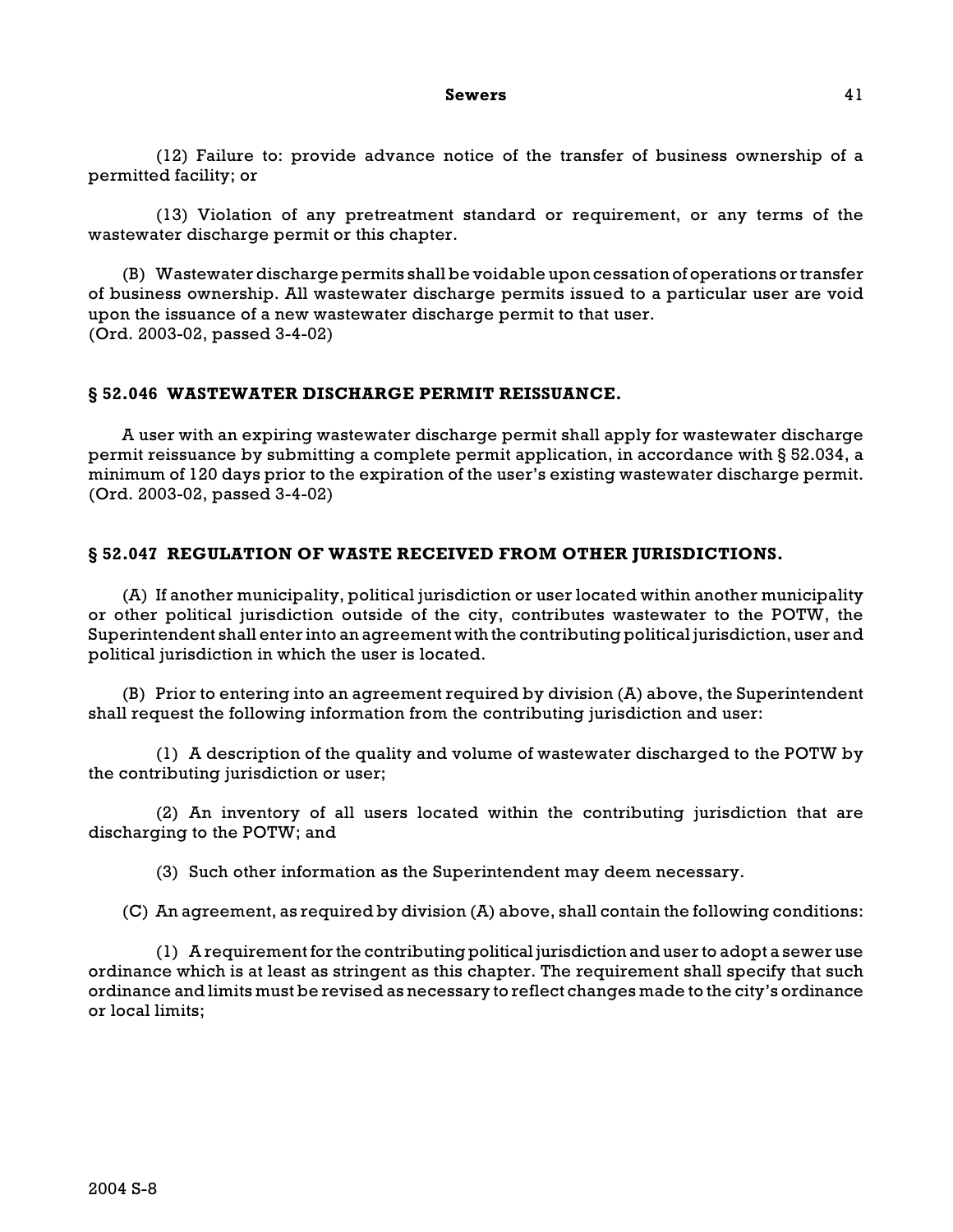(2) A requirement for the contributing political jurisdiction and user to submit a revised user inventory on at least an annual basis;

(3) A provision specifying which pretreatment implementation activities, including wastewater discharge permit issuance, inspection and sampling, and enforcement, will be conducted by the contributing political jurisdiction; which of these activities will be conducted by the Superintendent; and which of these activities will be conducted jointly by the contributing jurisdiction and the Superintendent;

(4) A requirement for the contributing political jurisdiction to provide the Superintendent with access to all information that the contributing political jurisdiction obtains as part of its pretreatment activities;

(5) Limits on the nature, quality, and volume of the contributing political jurisdiction's and user's wastewaters at the point where it discharges to the POTW;

(6) Requirements for monitoring the contributing political jurisdiction's discharge;

(7) A provision ensuring the Superintendent access to the facilities of users located within the contributing political jurisdiction's jurisdictional boundaries for the purpose of inspection, sampling, and any other duties deemed necessary by the Superintendent; and

(8) A provision specifying remedies available for breach of the terms of the intergovernmental agreement. (Ord. 2003-02, passed 3-4-02)

# *REPORTING REQUIREMENTS*

# **§ 52.050 BASELINE MONITORING REPORTS.**

(A) Within either 180 days after the effective date of a categorical pretreatment standard, or the final administrative decision on a category determination under 40 CFR  $403.6(a)(4)$ , whichever is later, existing categorical users currently discharging to or scheduled to discharge to the POTW shall submit to the Superintendent a report which contains the information listed in division (B) below. At least 90 days prior to commencement of their discharge, new sources, and sources that become categorical users subsequent to the promulgation of an applicable categorical standard, shall submit to the Superintendent a report which contains the information listed in division (B) below. A new source shall report the method of pretreatment it intends to use to meet applicable categorical standards. A new source also shall give estimates of its anticipated flow and quantity of pollutants to be discharged.

(B) Users described above shall submit the information set forth below.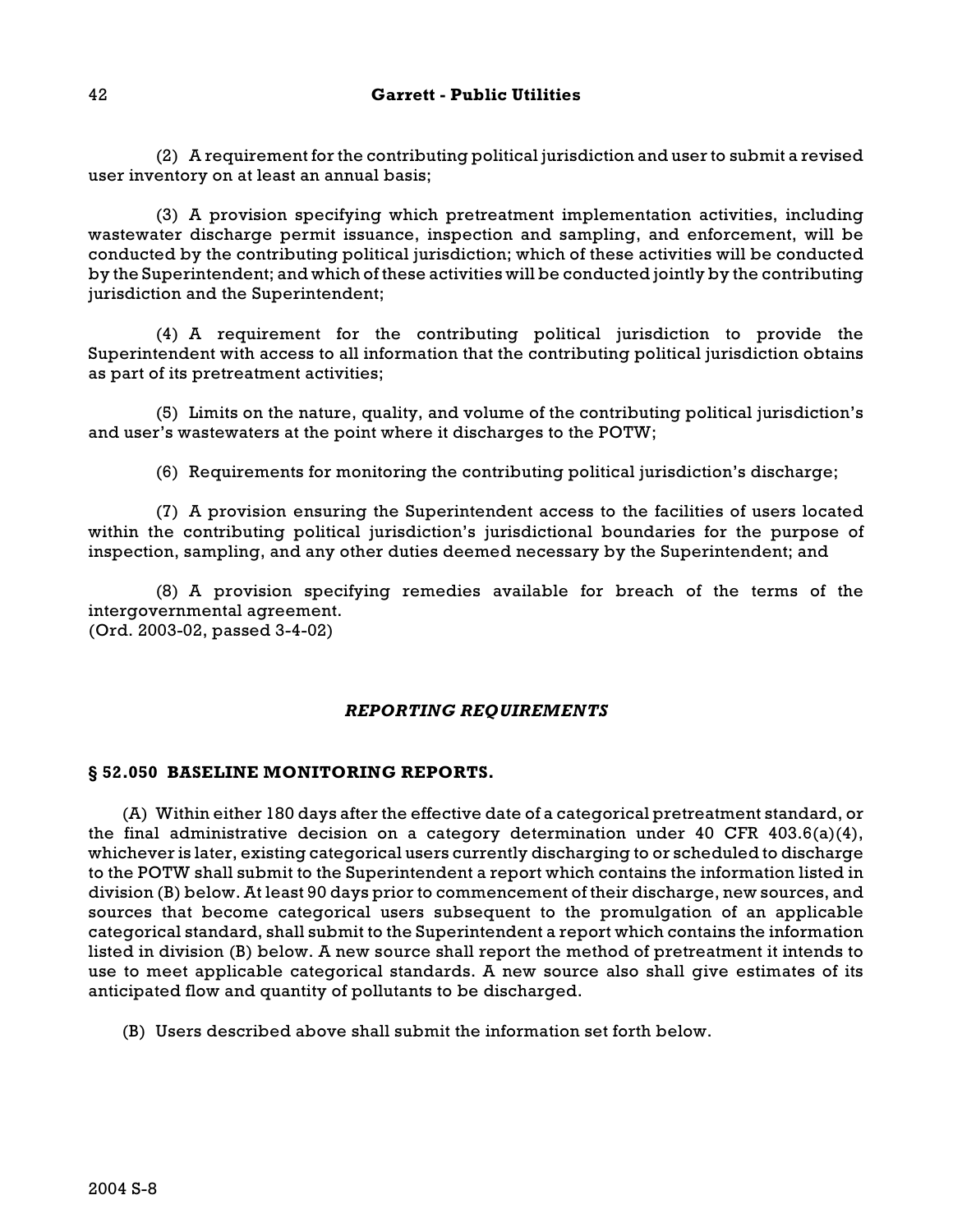(1) *Identifying Information.* The name and address of the facility, including the name of the operator and owner.

(2) *Environmental Permits.* A list of any environmental control permits held by or for the facility.

(3) *Description of Operations.* A brief description of the nature, average rate of production, and standard industrial classifications of the operation(s) carried out by such user. This description should include a schematic process diagram that indicates points of discharge to the POTW from the regulated processes.

(4) *Flow Measurement.* Information showing the measured average daily and maximum daily flow, in gallons per day, to the POTW from regulated process streams and other streams, as necessary, to allow use of the combined waste stream formula set out in 40 CFR 403.6(e).

(5) *Measurement of Pollutants.*

(a) The categorical pretreatment standards applicable to each regulated process.

(b) The results of sampling and analysis identifying the nature and concentration, and/or mass, where required by the standard or by the Superintendent, of regulated pollutants in the discharge from each regulated process. Instantaneous, daily maximum, and long-term average concentrations, or mass, where required, shall be reported. The sample shall be representative of daily operations and shall be analyzed in accordance with procedures set out in § 52.059.

(c) Sampling must be performed in accordance with procedures set out in § 52.060.

(6) *Certification.* A statement, reviewed by the user's authorized representative and certified by a qualified professional, indicating whether pretreatment standards are being met on a consistent basis, and, if not, whether additional operation and maintenance (O&M) and/or additional pretreatment is required to meet the pretreatment standards and requirements.

(7) *Compliance Schedule.* If additional pretreatment and/or O&M will be required to meet the pretreatment standards, the shortest schedule, as described in  $\S 52.041(B)(3)$ , by which the user will provide such additional pretreatment and/or O&M. The completion date in this schedule shall not be later than the compliance date established for the applicable pretreatment standard. A compliance schedule pursuant to this section must meet the requirements set out in § 52.051.

(8) *Signature and Certification.* All baseline-monitoring reports must be signed and certified in accordance with § 52.035. (Ord. 2003-02, passed 3-4-02)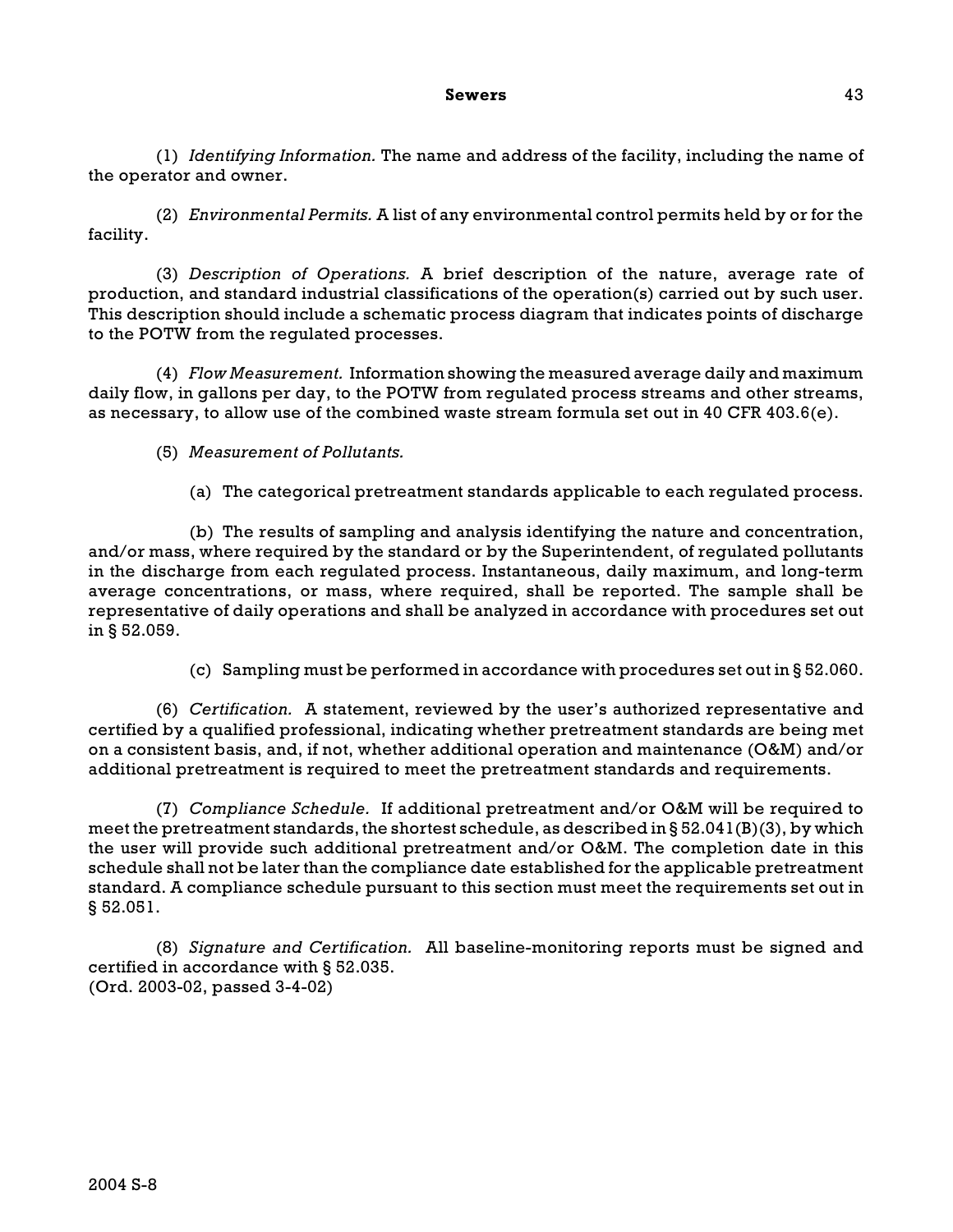### 44 **Garrett - Public Utilities**

### **§ 52.051 COMPLIANCE SCHEDULE PROGRESS REPORTS.**

The following conditions shall apply to the compliance schedule required by  $\S 52.050(B)(7)$ :

(A) The schedule shall contain progress increments in the form of dates for the commencement and completion of major events leading to the construction and operation of additional pretreatment required for the user to meet the applicable pretreatment standards (such events include, but are not limited to, hiring an engineer, completing preliminary and final plans, executing contracts for major components, commencing and completing construction, and beginning and conducting routine operation);

(B) No increment referred to above shall exceed nine months;

(C) The user shall submit a progress report to the Superintendent no later than 14 days following each date in the schedule and the final date of compliance including, as a minimum, whether or not it complied with the increment of progress, the reason for any delay, and, if appropriate, the steps being taken by the user to return to the established schedule; and

(D) In no event shall more than two months elapse between such progress reports to the Superintendent.

(Ord. 2003-02, passed 3-4-02)

# **§ 52.052 REPORTS ON COMPLIANCE WITH CATEGORICAL PRETREATMENT STANDARD DEADLINE**

Within 90 days following the date for final compliance with applicable categorical pretreatment standards, or in the case of a new source following commencement of the introduction of wastewater into the POTW, any user subject to such pretreatment standards and requirements shall submit to the Superintendent a report containing the information described in § 52.050(B)(4 through 6). For users subject to equivalent mass or concentration limits established in accordance with the procedures in 40 CFR 403.6(c), this report shall contain a reasonable measure of the user's long-term production rate. For all other users subject to categorical pretreatment standards expressed in terms of allowable pollutant discharge per unit of production (or other measure of operation), this report shall include the user's actual production during the appropriate sampling period. All compliance reports must be signed and certified in accordance with § 52.035.

(Ord. 2003-02, passed 3-4-02)

### **§ 52.053 PERIODIC COMPLIANCE REPORTS.**

(A) All significant industrial users shall, at a frequency determined by the Superintendent but in no case less than twice per year (in June and December), submit a report indicating the nature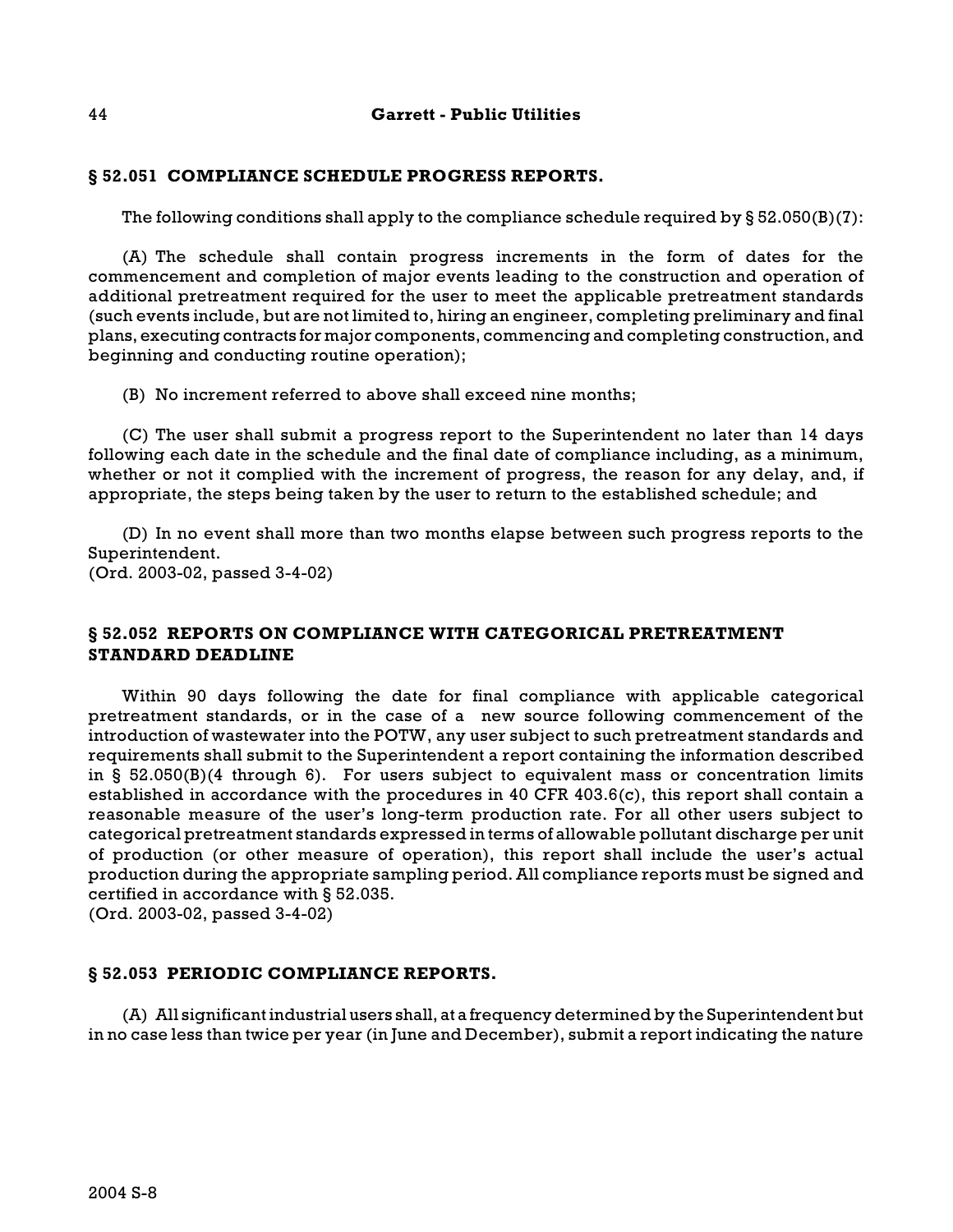and concentration of pollutants in the discharge which are limited by pretreatment standards and the measured or estimated average and maximum daily flows for the reporting period. All periodic compliance reports must be signed and certified in accordance with § 52.035.

(B) All wastewater samples must be representative of the user's discharge. Wastewater monitoring and flow measurement facilities shall be properly operated, kept clean, and maintained in good working order at all times. The failure of a user to keep its monitoring facility in good working order shall not be grounds for the user to claim that sample results are unrepresentative of its discharge.

(C) If a user subject to the reporting requirement in this section monitors any pollutant more frequently than required by the Superintendent, using the procedures prescribed in §§ 52.050 through 52.062, the results of this monitoring shall be included in the report. (Ord. 2003-02, passed 3-4-02)

### **§ 52.054 REPORTS OF CHANGED CONDITIONS.**

Each user must notify the Superintendent of any planned significant changes to the user's operations or system which might alter the nature, quality, or volume of its wastewater at least 30 working days before the change.

(A) The Superintendent may require the user to submit such information as may be deemed necessary to evaluate the changed condition, including the submission of a wastewater discharge permit application under § 52.034.

(B) The Superintendent may issue a wastewater discharge permit under § 52.036 or modify an existing wastewater discharge permit under § 52.043 in response to changed conditions or anticipated changed conditions.

(C) For purposes of this requirement, significant changes include, but are not limited to, flow increases of 15% or greater, and the discharge of any previously unreported pollutants. (Ord. 2003-02, passed 3-4-02)

#### **§ 52.055 REPORTS OF POTENTIAL PROBLEMS.**

(A) In the case of any discharge, including, but not limited to, accidental discharges, discharges of a non-routine, episodic nature, a non-customary batch discharge, or a slug load, that may cause potential problems for the POTW, the user shall immediately telephone and notify the Superintendent of the incident. This notification shall include the location of the discharge, type of waste, concentration and volume, if known, and corrective actions taken by the user.

(B) Within five days following such discharge, the user shall, unless waived by the Superintendent, submit a detailed written report describing the cause(s) of the discharge and the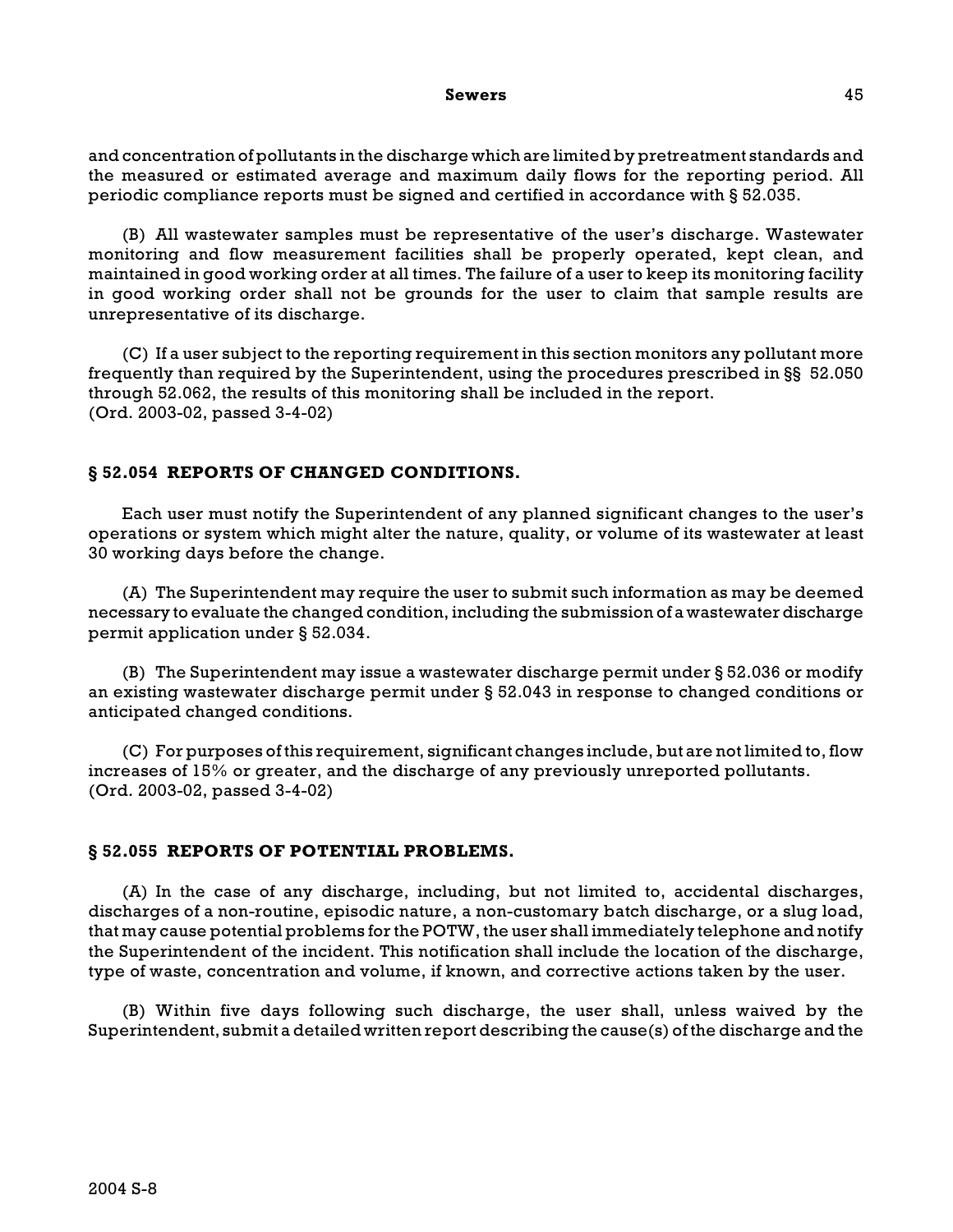measures to be taken by the user to prevent similar future occurrences. Such notification shall not relieve the user of any expense, loss, damage, or other liability which may be incurred as a result of damage to the POTW, natural resources, or any other damage to person or property; nor shall such notification relieve the user of any fines, penalties, or other liability which may be imposed pursuant to this chapter.

(C) A notice shall be permanently posted on the user's bulletin board or other prominent place advising employees whom to call in the event of a discharge described in division (A) above. Employers shall ensure that all employees, who may cause such a discharge to occur, are advised of the emergency notification procedure. (Ord. 2003-02, passed 3-4-02)

# **§ 52.056 REPORTS FROM UNPERMITTED USERS.**

All users not required to obtain a wastewater discharge permit shall provide appropriate reports to the Superintendent upon receipt of a written request from the Superintendent stating the nature of the information requested.

(Ord. 2003-02, passed 3-4-02)

# **§ 52.057 NOTICE OF VIOLATION/REPEAT SAMPLING AND REPORTING.**

If sampling performed by a user indicates a violation, the user must notify the Superintendent within 24 hours of becoming aware of the violation. The user shall also repeat the sampling and analysis and submit the results of the repeat analysis to the Superintendent within 30 days after becoming aware of the violation. The user is not required to resample if the Superintendent monitors at the user's facility at least once a month, or if the Superintendent samples between the user's initial sampling and when the user receives the results of this sampling. (Ord. 2003-02, passed 3-4-02)

### **§ 52.058 DISCHARGE OF HAZARDOUS WASTE.**

Any discharge into the POTW of any waste, substance, material or substance which, if otherwise disposed of, would be a hazardous waste under 40 CFR Part 261 is prohibited unless authorized by written permit signed by the Superintendent. (Ord. 2003-02, passed 3-4-02)

### **§ 52.059 ANALYTICAL REQUIREMENTS.**

All pollutant analyses, including sampling techniques, to be submitted as part of a wastewater discharge permit application or report shall be performed in accordance with the techniques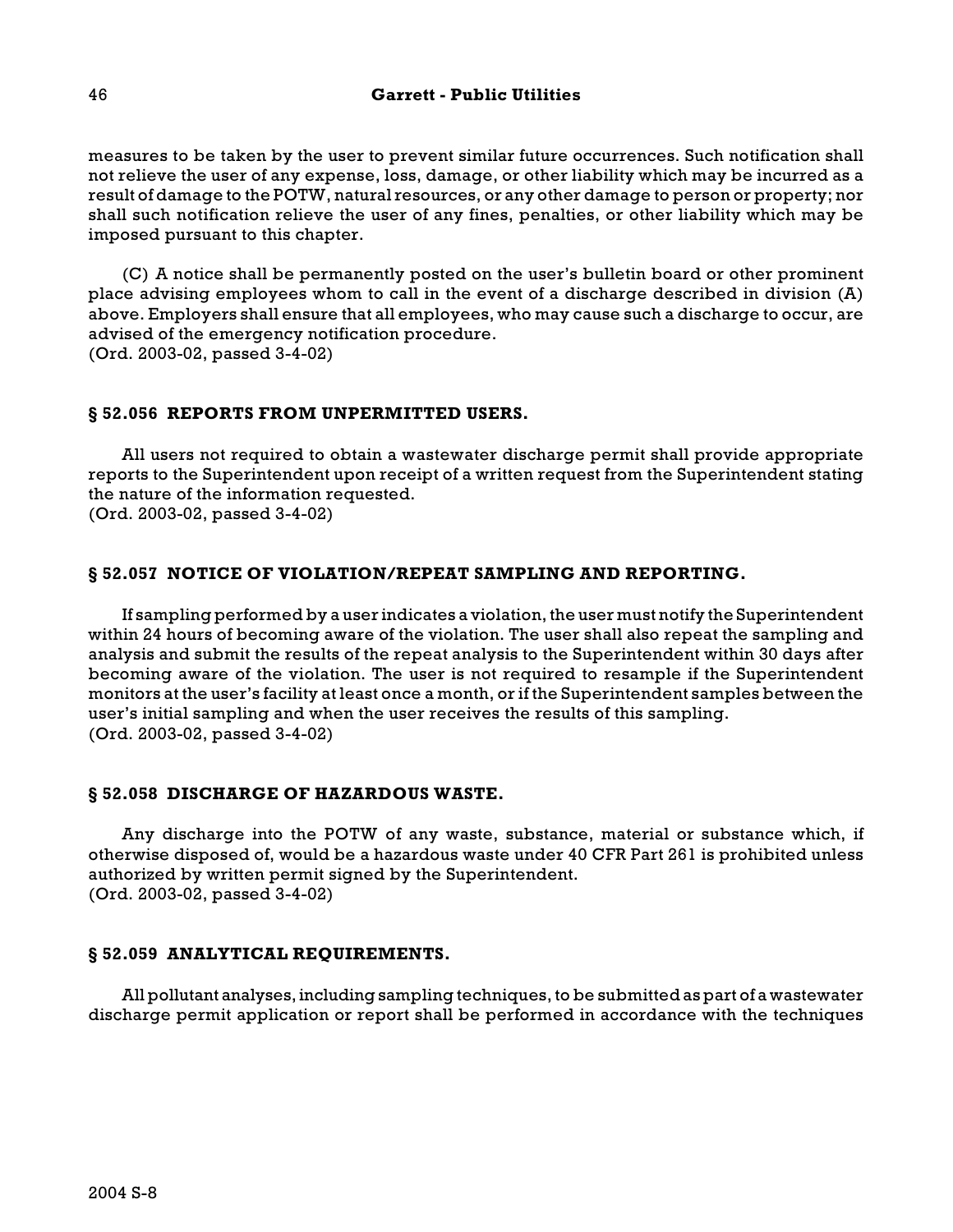prescribed in 40 CFR Part 136, unless otherwise specified in an applicable categorical pretreatment standard. If 40 CFR Part 136 does not contain sampling or analytical techniques for the pollutant in question, sampling and analyses must be performed in accordance with procedures approved by EPA.

(Ord. 2003-02, passed 3-4-02)

# **§ 52.060 SAMPLE COLLECTION.**

(A) Except as indicated in division (B) below, the user must collect wastewater samples using flow proportional composite collection techniques. In the event flow proportional sampling is not feasible, the Superintendent may authorize the use of time proportional sampling or a minimum of four grab samples where the user demonstrates that this will provide a representative sample of the effluent being discharged. In addition, grab samples may be required to show compliance with instantaneous discharge limits.

(B) Samples for oil and grease, temperature, pH, cyanide, phenols, sulfides, and volatile organic compounds must be obtained using grab collection techniques.

(C) Samples for monitoring compliance of categorical industries should be taken immediately downstream from the pretreatment facilities if such facilities exist or immediately downstream from the regulated process if no pretreatment facilities exist. If other wastewaters are mixed with the regulated wastewater prior to treatment, the user should measure the flows and concentration necessary to allow use of the combined wastestream in order to evaluate compliance with pretreatment standards. When an alternate concentration or mass limit has been calculated this adjusted limit along with the supporting data shall be submitted to the Superintendent.

(Ord. 2003-02, passed 3-4-02)

# **§ 52.061 TIMING.**

Written reports will be deemed to have been submitted on the date postmarked. For reports which are not mailed the date of receipt of the report shall govern. (Ord. 2003-02, passed 3-4-02)

# **§ 52.062 RECORDKEEPING.**

(A) Users subject to the reporting requirements of this chapter shall retain, and make available for inspection and copying, all records of information obtained pursuant to any monitoring activities, instrumentation calibration, operation logs, reports, correspondence and sample logs required by this chapter and any additional records of information obtained pursuant to monitoring activities undertaken by the user independent of such requirements. Records shall include the date, exact place, method, and time of sampling, and the name of the person(s) taking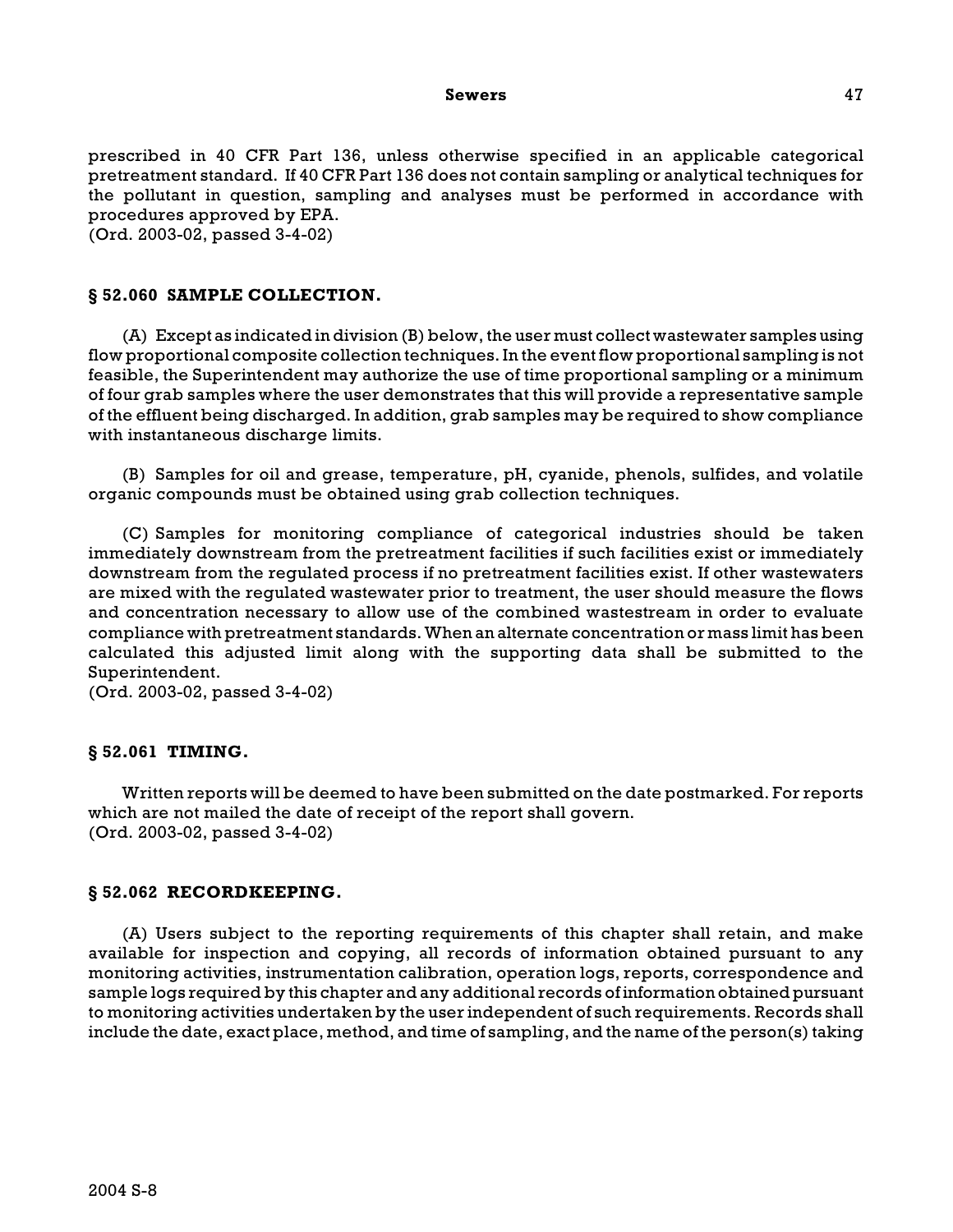the samples; the dates analyses were performed; who performed the analyses; the analytical techniques or methods used; and the results of such analyses. These records shall remain available for a period of at least three years. This period shall be automatically extended for the duration of any litigation concerning the user or the city, or where the user has been specifically notified of a longer retention period by the Superintendent.

(B) The POTW shall retain and preserve all permit files, records and enforcement activity records for no less than three years.

(Ord. 2003-02, passed 3-4-02)

# *COMPLIANCE ASSURANCE AND MONITORING*

# **§ 52.065 RIGHT OF ENTRY; INSPECTION AND SAMPLING.**

(A) The Superintendent shall have the right to enter the premises of any user to determine whether the user is complying with all requirements of this chapter and any wastewater discharge permit or order issued hereunder. Users shall allow the Superintendent ready access to all parts of the premises for the purposes of inspection, sampling, records examination and copying, and the performance of any additional duties.

(B) Where a user has security measures in force which require proper identification and clearance before entry into its premises, the user shall make necessary arrangements with its security guards so that, upon presentation of suitable identification, the Superintendent will be permitted to enter without delay for the purposes of performing specific responsibilities.

(C) The Superintendent shall have the right to set up on the user's property, or require installation of, such devices as are necessary to conduct sampling and/or metering of the user's operations.

(D) The Superintendent may require the user to install monitoring equipment as necessary. The facility's sampling and monitoring equipment shall be maintained at all times in a safe and proper operating condition by the user at its own expense. All devices used to measure wastewater flow and quality shall be calibrated annually to ensure their accuracy.

(E) Any temporary or permanent obstruction to safe and easy access to the facility to be inspected and/or sampled shall be promptly removed by the user at the written or verbal request of the Superintendent and shall not be replaced. The costs of clearing such access shall be borne by the user.

(F) Unreasonable delays in allowing the Superintendent access to the user's premises shall be a violation of this chapter. (Ord. 2003-02, passed 3-4-02)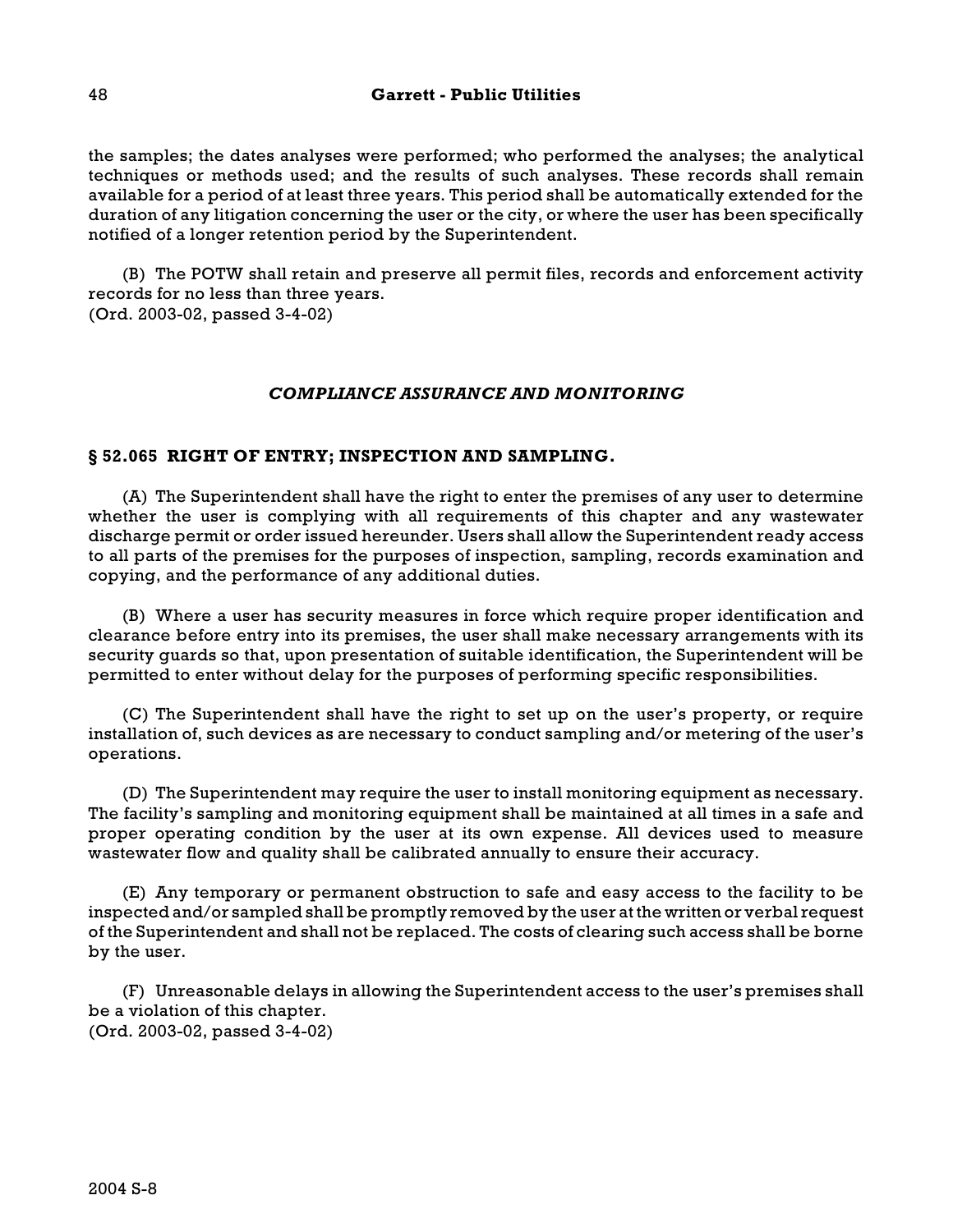# **Sewers** 48A

### **§ 52.066 SEARCH WARRANTS.**

If the Superintendent has been refused access to a building, structure or property or any part thereof, and is able to demonstrate probable cause to believe that there may be a violation of this chapter, or that there is a need to inspect and/or sample as part of a routine inspection and sampling program of the city designed to verify compliance with this chapter or any permit or order issued hereunder or to protect the overall public health, safety and welfare of the community, then the Superintendent may seek issuance of a search warrant from a court of competent jurisdiction.

(Ord. 2003-02, passed 3-4-02)

# *CONFIDENTIAL INFORMATION*

### **§ 52.070 GENERAL PROVISIONS.**

Information and data on a user obtained from reports, surveys, wastewater discharge permit applications, wastewater discharge permits, and monitoring programs, and from the Superintendent's inspection and sampling activities, shall be available to the public without restriction, unless the user specifically requests, and is able to demonstrate to the satisfaction of the Superintendent, that the release of such information would divulge information, processes, or methods of production entitled to protection as trade secrets under applicable state law. Any such request must be asserted at the time of submission of the information or data. When requested and demonstrated by the user furnishing a report that such information should be held confidential, the portions of a report which might disclose trade secrets or secret processes shall not be made available for inspection by the public, but shall be made available immediately upon request to governmental agencies for uses related to the NPDES program or pretreatment program, and in enforcement proceedings involving the person furnishing the report. Wastewater constituents and characteristics and other effluent data as defined by 40 CFR 2.302 will not be recognized as confidential information and will be available to the public without restriction.

(Ord. 2003-02, passed 3-4-02)

# *PUBLICATION OF USERS IN SIGNIFICANT NONCOMPLIANCE*

# **§ 52.075 GENERAL PROVISIONS.**

The Superintendent shall publish annually, in the largest daily newspaper published in the municipality where the POTW is located, a list of the users which, during the previous 12 months, were in significant noncompliance with applicable pretreatment standards and requirements. The term significant noncompliance shall mean: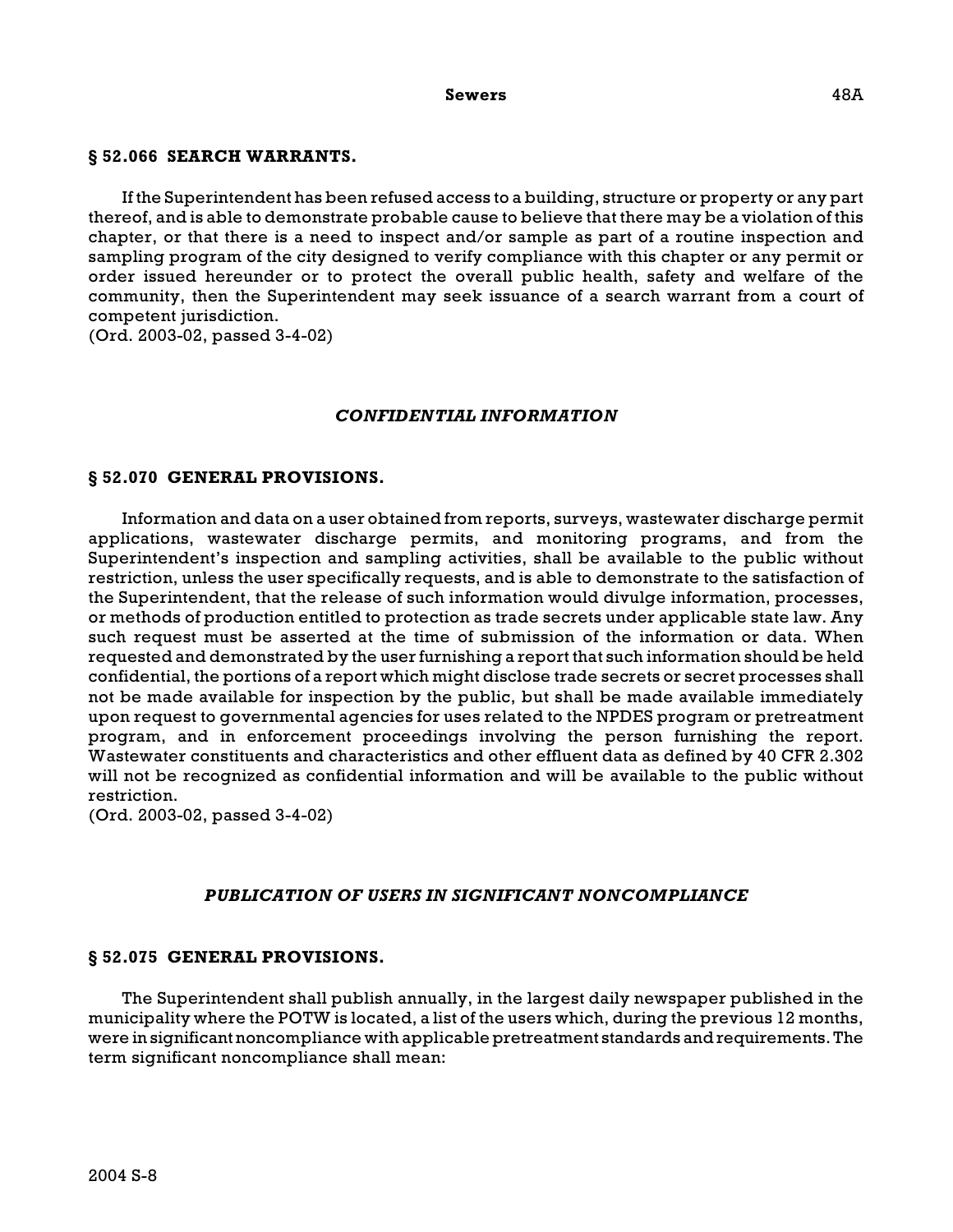(A) Chronic violations of wastewater discharge limits, defined here as those in which 66% or more of wastewater measurements taken during a six-month period exceed the daily maximum limit or average limit for the same pollutant parameter by any amount;

(B) Technical Review Criteria (TRC) violations, defined here as those in which 33% or more of wastewater measurements taken for each pollutant parameter during a six-month period equals or exceeds the product of the daily maximum limit or the average limit multiplied by the applicable criteria (1.4 for BOD, TSS, fats, oils and grease, and 1.2 for all other pollutants except pH);

(C) Any other discharge violation that the Superintendent believes has caused, alone or in combination with other discharges, interference or pass through, including endangering the health of POTW personnel or the general public;

(D) Any discharge of pollutants that has caused imminent endangerment to the public or to the environment, or has resulted in the Superintendent's exercise of its emergency authority to halt or prevent such a discharge;

(E) Failure to meet, within 60 days of the scheduled date, a compliance schedule milestone contained in a wastewater discharge permit or enforcement order for starting construction, completing construction, or attaining final compliance;

(F) Failure to provide within 30 days after the due date, any required reports, including baseline monitoring reports, reports on compliance with categorical pretreatment standard deadlines, periodic self-monitoring reports, and reports on compliance with compliance schedules;

(G) Failure to accurately report noncompliance; or

(H) Any other violation(s) that the Superintendent determines will adversely affect the operation or implementation of the local pretreatment program. (Ord. 2003-02, passed 3-4-02)

### *ADMINISTRATIVE ENFORCEMENT REMEDIES*

### **§ 52.080 ENFORCEMENT REMEDIES.**

The Superintendent shall develop and publish a written Enforcement Response Plan that includes an Enforcement Response Guide outlining cause for enforcement action and the level of enforcement response. The types of enforcement responses in the Enforcement Response Guide may include verbal telephone notices, written notices, site visits, show cause and administrative hearings, administrative fines, compliance schedules, corrective action plans, consent orders and litigation. Nothing in the Enforcement Response Guide shall limit or restrict the Superintendent from taking enforcement actions more severe than those published in the Enforcement Response Guide.

(Ord. 2003-02, passed 3-4-02; Am. Ord. 2012-03, passed 4-3-12)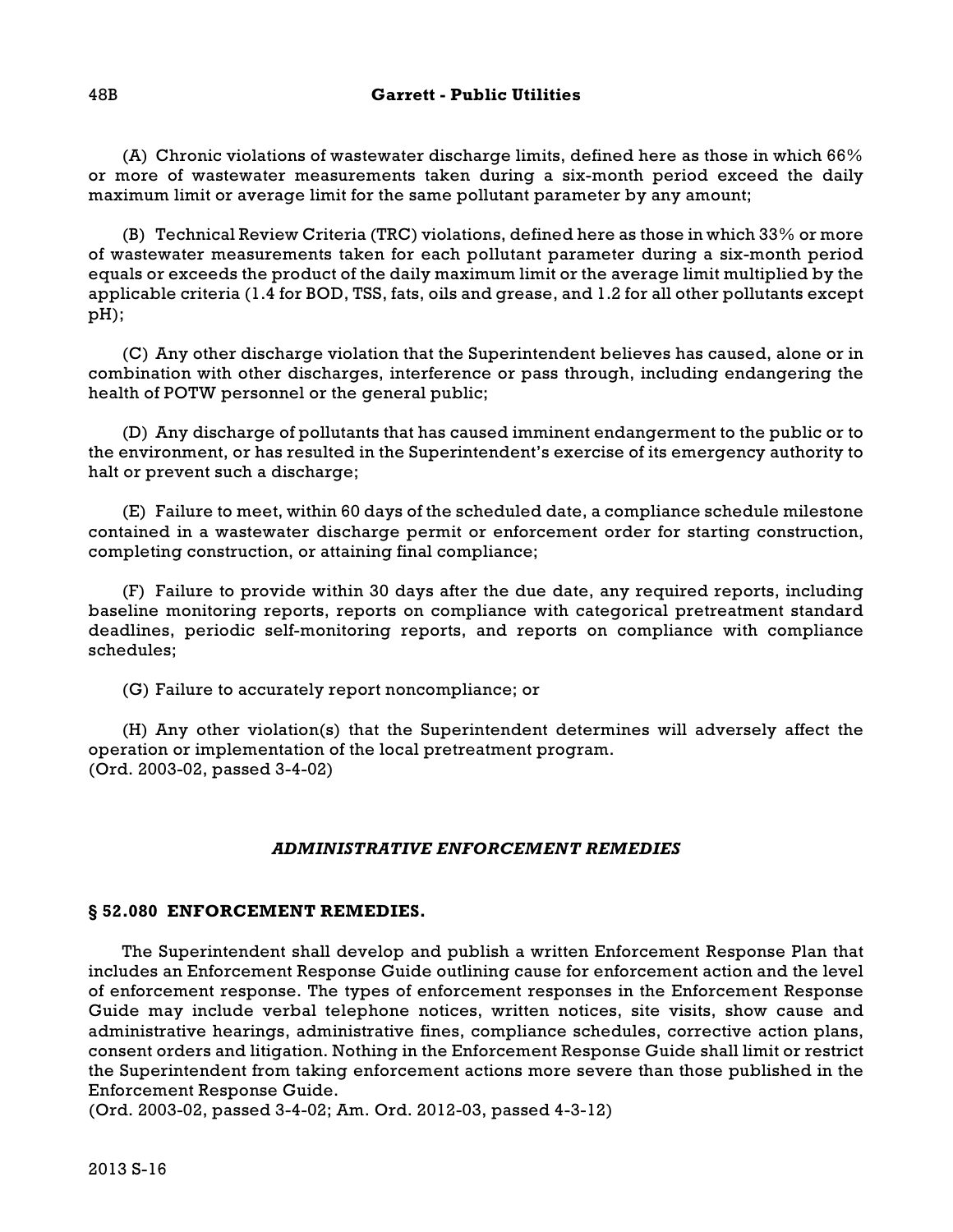### **§ 52.081 NOTIFICATION OF VIOLATION.**

When the Superintendent finds that a user has violated, or continues to violate, any provision of this chapter, a wastewater discharge permit or order issued hereunder, or any other pretreatment standard or requirement, the Superintendent may serve upon that user a written Notice of Violation (NOV). Within 30 days of the receipt of a NOV, an explanation of the cause of the violation and a corrective action plan for the satisfactory correction and prevention thereof, to include specific required actions, shall be submitted by the user to the Superintendent. Submission of the corrective action plan in no way relieves the user of liability for any violations occurring before or after receipt of the Notice of Violation. Nothing in this section shall limit the authority of the Superintendent to take any action, including emergency actions or any other enforcement action, without first issuing a Notice of Violation.

(Ord. 2003-02, passed 3-4-02; Am. Ord. 2012-03, passed 4-3-12)

#### **§ 52.082 CONSENT ORDERS.**

The Superintendent may enter into consent orders, assurances of voluntary compliance, or other similar documents establishing an agreement with any user responsible for noncompliance. Such documents will include specific action to be taken by the user to correct the noncompliance within a time period specified by the document. Such documents shall have the same force and effect as the administrative orders issued pursuant to §§ 52.083 and 52.084 and shall be judicially enforceable.

(Ord. 2003-02, passed 3-4-02)

### **§ 52.083 SHOW CAUSE HEARING.**

The Superintendent may issue an administrative order to a user which has violated, or continues to violate, any provision of this chapter, a wastewater discharge permit or order issued hereunder, or any other pretreatment standard or requirement, to appear before the Superintendent and show cause why the proposed enforcement action should not be taken. Notice shall be served on the user specifying the time and place for the meeting, the proposed enforcement action, the reasons for such action, and a request that the user show cause why the proposed enforcement action should not be taken. The notice of the meeting shall be served personally or by registered or certified mail (return receipt requested) at least seven days prior to the hearing. Such notice may be served on any authorized representative of the user. A show cause hearing shall not be a bar against, or prerequisite for, taking any other action against the user.

(Ord. 2003-02, passed 3-4-02; Am. Ord. 2014-09, passed 4-1-14)

### **§ 52.084 COMPLIANCE ORDERS.**

When the Superintendent finds that a user has violated, or continues to violate, any provision of this chapter, a wastewater discharge permit or order issued hereunder, or any other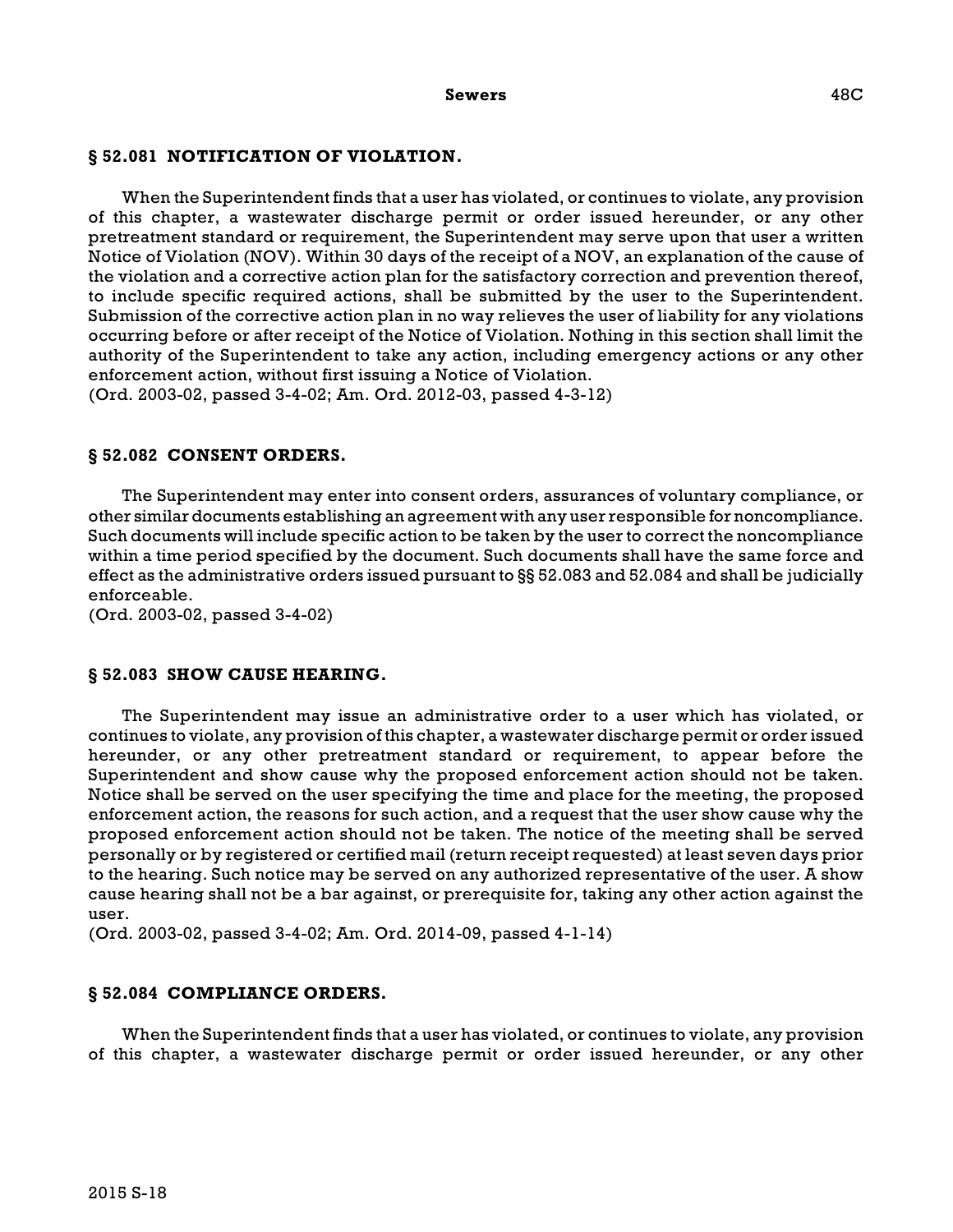pretreatment standard or requirement, the Superintendent may issue a compliance order to the user responsible for the discharge directing that the user come into compliance within a specified time. If the user does not come into compliance within the time provided, sewer service may be discontinued unless adequate treatment facilities, devices, or other related appurtenances are installed and properly operated. Compliance orders also may contain other requirements to address the noncompliance, including additional self-monitoring and management practices designed to minimize the amount of pollutants discharged to the sewer. A compliance order may not extend the deadline for compliance established for a pretreatment standard or requirement, nor does a compliance order relieve the user of liability for any violation, including any continuing violation. Issuance of a compliance order shall not be a bar against, or a prerequisite for, taking any other action against the user.

(Ord. 2003-02, passed 3-4-02)

# **§ 52.085 CEASE AND DESIST ORDERS.**

(A) When the Superintendent finds that a user has violated, or continues to violate, any provision of this chapter, a wastewater discharge permit or order issued hereunder, or any other pretreatment standard or requirement, the Superintendent may issue an administrative or compliance order to the user responsible for the discharge directing that the user come into compliance within a specified time. If the user does not come into compliance within the time provided, sewer service may be discontinued unless adequate treatment facilities, devices, or other related appurtenances are installed and properly operated. Administrative or compliance orders also may contain other requirements to address the noncompliance, including additional self-monitoring and management practices designed to minimize the amount of pollutants discharged to the sewer. An administrative or compliance order may not extend the deadline for compliance established for a pretreatment standard or requirement, nor does a compliance order relieve the user of liability for any violation, including any continuing violation.

(B) Issuance of a compliance order shall not be a bar against, or a prerequisite for, taking any other action against the user.

(Ord. 2003-02, passed 3-4-02; Am. Ord. 2014-09, passed 4-1-14)

# **§ 52.086 ADMINISTRATIVE FINES.**

(A) When the Superintendent finds that a user has violated, or continues to violate, any provision of this chapter, a wastewater discharge permit or order issued hereunder, or any other pretreatment standard or requirement, the Superintendent may fine such user in an amount not to exceed \$1,000.00. Such fines shall be assessed on a per violation, per day basis. In the case of monthly or other long-term average discharge limits, fines shall be assessed for each day during the period of violation.

(B) Unpaid charges, fines, and penalties shall, after 60 calendar days, be assessed an additional penalty of 10% of the unpaid balance, and interest shall accrue thereafter at a rate of  $1\frac{1}{2}$ % per month. A lien against the user's property will be sought for unpaid charges, fines, and penalties.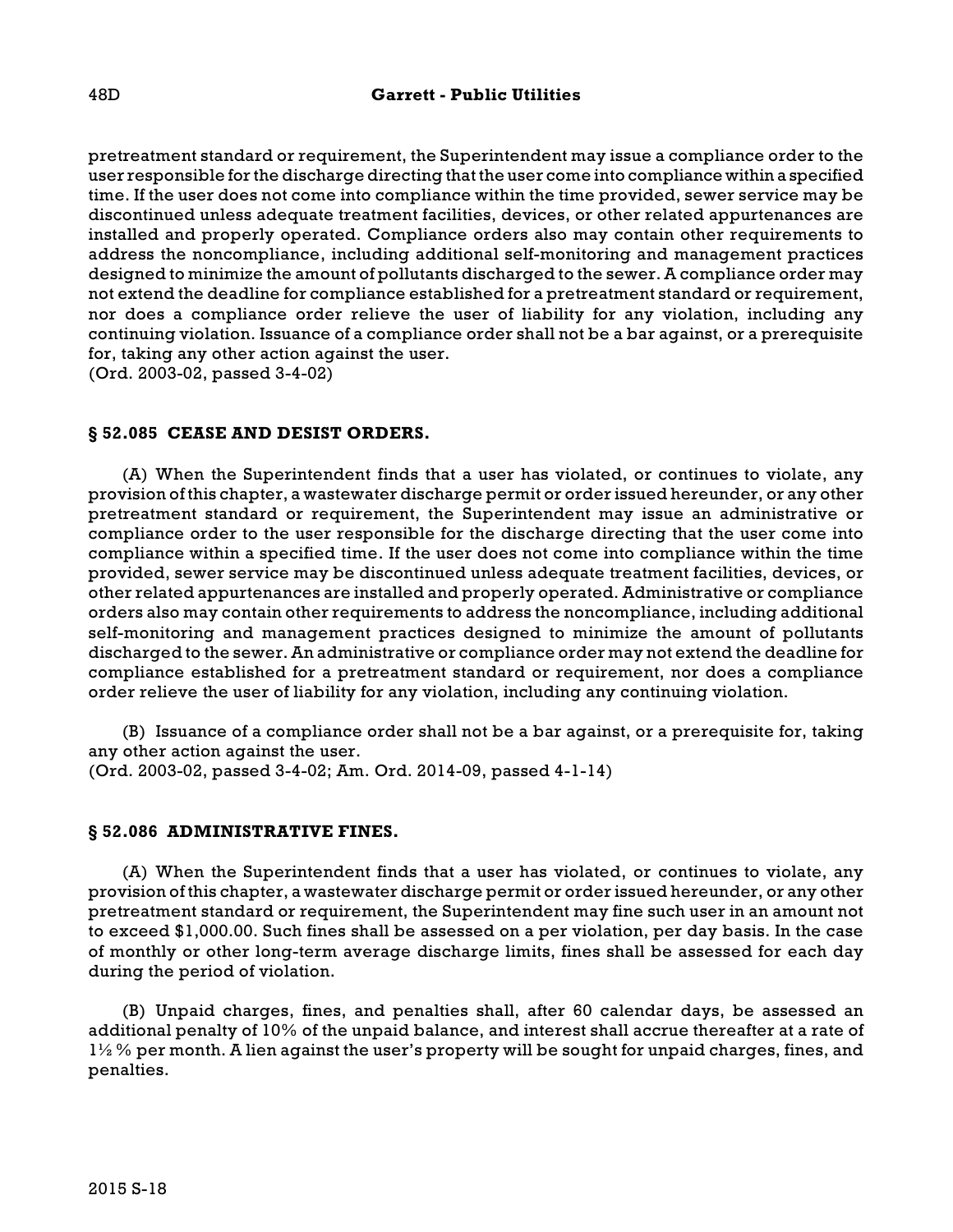### **Sewers** 48E

(C) Users desiring to dispute such fines must file a written request for the Superintendent to reconsider the fine along with full payment of the fine amount within 30 days of being notified of the fine. Where a request has merit, the Superintendent may convene a hearing on the matter. In the event the user's appeal is successful, the payment, together with any interest accruing thereto, shall be returned to the user. The Superintendent may add the costs of preparing administrative enforcement actions, such as notices and orders, to the fine.

(D) Issuance of an administrative fine shall not be a bar against, or a prerequisite for, taking any other action against the user.

(Ord. 2003-02, passed 3-4-02)

### **§ 52.087 EMERGENCY SUSPENSIONS.**

(A) The Superintendent may immediately suspend a user's discharge, after informal notice to the user, whenever such suspension is necessary to stop an actual or threatened discharge that reasonably appears to present or cause an imminent or substantial endangerment to the health or welfare of persons. The Superintendent may also immediately suspend a user's discharge, after notice and opportunity to respond, that threatens to interfere with the operation of the POTW, or which presents, or may present, an endangerment to the environment.

(B) Any user notified of a suspension of its discharge shall immediately stop or eliminate its contribution. In the event of a user's failure to immediately comply voluntarily with the suspension order, the Superintendent may take such steps as deemed necessary, including immediate severance of the sewer connection, to prevent or minimize damage to the POTW, its receiving stream, or endangerment to any individuals. The Superintendent may allow the user to recommence its discharge when the user has demonstrated to the satisfaction of the Superintendent that the period of endangerment has passed, unless the termination proceedings in this section are initiated against the user.

(C) A user that is responsible, in whole or in part, for any discharge presenting imminent endangerment shall submit a detailed written statement, describing the causes of the harmful contribution and the measures taken to prevent any future occurrence, to the Superintendent prior to the date of any show cause or termination hearing under § 52.083 and this section.

(D) Nothing in this chapter shall be interpreted as requiring a hearing prior to any emergency suspension under this section. (Ord. 2003-02, passed 3-4-02)

### **§ 52.088 TERMINATION OF DISCHARGE.**

(A) In addition to the provisions in § 52.045, any user who violates the following conditions is subject to discharge termination: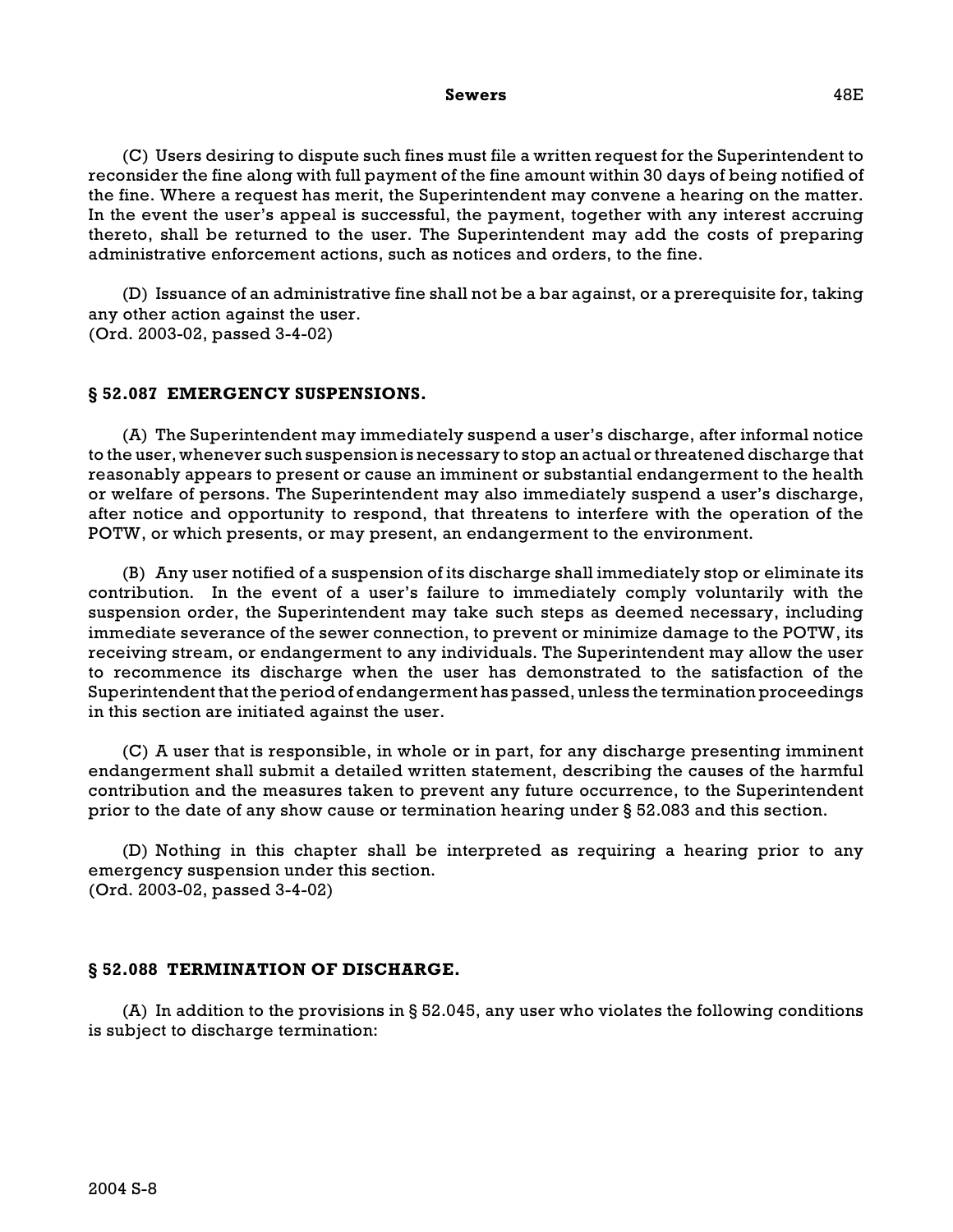(1) Violation of wastewater discharge permit conditions;

(2) Failure to accurately report the wastewater constituents and characteristics of its discharge;

(3) Failure to report significant changes in operations or wastewater volume, constituents, and characteristics prior to discharge;

(4) Refusal of reasonable access to the user's premises for the purpose of inspection, monitoring, or sampling; or

(5) Violation of the pretreatment standards in §§ 52.010 through 52.016.

(B) Such user will be notified of the proposed termination of its discharge and be offered an opportunity to show cause under § 52.083 why the proposed action should not be taken. Exercise of this option by the Superintendent shall not be a bar to, or a prerequisite for, taking any other action against the user.

(Ord. 2003-02, passed 3-4-02)

# *JUDICIAL ENFORCEMENT REMEDIES*

# **§ 52.095 INJUNCTIVE RELIEF.**

When the Superintendent finds that a user has violated, or continues to violate, any provision of this chapter, a wastewater discharge permit, or order issued hereunder, or any other pretreatment standard or requirement, the Superintendent may petition a court of competent jurisdiction through the City Attorney for the issuance of a temporary or permanent injunction, as appropriate, which restrains or compels the specific performance of the wastewater discharge permit, order, or other requirement imposed by this chapter on activities of the user. The Superintendent may also seek such other action as is appropriate for legal and/or equitable relief, including a requirement for the user to conduct environmental remediation. A petition for injunctive relief shall not be a bar against, or a prerequisite for, taking any other action against a user.

(Ord. 2003-02, passed 3-4-02)

# **§ 52.096 CIVIL PENALTIES.**

(A) (1) A user who has violated, or continues to violate, any provision of this chapter, a wastewater discharge permit, or order issued hereunder, or any other pretreatment standard or requirement shall be liable to the city for a civil penalty of not less than \$1,000 nor more than \$2,500 per violation, per day. In the case of a monthly or other long-term average discharge limit, penalties shall accrue for each day during the period of the violation.

(2) A user who has violated, or continues to violate,  $\S$ § 52.010(E), (M), (N), (O) or 52.011(12) shall be liable to the city for a civil penalty of \$100 per week and each consecutive week shall constitute a separate violation.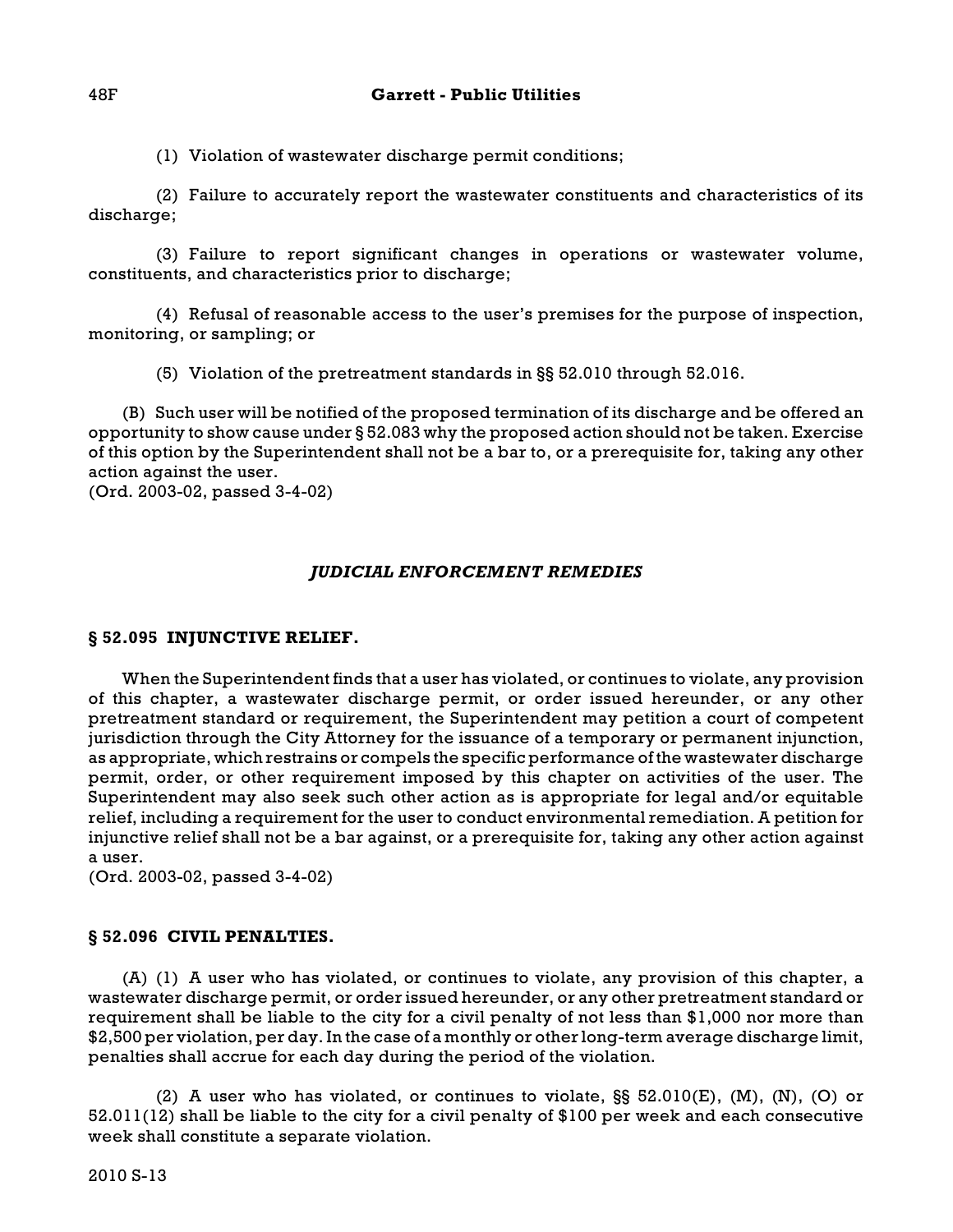(B) The Superintendent may recover reasonable attorneys' fees, court costs, and other expenses associated with enforcement activities, including sampling and monitoring expenses, and the cost of any actual damages incurred by the city.

(C) In determining the amount of civil liability, the court shall take into account all relevant circumstances, including, but not limited to, the extent of harm caused by the violation, the magnitude and duration of the violation, any economic benefit gained through the user's violation, corrective actions by the user, the compliance history of the user, and any other factor as justice requires.

(D) Filing a suit for civil penalties shall not be a bar against, or a prerequisite for, taking any other action against a user.

(Ord. 2003-02, passed 3-4-02; Am. Ord. 2009-20, passed 12-15-09)

# **§ 52.097 CRIMINAL PENALTIES.**

(A) Any person who knowingly or willfully makes any false statement, representation or certification in any application, report or other document required by this chapter or other regulations adopted by the Board, or who tampers with or knowingly or willfully renders inaccurate any monitoring device so as to render false information may be subject to the provisions of IC 35-44.1-2. The Board's counsel shall, when appropriate, refer such matters to the DeKalb County Prosecutor for consideration of criminal prosecution. The Board also reserves the right to refer suspected knowing or willful violations to the Indiana Department of Environmental Management or the U.S. Environmental Protection Agency, Region 5 for criminal prosecution.

(B) All reports and other documents required to be submitted or maintained pursuant to this chapter are subject to:

(1) The provisions of 18 USC § 1001 relating to fraud and false statements;

(2) The provisions of Section  $309(c)(4)$  of the Clean Water Act, as amended, governing false statements, representations or certification; and

(3) The provisions of Section 309(c)(6) of the Clean Water Act regarding responsible corporate officers.

(Ord. 2003-02, passed 3-4-02)

## **§ 52.098 REMEDIES NONEXCLUSIVE.**

The remedies provided for in this chapter are not exclusive. The Superintendent may take any, all, or any combination of these actions against a non-compliant user. Enforcement of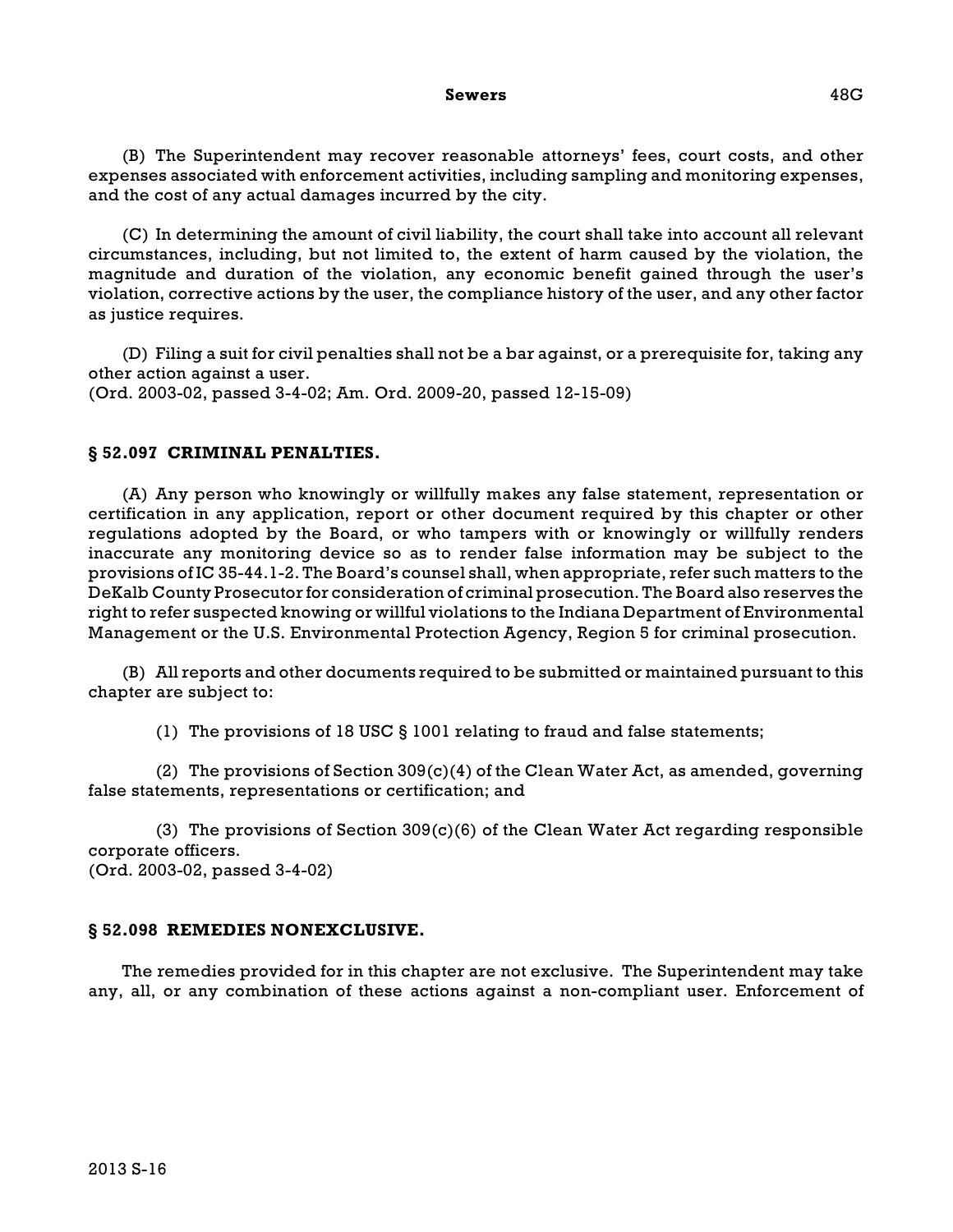pretreatment violations will generally be in accordance with the city's Enforcement Response Plan. However, the Superintendent may take other action against any user when the circumstances warrant. Further, the Superintendent is empowered to take more than one enforcement action against any noncompliant user.

(Ord. 2003-02, passed 3-4-02)

# *SUPPLEMENTAL ENFORCEMENT ACTION*

# **§ 52.105 PUBLIC NUISANCES.**

A violation of any provision of this chapter, a wastewater discharge permit, or order issued hereunder, or any other pretreatment standard or requirement is hereby declared a public nuisance and shall be corrected or abated as directed by the Superintendent. Any person(s) creating a public nuisance shall be subject to the provisions of the this Code of Ordinances governing such nuisances, including reimbursing the city for any costs incurred in removing, abating, or remedying said nuisance.

(Ord. 2003-02, passed 3-4-02)

# *AFFIRMATIVE DEFENSES TO DISCHARGE VIOLATIONS*

# **§ 52.110 UPSET.**

(A) For the purposes of this section, *UPSET* means an exceptional incident in which there is unintentional and temporary noncompliance with categorical pretreatment standards because of factors beyond the reasonable control of the user. An *UPSET* does not include noncompliance to the extent caused by operational error, improperly designed treatment facilities, inadequate treatment facilities, lack of preventive maintenance, or careless or improper operation.

(B) An upset shall constitute an affirmative defense to an action brought for noncompliance with categorical pretreatment standards if the requirements of division (C) below are met.

(C) A user who wishes to establish the affirmative defense of upset shall demonstrate, through properly signed, contemporaneous operating logs, or other relevant evidence that:

(1) An upset occurred and the user can identify the cause(s) of the upset;

(2) The facility was at the time being operated in a prudent and workman-like manner and in compliance with applicable operation and maintenance procedures; and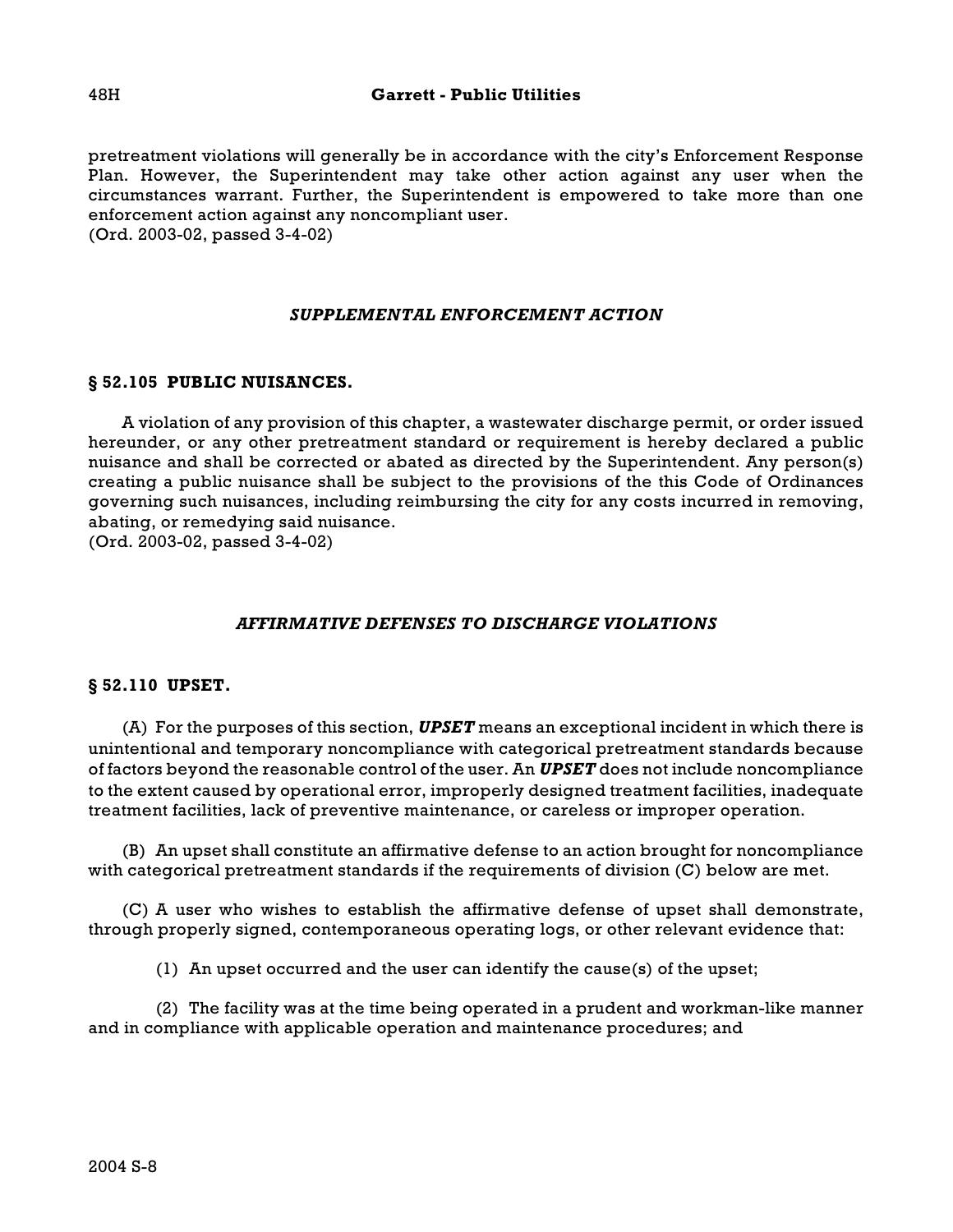(3) The user has submitted the following information to the Superintendent within 24 hours of becoming aware of the upset if this information is provided orally, a written submission must be provided within five days:

(a) A description of the indirect discharge and cause of noncompliance:,

(b) The period of noncompliance, including exact dates and times or, if not corrected, the anticipated time the noncompliance is expected to continue; and

(c) Steps being taken and/or planned to reduce, eliminate, and prevent recurrence of the noncompliance.

(D) In any enforcement proceeding, the user seeking to establish the occurrence of an upset shall have the burden of proof.

(E) Users will have the opportunity for a judicial determination on any claim of upset only in an enforcement action brought for noncompliance with categorical pretreatment standards.

(F) Users shall control production of all discharges to the extent necessary to maintain compliance with categorical pretreatment standards upon reduction, loss, or failure of its treatment facility until the facility is restored or an alternative method of treatment is provided. This requirement applies in the situation where, among other things, the primary source of power of the treatment facility is reduced, lost, or fails. (Ord. 2003-02, passed 3-4-02)

#### **§ 52.111 PROHIBITED DISCHARGE STANDARDS.**

A user shall have an affirmative defense to an enforcement action brought against it for noncompliance with the general prohibitions in this chapter if it can prove that it did not know, or have reason to know, that its discharge, alone or in conjunction with discharges from other sources, would cause pass through or interference and that either:

(A) A local limit exists for each pollutant discharged and the user was in compliance with each limit directly prior to, and during, the pass through or interference; or

(B) No local limit exists, but the discharge did not change substantially in nature or constituents from the user's prior discharge when the city was regularly in compliance with its NPDES permit, and in the case of interference, was in compliance with applicable sludge use or disposal requirements.

(Ord. 2003-02, passed 3-4-02)

## **§ 52.112 BYPASS.**

(A) For the purposes of this section the following definitions shall apply unless the context clearly indicates or requires a different meaning.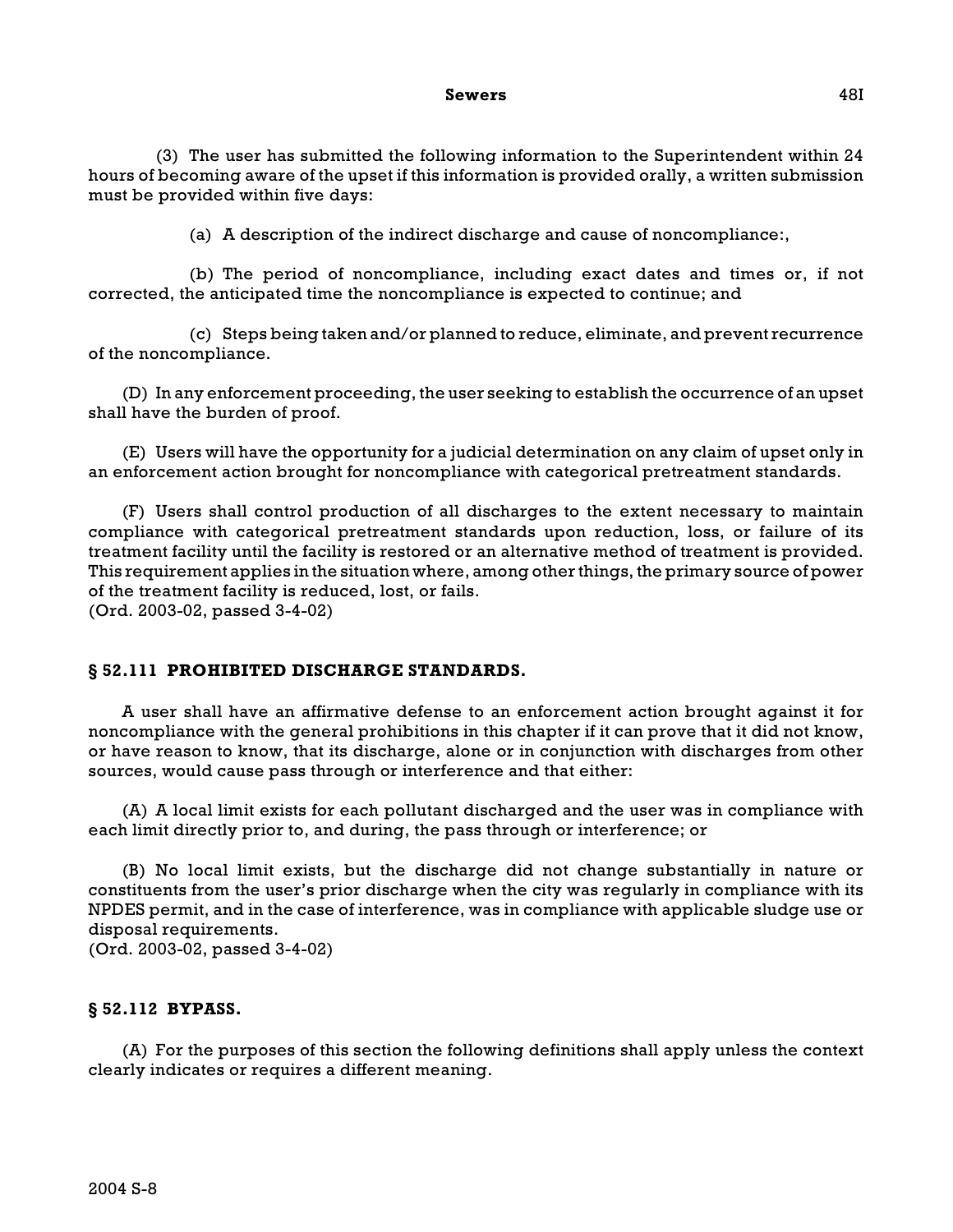*BYPASS* or *BYPASSING.* The intentional diversion of wastestreams from any portion of a user's treatment facility.

*SEVERE PROPERTY DAMAGE.* Substantial physical damage to property, damage to the treatment facilities which causes them to become inoperable, or substantial and permanent loss of natural resources which can reasonably be expected to occur in the absence of a bypass. *SEVERE PROPERTY DAMAGE* does not mean economic loss caused by delays in production.

(B) A user may allow a bypass to occur which does not cause pretreatment standards or requirements to be violated, but only if it also is for essential maintenance to assure efficient operation. These bypasses are not subject to the provision of divisions (C) and (D) below.

(C) (1) If a user knows in advance of the need for a bypass, it shall submit prior notice to the Superintendent, at least ten days before the date of the bypass, if possible.

(2) A user shall submit oral notice to the Superintendent of an unanticipated bypass that exceeds applicable pretreatment standards within 24 hours from the time it becomes aware of the bypass. A written submission shall also be provided within five days of the time the user becomes aware of the bypass. The written submission shall contain a description of the bypass and its cause; the duration of the bypass, including exact dates and times, and, if the bypass has not been corrected, the anticipated time it is expected to continue; and steps taken or planned to reduce, eliminate, and prevent reoccurrence of the bypass. The Superintendent may waive the written report on a case-by-case basis if the oral report has been received within 24 hours.

(D) (1) Bypassing is prohibited, and the Superintendent may take an enforcement action against a user for a bypass, unless:

(a) Bypass was unavoidable to prevent loss of life, personal injury, or severe property damage;

(b) There were no feasible alternatives to the bypass, such as the use of auxiliary treatment facilities, retention of untreated wastes, or maintenance during normal periods of equipment downtime. This condition is not satisfied if adequate back-up equipment should have been installed in the exercise of reasonable engineering judgment to prevent a bypass which occurred during normal periods of equipment downtime or preventive maintenance; and

(c) The user submitted notices as required under division (C) above.

(2) The Superintendent may approve an anticipated bypass, after considering its adverse effects, if the Superintendent determines that it will meet the three conditions listed in division (D)(1) above.

(Ord. 2003-02, passed 3-4-02)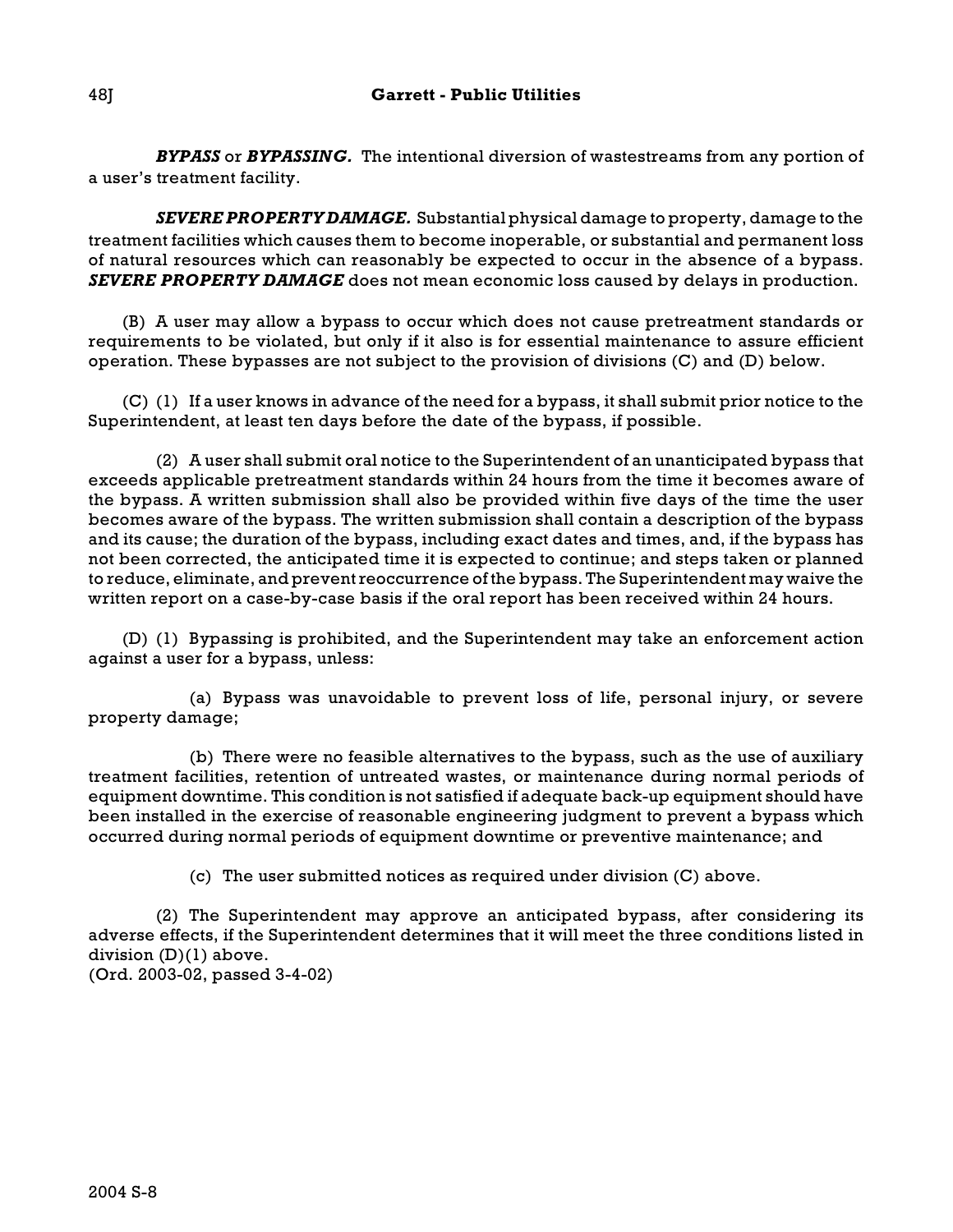#### **Sewers** 48K

# *MISCELLANEOUS PROVISIONS*

## **§ 52.115 PRETREATMENT CHARGES AND FEES.**

The city may adopt reasonable fees for reimbursement of costs of setting up and operating the city's Pretreatment Program that may include:

(A) Fees for wastewater discharge permit applications including the cost of processing such applications;

(B) Fees for monitoring, inspection, and surveillance procedures including the cost of collection and analyzing a user's discharge, and reviewing monitoring reports submitted by users;

(C) Fees for reviewing and responding to accidental discharge procedures and construction;

(D) Fees for filing appeals; and

(E) Other fees as the city may deem necessary to carry out the requirements contained herein. These fees relate solely to the matters covered by this chapter and are separate from all other fees, fines, and penalties chargeable by the city. (Ord. 2003-02, passed 3-4-02)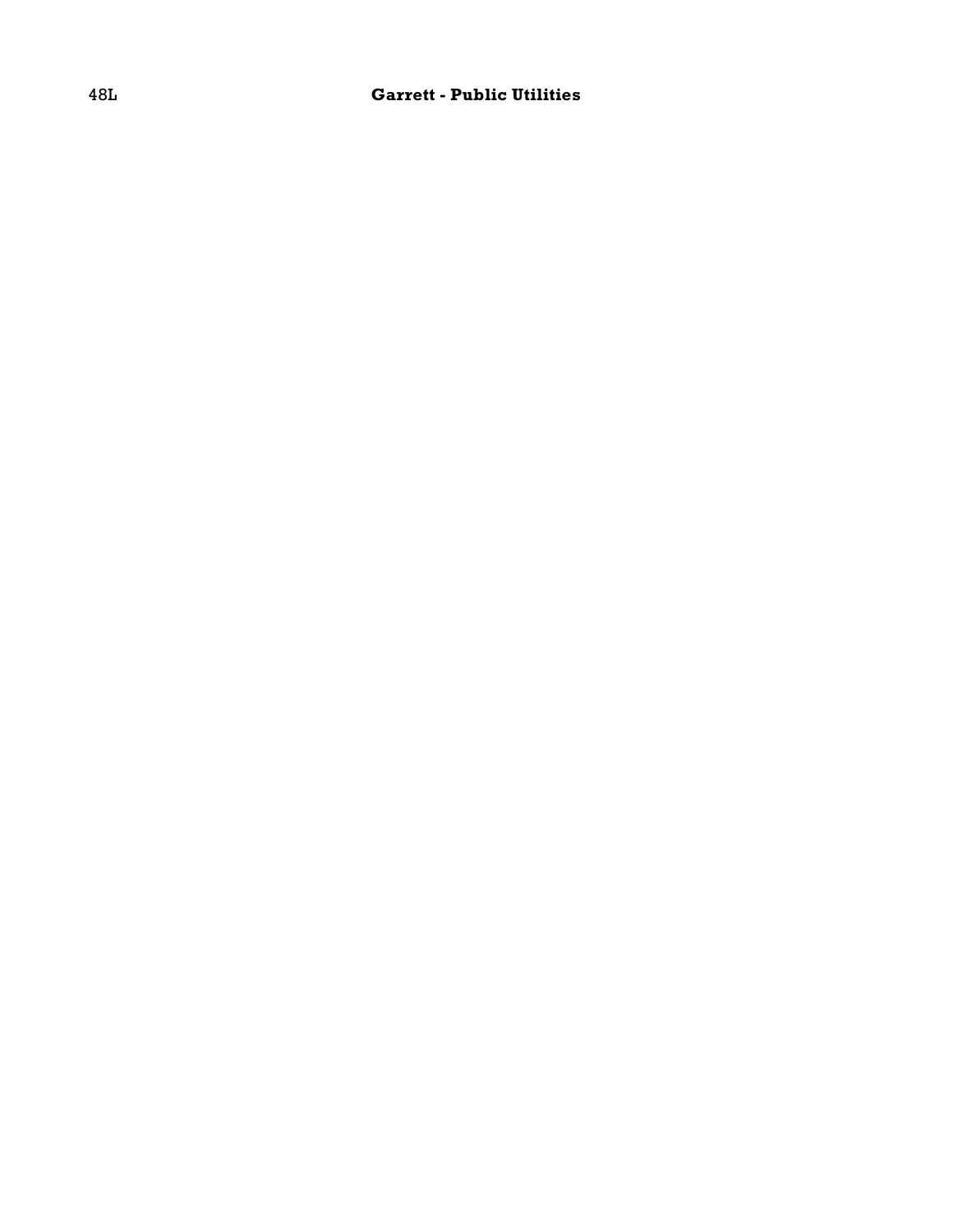## **CHAPTER 53: ELECTRICITY**

#### Section

# *General Provisions*

53.01 Adoption of electrical use curtailment rules by reference

## *Rates and Charges*

- 53.15 Established generally
- 53.16 Deposits
- Deferred payments
- 53.18 Residential service rate R
- 53.19 Commercial service rate C1
- 53.20 Commercial service rate
- 53.21 Small power service rate SP
- 53.22 Large power service rate LP
- Security lighting rate SL
- 53.24 City street lighting rate CSL
- 53.25 Rate and fuel cost adjustments<br>53.26 Billing: delinguent accounts
- 53.26 Billing; delinquent accounts
- 53.27 Removal of the Electric Utility from the jurisdiction of the Indiana Utility Regulatory Commission
- 53.28 Disconnect and reconnect charges
- 53.29 Tampering fee
- 53.30 Annual review
- 53.31 Fiber connection fees

# *GENERAL PROVISIONS*

# **§ 53.01 ADOPTION OF ELECTRICAL USE CURTAILMENT RULES BY REFERENCE.**

The electric curtailment rules for the Electric Utility of the city as set forth in Appendix I, attached Ord. passed 2-18-78 are are hereby adopted and made a part of this chapter as if fully set forth herein.

('79 Code, § 20-111) (Ord. passed 2-18-78; Am. Ord. 2014-01, passed 1-21-14)

# *RATES AND CHARGES*

#### **§ 53.15 ESTABLISHED GENERALLY.**

For the use of and the service rendered by the Electric Utility, rates and charges shall be collected from each and every consumer of such Electric Utility which rates and charges shall be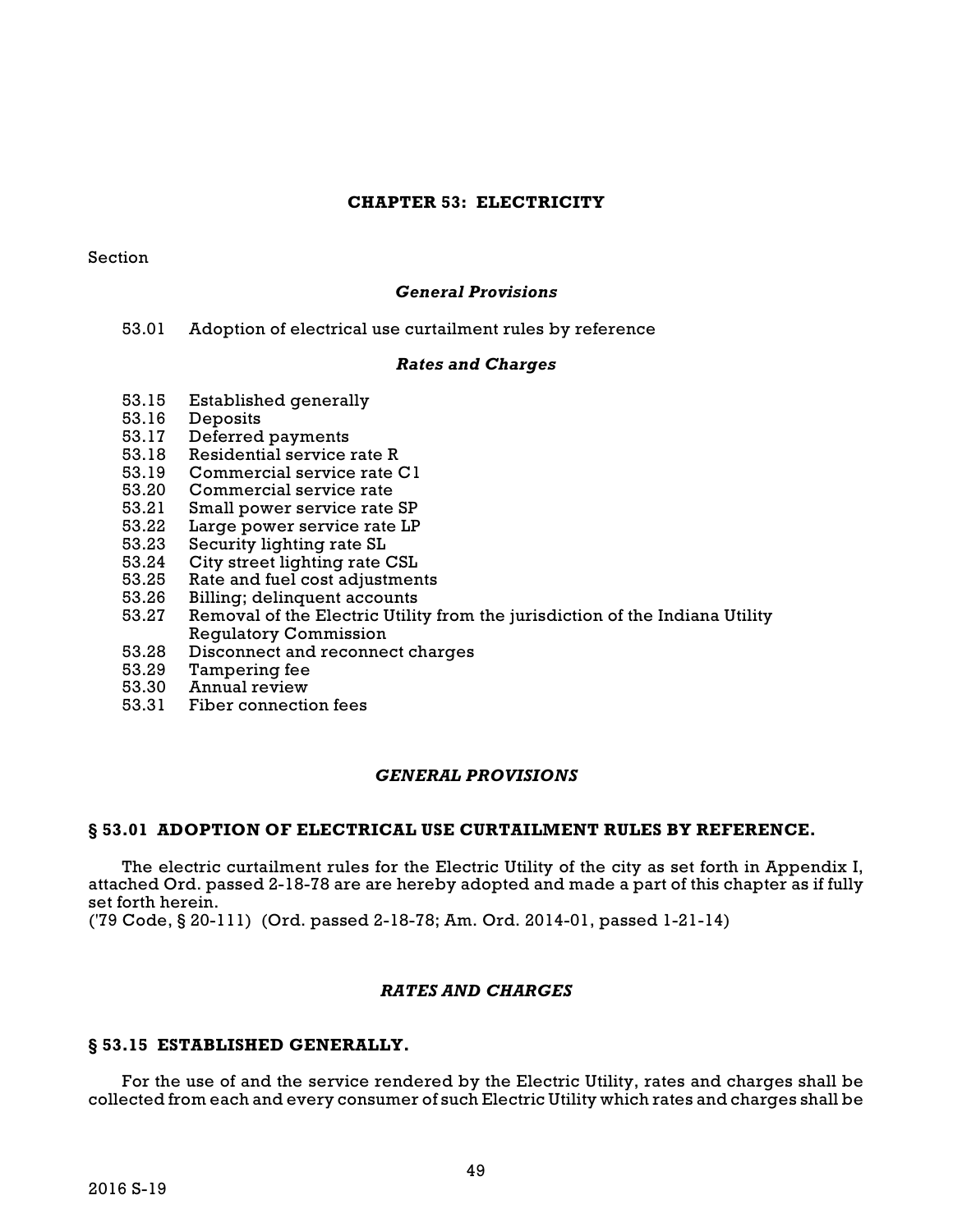payable as hereinafter provided and shall be in an amount determinable as provided in the following sections of this chapter.

('79 Code, § 20-118) (Ord. passed 7-13-76; Am. Ord. 2014-01, passed 1-21-14)

## **§ 53.16 DEPOSITS.**

(A) No applicant or customer shall be hereafter connected or reconnected for service by the Electric Utility or entitled to receive electricity from that department until such applicant or customer shall apply at the Utility Office for such service, pay all delinquencies, if any, standing against such customer, and make a deposit with such Utility according to the type of service desired, as follows:

(1) For single-family residential rental unit connections, one-sixth of 12 months' estimated electrical bill, but in no event less than \$100.

(2) For multi-family residential unit connections, \$100 to \$250 as determined by the Electric Utility.

(3) For all other residential unit connections, \$100.

(B) A deposit from \$100 to \$200 according to the kilowatts used shall be made by all commercial customers of electric power furnished by the Electric Utility whether or not the commercial customer owns the real estate to which the power is furnished.

(C) The deposits set out in this section shall be paid by the customers to the collector of the municipal utilities of the city prior to the time of the furnishing of power to the customer. The deposit shall be retained by the collector until such time as the customer shall notify the municipal utilities that the power is no longer to be furnished to the customer in his name, at which time the collector shall refund to the customer the deposit herein required, after the deduction from the deposit of all current or delinquent bills due from the customer to the municipal utilities.

('79 Code, § 20-119) (Ord. passed 6-4-74; Am. Ord. passed 11-18-86; Am. Ord. 94-20, passed 10-18-94; Am. Ord. 2014-01, passed 1-21-14)

#### **§ 53.17 DEFERRED PAYMENTS.**

All bills on the schedules set out in this subchapter shall be rendered and due monthly. If not paid by the 15th day following the date of the bill, there shall be added 10% of the first \$3 of the bill, plus 3% of the amount of the bill in excess of \$3. Remittances sent by mail on or previous to the 15th day, as evidenced by the U.S. Post Office mark on the envelope in which they are received, will be accepted as a tender of payment within the time limit. When the 16th day of the month falls on Saturday or Sunday or any other legal holiday, the first business day thereafter shall be considered as being within the time limit.

('79 Code, § 20-119.1) (Ord. passed 9-5-78; Am. Ord. passed 11-4-86; Am. Ord. 2014-01, passed 1-21-14)

#### **§ 53.18 RESIDENTIAL SERVICE RATE R.**

(A) *Availability.* The Electric Utility is available for residential service, except such service as is precluded by any of the provisions of the "special terms and conditions" set forth in this rate schedule. The customer must be located on the Utility's distribution lines.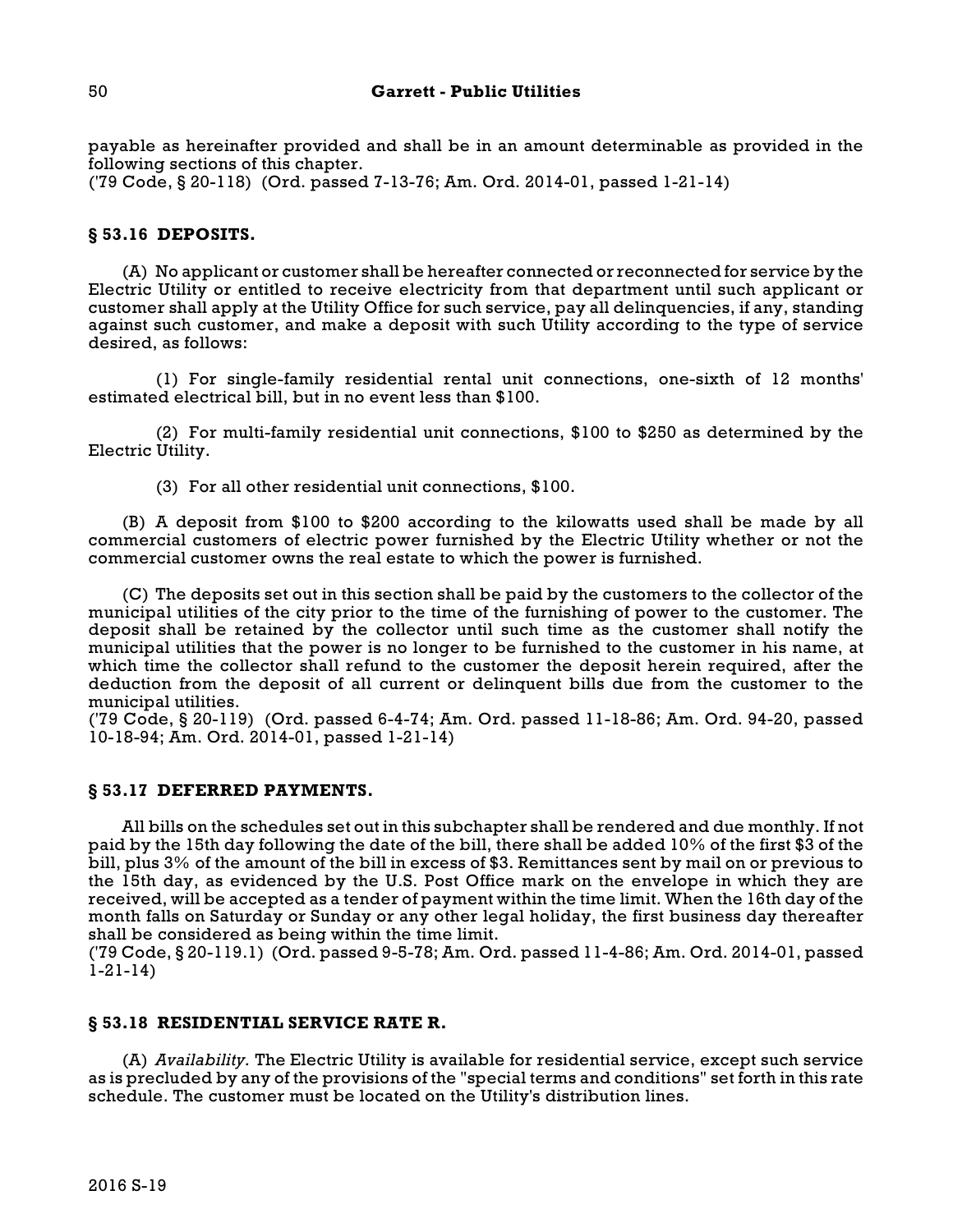# **Electricity** 51

(B) *Character of service.* The character of service to residential users under this section shall be alternating current, 60 Hertz, at a voltage of approximately 120 volts, two-wire, 120/240 volts, three-wire, where available.

(C) *Rate.* The rates for residential users under this section shall be as follows:

(1) Schedule.

- (a) All kWh used per month \$0.096110 per kWh.
- (b) Service charge. \$3.50 per dwelling unit.

(c) Minimum charge. The monthly service charge shall be the minimum charge each month regardless of kWh consumption.

(2) Disconnect and reconnect charge. The reconnection charge stated in § 53.28 is applicable hereto as shown in said section.

(3) Special terms and conditions.

(a) No three-phase motor, regardless of its horsepower rating, and no single-phase motor of greater than three horsepower capacity, will be served under this rate.

(b) Service to equipment having highly fluctuating or intermittent characteristics and having a combined input capacity in excess of three kVA will not be permitted under this rate.

(c) The rate included in this section shall not apply to that portion of a residence which becomes regularly used for commercial or manufacturing purposes. Where a portion of the customer's premises becomes regularly used for commercial or manufacturing purposes, customer shall have the option of separating the wiring so that the residential portion of the premises can be served through a separate meter under this section, and the commercial or manufacturing portion of the premises can be served through a separate meter under the applicable schedule for the service required. If the customer does not exercise the option of separating the wiring, the applicable rate shall be applied to the total requirements of the customer.

(4) Rate adjustment. The purchased power cost adjustment tracking factor stated in § 53.25 is applicable hereto and is issued and effective at the dates shown in said section.

(5) Fuel cost adjustment. Refer to § 53.25.

(D) All customers paying the Residential Service Rate shall be allowed to pay monthly bills on a budget plan as established by and through the policies and procedures of the Electric Utility and administered by the office of the Clerk- Treasurer.

('79 Code, § 20-120) (Ord. passed 7-13-76; Am. Ord. passed 9-7-78; Am. Ord. passed 6-2-81; Am. Ord. 2004-30, passed 12-22-04; Am. Ord. 2006-2, passed 1-17-06; Am. Ord. 2014-01, passed 1-21-14)

# **§ 53.19 COMMERCIAL SERVICE RATE C1.**

(A) *Availability.* The Electric Utility is available for commercial service, for customers located on the distribution lines of the Utility, including lighting and other service generally requiring less than 75 kVA connected transformer capacity.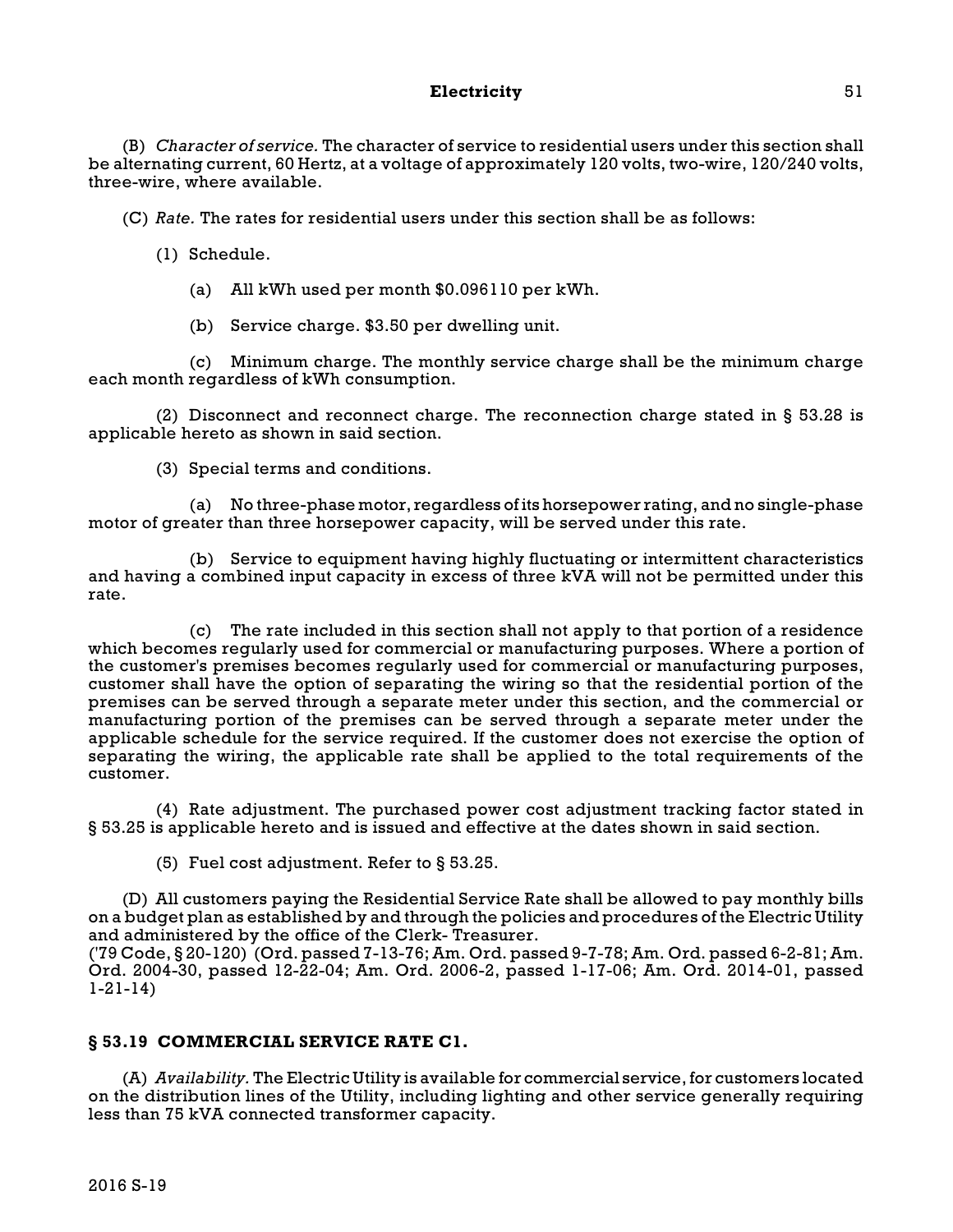(B) *Character of service.* The character of service under this section is alternating current 60 Hertz, single-phase service at approximately 120 volts, two-wire or 120/240 volts.

(C) *Rate.*

- (1) Schedule.
	- (a) All kWh used per month \$0.097306 per kWh.

(b) Service charge. \$5.00 per service location or establishment.

(c) Minimum charge. The monthly service charge shall be the minimum charge each month regardless of kWh consumption.

(2) Disconnect and reconnect charge. The reconnection charge stated in § 53.28 is applicable hereto as shown in said section.

(3) Rate adjustment. The purchased power cost adjustment tracking factor stated in § 53.25 is applicable hereto and is issued and effective at the dates shown in said section.

(4) Fuel cost adjustment. Refer to § 53.25. (Ord. 2014-01, passed 1-21-14)

#### **§ 53.20 COMMERCIAL SERVICE RATE.**

(A) *Availability.* The Electric Utility is available for commercial service, for customers located on the distribution lines of the Utility, including lighting and other service generally requiring less than 75 kVA of connected transformer capacity.

(B) *Character of service.* The character of service under this section is alternating current of approximately 60 Hertz frequency, three-phase service.

(C) *Rate.*

- (1) Monthly rates.
	- (a) Demand charge. \$10.00 per kVA based on the single highest reading.
	- (b) Energy charge. \$0.074953 per kWh, for all kWh.
	- (c) Service charge. \$20.00 per service location or establishment.

(d) Minimum charge. The monthly service charge shall be the minimum charge each month regardless of kWh consumption.

(2) Billing demand determination, The monthly billing demand will be the single highest 15-minute kilowatt demand kW, measured during the month divided by the monthly average power factor. The average power factor equals cos[atan(kVARh/kWh)] or the square root of (kVARh<sup>2</sup> + kWh<sup>2</sup>). Where service is supplied to multiple points of delivery at a single rate application, the billing demand will be determined as the respective maximum simultaneous sums of the measured kW demand.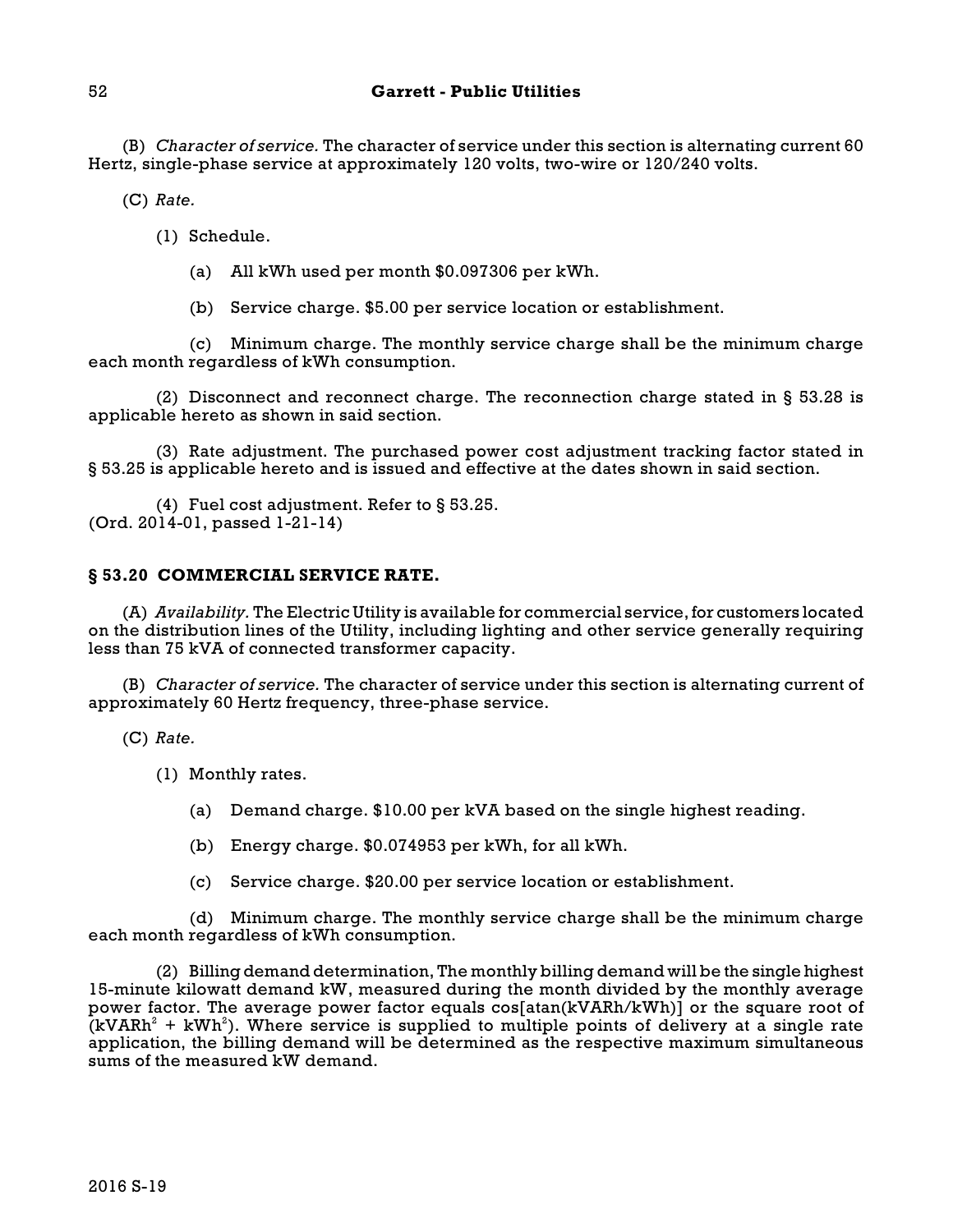(3) Disconnect and reconnect charge. The reconnection charge stated in § 53.28 is applicable hereto as shown in said section.

(4) Rate adjustment. The purchased power cost adjustment tracking factor stated in § 53.25 is applicable hereto and is issued and effective al the dates shown in said section.

(5) Fuel cost adjustment. Refer to § 53.25. ('79 Code, § 20-123) (Ord. passed 7-13-76; Am. Ord. passed 9-7-78; Am. Ord. passed 6-2-81; Am. Ord. 2004-30, passed 12-22-04; Am. Ord. 2014-01, passed 1-21-14)

## **§ 53.21 SMALL POWER SERVICE RATE SP.**

(A) *Availability.* The Electric Utility is available for manufacturing and commercial customers requiring more than 75 kVA connected transformer capacity but less than 500 kVA connected transformer capacity. The applicant must be located adjacent to an electric transmission or distribution line of the Utility that is adequate and suitable for supplying the service required.

(B) *Character of service.* The character of service under this section is alternating current having a frequency of 60 Hertz, three-phase, and furnished at a voltage which is standard with the Utility in the area served.

(C) *Rates.*

- (1) Monthly rates.
	- (a) Demand charge. \$10.00 per kVA based on the single highest reading.
	- (b) Energy charge. \$0.058481 per kWh, for all kWh.
	- (c) Service charge. \$50.00 per service location or establishment.

(d) Minimum charge. The monthly service charge shall be the minimum charge each month regardless of kWh consumption.

(2) Billing demand determination. The monthly billing demand will be the single highest 15-minute kilowatt demand kW, measured during the month divided by the monthly average power factor. The average power factor equals cos[atan(kVARh/kWh)] or the square root of (kVARh<sup>2</sup> + kWh<sup>2</sup>). Where service is supplied to multiple points of delivery at a single rate application, the billing demand will be determined as the respective maximum simultaneous sums of the measured kW demand.

(3) Incidental lighting service. Power customers having 75 horsepower of connected capacity, regularly used and in active service, may connect incidental lighting to their power circuits providing, however, that the connected lighting load is not in excess of 30% of the connected power load. Any transformers or regulating equipment, which may be required for such lighting load from the power circuits, shall be furnished and maintained by the customer. The lighting load shall be balanced between phases if, in the opinion of the Utility, such balancing is necessary.

(4) Metering. Where the Utility deems it convenient and necessary to meter at primary voltage, the customer will be entitled to a discount equivalent to 1% of the kWh metered each month.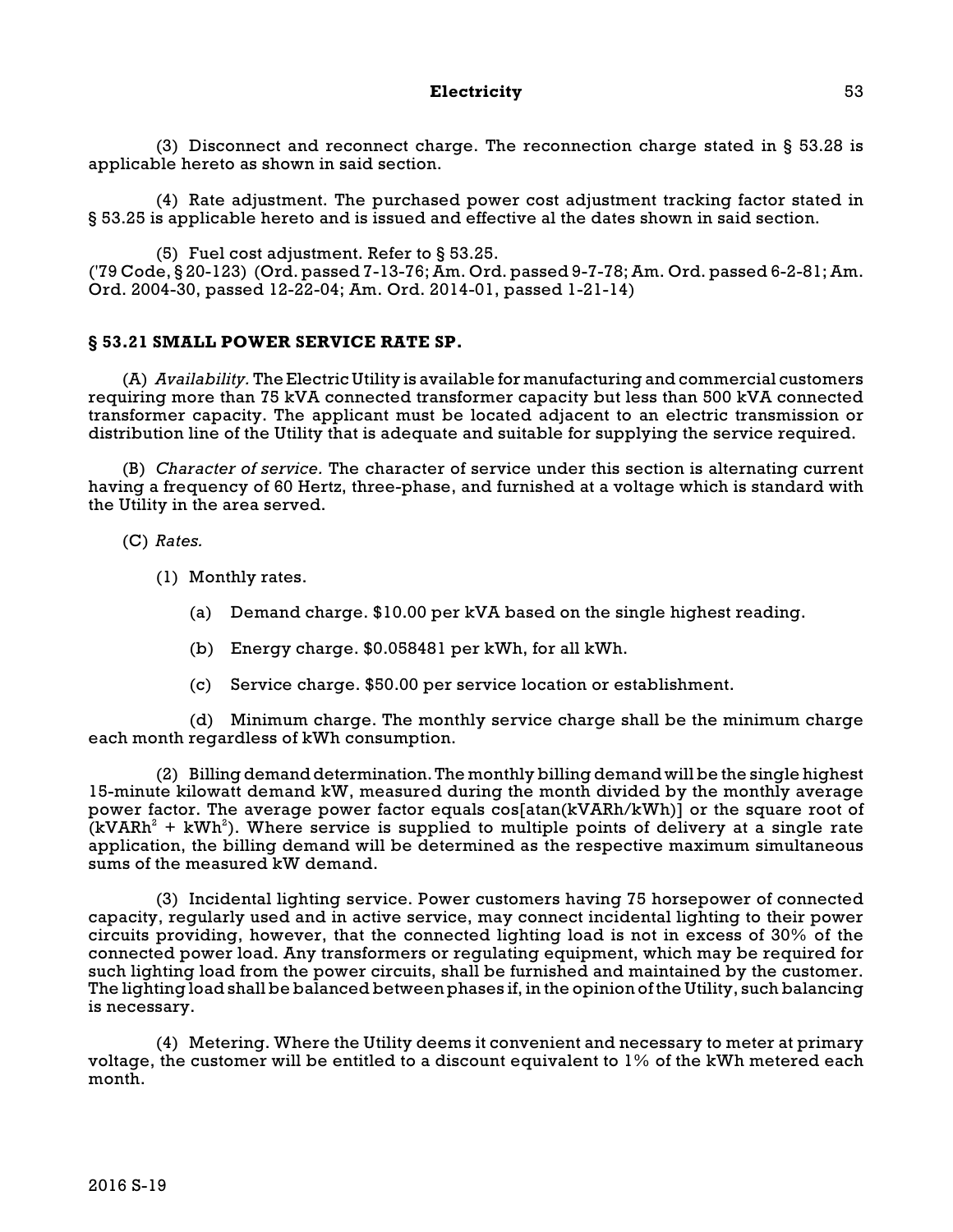(5) Rate adjustment. The purchased power cost adjustment tracking factor stated in § 53.25 is applicable hereto and is issued and effective at the dates shown in said section.

(6) Fuel cost adjustment. Refer to § 53.25.

(7) Credit for customer-supplied equipment. When the customer furnishes and maintains the complete substation equipment including any and all transformers and/or switches and/or other apparatus necessary for the customer to take his entire service at the primary voltage of the transmission or distribution line from which service is to be received, a credit of \$.15 per kW of monthly billing demand will be applied to each monthly net bill.

('79 Code, § 20-123) (Ord. passed 7-13-76; Am. Ord. passed 9-7-78; Am. Ord. passed 11-7-78; Am. Ord. passed 6-2-81; Am. Ord. 2004-30, passed 12-22-04; Am. Ord. 2014-01, passed 1-21-14)

# **§ 53.22 LARGE POWER SERVICE RATE LP.**

(A) *Availability.* The Electric Utility is available for manufacturing and commercial customers not qualifying for service under the commercial tariff. The applicant must be located adjacent to an electric transmission or distribution line of the Utility that is adequate and suitable for supplying the service required.

(B) Character of service. The character of service under this section is alternating current having a frequency of 60 cycles, three-phase, and furnished at a voltage which is standard with the Utility in the area served.

(C) *Rates.*

- (1) Monthly rates.
	- (a) Demand charge. \$10.00 per kVA based on the single highest reading.
	- (b) Energy charge. \$0.069265 per kWh, for all kWh.
	- (c) Service charge. \$100.00 per service location or establishment.

(d) Minimum charge. The monthly service charge shall be the minimum charge each month regardless of kWh consumption.

(2) Billing demand determination. The monthly billing demand will be the single highest 15-minute kilowatt demand kW, measured during the month divided by the monthly average power factor. The average power factor equals cos[atan(kVARh/kWh)] or the square root of  $(kVARh<sup>2</sup> + kWh<sup>2</sup>)$ . Where service is supplied to multiple points of delivery at a single rate application, the billing demand will be determined as the respective maximum simultaneous sums of the measured kW demand.

(3) Incidental lighting service. Power customers having 75 horsepower of connected capacity, regularly used and in active service, may connect incidental lighting to their power circuits providing, however, that the connected lighting load is not in excess of 30% of the connected power load. Any transformers or regulating equipment, which may be required for such lighting load from the power circuits, shall be furnished and maintained by the customer. The lighting load shall be balanced between phases if, in the opinion of the Utility, such balancing is necessary.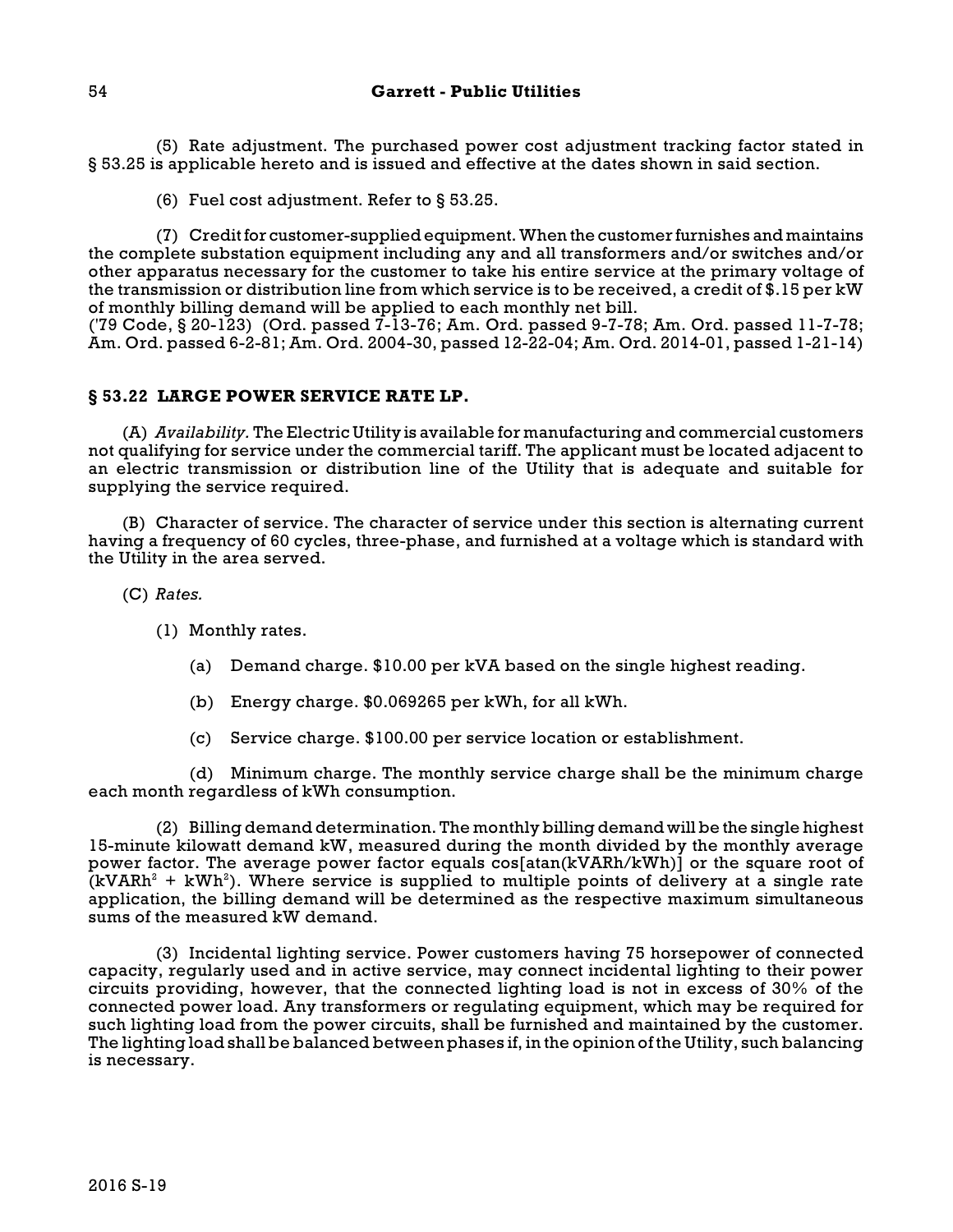# **Electricity** 55

(4) Metering. Where the Utility deems it convenient and necessary to meter at primary voltage, the customer will be entitled to a discount equivalent to 1% of the kWh metered each month.

(5) Rate adjustment. The purchased power cost adjustment tracking factor stated in § 53.25 is applicable hereto and is issued and effective at the dates shown in said section.

(6) Fuel cost adjustment. Refer to § 53.25.

(7) Credit for customer-supplied equipment. When the customer furnishes and maintains the complete substation equipment including any and ail transformers and/or switches and/or other apparatus necessary for the customer to take his entire service at the primary voltage of the transmission or distribution line from which service is to be received, a credit of \$.15 per kW of monthly billing demand will be applied to each monthly net bill.

('79 Code, § 20-124) (Ord. passed 7-13-76; Am. Ord. passed 9-7-78; Am. Ord. passed 6-2-81; Am. Ord. 2004-30, passed 12-22-04; Am. Ord. 2006-4, passed 2-21-06; Am. Ord. 2014-01, passed 1-21-14)

## **§ 53.23 SECURITY LIGHTING RATE SL.**

(A) *Availability.* The Electric Utility is available for dusk to dawn outdoor lighting service for lighting entrances, driveways and other private areas to customers who are located on the Utility's electric supply lines suitable and adequate for supplying the service requested.

(B) *Character of service.* The Utility will install, own and maintain a bracket-mounted, suburban-type lighting fixture including photo-electric control. Installations must be located on or extend over the properly of the customer.

(C) *Rates.* The rates for electric service under this section shall be as follows:

(1) Rate per month.

(a) Where the lighting fixture can be installed on an existing distribution-type wood pole and served from existing secondary facilities, with not more than one span of secondary, the rate shall be: \$9.64 per lamp.

(b) If additional facilities are required to furnish service hereunder, the Utility will install, operate and maintain such facilities at the following charges, such charges being additional to the charge set forth in division  $(C)(1)(a)$  above: \$1 for each 30-foot wood pole and span of secondary.

(2) Term of service. Any customer requesting service under this rate shall make written application for such service for an initial period of three years, and such service shall continue from year to year thereafter unless canceled by either party giving the other 60 days prior written notice of the termination of service at the end of the initial period or any yearly period thereafter.

(3) Disconnect and reconnect charge. The reconnection charge stated in § 53.28 is applicable hereto as shown in said section.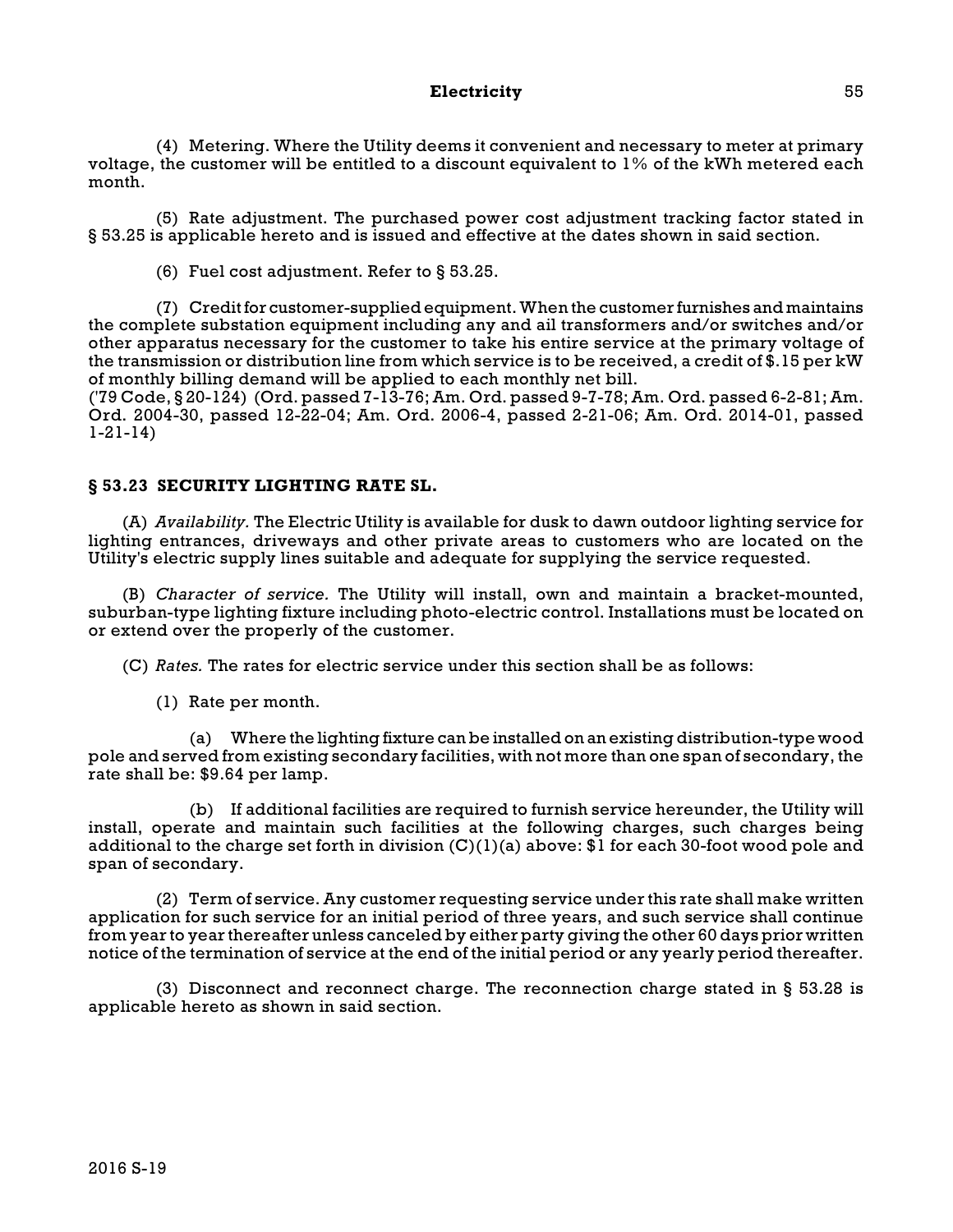(D) *Terms and conditions of service.*

(1) The Utility shall adjust the automatic control on each installation to provide lighting service from dusk to dawn each night. Lamp replacements and repairs will be made within a reasonable period of time, during regular working hours, after customer's notification of the need for such maintenance.

(2) The facilities installed by the Utility shall remain the property of the Utility and many be removed by the Utility if service is discontinued. ('79 Code, § 20-125) (Ord. passed 7-13-76; Am. Ord. passed 9-7-78; Am. Ord. passed 6-2-81; Am. Ord. 2004-30, passed 12-22-04; Am. Ord. 2014-01, passed 1-21-14)

## **§ 53.24 CITY STREET LIGHTING RATE CSL.**

(A) *Availability.* The Electric Utility is available for dusk to dawn outdoor lighting service for lighting entrances, driveways and other private areas to customers who are located on the Utility's electric supply lines suitable and adequate for supplying the service requested.

(B) *Character of service.* The Utility will install, own and maintain a bracket-mounted, suburban-type lighting fixture including photo-electric control. Installations must be located on or extend over the property of the customer.

(C) *Rates.* The rates for electric service under this section shall be as follows:

(1) Rate per month.

(a) Where the lighting fixture can be installed on an existing distribution-type wood pole and served from existing secondary facilities, with not more than one span of secondary, the rate shall be: \$5.36 per lamp.

(b) If additional facilities are required to furnish service hereunder, the Utility will install, operate and maintain such facilities at the following charges, such charges being additional to the charge set forth in division  $(C)(1)(a)$  above: \$1 for each 30-foot wood pole and span of secondary.

(2) Term of service. Any customer requesting service under this rate shall make written application for such service for an initial period of three years, and such service shall continue from year to year thereafter unless canceled by either party giving the other 60 days prior written notice of the termination of service at the end of the initial period or any yearly period thereafter.

(3) Disconnect and reconnect charge. The reconnection charge stated in § 53.28 is applicable hereto as shown in said section.

(D) Terms and conditions of service.

(1) The Utility shall adjust the automatic control on each installation to provide lighting service from dusk to dawn each night. Lamp replacements and repairs will be made within a reasonable period of time, during regular working hours, after customer's notification of the need for such maintenance.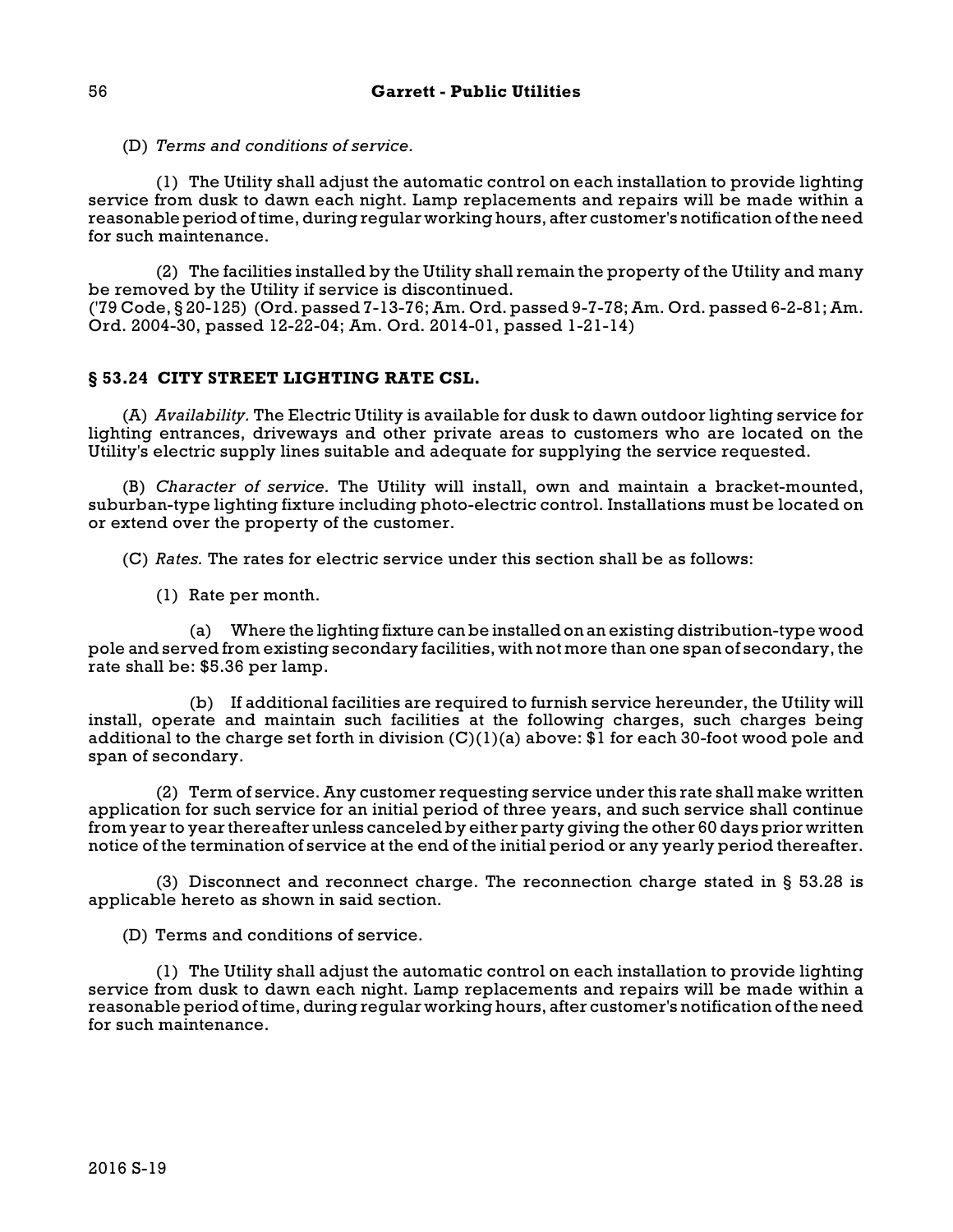(2) The facilities installed by the Utility shall remain the property of the Utility and may be removed by the Utility if service is discontinued. (Ord. 2014-01, passed 1-21-14)

## **§ 53.25 RATE AND FUEL COST ADJUSTMENTS.**

(A) Rate adjustment (applicable to Rates R, C1, C3, SP, LP, SL and CSL). The rate adjustment shall be on the basis of a purchased power cost adjustment which shall be on the basis of a purchased power cost adjustment tracking factor, occasioned solely by changes in the cost of purchased power.

(B) Fuel cost adjustment (applicable to Rates R, C1, C3, SP, LP, SL and CSL). The fuel cost adjustment in dollars per kWh shall be the same as that most recently billed to the Electric Utility by its purchased power supplier. The fuel cost adjustment shall also include any cost passed through to the Electric Utility by its purchased power supplier for costs related to the regional transmission organization.

('79 Code, § 20-126) (Ord. passed 9-5-78; Am. Ord. passed 6-2-81; Am. Ord. 2006-2, passed 1-17-06; Am. Ord. 2014-01, passed 1-21-14)

## **§ 53.26 BILLING; DELINQUENT ACCOUNTS.**

(A) The rates and charges for electric usage may be billed to the tenant or tenants occupying the property served, unless otherwise requested in writing by the owner, but such billing shall in no way relieve the owner from the liability for payment in the event payment is not made by the tenant or tenants as herein required. The owners of property served, which are occupied by a tenant or tenants, shall have the right to examine the collection records of the utility for the purpose of determining whether bills have been paid by such tenant or tenants, provided that such examination shall be made at the office at which said records are kept during normal business hours.

(B) In addition to the other remedies and penalties as provided in this chapter, the Utility shall also have the right to bring a civil action to recover any delinquent and unpaid electric bill plus penalty, together with reasonable attorney's fees and court costs. (Ord. 94-3, passed 2-1-94; Am. Ord. 94-6, passed 2-15-94; Am. Ord. 2014-01, passed 1-21-14)

#### **§ 53.27 REMOVAL OF THE ELECTRIC UTILITY FROM THE JURISDICTION OF THE INDIANA UTILITY REGULATORY COMMISSION.**

The Electric Utility of the City of Garrett, Indiana, was removed from the jurisdiction of the Indiana Utility Regulatory Commission for the approval of rates and charges and for the issuance of stocks, bonds, notes, or other evidence of indebtedness pursuant to Ord. 2004-12, passed 7-6-04.

(Ord. 2004-12, passed 7-6-04; Am. Ord. 2014-01, passed 1-21-14)

#### **§ 53.28 DISCONNECT AND RECONNECT CHARGES.**

(A) *Disconnect.* Whenever electric service is disconnected, for any reason whatsoever, the customer shall be charged and shall pay a \$50 disconnect fee.

(B) *Reconnect.* Any customer reconnecting following a disconnect, for any reason whatsoever, shall be charged and pay a \$50 reconnect fee.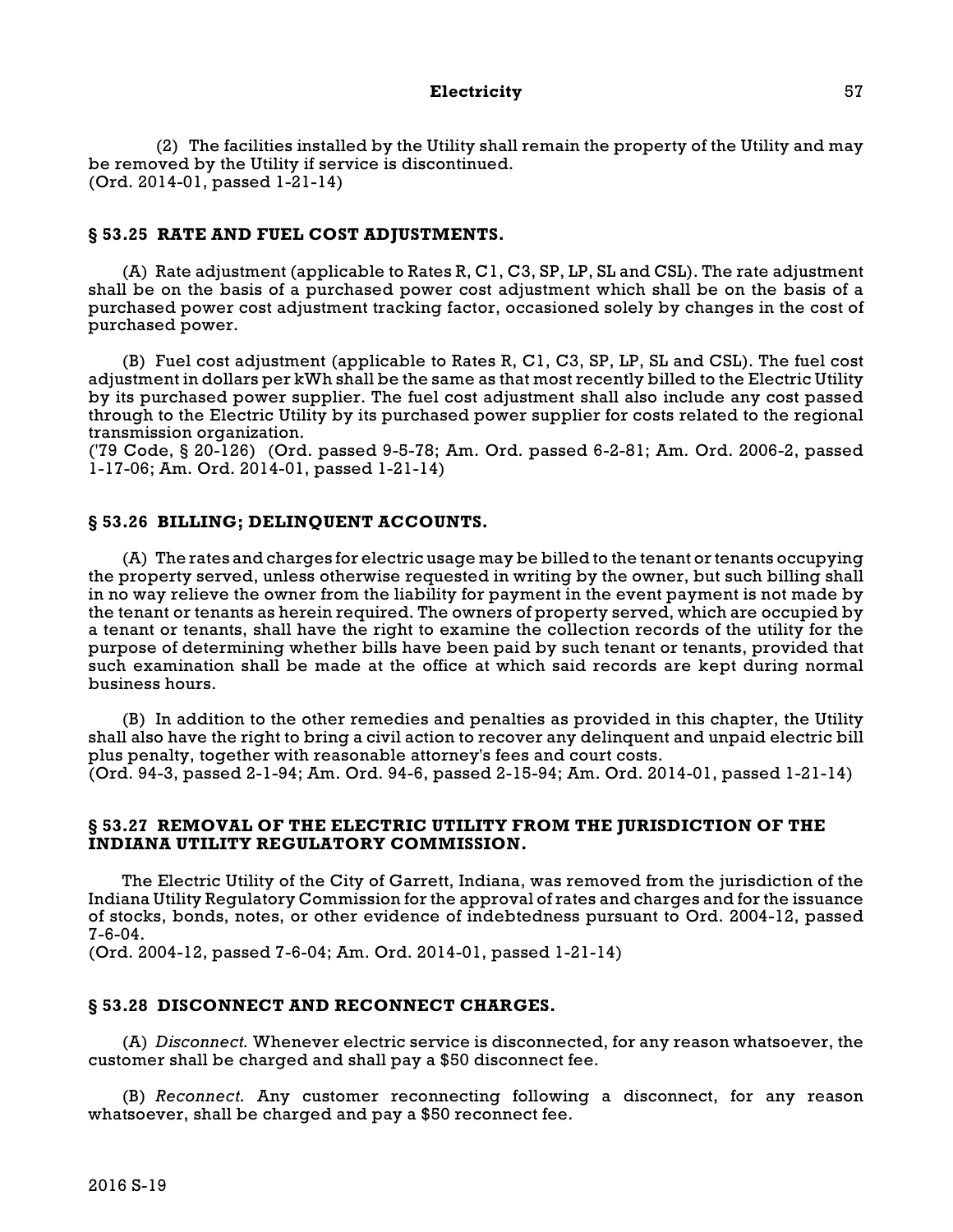(C) *Customer disconnect request.* Whenever service is disconnected at a service location point at the request of the customer, the customer shall be charged and shall pay a service fee of \$100 to disconnect and subsequently reconnect the service for the first request in a calendar year. The customer shall be charged and shall pay a service fee of \$200 for such disconnect and reconnect for all subsequent requests in the same calendar year.

(D) *Disconnect/reconnect defined.* Service is considered disconnected and therefore subject to rcconnection upon either of the following events:

(1) Actual disconnection where the electric service to the customer is terminated cither at the meter, pole, or at such other point as deemed appropriate by the Utility; or

(2) The customer's failure to pay all amounts due the city utilities by the deadline as stated in the past due Utility bill from the Utility. (Ord. 2006-2, passed 1-17-06; Am. Ord. 2014-01, passed 1-21-14)

# **§ 53.29 TAMPERING FEE.**

No person shall maliciously, willfully, or negligently break, damage, destroy, uncover, deface, or tamper with, in any manner, with any structure, appurtenance, equipment, including, but not limited to, wires, meters, and meter bases, which is a part of the municipal electric distribution system. In the event of such breakage, damage, destruction, uncovering, defacing, or tampering, the customer shall be charged and shall pay a tampering fee of \$200 per occurrence.

(Ord. 2006-2, passed 1-17-06; Am. Ord. 2014-01, passed 1-21-14)

#### **§ 53.30 ANNUAL REVIEW.**

The Common Council of the City of Garrett shall review and adjust the rates and charges on an annual basis. The Clerk-Treasurer is directed to cause a rate consultant's report to be prepared and submitted annual to the Common Council of the City of Garrett. The report shall be based on the most year end data and submitted to the Council on or before May 1 of each year.

(Ord. 2014-01, passed 1-21-14)

#### **§ 53.31 FIBER CONNECTION FEES.**

(A) The city shall charge an infrastructure fee in the amount of \$16 per active subscriber per month. The purpose of said fee shall be used to pay for insurance, repairs and maintenance of the infrastructure overbuild.

(B) The city shall charge and collect a connection fee by class of customer as follows per active subscriber per month. The purpose of the connect fee shall be used to pay for future capital expansions and to recapture the capital cost of Phase I of the infrastructure overbuild.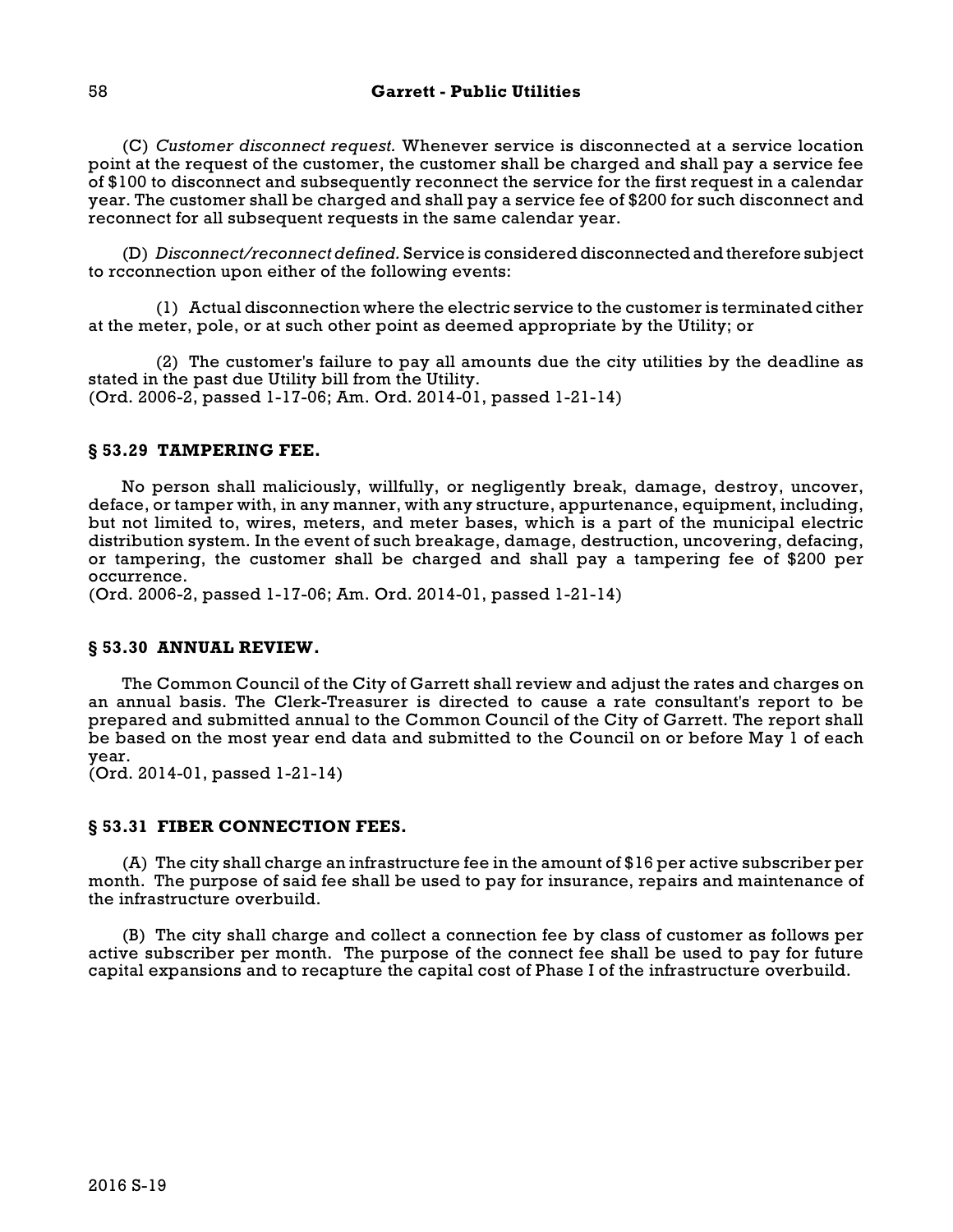| <b>Service Class</b>      | 1 - 60 Months | <b>Thereafter</b> |
|---------------------------|---------------|-------------------|
| Enterprise subscriber     | \$150         | \$50              |
| Small business subscriber | \$75          | \$25              |
| Residential subscriber    | \$15          | \$5               |

(C) Pursuant to the terms of the Services Agreement, the city delegates to the City of Auburn d/b/a Auburn Essential Services the duty and responsibility of charging and collecting said fees and remitting said fees to the city with the supporting and corroborating documentation as required by the Services Agreement.

(Ord. 2014-13, passed 12-1-14)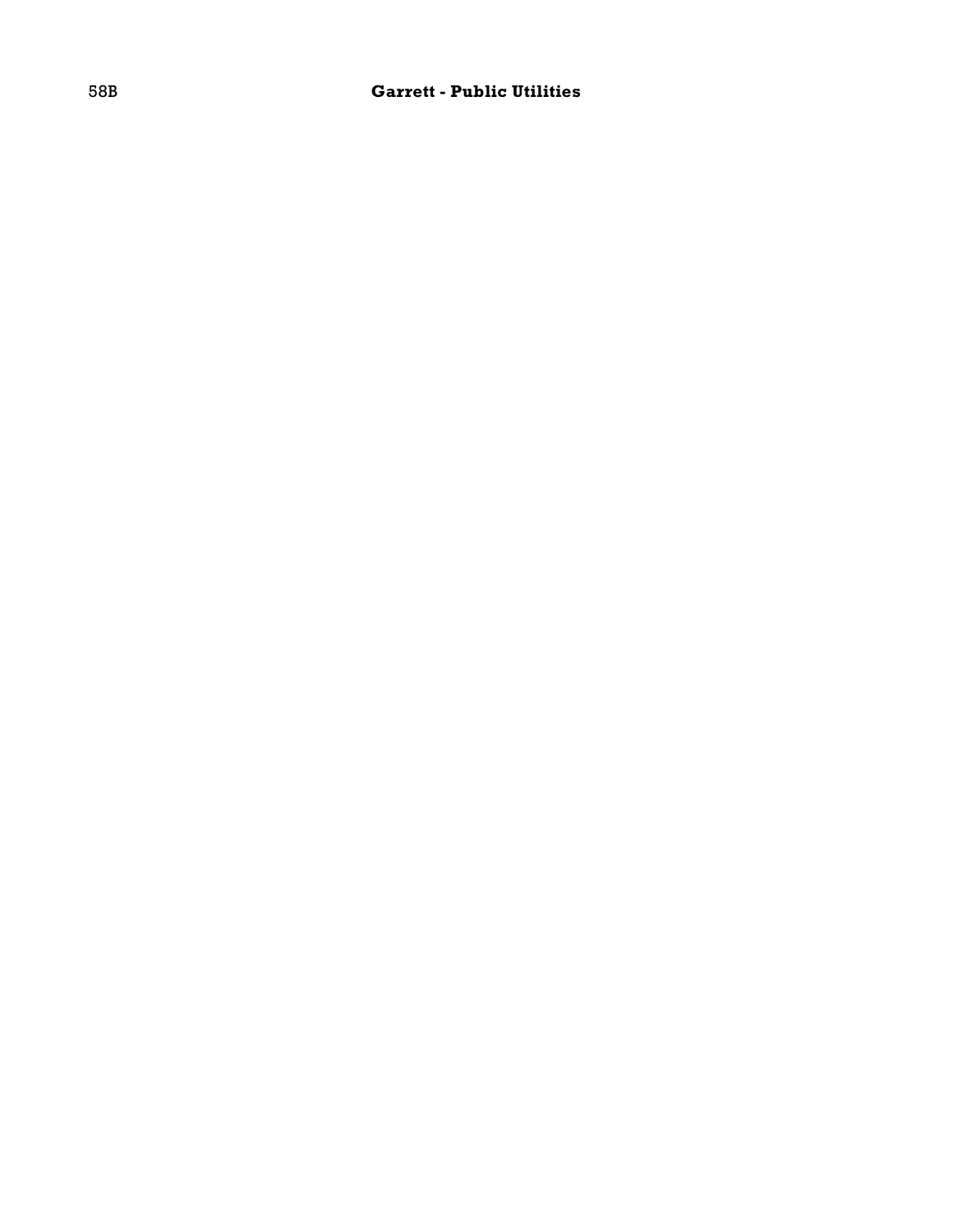## **CHAPTER 54: SEWER RATES**

#### Section

## *General Provisions*

- 54.01 Definitions
- Use of public sewer required
- 54.03 Use of private disposal system
- 54.04 Unlawful discharges generally
- 54.05 Building sewers

#### *Restrictions on Use*

- 54.15 Unpolluted waters
- 54.16 Unlawful discharges
- 54.17 Discharges prohibited when deemed harmful by Superintendent
- 54.18 Discharges possible actions
- 54.19 Maintenance of preliminary treatment facilities
- 54.20 Use of control manhole
- 54.21 Measurements and tests
- Special agreements for treating wastes
- 54.23 Pretreatment of industrial wastes from major contributing industries
- 54.24 Plans and specifications of pretreatment facilities; maintenance
- Unpolluted water from air conditioners, cooling, condensing systems or swimming pools
- 54.26 Industrial cooling water<br>54.27 Flow characteristics reg
- 54.27 Flow characteristics required from some users<br>54.28 Structures required for observation, sampling a
- 54.28 Structures required for observation, sampling and measurement of wastes
- Determination of wastewater strength for establishment of charges
- 54.30 Measurements, tests and analysis generally
- 54.31 Use of grease, oil and sand interceptors
- 54.32 Notification by users of unusual flows or wastes
- 54.33 Compliance with state and federal requirements
- 54.34 Tampering with sewage works prohibited
- Right of entry on private property for enforcement

#### *Rates and Charges*

- 54.45 Definitions
- 54.46 Based on services provided<br>54.47 Schedule
- 54.47 Schedule
- 54.48 Use of water sources other than city's<br>54.49 Rate surcharge for industrial users
- Rate surcharge for industrial users
- 54.50 Billing; delinquent accounts
- 54.51 Review of fairness of rates<br>54.52 Enforcement
- **Enforcement**
- 54.53 Sewer connection fees
- Special rate contracts
- 54.55 Deposit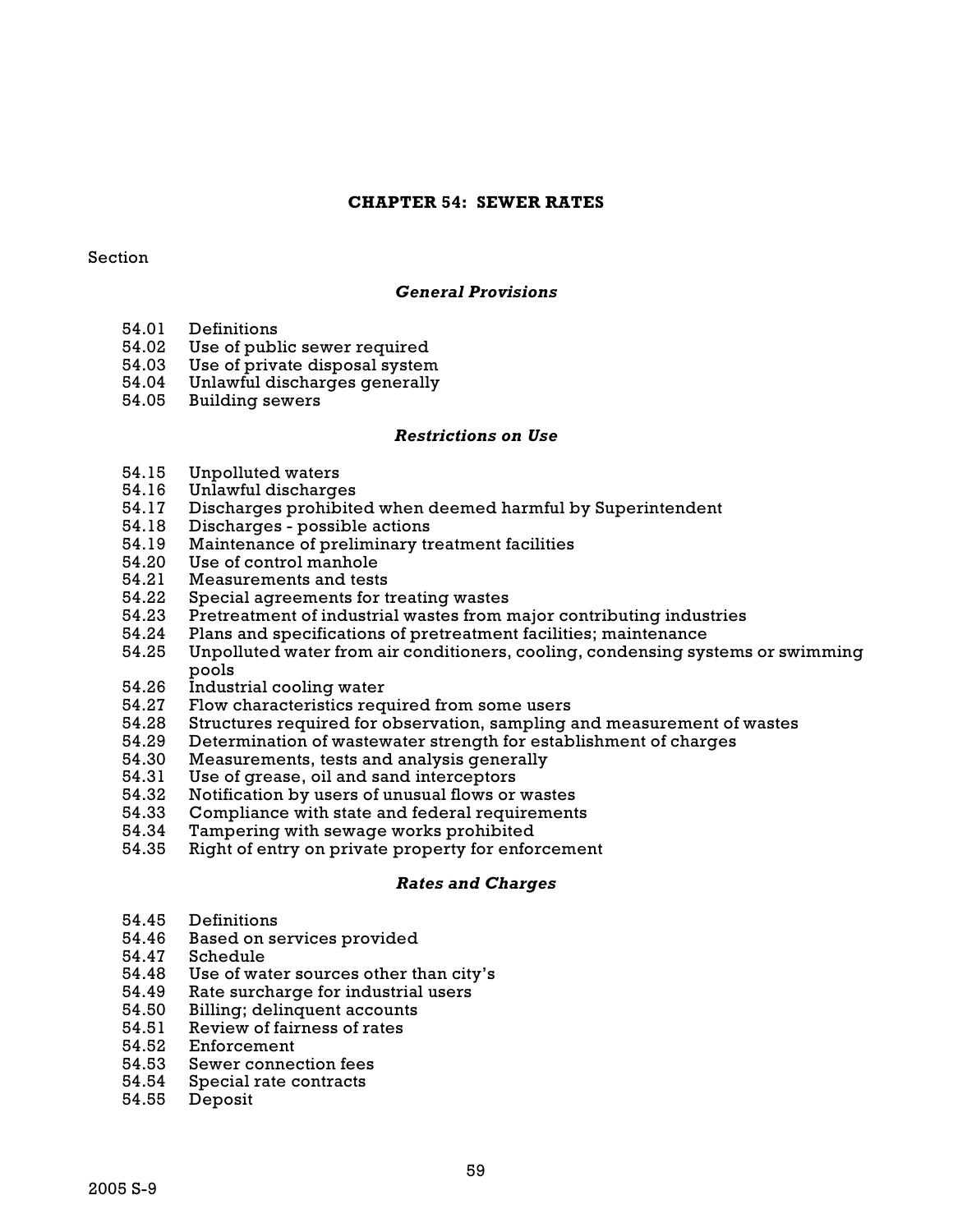## 60 **Garrett - Public Utilities**

#### *Industrial Recovery Charges*

- 54.65 Definitions
- 54.66 Determination
- 54.67 Users subject to charges
- 54.68 Basis for charges
- 54.69 Accounting of funds
- 54.70 Review of records to determine flow characteristics
- 54.71 Billing

## *Sewer-Excavator Contractor Registration*

- 54.85 Definitions
- 54.86 Registration
- 54.87 Form<br>54.88 Appro
- 54.88 Approval and fee
- 54.89 Certificates nontransferable<br>54.90 Certified registrant present
- 54.90 Certified registrant present on every project
- 54.91 Renewal
- Performing work without certificate or permit
- 54.98 Violations
- Penalty

#### *GENERAL PROVISIONS*

## **§ 54.01 DEFINITIONS.**

For the purpose of this chapter, the following definitions shall apply unless the context clearly indicates or requires a different meaning.

*BIOCHEMICAL OXYGEN DEMAND (BOD).* The quantity of oxygen expressed in mg/l, utilized in the biochemical oxidation of organic matters under standard laboratory procedures in five days at  $20^{\circ}$  C.

*BUILDING DRAIN.* That part of the lowest horizontal piping of a drainage system which receives the discharge from soil, waste and other drainage pipes inside the walls of a building and conveys it to the building sewer beginning three feet outside the building wall.

*BUILDING DRAIN, SANITARY.* A building drain which conveys sanitary or industrial sewage only.

*BUILDING DRAIN, STORM.* A building drain which conveys storm water or other clear water drainage, but no wastewater.

*BUILDING SEWER.* The extension from the building drain to the public sewer or other place of disposal (also called "house connection").

*BUILDING SEWER, SANITARY.* A building sewer which conveys sanitary or industrial sewage only.

*BUILDING SEWER, STORM.* A building sewer which conveys storm water or other clear water drainage, but no sanitary or industrial sewage.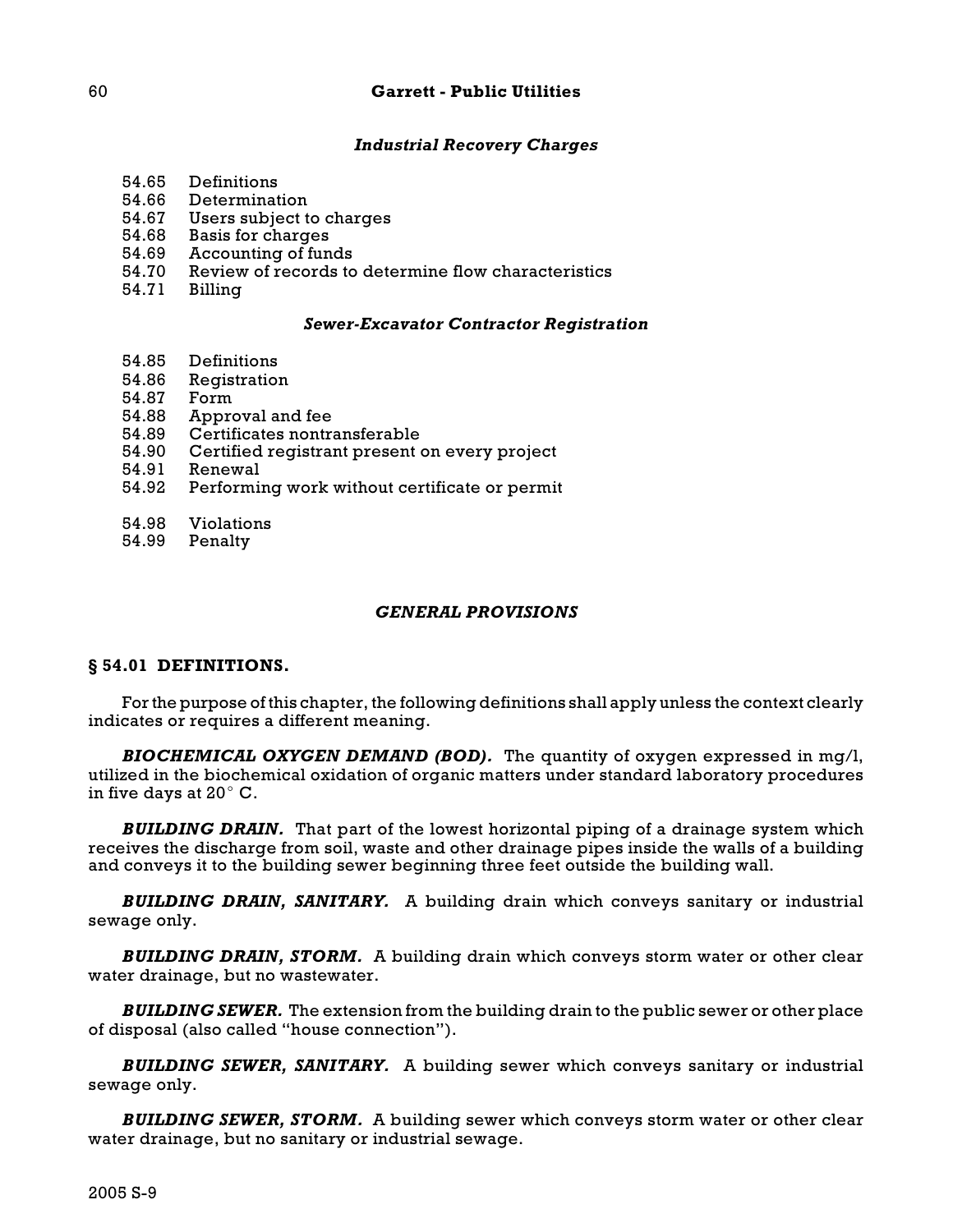## **Sewer Rates** 61

*COMBINED SEWER.* A sewer intended to receive both wastewater and storm of surface water.

*COMPATIBLE POLLUTANT.* Biochemical oxygen demand, suspended solids, pH, and fecal coliform bacteria, plus additional pollutants identified in the NPDES permit if the treatment works was designed to treat such pollutants, and in fact does remove such pollutants to a substantial degree. The term "substantial degree" is not subject to precise definition, but generally contemplates removals in the order of 80% or greater. Minor incidental removals in the order of 10% to 30% are not considered substantial. Examples of the additional pollutants which may be considered compatible includes:

(1) Chemical oxygen demand;

(2) Total organic carbon;

(3) Phosphorus and phosphorus compounds;

(4) Nitrogen and nitrogen compounds; and

(5) Fats, oils, and greases of animal or vegetable origin (except as prohibited where these materials would interfere with the operation of the treatment works).

*EASEMENT.* An acquired legal right for the specific use of land owned by others.

*FECAL COLIFORM.* Any of a number of organisms common to the intestinal tract of man and animals, whose presence in sanitary sewage is an indicator of pollution.

*FLOATABLE OIL.* Oil, fat or grease in a physical state, such that will separate by gravity from wastewater by treatment in a pretreatment facility approved by the city.

*GARBAGE.* Solid wastes from the domestic and commercial preparation, cooking and dispensing of food, and from the handling, storage and sale of produce.

*INCOMPATIBLE POLLUTANT.* Any pollutant that is not defined as a "compatible pollutant," including nonbiodegradable dissolved solids.

**INDUSTRIAL WASTES.**The wastewater discharges from industrial, trade or business processes as the distinct from the employees' wastes from any sanitary conveniences.

*INFILTRATION.* The water entering a sewer system, including building drains and sewers, from the ground, through such means as, but not limited to, defective pipes, pipe joints, connections or manhole walls. *INFILTRATION* does not include and is distinguished from "inflow."

*INFILTRATIONS/INFLOW.* The total quantity of water from both infiltration and inflow without distinguishing the source.

*INFLOW.* The water discharge into a sewer system, including building drains and sewers, from such sources as, but not limited to: roof leaders, yard and area drains, foundation drains, unpolluted cooling water discharges, drains from springs and swampy areas, manhole covers, cross-connections from storm sewers, and combined sewers, does not include, and is distinguished from "infiltration."

**INSPECTOR.** The person or persons duly authorized by the city, through its Common Council, to inspect and approve the installation of building sewers and their connection to the public sewer system.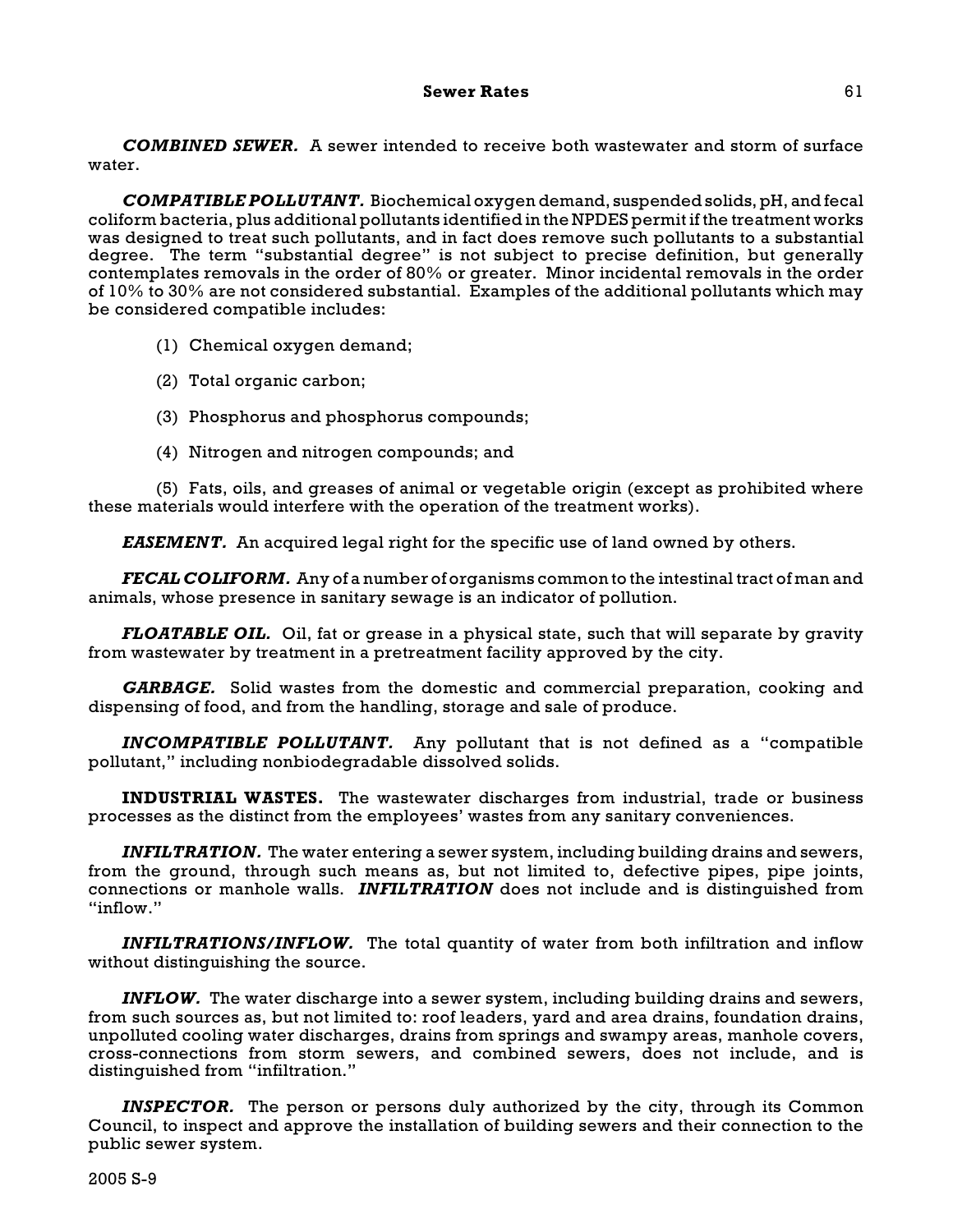# *MAJOR CONTRIBUTING INDUSTRY.* An industry that:

(1) Has a flow of 50,000 gallons or more per average work day;

(2) Has a flow greater than 5% of the flow carried by the municipal system receiving the waste;

(3) Has in its waste a toxic pollutant in toxic amounts as defined in standards issued under Section 307(a) of PL 92-500; or

(4) Is found by the permit issuance authority, in connection with the issuance of an NPDES permit to the publicly owned treatment works receiving the waste, to have significant impact, either singly or in combination with other contributing industries, on that treatment works or upon the quality of effluent from that treatment works.

*NATURAL OUTLET.* Any outlet, including storm sewers and combined sewer overflows, into a watercourse, pond, ditch, lake or other body of surface or groundwater.

*NORMAL DOMESTIC SEWAGE* (for the purpose of determining surcharges). Wastewater or sewage having an average daily suspended solids concentration of not more than 250 mg/l, and average daily BOD of not more than 200 mg/l (an average daily total phosphorus concentration of 10 mg/l and containing not more than 100 mg/l of Hexanne soluble matter (grease and oil). As defined by origin, wastewaters from segregated domestic and/or sanitary conveniences ad distinct from wastes from industrial processes.

*NPDES PERMIT.* A permit issued under the National Pollutant Discharge Elimination System for discharge of wastewaters to the navigable waters of the United States pursuant to Section 402 of PL 92-500.

*PERSON.* Any individual, firm, company, association, society, corporation or group discharging any wastewater to WWTW.

*pH.* The reciprocal of the logarithm of the hydrogen ion concentration. The concentration is the weight of hydrogen ions, in grams per liter solution.

**PRETREATMENT.** The treatment of industrial sewage from privately owned industrial sources prior to introduction into a public treatment works.

*PRIVATE SEWER.* A sewer which is not owned by a public authority.

*PROPERLY SHREDDED GARBAGE.* The wastes from the preparation, cooking and dispensing of food that has been shredded to such a degree that all particles will be carried freely under the flow conditions normally prevailing in public sewers, with no particle greater than one-half inch in any dimension.

**PUBLIC SEWER.** A sewer which is owned and controlled by the public authority and will consist of the following increments.

(1) *COLLECTOR SEWER.* A sewer whose primary purpose is to collect wastewaters from individual point source discharges.

(2) *INTERCEPTOR SEWER.* A sewer whose primary purpose is to transport wastewater from collector sewers to a treatment facility.

(3) *FORCE MAIN.* A pipe in which wastewater is carried under pressure.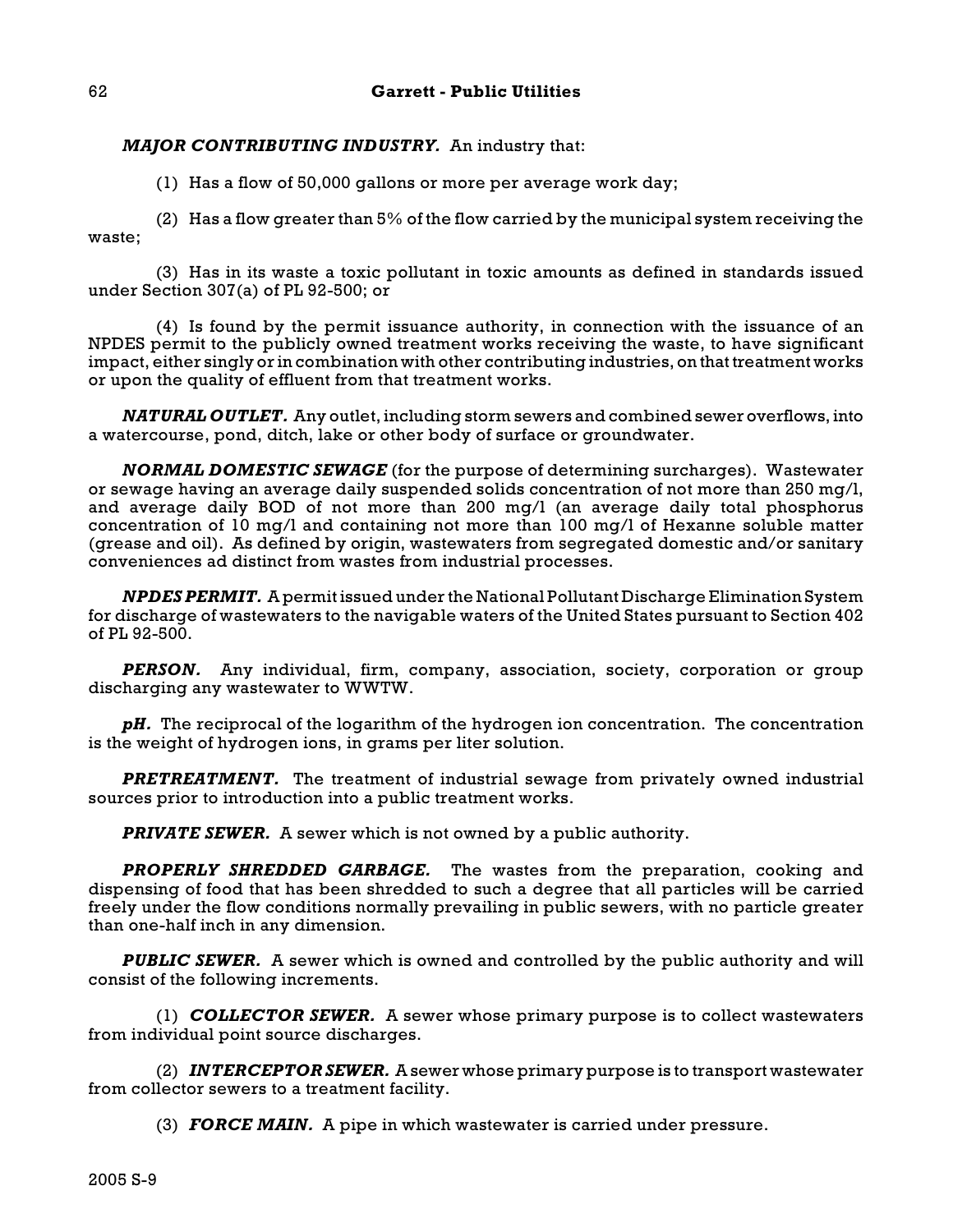#### **Sewer Rates** 63

(4) *PUMPING STATION.* A station positioned in the public sewer system at which wastewater is pumped to a higher level.

*SANITARY SEWER.* A sewer which carries sanitary and industrial wastes, and to which storm, surface and ground water are not intentionally admitted.

*SEWAGE WORKS.* The structures, equipment and process required to collect, transport and treat domestic and industrial wastes and dispose of th effluent and accumulated residual solids.

*SEWAGE.* The combination of the liquid and water-carried wastes from residences, commercial buildings, industrial plants and institutions, (including polluted cooling water). The three most common types of sewage are:

(1) *COMBINED SEWAGE.* Wastes including sanitary sewage, industrial sewage, storm water, infiltration and inflow carried to the wastewater treatment facilities by a combined sewer.

(2) *INDUSTRIAL SEWAGE.* A combination of liquid and water carried wastes, discharged from any industrial establishment, and resulting from any trade or process carried on in that establishment (this shall include the wastes from pretreatment facilities and polluted cooling water).

(3) *SANITARY SEWAGE.* The combination of liquid and water carried wastes discharged from toilet and other sanitary plumbing facilities.

*SEWER.* A pipe or conduit for carrying sewage.

*SLUG.* Any discharge of water or wastewater which in concentration of any given constituent or in quantity of flow exceeds for any period of duration longer than ten minutes more than three times the average 24 hours concentration of flows during normal operation and shall adversely affect the collection system.

*STANDARD METHODS.* The laboratory procedures set forth in the latest edition, at the time of analysis, of "Standard Methods for the Examination of Water and Wastewater" prepared and published jointly by the American Public Health Association, the American Water Works Association and the Water Pollution Control Federation, and "Guidelines Establishing Test Procedures for Analysis of Pollutants," Regulation 40 CFR Part 136, published in the Federal Register on October 16, 1973.

*STORM SEWER.* A sewer for conveying water, ground water or unpolluted water from any source and to which sanitary and/or industrial wastes are not intentionally admitted.

*SUPERINTENDENT.* The Superintendent of the Municipal Sewage Works of the city, or his or her authorized deputy, agent or representative.

*SUSPENDED SOLIDS.* Solids that either float on the surface of, or are in suspension in water, sewage of other liquids and which are removable by laboratory filtering.

*TOTAL SOLIDS.* The sum of suspended and dissolved solids.

*TOXIC AMOUNT.* Concentrations of any pollutant or combination of pollutants, which upon exposure to or assimilation into any organism will cause adverse effects, such as cancer, genetic mutations, and physiological manifestations, as defined in standards issued pursuant to Section 307(a) of PL 92-500.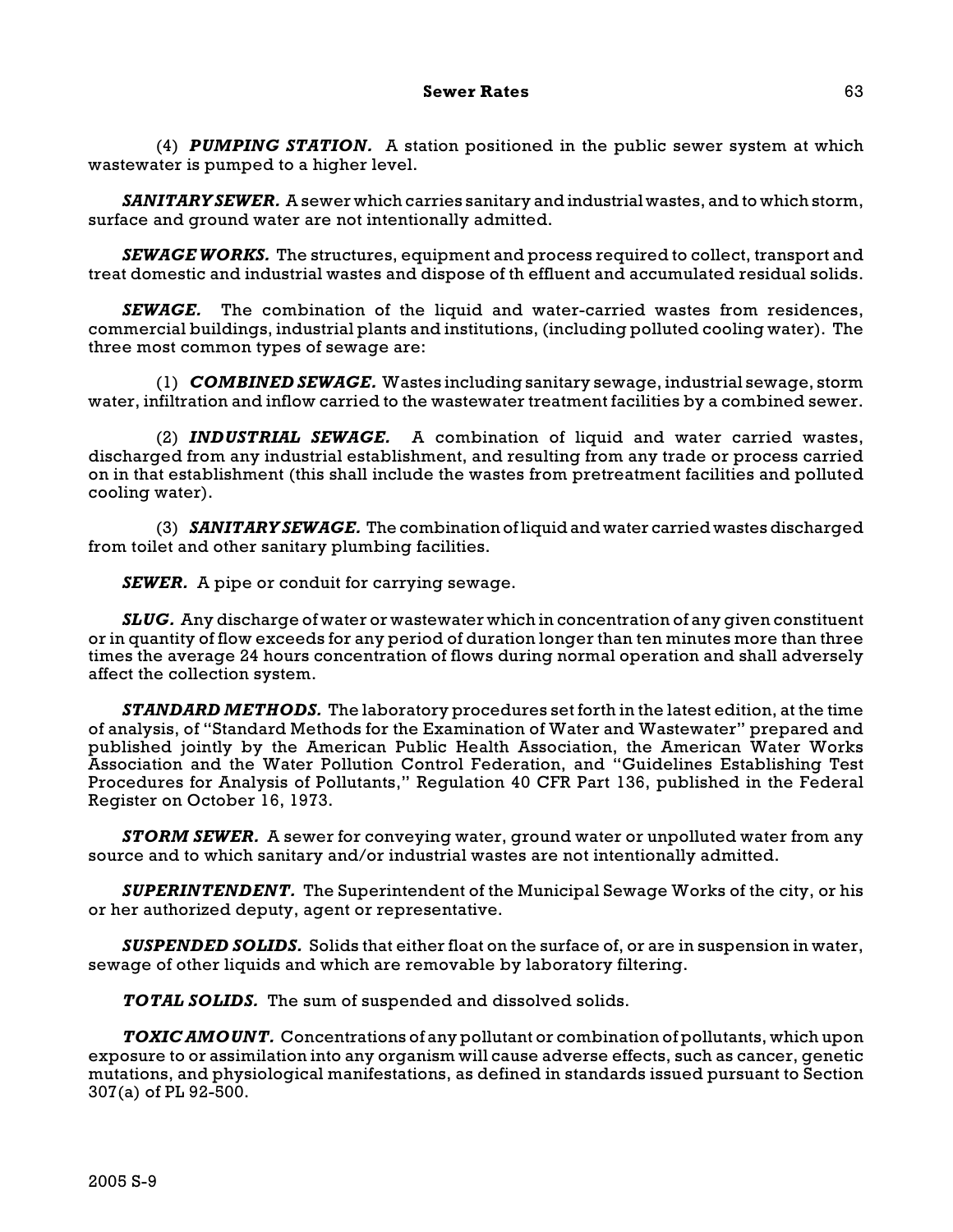*UNPOLLUTED WATER.* Water of quality equal to or better than the effluent criteria in effect, or water that would not cause violation of receiving water quality standards and would not be benefitted by discharge to the sanitary sewers and wastewater treatment facilities provided.

*VOLATILE ORGANIC MATTER.* Them material in the sewage solids transformed to gases or vapors when heated at  $550^{\circ}$  C. for 15 to 20 minutes.

*WATERCOURSE.* A natural or artificial channel for the passage of water either continuously or intermittently. ('79 Code, §§ 20-43, 20-51) (Ord. passed 5-10-76)

## **§ 54.02 USE OF PUBLIC SEWER REQUIRED.**

(A) Except as hereinafter provided, it shall be unlawful to construct or maintain any privy, privy vault, septic tank, cesspool or other facility intended or used for the disposal of sewage.

(B) The owner of all houses, buildings or properties used for human occupancy, employment, recreation of other purposes, situated within the city and abutting on any street, alley, or right-of-way in which there is now located a public sanitary or combined sewer of the city is hereby required at his or her expense to install suitable toilet facilities therein, and to connect such facilities directly with the proper public sewer in accordance with the provisions of this chapter, within 90 days after date of official notice to do so, provided that the public sewer is within 100 feet of the property line.

('79 Code, § 20-52) (Ord. passed 5-10-76) Penalty, see § 54.99

#### **§ 54.03 USE OF PRIVATE DISPOSAL SYSTEM.**

(A) *When permitted.* Where a public sanitary or combined sewer is not available under the provisions of § 54.02(B), the building sewer shall be connected to a private sewage disposal system complying with the provisions of this section.

(B) *Permit required; fee.* Before commencement of construction of a private sewage disposal system the owner shall first obtain a written permit signed by the Superintendent. The application for such permit shall be made on a form furnished by the city, which the applicant shall supplement by any plans, specifications and other information as are deemed necessary by the Superintendent. A permit and inspection fee of \$25 shall be paid to the city at the time the application is filed.

(C) *Inspection.* A permit for a private sewage disposal system shall not become effective until the installation is completed to the satisfaction of the Superintendent. He or she shall be allowed to inspect the work at any stage of construction and, in any event, the applicant for the permit shall notify the Superintendent when the work is ready for final inspection, and before any underground portions are covered. The inspection shall be made within 48 hours of the receipt of notice by the Superintendent.

(D) *Compliance with State Board of Health recommendations.* This type, capacities, location and layout of a private sewage disposal system shall comply with all recommendations of the State Board of Health. No permit shall be issued for any private sewage disposal system employing subsurface soil absorption facilities where the area of the lot is less than 20,000 square feet. No septic tank or cesspool shall be permitted to discharge to any natural outlet.

(E) *Abandonment.* At such time as a public sewer becomes available to a property served by a private sewage disposal system as provided in division (D) of this section, a direct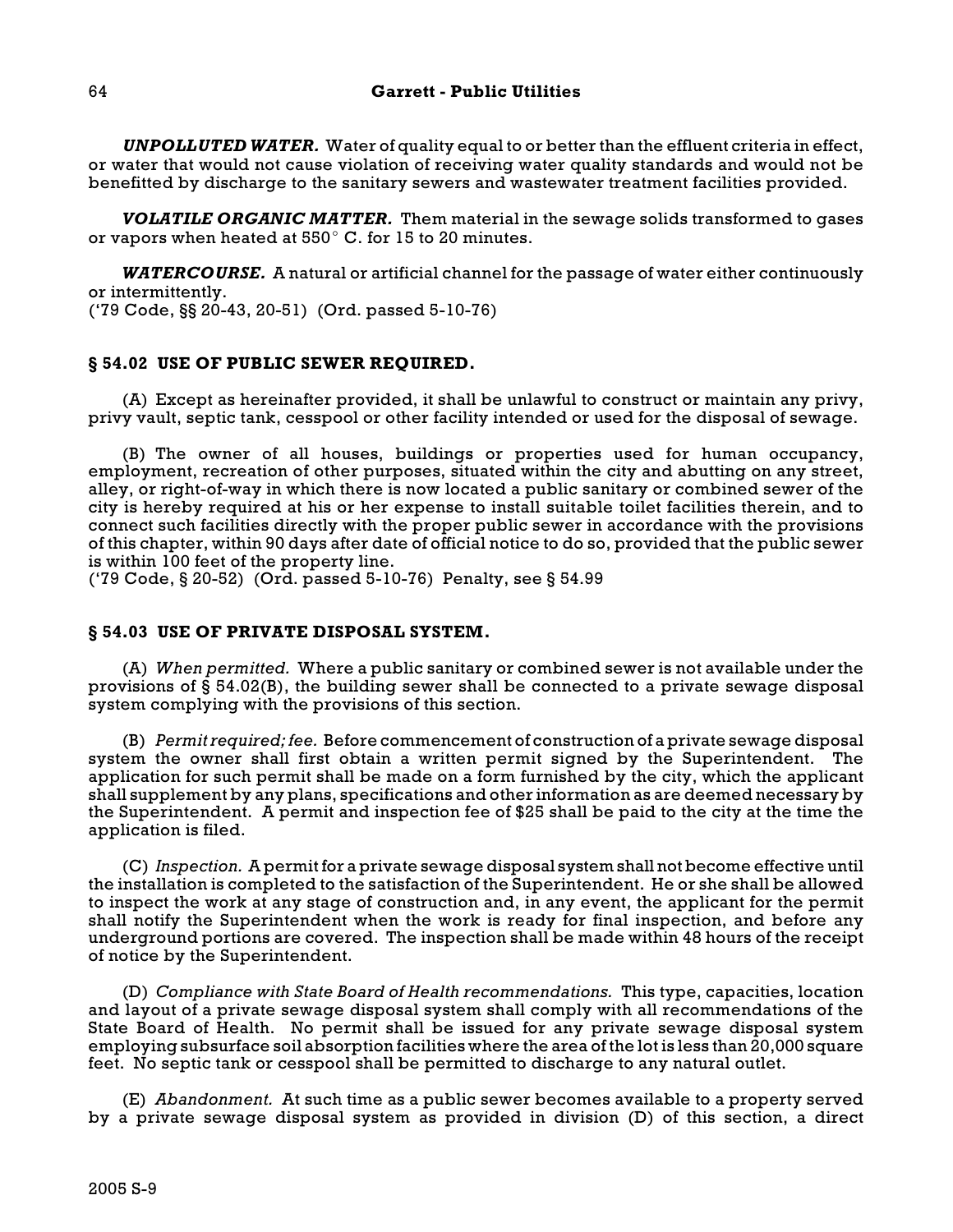connection shall be made to the public sewer in compliance with this chapter, and any septic tanks, cesspools and similar private sewage disposal facilities shall be abandoned and filled with suitable material.

(F) *Operation and maintenance.* The owner shall operate and maintain the private sewage disposal facilities in a sanitary manner at all times, at no expense to the city.

(G) *Requirements to Health Officer.* No statement contained in this section shall be construed to interfered with any additional requirements that may be imposed by the Health Officer.

(H) *Connection to public sewer.* When a public sewer becomes available, the building sewer shall be connected to the sewer within 60 days and the private sewage disposal system shall be cleaned of sludge and filled with clean bank-run gravel or dirt. ('79 Code, § 20-53) (Ord. passed 5-10-076) Penalty, see § 54.99

#### **§ 54.04 UNLAWFUL DISCHARGES GENERALLY.**

(A) *Objectionable waste.* It shall be unlawful for any person to place, deposit or permit to be deposited in any unsanitary manner on public or private property within the city or in any area under the jurisdiction of the city, any human or animal excrement, garbage or other objectionable waste.

(B) *Unpolluted water.* No person shall discharge or cause to be discharged into any sanitary sewer, either directly or indirectly, storm water, surface water, ground water, roof runoff, subsurface drainage, cooling water, unpolluted water, or unpolluted industrial process water. The city shall required the removal of unpolluted water from any wastewater collection or treatment facility if such removal is cost-effective and is in the best interest of all users of those facilities.

(C) *Use of storm sewers.* Storm water, surface water, ground water, roof runoff, subsurface drainage, cooling water, unpolluted water or unpolluted industrial process water may be admitted to storm sewers which have adequate capacity for their accommodation. No person shall use such sewers, however, without the specific permission of the city. No new connection shall be made unless there is capacity available in all downstream sewers, lift stations, force mains, and the sewage treatment plant including capacity for BOD and suspended solids.

(D) *Compliance with the chapter and NPDES permit for discharges onto public or private property.* No person shall place, deposit or permit to be deposited in any unsanitary manner on public or private property within the jurisdiction of the city, any wastewater or other polluted waters except where suitable treatment has been provided in accordance with provisions of this chapter and the NPDES permit.

(E) *Compliance with this chapter and NPDES permit for discharges into natural outlets.* No person shall discharge or cause to be discharged to any natural outlet any wastewater or other polluted wastes except where suitable treatment has been provided in accordance with provisions of this chapter and the NPDES permit.

('79 Code, § 20-54) (Ord. passed 5-10-76) Penalty, see § 54.99

#### **§ 54.05 BUILDING SEWERS.**

(A) *Permit required.* No unauthorized person shall uncover, make any connections with or opening into, use, alter or disturb any public sewer or appurtenance thereof without first obtaining a written permit from the Clerk-Treasurer.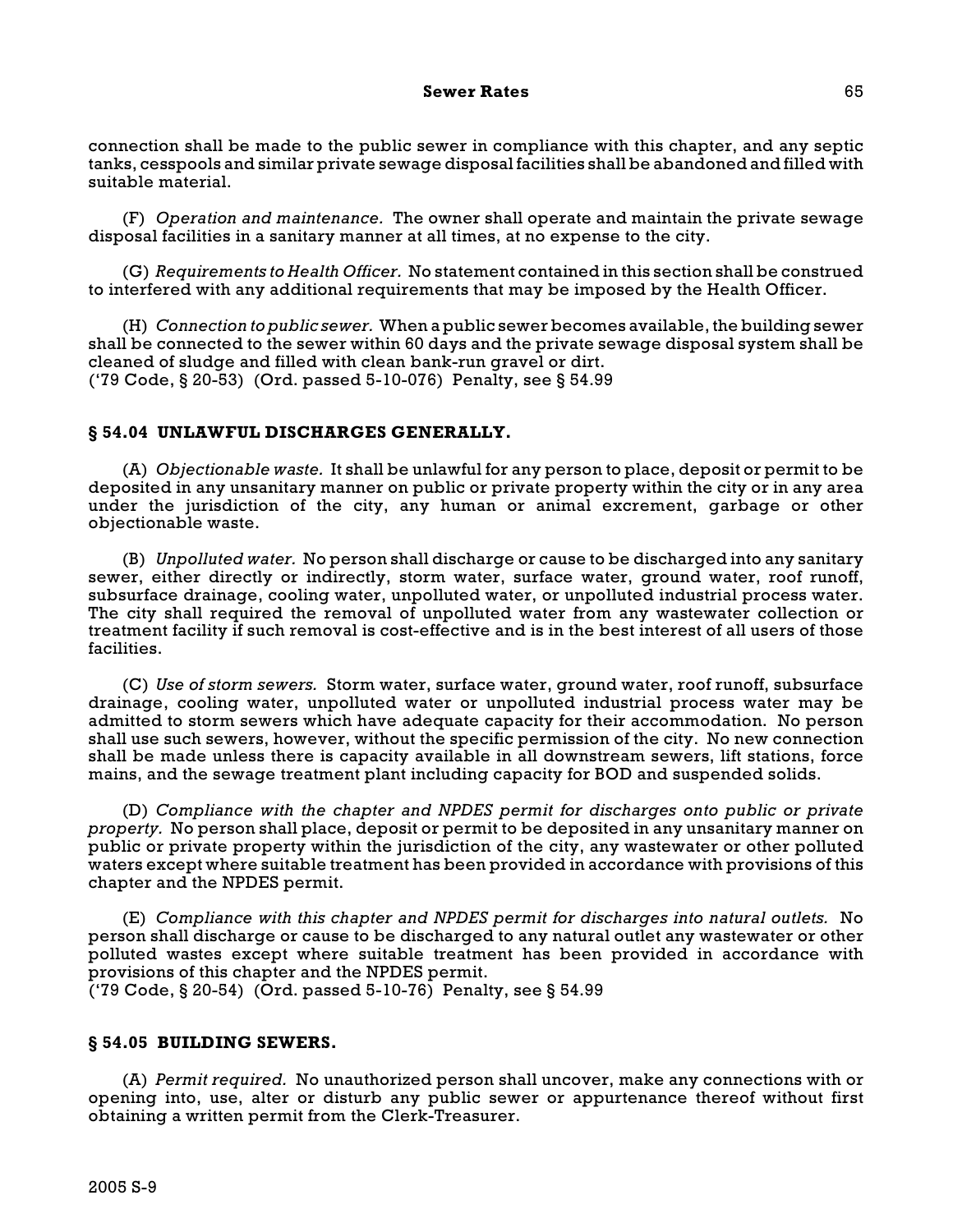(B) *Classification of permits; fees.* There shall be two classes of building sewer permits for residential and commercial service, and for service to establishment producing industrial wastes. In either case, the owner or his or her agent shall make application on a special form furnished by the city. The permit application shall be supplemented by any plans, specifications or other information considered pertinent in the judgment of the Inspector. A permit and inspection fee of \$25 for a residential or commercial building sewer permit and \$50 for an industrial building sewer permit shall be paid to the Clerk-Treasurer at the time the application is filed.

(C) *Costs or expenses.* All costs and expenses incident to the installation and connection of the building sewer shall be borne by the owner. The owner shall indemnify from any loss or damage that may directly or indirectly be occasioned by the installation of the building sewer.

(D) *Separate sewer for each building; exception.* A separate and independent building sewer shall be provided for every building; except where one building stands at the rear of another on an interior lot and no private sewer is available or can be constructed to the rear building through and adjoining alley, court, yard or driveway, the building sewer from the front building sewer from the front building may be extended to the rear building and the whole considered as one building sewer.

(E) *Use of old sewers.* Old building sewers may be used in connection with new buildings only when they are found, on examination, and test by the Inspector, to meet all requirements of this chapter.

(F) *Construction regulations.* The size, slope alignment, material of construction of a building sewer, and the methods to be used in excavating, placing of the pipe, jointing, testing and backfilling the trench, shall al conform to the requirements of the building and plumbing code or other applicable rules and regulations fo the city. In the absence of code provisions or in amplification thereof, the materials and procedures set forth in appropriate specifications of the "A.S.T.M. and W.P.C.F. Manual of Practice No. 9" shall apply.

(G) *Elevation.* Whenever possible, the building sewer shall be brought to the building at an elevation below the basement floor. In all buildings in which any building drain is too low to permit gravity flow to the public sewer, sanitary sewage carried by such building drain shall be lifted by an approved means and discharged to the building sewer.

(H) *Connection to sources of groundwater prohibited.* No person shall make connection of roof downspouts, exterior foundation drains, areaway drains or other sources of surface runoff or groundwater to a building sewer or building drain which in turn is connected directly or indirectly to a public sanitary sewer.

(I) *Connection regulations.* The connection of the building sewer into the public sewer shall conform to the requirements of the building and plumbing code or other applicable rules and regulations fo the city, or the procedures set forth in appropriate specifications of the "A.S.T.M. and W.P.C.F. Manual of Practice No. 9." All such connections shall be made gastight and watertight. Any deviation from the prescribed procedures and materials must be approved by the Superintendent before installation.

(J) *Inspections.* The applicant for the building sewer permit shall notify the Inspector when the building sewer is ready for inspection and connection to the public sewer. The connection shall be made under the supervision of the Inspector or his or her representative.

(K) *Excavations.* All excavations for building sewer installation shall be adequately guarded with barricades and lights so as to protect the public from hazards. Streets, sidewalks, parkways and other public property disturbed in the course of the work shall be restored in a manner satisfactory to the city.

('79 Code, § 20-55) (Ord. passed 5-10-76) Penalty, see § 54.99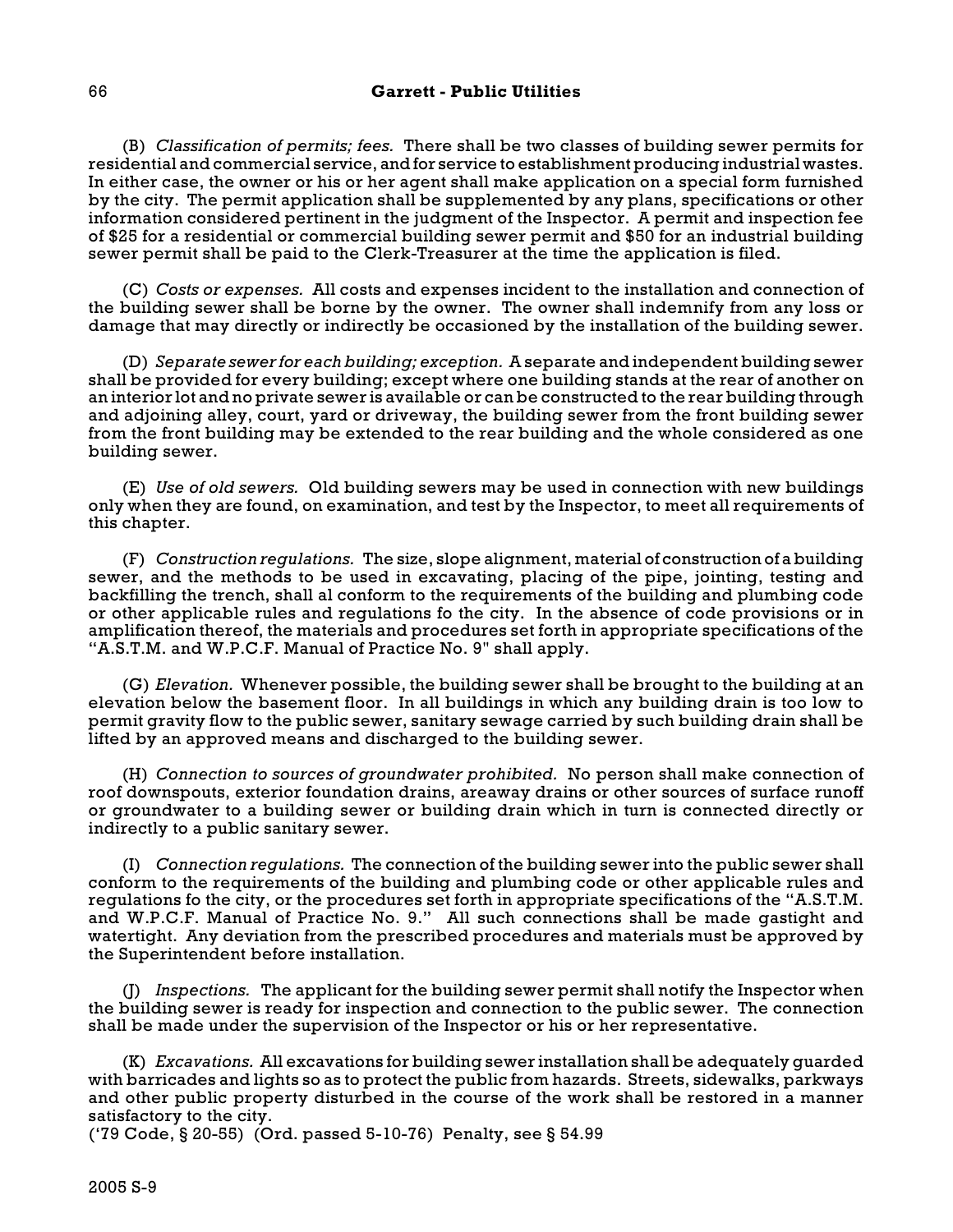## *RESTRICTIONS ON USE*

#### **§ 54.15 UNPOLLUTED WATERS.**

(A) *Prohibited in sanitary sewer.* No person shall discharge or cause to be discharged any storm water, surface water, groundwater, roof runoff, subsurface, drainage, uncontaminated cooling water or unpolluted industrial process waters to any sanitary sewer.

(B) *Proper discharge of unpolluted waters.* Storm water and all other unpolluted drainage shall be discharged to such sewers as are specifically designated as combined sewers or storm sewers, or to a natural outlet approved by the Superintendent. Industrial cooling water or unpolluted process waters may be discharged on approval of the Superintendent, to a storm sewer, combined sewer or natural outlet.

('79 Code, § 20-56) (Ord. passed 5-10-76) Penalty, see § 54.99

#### **§ 54.16 UNLAWFUL DISCHARGES.**

No person shall discharge or cause to be discharged any of the following described waters or wastes to any public sewers:

(A) Any gasoline, benzene, naptha, fuel oil, or other flammable or explosive liquid, solid or gas;

(B) Any waters or wastes containing toxic or poisonous solids, liquids, or gases in sufficient quantity, either singly or by interaction with other wastes, to injure or interfere with any sewage treatment process, constitute a hazard to human or animals, create a public nuisance, or create any hazard in the receiving waters of the sewage treatment plant.

(C) Any waters or wastes having a pH lower than 5.5, or having any other corrosive property capable of causing damage or hazard to structures, equipment and personnel fo the sewage works;

(D) Solid or viscous substances in quantities or of such size capable of causing obstruction to the flow in sewers, or other interference with the proper operation of the sewage works such as, but not limited to, ashes, cinders, sand, mud, straw, shavings, metal, glass, rags, feathers, tar, plastics, wood, unground garbage, whole blood, paunch manure, hair and fleshings, entrails and paper dishes, cups, milk containers, etc., either whole or ground by garbage grinders. ('79 Code, § 20-56) (Ord. passed 5-10-76) Penalty, see § 54.99

#### **§ 54.17 DISCHARGES PROHIBITED WHEN DEEMED HARMFUL BY SUPERINTENDENT.**

No person shall discharge or cause to be discharged the following described substances, materials, waters or wastes if it appears likely in the opinion of the Superintended that such wastes can harm either the sewers, sewage treatment process or equipment, have an adverse effect on the receiving stream, or can otherwise endanger life, limb, public property, or constitute a nuisance. In forming his or her opinion as to the acceptability of these wastes, the Superintendent will give consideration to such factors as the quantities of subject wastes in relation to flows and velocities in the sewers, materials of construction of the sewers, nature of the sewage treatment process, capacity of the sewage treatment plant, degree of treatability of wastes in the sewage treatment plant, and other pertinent factors. All waste limitations or prohibitions shall conform to NPDES permit requirements, pretreatment standards, and all other unspecified state and federal regulations. The substances prohibited are:

(A) Any liquid or vapor having a temperature higher than  $65^{\circ}$  C.;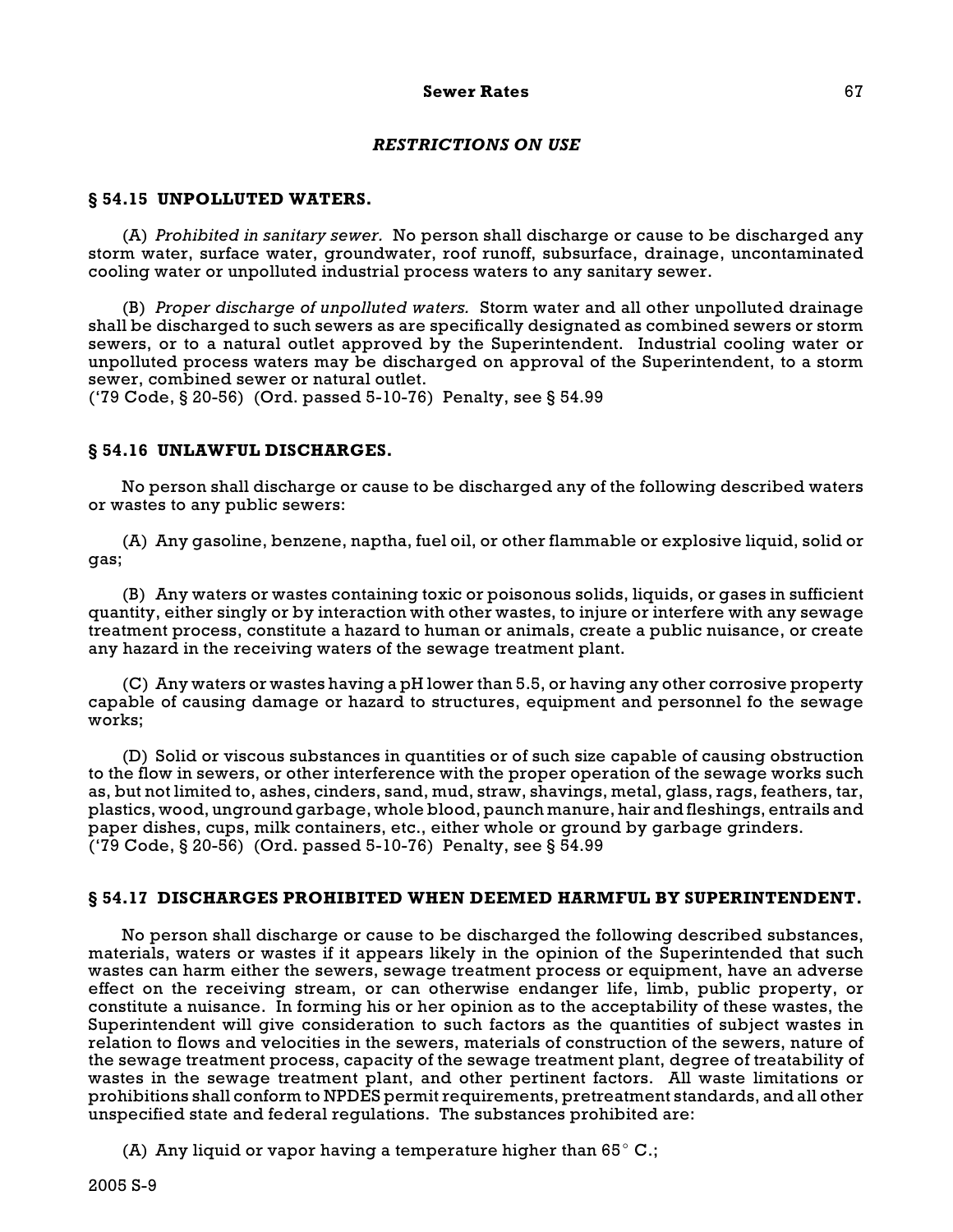(B) Any water or waste containing fats, wax, grease oils whether emulsified or not, in excess of 100 mg/l or containing substances which may solidify or become viscous at temperatures between  $0^{\circ}$  and 65 $^{\circ}$  C.:

(C) Any garbage that has not been properly shredded. The installation and operation of any garbage grinder equipped with a motor 3/4 horsepower 90.76 hp metric) or greater shall be subject to the review and approval of the Superintendent.

(D) Any waters or wastes containing strong acid, iron pickling wastes, or concentrated plating solutions whether neutralized or not;

(E) Any waters or wastes containing iron, chromium, copper, zinc, and similar objectionable or toxic substances; or wastes exerting an excessive chlorine requirement, to such degree that any such material received in the composite sewage at the sewage treatment works exceeds the limits established by the Superintendent for such materials;

(F) Any water or wastes containing phenols, or other taste or odor producing substances, in such concentrations exceeding limits which may be established by the Superintendent as necessary, after treatment of the composite sewage, to meet the requirements of the state, federal, or other public agencies of jurisdiction for such discharge to the receiving waters;

(G) Any radioactive wastes or isotopes of such half life or concentration as may exceed limits established by the Superintendent in compliance with applicable state or federal regulations;

(H) Any waters or wastes having a pH in excess of 9.5;

(I) Materials which exert or cause:

(1) Unusual concentrations of inert suspended solids (such as, but not limited to, fuller's earth, lime slurries, and lime residue) or of dissolved solids (such as, but not limited to, sodium chloride and sodium sulfate);

(2) Excessive discoloration (such as, but not limited to, dye wastes and vegetable tanning solutions);

(3) Unusual BOD, chemical oxygen demand, or chlorine requirements in such quantities as to constitute a significant load on the sewage treatment works;

(4) Unusual volume of flow or concentration of wastes constituting "slug" as defined in § 54.01; and

(5) Waters or wastes containing substances which are not amenable to treatment or reduction by the sewage treatment process employed, or are amenable to treatment only to such degree that the sewage treatment plant effluent cannot meet the requirements of other agencies having jurisdiction over discharge to the receiving waters.

('79 Code, § 20-56) (Ord. passed 5-10-76) Penalty, see § 54.99

# **§ 54.18 DISCHARGES - POSSIBLE ACTIONS.**

(A) If any waters or wastes are discharged, or are proposed to be discharged, to the public sewers, which waters contain the substances or possess the characteristics enumerated in  $\S 54.17$ of this subchapter, and which in the judgment of the Superintendent may have a deleterious effect upon the sewage works, processes, equipment or receiving waters, or which otherwise create a hazard to life or constitute a public nuisance, the Superintendent shall: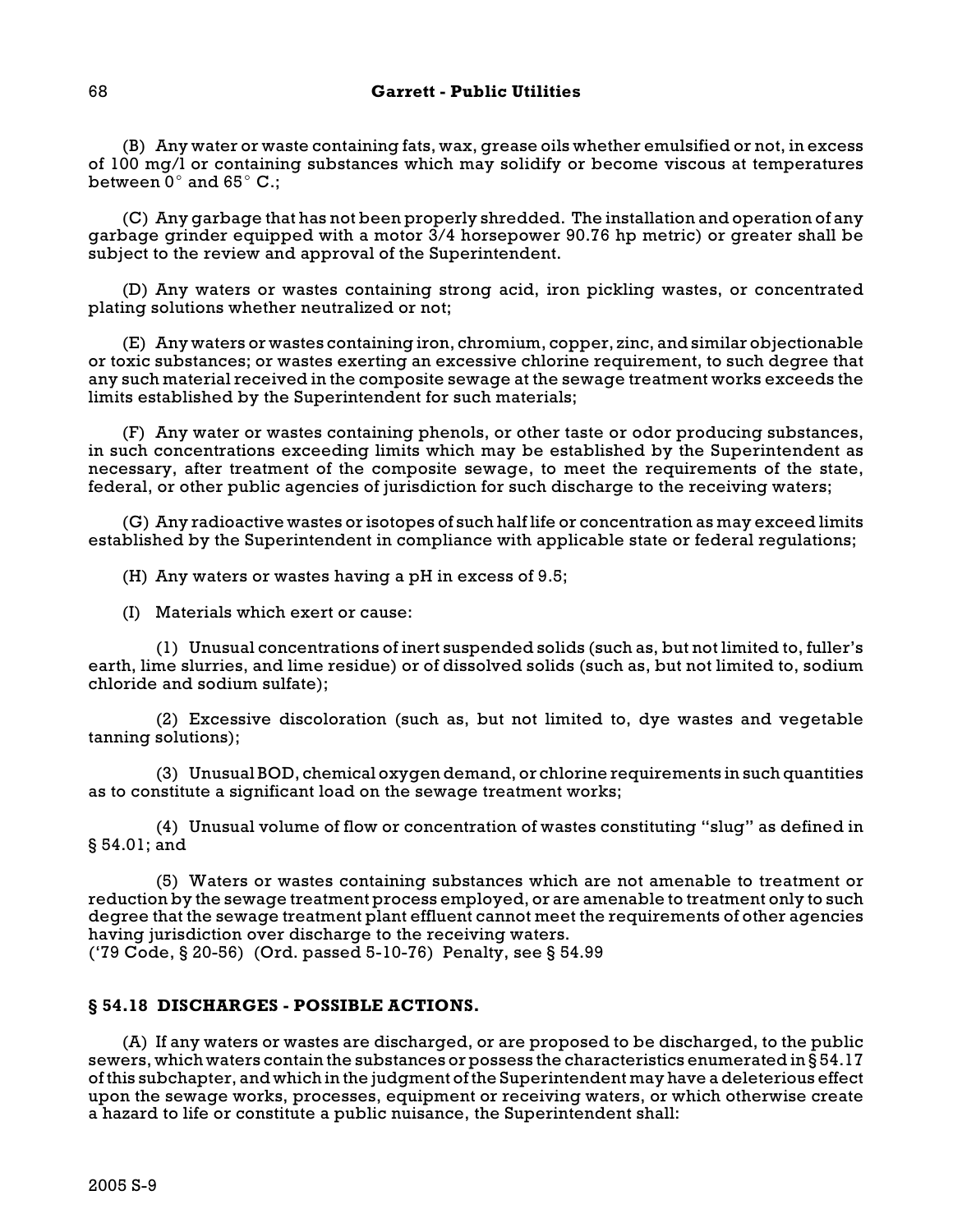#### **Sewer Rates** 69

(1) Require new industries or industries with significant increase in discharges to submit information on wastewater characteristics and obtain prior approval for discharges;

(2) Reject the wastes in whole or in part for any reason deemed appropriate by the city;

(3) Require pretreatment of such wastes to within the limits if normal sewage as defined in § 54.01;

(4) Require control or flow equalization of such wastes so as to avoid any "slug" loads or excessive loads that may be harmful to the treatment works; or

(5) Require payment of a surcharge on any excessive flows or loading discharged to the treatment works to cover the additional costs of having capacity for and treating such wastes.

(B) If the Superintendent permits the pretreatment or equalization of waste flows, the design and installation of the plant and equipment shall be subject to the review and approval of the Superintendent and subject to the requirements of all applicable codes, ordinances and laws. ('79 Code, § 20-56) (Ord. passed 5-10-76)

#### **§ 54.19 MAINTENANCE OF PRELIMINARY TREATMENT FACILITIES.**

Where preliminary treatment or flow-equalizing facilities are provided for any waters or wastes, they shall be maintained continuously in satisfactory and effective operation by the owner at his or her expense.

('79 Code, § 20-56) (Ord. passed 5-10-76)

#### **§ 54.20 USE OF CONTROL MANHOLE.**

When required by the Superintendent, the owner or any property serviced by a building sewer carrying industrial wastes shall install a suitable control manhole together with such necessary meters and other appurtenances in the building sewer to facilitate observation sampling, and measurement of the wastes. Such manhole, when required, shall be accessible and safely located, and shall be constructed in accordance with plans approved by the Superintendent. The manhole shall be installed by the owner at his or her expense, and shall be maintained by him or her so as to be safe and accessible at all times. ('79 Code, § 20-56) (Ord. passed 5-10-76)

#### **§ 54.21 MEASUREMENT AND TESTS.**

All measurement, tests and analyses of the characteristics of waters and wastes to which reference is made in this chapter shall be determined in accordance with the latest edition of "Standard Methods for the Examination of Water and Wastewater," published by the American Public Health Association, and in conformance with "Guidelines Establishing Test Procedures for Analysis of Pollutants," Regulation 40 CFR Part 136, published in the Federal Register on October 16, 1973, and shall be determined at the control manhole provided, or upon suitable samples taken at said control manhole. In the event that no special manhole has been required, the control manhole shall be considered to be the nearest downstream manhole in the public sewer to the point at which the building sewer is connected. Sampling shall be carried out by customarily accepted methods to reflect the effect of constituents upon the sewage works and to determine the existence of hazards to life, limb, and property. The particular analyses involved will determine whether a 24-hour composite of all outfalls of a premise is appropriate or whether a grab sample or samples should be taken. Normally, but not always, BOD suspended solids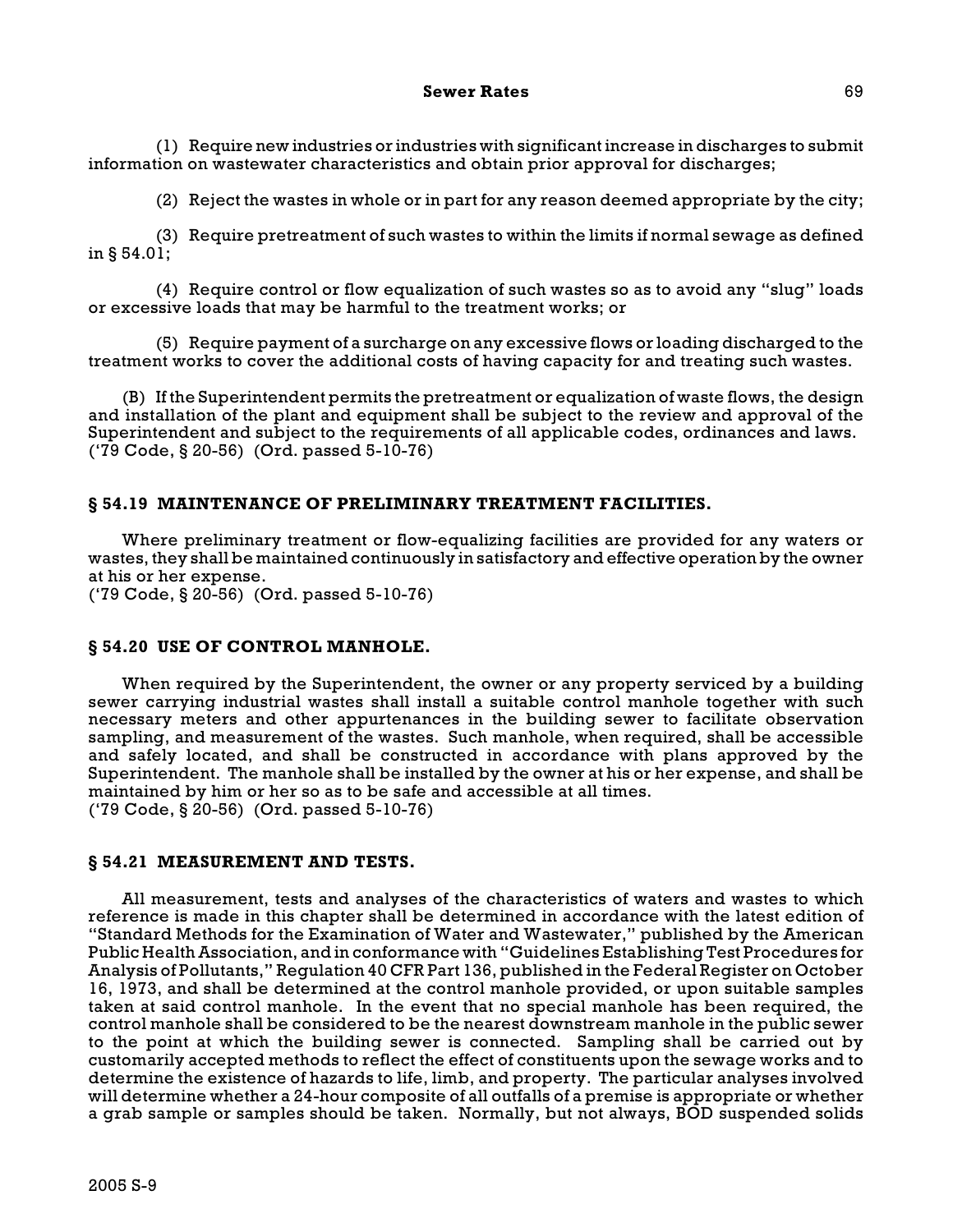analyses are obtained from 24-hour composites of all outfalls whereas pH's are determined from periodic grab samples.  $(179 \text{ Code}, \S 20-56)$  (Ord. passed 5-10-76)

#### **§ 54.22 SPECIAL AGREEMENTS FOR TREATING WASTES.**

No statement contained in this subchapter shall be construed as preventing any special agreement or arrangement between the city and any industrial concern whereby an industrial waste of unusual strength or character may be accepted by the city for treatment, subject to payment therefor, by the industrial concern, at such rates as are compatible with the rate provisions.

('79 Code, § 20-56) (Ord. passed 5-10-76)

#### **§ 54.23 PRETREATMENT OF INDUSTRIAL WASTES FROM MAJOR CONTRIBUTING INDUSTRIES.**

Pretreatment of industrial wastes from major contributing industries prior to discharge to the treatment works is required and is subject to the rules and regulations adopted by the United States Environmental Protection Agency (USEPA) and published in the Federal Register on November 8, 1973 (40 CFR Part 128), and "Federal Guidelines Establishing Test Procedures for Analysis of Pollutants," published in the Federal Register on October 16, 1973 (40 CFR Part 136), in addition to any more stringent requirements established by the city, and any subsequent state or federal guidelines and rules and regulations. All major contributing industries shall be in compliance with pretreatment requirements no later than December 31, 1976 and shall commence construction of pretreatment facilities no later than June 10, 1976 except as provided for in Section 128.140 (40 CFR Part 128) where effluent guidelines pursuant to Section 301(b) and 304(b) of Public Law 92-500 were not promulgated prior to December 10, 1973. In such cases, major contributing industries shall be in compliance within three years and construction shall be commenced within 18 months of the date of promulgation.

('79 Code, § 20-57) (Ord. passed 5-10-76)

#### **§ 54.24 PLANS AND SPECIFICATIONS OF PRETREATMENT FACILITIES; MAINTENANCE.**

Plans, specifications and any other pertinent information relating to pretreatment or control facilities shall be submitted for approval of the city and the state and no construction of such facilities shall be commenced until approval in writing, is granted. Where such facilities are provided, they shall be maintained continuously in satisfactory and effective operating order by the owner at his or her expense and shall be subject to periodic inspection by the city to determine that such facilities are being operated in conformance with applicable federal, state and local laws and permits. The owner shall maintain operating records and shall submit to the city a monthly summary report of the character of the influent and effluent to show the performance of the treatment facilities and for comparison against city monitoring records. ('79 Code, § 20-58) (Ord. passed 5-10-76)

#### **§ 54.25 UNPOLLUTED WATER FROM AIR CONDITIONERS, COOLING, CONDENSING SYSTEMS OR SWIMMING POOLS.**

Unpolluted water from air conditioners, cooling, condensing systems or swimming pools, shall be discharged to a storm sewer, where it is available, or to a combined sewer approved by the city. Where a storm sewer is not available, discharge may be to a natural outlet approved by the city and by the state. Where a storm sewer, combined sewer, or natural sewer is not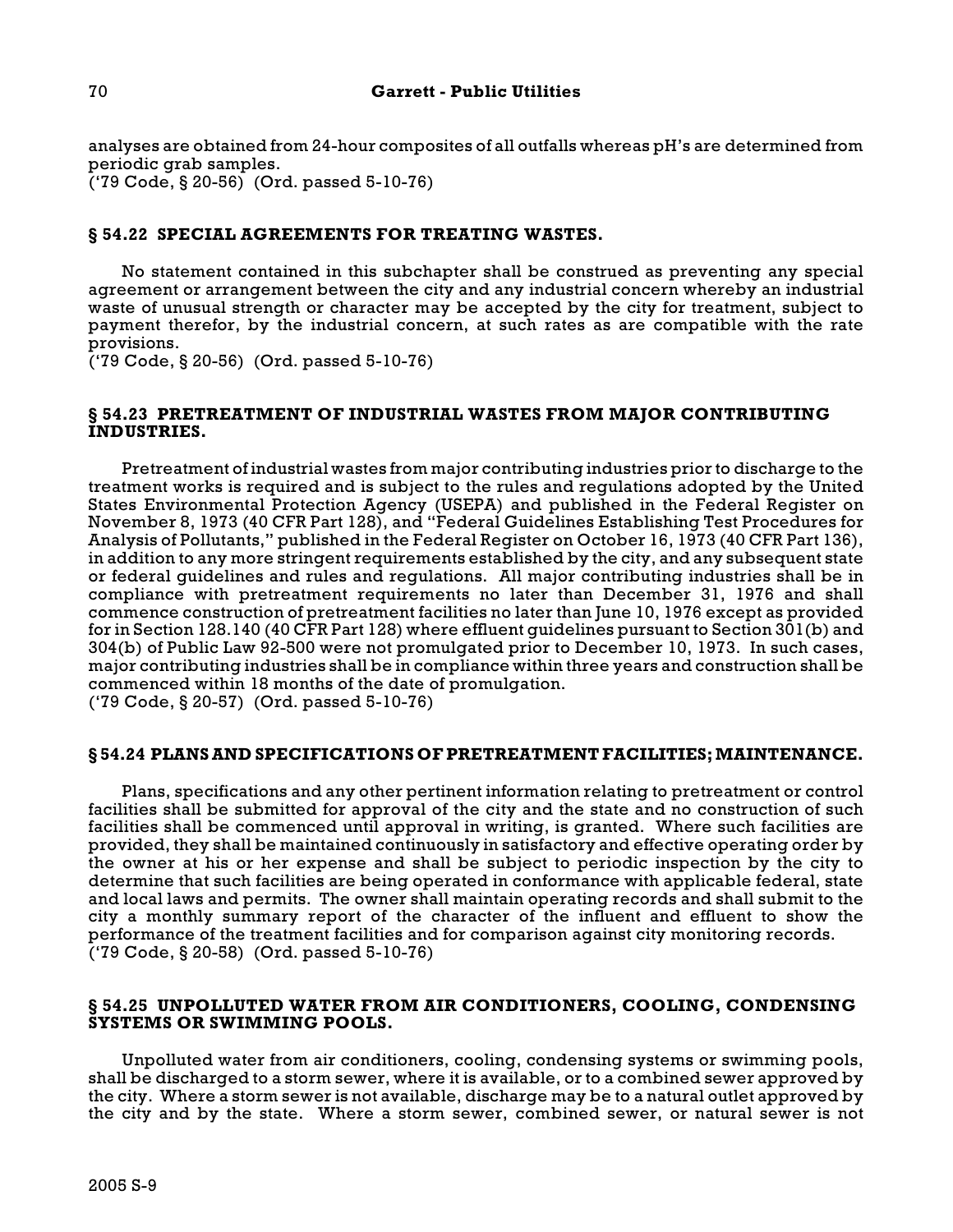available, such unpolluted water may be discharged to a sanitary sewer pending written approval by the city. ('79 Code, § 20-59) (Ord. passed 5-10-76) Penalty, see § 54.99

#### **§ 54.26 INDUSTRIAL COOLING WATER.**

Industrial cooling water, which may be polluted with insoluble oils or grease or suspended solids, shall be pretreated for removal of pollutants and the resultant clear water shall be discharged in accordance with § 54.25.

('79 Code, § 20-60) (Ord. passed 5-10-76) Penalty, see § 54.99

#### **§ 54.27 FLOW CHARACTERISTICS REQUIRED FROM SOME USERS.**

The city may require users of the treatment works, other than residential users, to supply pertinent information on wastewater flow characteristics. Such measurements, tests and analysis shall be made at the users' expense. If made by the city and appropriate charge may be assessed to the user at the option of the city.

('79 Code, § 20-61) (Ord. passed 5-10-76) Penalty, see § 54.99

#### **§ 54.28 STRUCTURES REQUIRED FOR OBSERVATION, SAMPLING AND MEASUREMENT OF WASTES.**

The owner of any property serviced by a building sewer carrying industrial wastes or other nonresidential wastewater may be required by the city to install a suitable structure together with such necessary meters and other appurtenances in the building to facilitate observation, sampling and measurement of the wastes. Such structures, when required, shall be accessible and safely located and shall be constructed in accordance with plans approved by the city. The structures shall be installed by the owner at his or her expense and shall be maintained by him or her so as to be safe and accessible at all times. Agents of the city, the state water pollution control agencies, and the USEPA shall be permitted to enter all properties for purposes of inspection, observation, measurement, sampling and testing.

('79 Code, § 20-62) (Ord. passed 5-10-76) Penalty, see § 54.99

#### **§ 54.29 DETERMINATION OF WASTEWATER STRENGTH FOR ESTABLISHMENT OF CHARGES.**

The strength of wastewaters shall be determined, for periodic establishment of charges provided for in the rate provisions, from samples taken at the structure in § 54.28 at any period of time and of such duration and in such manner as the city may elect, or, at any place mutually agreed upon between the user and the city. Appropriate charges for sampling and analysis may be assessed to the user at the option of the city. The results of routine sampling and analysis by the user may also be used, for determination of charges after verification by the city. ('79 Code, § 20-63) (Ord. passed 5-10-76)

#### **§ 54.30 MEASUREMENTS, TESTS AND ANALYSIS GENERALLY.**

All measurements, tests and analysis of the characteristics of waters and wastes to which reference is made in this subchapter shall be determined in accordance with latest edition of "Standard Methods" except for application for NPDES permits and reports thereof which shall be conducted in accordance with rules and regulations adopted by the USEPA, published in the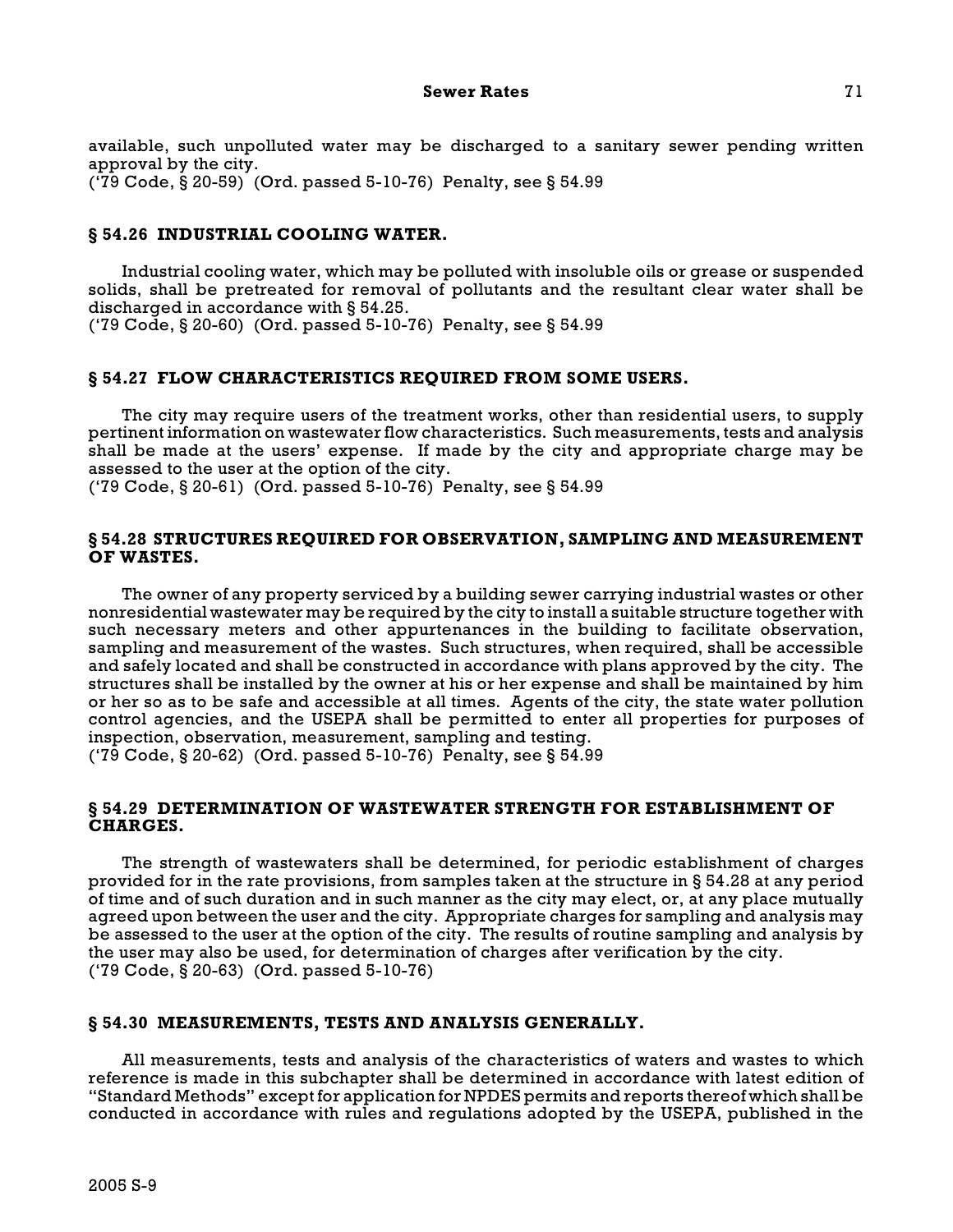Federal Register October 16, 1973 (40 CFR Part 136) and any subsequent revisions subject to approval by the city. ('79 Code, § 20-64) (Ord. passed 5-10-76)

# **§ 54.31 USE OF GREASE, OIL AND SAND INTERCEPTORS MAY BE REQUIRED.**

Grease, oil and sand interceptors or traps shall be provided when, in the opinion of the city, they are necessary for the proper handling of liquid wastes containing grease in excessive amounts, or any flammable wastes, sand and other harmful ingredients, except that such interceptors or types will not be required for private living quarters or dwelling units. All interceptors or traps shall be of a type and capacity approved by the city and shall be located so as to be readily and easily accessible for cleaning and inspection. They shall be constructed of impervious materials capable of withstanding abrupt and extreme changes in temperatures and shall be of substantial construction, be gastight, watertight, and equipped with easily removable covers. Where installed, all grease, oil and sand interceptors or traps shall be maintained by the owner, at his or her expense, in continuously efficient operation at all times. ('79 Code, § 20-66) (Ord. passed 5-10-76) Penalty, see § 54.99

# **§ 54.32 NOTIFICATION BY USERS OF UNUSUAL FLOWS OR WASTES.**

Users of the treatment works shall immediately notify the city of any unusual flows or wastes that are discharged accidently or otherwise to the sewer system. ('79 Code, § 20-66) (Ord. passed 5-10-76) Penalty, see § 54.99

# **§ 54.33 COMPLIANCE WITH STATE AND FEDERAL REQUIREMENTS.**

All provisions of this subchapter and limits set herein shall comply with any applicable state or federal requirements now, or projected to be in effect. ('79 Code, § 20-67) (Ord. passed 5-10-76) Penalty, see § 54.99

# **§ 54.34 TAMPERING WITH SEWAGE WORKS PROHIBITED.**

No unauthorized person shall maliciously, willfully or negligently break, damage, destroy, uncover, deface or tamper with any structure, appurtenance or equipment which is a part of the municipal sewage works. Any person violating this provision shall be subject to immediate arrest under charge of disorderly conduct.

('79 Code, § 20-68) (Ord. passed 5-10-76) Penalty, see § 54.99

# **§ 54.35 RIGHT OF ENTRY ON PRIVATE PROPERTY FOR ENFORCEMENT.**

(A) The Superintendent, Inspector and other duly authorized employees of the city, state water pollution control employees and USEPA employees bearing proper credentials and identification shall be permitted to enter all properties for the purposes of inspection, observation, measurement, sampling and testing in accordance with the provisions of this chapter. The Superintendent or his or her representatives, the state water pollution control employees and USEPA employees shall have no authority to inquire into any processes including metallurgical, chemical, oil, refining, ceramic, paper or other industries beyond that point having a direct bearing on the kind and source of discharge to the sewers or waterways or facilities for waste treatment.

(B) While performing the necessary work on private properties referred to in § 54.24, the Superintendent or duly authorized employees of the city shall observe all safety rules applicable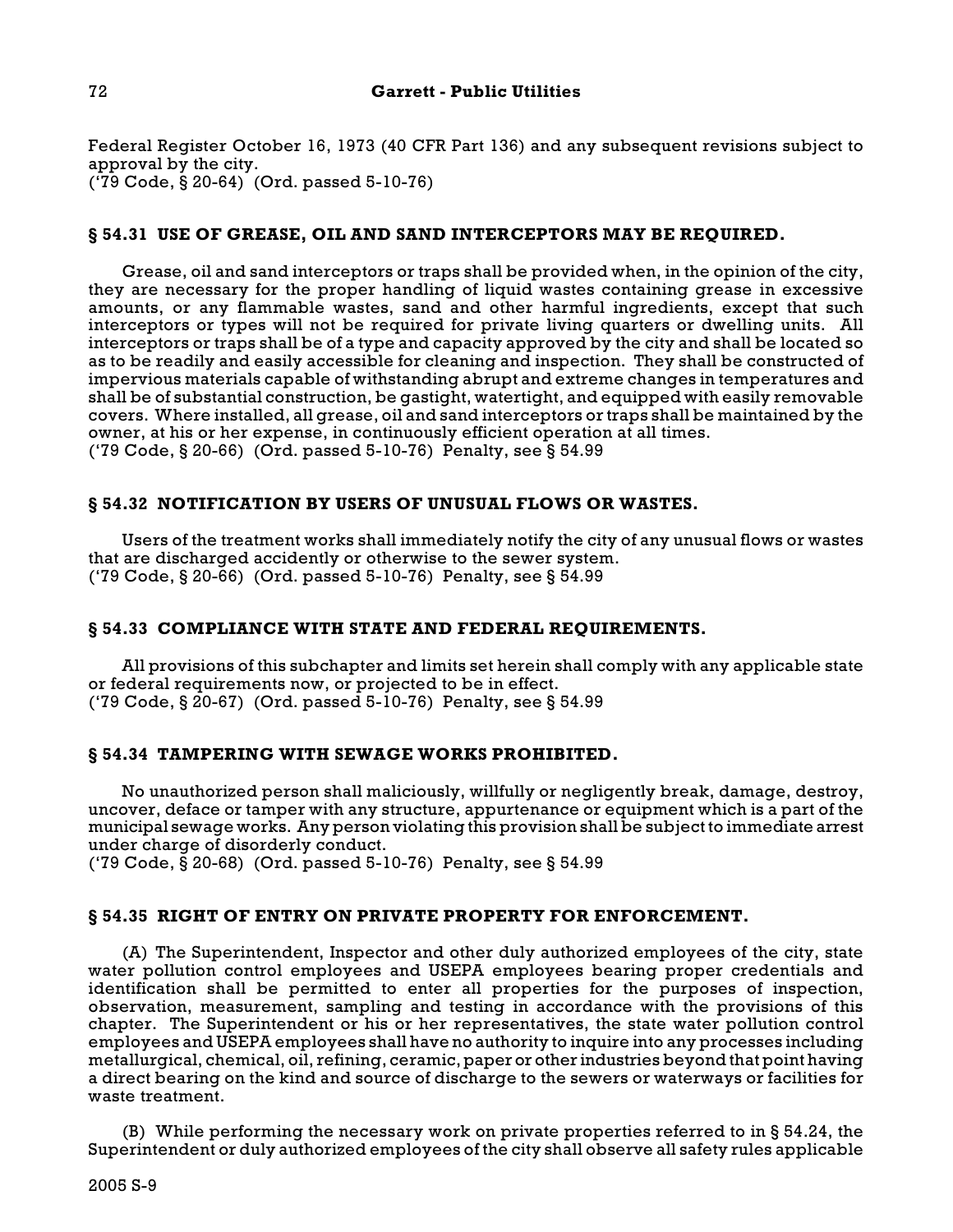#### **Sewer Rates** 73

to the premises established by the company and the company shall be held harmless for injury or death to the city employees and the city shall indemnify the company against loss or damage to its property by city employees and against liability claims and demands for personal injury or property damage asserted against the company and growing out of the gauging and sampling operation, except as such may be caused by negligence or failure of the company to maintain safe conditions as required in § 54.21.

(C) The Superintendent and other duly authorized employees of the city bearing proper credentials and identification shall be permitted to enter all private properties through which the city holds a duly negotiated easement for the purposes of, but not limited to, inspection, observation, measurement, sampling, repair and maintenance of any portion of the sewage works lying within the easement. All entry and subsequent work, if any, on the easement, shall be done in full accordance with the terms of the duly negotiated easement pertaining to the private property involved.

('79 Code, § 20-69) (Ord. passed 5-10-76) Penalty, see § 54.99

#### *RATES AND CHARGES*

#### **§ 54.45 DEFINITIONS.**

For the purposes of this subchapter, the following definitions shall apply unless the context clearly indicates or requires a different meaning.

*CITY.* The City of Garrett, Indiana, acting by and through the Common Council of the city, or any duly authorized officials acting in its behalf.

*COUNCIL.* The Common Council of the city, or any duly authorized officials acting upon its behalf.

*DEBT SERVICE COSTS.* The average annual principal and interest payments on all outstanding revenue bonds or other ling-term capital debt.

*EQUIPMENT.* All movable, non-fixed items necessary to the wastewater treatment process.

*EXCESSIVE STRENGTH SURCHARGES.* An additional charge which is billed to users for treating sewage wastes with an average strength in excess of "normal domestic sewage."

*INDUSTRIAL WASTES.* Any solid, liquid or gaseous substance or form of energy discharge, permitted to flow or escaping from an industrial, manufacturing, commercial or business process or from the development, recovery or processing of any natural resource carried on by any person or industrial user as defined by this subchapter.

*NPDES.* National Pollutant Discharge Elimination System.

*OPERATION AND MAINTENANCE COSTS.* All cost, direct and indirect, including but not limited to replacement costs, necessary to provide adequate wastewater collection, transport and treatment on a continuing basis and produce discharges to receiving waters that conform with all related federal, state and local requirements.

*OTHER SERVICE CHARGES.* Tap charges, connection charges, area charges and other identifiable charges, other than user charges, debt service charges and excessive strength surcharges.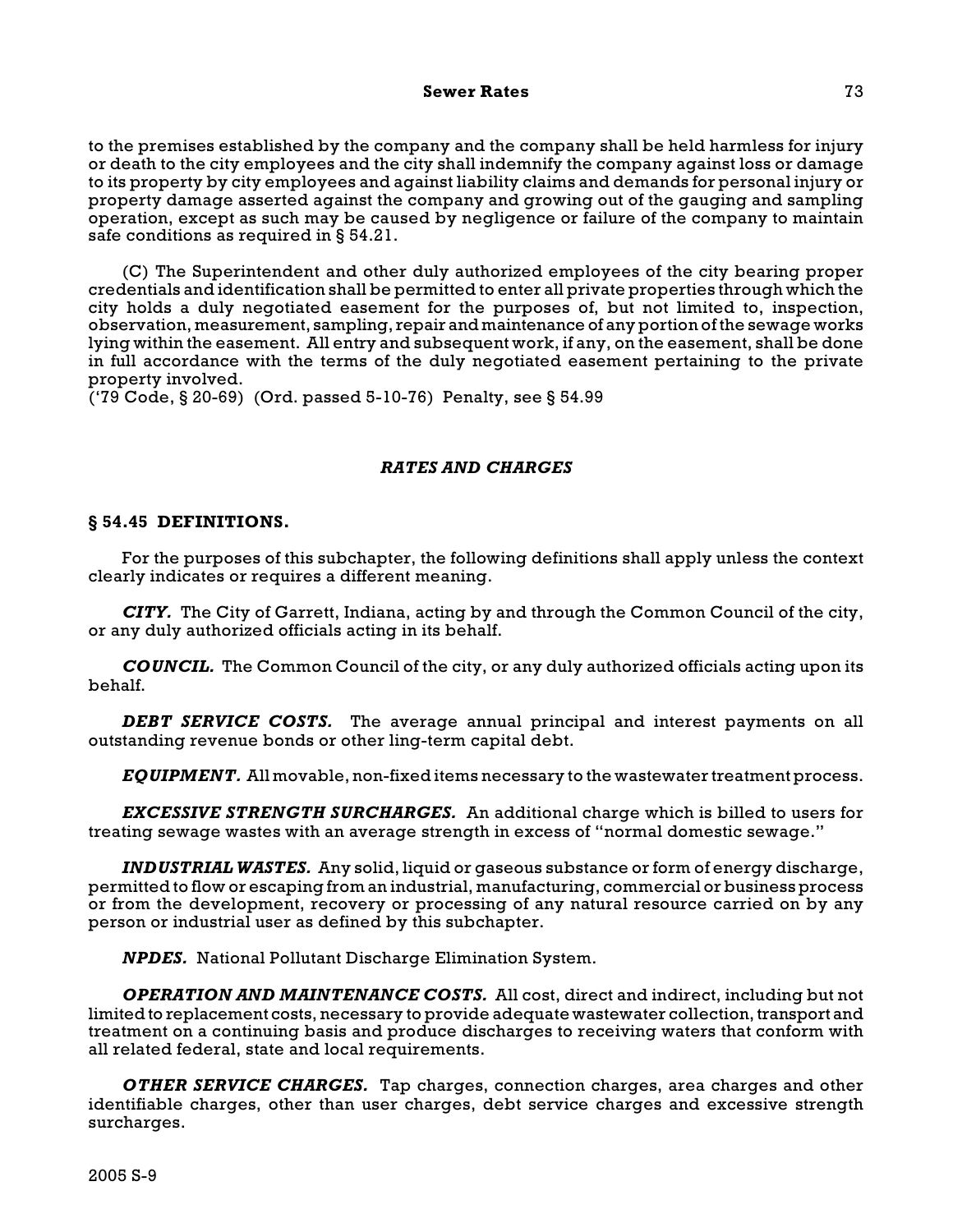*PERSON.* Any and all persons, natural or artificial, including any individual, firm, company, municipal, or private corporation, association, society, institution, enterprise, governmental agency or other entity.

*REAL PROPERTY.* All non-movable fixed in place items such as structures and buildings housing equipment or otherwise used in the wastewater treatment plant process.

*REPLACEMENT COSTS.* The expenditures for obtaining and installing equipment, accessories or appurtenances which are necessary during the service life of the treatment works to maintain the capacity and performance for which such works were designed and constructed.

*SANITARY SEWAGE.* Sewage discharge from the sanitary conveniences of dwellings (including apartment houses and hotels), office buildings, factories or institutions and free from storm water, surface water and industrial wastes.

*SERVICE LIFE.* The period of time during which a component of a wastewater sewage works will be capable of performing a function; and shall mean a period of 25 years for equipment and 50 years for real property, other than land.

*SEWAGE.* A combination of the water-carried wastes from residences, business buildings, institutions and industrial establishments.

*SEWAGE WORKS.* All facilities for collecting, transporting, pumping, treating and disposing of sewage and sludge.

*SEWERAGE SYSTEM.* The network of sewers and appurtenances used for collecting, transporting and pumping sewage to the wastewater treatment plant.

*STANDARD METHODS.* The examination and analytical procedures set forth in the most recent edition of "Standard Methods for the Examination of Water and Waste Water", publishes jointly by the American Public Health Association, the American Water Works Association, and the Water Pollution Control Federation and set forth in the Congressional Record 40 CFR 136.

*USER CHARGE.* A charge levied on users of the wastewater treatment works for the cost of operation and maintenance of such works. The method of computing the initial user charge and debt service charge is contained in a report prepared by H. J. Umbaugh and Associates, Certified Public Accountants, Indianapolis, Indiana, and is incorporated as a part hereof.

*USER CLASS.* The division of wastewater treatment customers by source, function, waste characteristics, and process or discharge similarities (i.e., residential, commercial, industrial, institutional, and governmental) in the user charge system and as industrial and nonindustrial in the industrial cost recovery system.

(1) *COMMERCIAL USER.* Any establishment listed in the Office of Management and Budget's "Standard Industrial Classification Manual (SICM)" (1972 edition) involved in a commercial enterprise, business or service which, based on a determination by the city, discharges primarily segregated domestic wastes or wastes from sanitary conveniences.

(2) *GOVERNMENTAL USER.* Any federal, state or local governmental user of the wastewater treatment works.

(3) *INDUSTRIAL USER.* Any manufacturing or processing facility that discharges industrial waste to a publicly owned treatment works. Industrial users shall be as identified in the "SICM" under divisions A, B, D, E or I.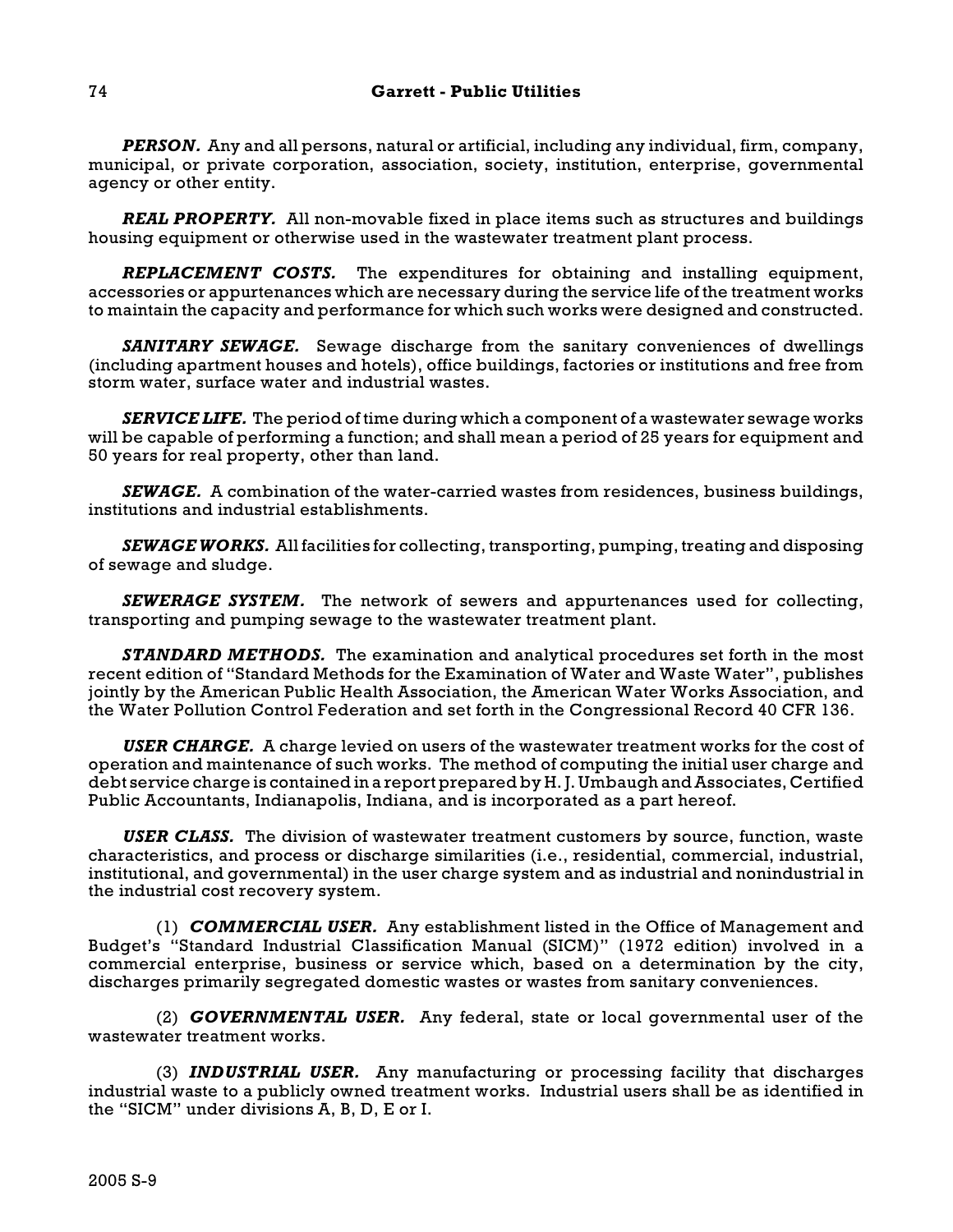(4) *INSTITUTIONAL USER.* Any establishment listed in the "SICM" involved in a social, charitable, religious or educational function which, which based on a determination by the city, discharges primarily segregated domestic wastes or wastes from sanitary conveniences.

(5) *RESIDENTIAL USER.* A user of the treatment works whose premises or building is used primarily as a residence for one or more persons, including all dwelling units, etc.

*WASTEWATER TREATMENT PLANT.* The wastewater treatment facilities of the Garrett Municipal Sewage Works. ('79 Code, § 20-78) (Ord. passed 5-17-76; Am. Ord. passed 6-16-92; Am. Ord. 52692-3, passed

6-16-92)

## **§ 54.46 BASED ON SERVICES PROVIDED.**

(A) Every person whose premises are served by the sewage works shall be charged for the services provided. These charges are established for each user class, as defined, in order that the sewage works shall recover, from each user and user class, revenue which is proportional to its use of the treatment works in terms of volume and load. User charges are levied to defray the cost of operation and maintenance (including replacement) of the treatment works. User charges shall be uniform in magnitude within a user class.

(B) User charges are subject to the rules and regulations adopted by the United States Environmental Protection Agency, published in the Federal Register August 21,1973 (38 CFR 22523) and on February 11, 1974 (39 CFR 5252). Replacement costs, which are recovered through the system of user charges, shall be based upon the expected service life of the sewage works plant and equipment.

(C) The various classes of users of the treatment works for the purposes of this subchapter shall be as follows:

- (1) Class I Residential.
- (2) Class II Commercial.
- (3) Class III Institutional.
- (4) Class IV Governmental.

(5) Class V - Industrial.

('79 Code, § 20-79) (Ord. passed 6-10-76; Am. Ord. passed 7-21-81; Am. Ord. 52692-3, passed 6-16-92; Am. Ord. 97-27, passed 12-2-97; Am. Ord. 2001-5, passed 6-19-01)

#### **§ 54.47 SCHEDULE.**

(A) For the use of and the service rendered by the sewage works, rates and charges shall be collected from the owners of each and every lot, parcel of real estate or building that is connected with the city sanitary system or otherwise discharges sanitary sewage, industrial wastes, water or other liquids, either directly or indirectly, into the sanitary sewage system of the city. Such rates and charges include user charges, debt service costs, excessive strength surcharges and other service charges, which rates and charges shall be payable as hereinafter provided and shall be in an amount determinable as follows: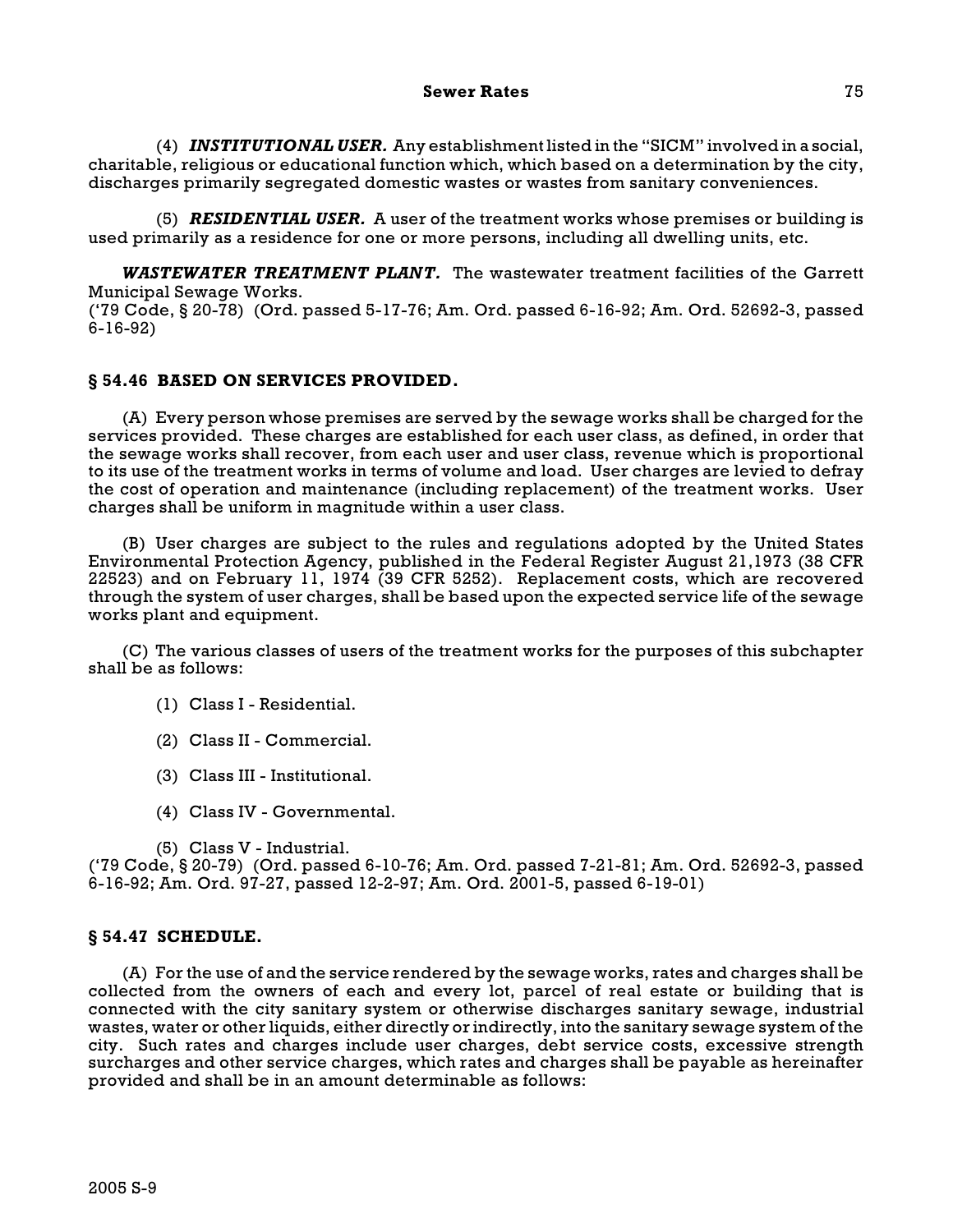(B) The sewage rates and charges shall be based on the quantity of water used on or in the property or premises subject to such rates and charges, as the same is measured by the water meter there in use, except as herein otherwise provided. Water meters will be read once each month, and sewage service bills shall be rendered once each month (or period equaling a month). The water usage schedule on which the amount of the rates and charges shall be determined shall be as follows:

(1) User Class I through V.

| <b>QUANTITY OF WATER</b><br>USED PER MONTH BY ALL<br><b>USER CLASSES (GALLONS)</b> | <b>TOTAL RATE</b> |
|------------------------------------------------------------------------------------|-------------------|
| Residential                                                                        |                   |
| <b>First 3,000</b>                                                                 | \$15.00           |
| Over 3,000                                                                         | 13.05             |
| Commercial and Institutional                                                       |                   |
| <b>First 3,000</b>                                                                 | 15.00             |
| Next 7,000                                                                         | 13.05             |
| Next 15,000                                                                        | 11.11             |
| Next 25,000                                                                        | 9.28              |
| Over 50,000                                                                        | 7.26              |
| Governmental and Industrial                                                        |                   |
| <b>First 3,000</b>                                                                 | 15.00             |
| Next 7,000                                                                         | 13.05             |
| Next 15,000                                                                        | 11.11             |
| Next 25,000                                                                        | 9.28              |
| Next 50,000                                                                        | 7.26              |
| Over 100,000                                                                       | 6.09              |

(C) The minimum charge for any service where the use is a metered consumer shall be based on the size of such water meter and shall be as follows: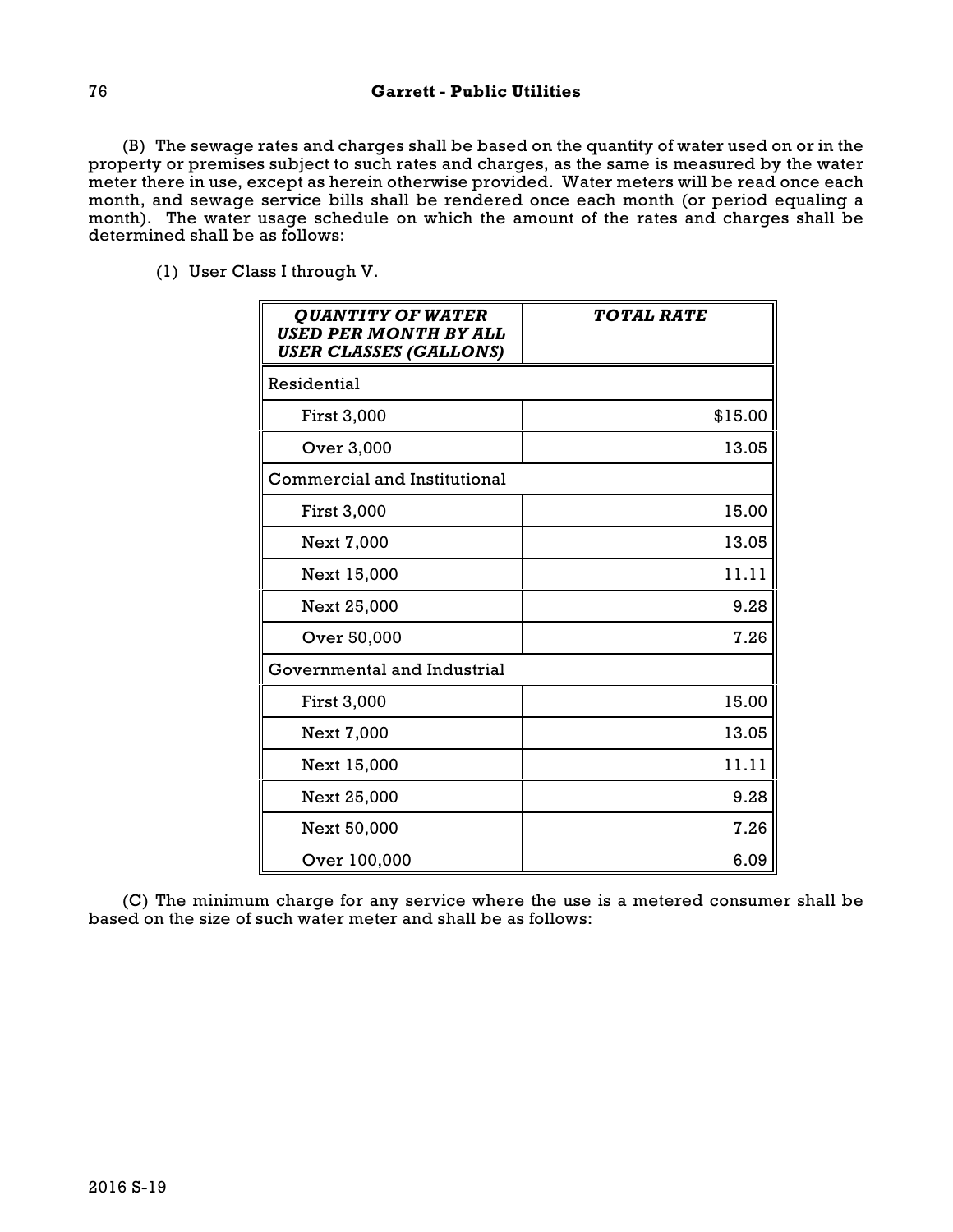| <i><b>MINIMUM MONTHLY CHARGE</b></i>       |                                                |         |
|--------------------------------------------|------------------------------------------------|---------|
| <i><b>METER SIZE</b></i><br>(IN INCHES)    | <i><b>GALLONS</b></i><br><i><b>ALLOWED</b></i> | TOTAL   |
| $5/8 - 3/4$                                | 3,000                                          | \$45.00 |
| 1                                          | 5,671                                          | 79.85   |
| $1\frac{1}{4}$                             | 9,297                                          | 127.16  |
| $1\frac{1}{2}$                             | 13,084                                         | 176.59  |
| 2                                          | 19,001                                         | 253.80  |
| 3                                          | 28,362                                         | 375.95  |
| 4                                          | 37,743                                         | 498.36  |
| 6                                          | 53,608                                         | 705.38  |
| Provided, however, that the minimum charge |                                                |         |

shall be based on a meter size of not more than one size smaller than the service line in which the meter is installed.

(D) Other charges shall be as follows:

| <b>OTHER CHARGES</b>                                        | TOTAL   |  |
|-------------------------------------------------------------|---------|--|
| <b>Unmetered Users</b>                                      |         |  |
| Per single family equivalent                                | \$71.08 |  |
| Extra Units Charge                                          |         |  |
| Per additional unit per month                               | 13.54   |  |
| <b>Excessive Strength Surcharge</b>                         |         |  |
| Suspended Solids (in excess of 250 mg/l)<br>(per pound)     | .25     |  |
| BOD (in excess of 200 mg/l) (per pound)                     | .24     |  |
| Phosphorus (in excess of $10 \text{ mg/l}$ ) (per<br>pound) | 2.49    |  |

('79 Code, § 20-80) (Ord. passed 6-10-76; Am. Ord. passed 8-6-86; Am. Ord. 82190-1, passed 8-21-90; Am. Ord. 52692-3, passed 6-16-92; Am. Ord. 97-27, passed 12-2-97; Am. Ord. 2001-5, passed 6-19-01; Am. Ord. 2002-27, passed 11-19-02; Am. Ord. 2013-02, passed 2-5-13; Am. Ord. 2013-08, passed 5-7-13; Am. Ord. 2015-06, passed 11-17-15)

## **§ 54.48 USE OF WATER SOURCES OTHER THAN CITY'S.**

The quantity of water discharged into the sanitary sewerage system and obtained from sources other than the utility that serves the city shall be determined by the city in such manner as the city shall reasonably elect, and the sewage service shall be billed at the appropriate rates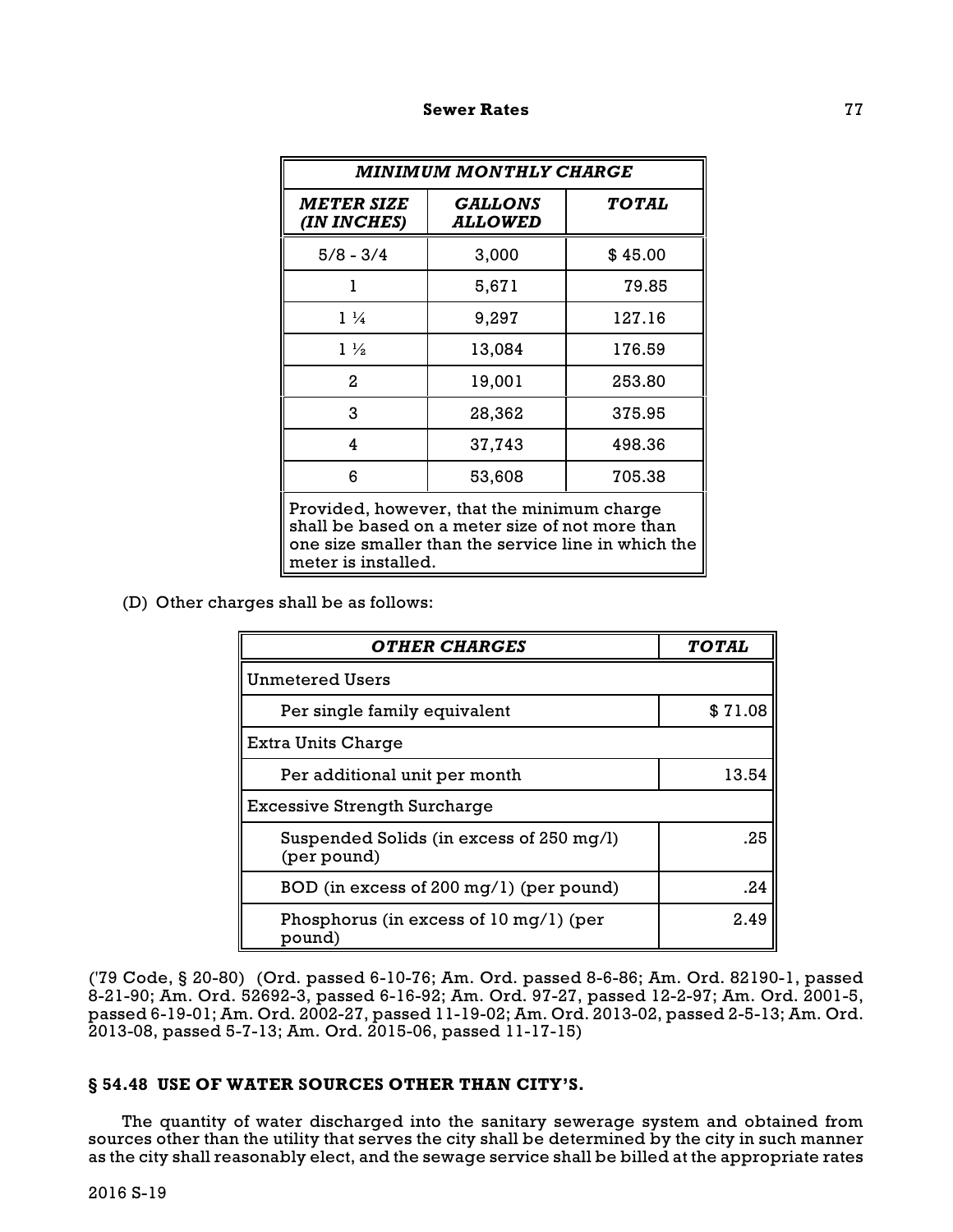### 78 **Garrett - Public Utilities**

in § 54.47. Further, as is hereinafter provided in this section, the city may make proper allowances in determining the sewage bill for quantities of water shown on the records to be consumed, but which are also shown to the satisfaction of the city that such quantities do not enter the sanitary sewage system:

(A) If a lot, parcel of real estate or building discharging sanitary sewage, industrial wastes, water or other liquids into the city sanitary sewerage system, either directly or indirectly, is not a user of water supplied by the water utility serving the city, and the water used thereon or therein is not measured by a water meter, or is measured by a water meter not acceptable to the city, then the amount of water used shall be otherwise measured or determined by the city. In order to ascertain the rate or charge provided in this subchapter, the owner or other interested party shall, at his or her expense, install and maintain meters, weirs, volumetric measuring devices or any adequate and approved method of measurement acceptable to the city for the determination of sewage discharge.

(B) If a lot, parcel of real estate or building discharging sanitary sewage, industrial wastes, water or other liquids into the city's sanitary sewerage system, either directly or indirectly, is a user of water supplied by the water utility serving the city and, in addition, is a user of water from another source which is not measured by a water meter or is measured by a meter not acceptable to the city, then the amount of water used shall be otherwise measured or determined by the city. In order to ascertain the rates or charges, the owner or other interested parties shall, at his or her expense, install and maintain meters, weirs, volumetric measuring devices or any adequate and approved method of measurement acceptable to the city for the determination of sewage discharge.

(C) If two or more residential lots, parcels of real estate or buildings discharging sanitary sewage water or other liquids into the city's sanitary sewerage system, either directly or indirectly, are users of water and the quantity of water is measured by a single water meter, then in each such case, for billing purposes, the quantity of water used shall be averaged for each user and the minimum charge and the sewage rates and charges shall apply to each of the number of residential lots, parcels of real estate, or buildings served through the single water meter.

(D) If two or more dwelling units such as mobile homes, manufactured homes, apartments or housekeeping rooms discharging sanitary sewage, water or other liquids into the city's sanitary sewerage system, either directly or indirectly, are users of water and the quantity of water is measured by a single water meter, then in such case billing shall be for a single service in the manner set out elsewhere herein, except that there will be an additional charge of \$.90 \$2.85 per month for each additional unit. In the case of mobile home parks and in the case of manufactured home parks, the number of dwelling units shall be computed and interpreted as the total number of mobile home spaces available for rent plus any other dwelling units served through the meter. A *DWELLING UNIT* shall be interpreted as a room or rooms or any other space or spaces in which cooking facilities are provided.

(E) In order that the single-family domestic and residential users of sewage service shall not be penalized for sprinkling lawns during the summer months of July, August and September, the billing for sewage service for residences or domestic users for such months shall be based upon the water usage for the previous months of January, February and March. If the water usage for such previous months is greater than the water usage for such summer months then the billing for sewage services shall be computed on the actual water used in the month for which the sewage service bill is being rendered. Domestic or residential sewage service as applicable to the sprinkling rate shall apply to each lot, parcel of real estate or building which is occupied and used as a single-family residence. Such sprinkling rate shall not apply to any premises which are partially or wholly used for commercial or industrial purposes. If a portion of such premises shall be used for commercial or industrial purposes, the owner shall have the privilege of separating the water service so that the residential proportion of the premises is served through a separate meter and in such case the water usage ad registered by the water meter serving such portion of the premises used for residential purposes would qualify under the sprinkling rate.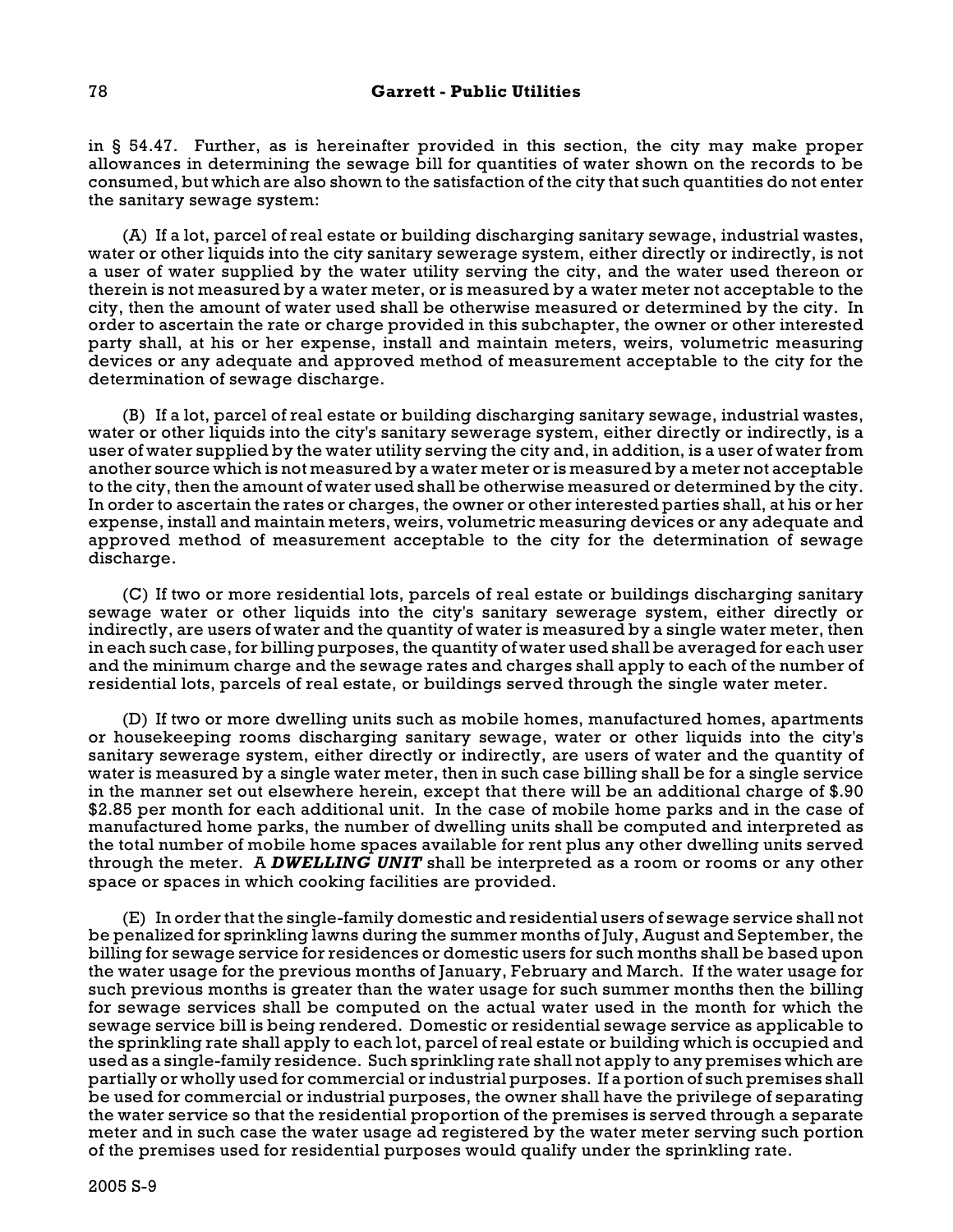(F) If a lot, parcel of real estate or building discharges sanitary sewage, industrial waste, water or other liquids into the city's sanitary sewerage system, either directly or indirectly, and uses water in excess of 45,000 gallons per quarter, and it can be shown to the satisfaction of the city that a portion of water as measured by the water meter or meters does not and cannot enter the sanitary sewage system, then the owner or other interested party shall install and maintain meters, weirs, volumetric measuring devices or any adequate and approved method of measurement acceptable to the city for the determination of sewage discharge.

('79 Code, § 20-81) (Ord. passed 5-10-76; Am. Ord. passed 2-28-79; Am. Ord. 52692, passed 6-16-92)

(G) In order that single-family domestic and residential users of sewage service shall not be penalized for water used in connection with swimming pool fills or refills, such users shall not be charged for sewage service based upon water usage for the following purposes:

(1) The initial fill-up of a newly constructed swimming pool.

(2) The fill-up of an existing pool that has been completely drained for repair or rehabilitation of the pool structure or of a pool liner.

(3) The partial fill-up necessary in the spring of the year or when a pool is reopened after winter closure. This exception is limited to one time per year, any additional partial fill-ups occasioned as a result of evaporation, leakage, backwashing filters or other causes is not included in this exception.

('79 Code, § 20-81) (Am. Ord. 4792-2, passed 4-7-92)

(H) In order that the Parks and Recreation Department, or its successors, shall not be penalized for water used in connection with the municipal swimming pool located at Feick Park, there shall not be a charge for sewage service based upon water usage for water metered at the pump house used to fill or refill the swimming pool, without limitation.

('79 Code, § 20-81) (Ord. 4792, passed 4-7-92; Am. Ord. 52692, passed 6-16-92; Am. Ord. 7792, passed 7-7-92)

#### **§ 54.49 RATE SURCHARGE FOR INDUSTRIAL USERS.**

(A) In order that the rates and charges may be justly and equitably adjusted to the service rendered to industrial users, the city shall base its charges not only on the volume, but also on strength and character of the stronger-than-normal domestic sewage and wastes which it is required to treat and dispose of. The city shall require the industrial user to determine the strength and content of all sewage and wastes discharged, either directly or indirectly into the sanitary sewage system, in such manner and by such method as the city may deem practicable in light of the conditions and attending circumstances of the case, in order to determine the proper charge. The industrial user shall furnish a central sampling point available to the city at all times.

(B) Normal sewage domestic waste; strength should not exceed a BOD of 200 mg/l of fluid, suspended solids in excess of 250 mg/l fluid. Additional charges for treating stronger-thannormal domestic waste are set forth in § 54.47.

(C) The determination of suspended solids and five day BOD contained in the waste shall be in accordance with the latest copy of "Standard Methods for the Examination of Water, Sewage and Industrial Wastes," as written by the American Public Health Association, the American Water Works Association, the Water Pollution Control Federation, and in conformance with "Guidelines Establishing Test Procedures for Analysis of Pollutants," Regulations CFR Part 136, published in the Federal Register on October 16, 1973. ('79 Code, § 20-82) (Ord. passed 5-10-76)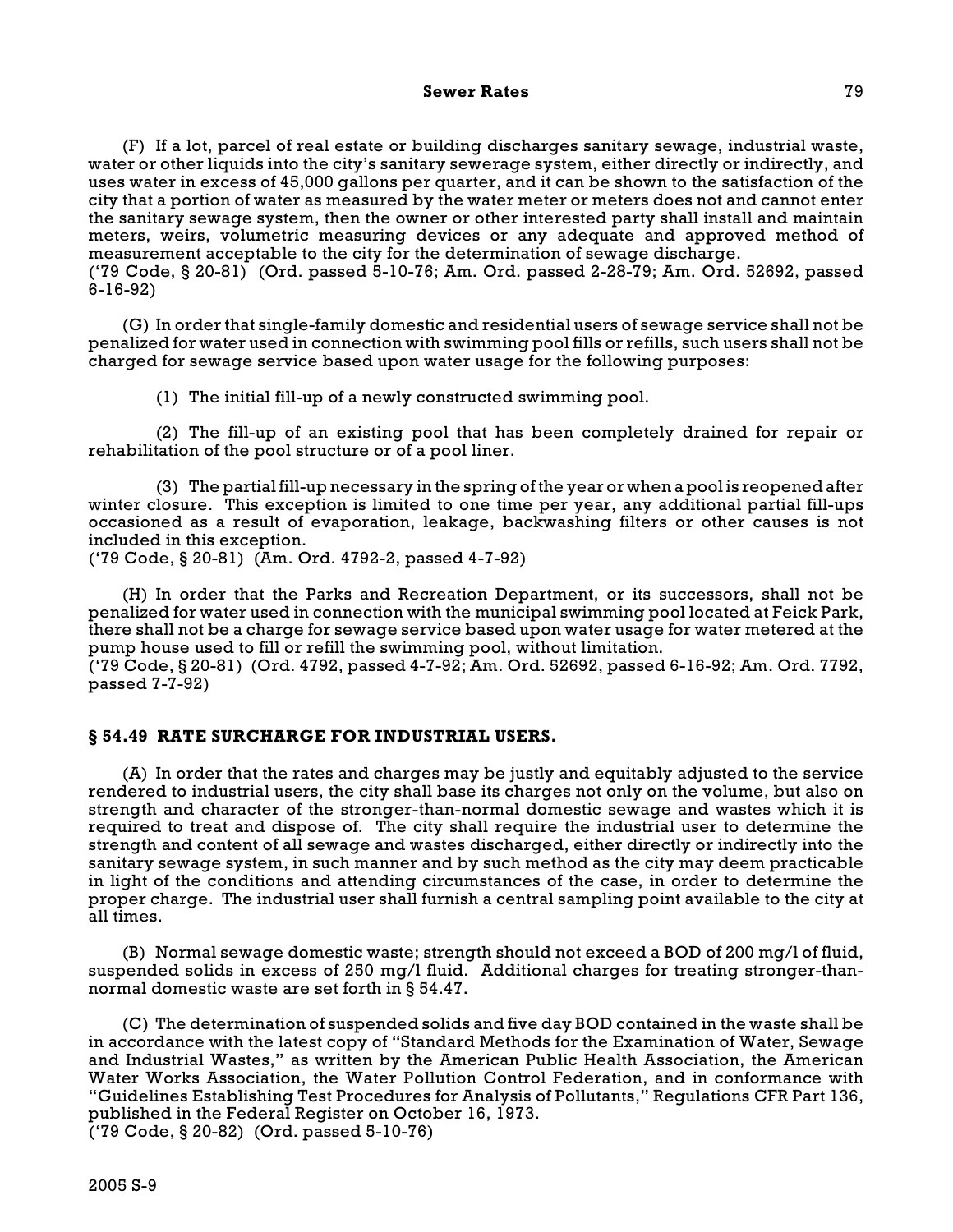## **§ 54.50 BILLING; DELINQUENT ACCOUNTS.**

(A) Sewage charges for sewerage service shall be prepared, and billed by the city along with the bills for water service and shall be payable at the same time as the water bills.

(B) The rates and charges may be billed to the tenant or tenants occupying the properties served, unless otherwise requested in writing by the owner, but such billing shall in no way relieve the owner from the liability in event payment is not made as herein required. The owners of properties served, which are occupied by a tenant or tenants, shall have the right to examine the collection records of the city for the purpose of determining whether bills have been paid by such tenant or tenants, provided that such examination shall be made at the office at which said records are kept and during the hours that such office is open for business.

(C) As is provided by IC 36-9-23-31, all rates and charges not paid when due are hereby declared to be delinquent and a penalty of 10% of the amount of the rates or charges shall thereupon attach hereto. The time at which such rates or charges shall be paid shall be determined by the city in its discretion and be printed on the bill.

(D) Charges for sewerage service levied pursuant to this subchapter shall be due and payable on or before the due date shown on the bills. Any service charge not paid by the due date (approximately 15 days after the bill is rendered) shall be considered delinquent. Such delinquent charge together with any applied penalties shall be collectible as hereinafter set forth.

(E) As provided by the statutes of the state, delinquent sewerage service charges may be made a lien against the property served through certification to the Auditor and the Recorder of the county. In such case, the delinquent service charges, together with the mandatory penalty of 10%, shall be placed on the tax duplicate and be collected in the same manner as regular taxes and assessments are collected.

(F) In addition to the foregoing remedies, the city shall have the right to bring a civil action to recover any delinquent charges, together with a penalty of 10% and a reasonable attorney's It shall also have the right, as provided by the statutes of the state, to foreclose any lien established under the provisions of this subchapter with recovery of the charge, a penalty of  $10\%$ and a reasonable attorney's fee as provided by state law.

(G) There shall be a charge of \$1.50 for each duplicate bill prepared by the city. ('79 Code, § 20-83) (Ord. passed 5-10-76, Am. Ord. 52692, passed 6-16-92; Am. Ord. 52692-3, passed 6-16-92; Am. Ord. 97-27, passed 12-2-97)

#### **§ 54.51 REVIEW OF FAIRNESS OF RATES.**

(A) In order that the rates and charges for sewage services may remain fair and equitable and be in proportion to the cost of providing services to the various users of user classes, the city's shall cause a study to be made within a reasonable period of time following the first 12 months of operation, following the date on which this chapter went into effect. Such study shall include, but not be limited to, an analysis of the costs associated with the treatment of excessive strength effluents from industrial users or user classes, the financial position of the sewage works and the adequacy of its revenue to provide reasonable funds for operation and maintenance, replacements, debt service requirements and capital improvements to the waste treatment systems.

(B) Thereafter, on an annual basis, within a reasonable period of time following the normal accounting period, the city shall cause a similar study to be made for the purpose of reviewing the fairness and equity of the rates and charges for sewage services on a continuing basis. Such studies shall be conducted by officers or employees of the city or by a firm of certified public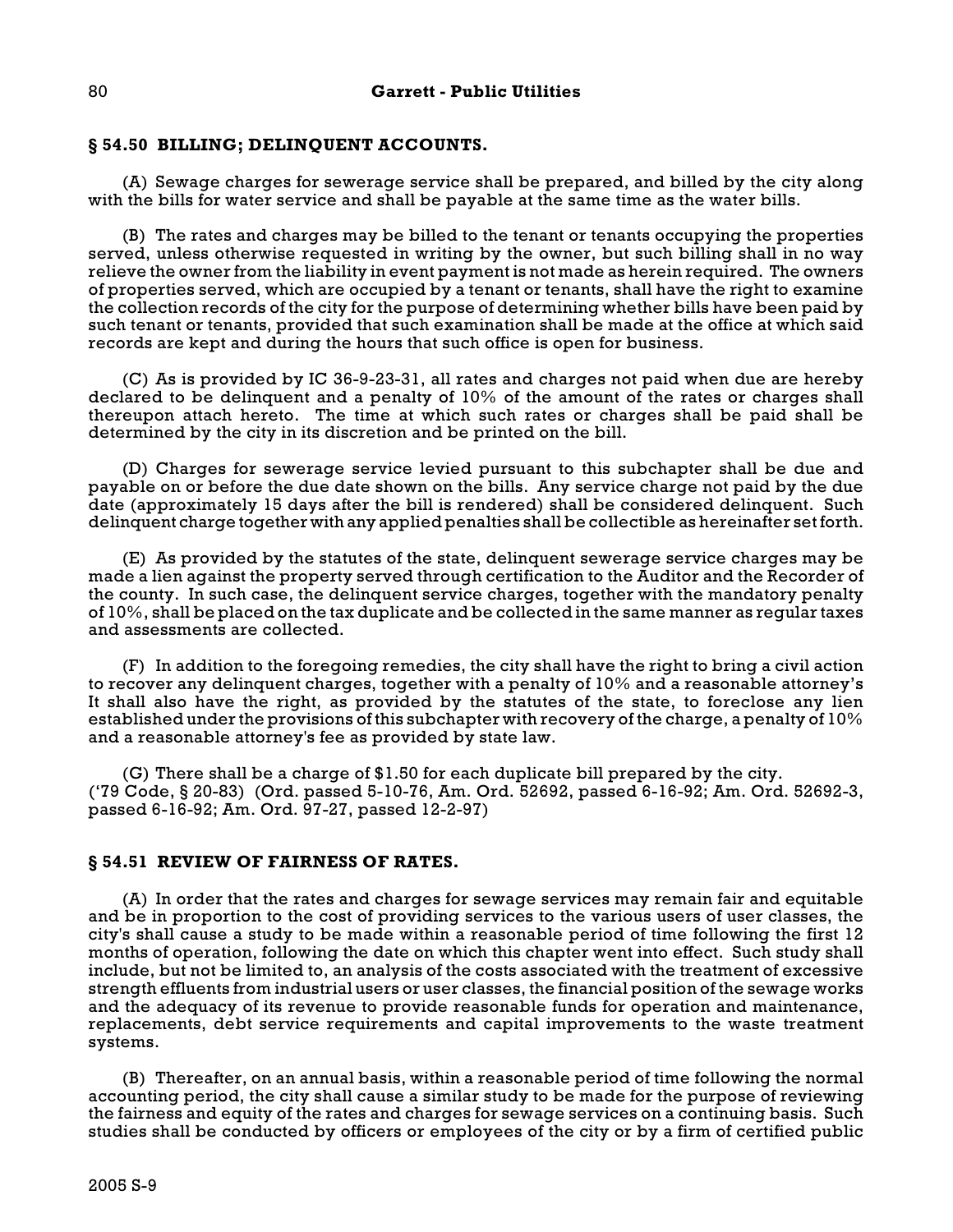accountants, or a firm of consulting engineers which firms shall have experience in such studies, or by such combination of officers, employees, certified public accountants, or engineers as the city shall determine to be best under the circumstances.

('79 Code, § 20-84) (Ord. passed 5-10-76; Am. Ord. 52692, passed 6-16-92; Am. Ord. 52692-3, passed 6-16-92)

## **§ 54.52 ENFORCEMENT.**

(A) The city shall make and enforce such bylaws and regulations as may be deemed necessary for the safe, economical and efficient management of the city's sewerage system, pumping stations and sewage treatment works, for the construction and use of house sewers and connections to the sewerage system, and for the regulation, collection, rebating and refunding of such rates and charges.

(B) The city is hereby authorized to prohibit dumping of wastes into the city's sewerage system which, in its discretion, are deemed harmful to the operation of the sewage treatment works of the city, or to require methods affecting pretreatment of the wastes to comply with the pretreatment standards included in the NPDES permit issued to the sewage works. ('79 Code, § 20-85) (Ord. passed 5-10-76; Am. Ord. 52692, passed 6-16-92; Am. Ord. 52692-3, passed 6-16-92)

#### **§ 54.53 SEWER CONNECTION FEES.**

(A) The fee or charge that shall be paid to the city for the right to connect to any city sanitary sewer shall be as follows:

(1) Residential in city limits (per each dwelling; multiple-dwelling units shall pay a fee equal to the connection fee times each separately numbered unit for postal services): \$1,500, with a maximum connection fee in connection with a multiple dwelling residential unit of \$5,000.

(2) Non-residential in city limits: \$1,500 per Equivalent Dwelling Unit (EDU), with a maximum connection fee of \$5,000.

(3) All residential connections outside city limits: \$1,500, with a maximum connection fee in connection with a multiple dwelling residential unit of \$5,000.

(4) Non-residential outside city limits: \$1,500 per Equivalent Dwelling Unit (EDU), with a maximum connection fee of \$5,000.

(B) *EQUIVALENT DWELLING UNITS (EDU)* shall mean the average wastewater flow, estimated or metered of 310 gallons per day. All EDU calculations shall be rounded to the next highest integer. All single-family residential customers shall be deemed to be one EDU. ('79 Code, § 20-86) (Ord. passed 8-16-83; Am. Ord. 52692, passed 6-16-92; Am. Ord. 52692-3, passed 6-16-92; Am. Ord. 2001-5, passed 6-19-01; Am. Ord. 2005-1, passed 2-1-05)

#### **§ 54.54 SPECIAL RATE CONTRACTS.**

The Council is hereby further authorized to enter into special rate contracts with customers of the sewage works where clearly definable cost to the sewage works can be determined, and such special rates shall be based on such costs. (Ord. 52692-3, passed 6-16-92)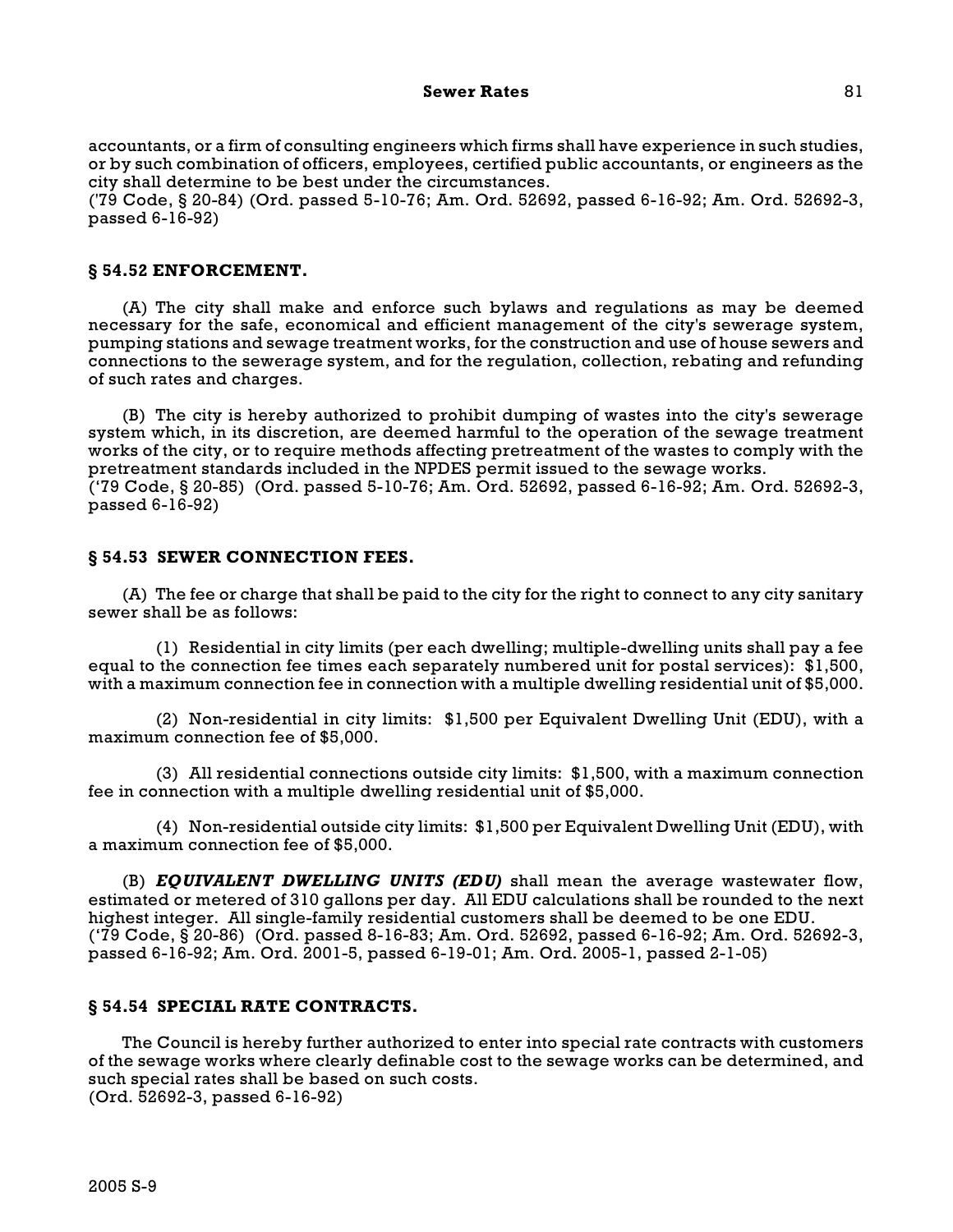# **§ 54.55 DEPOSIT.**

No applicant or consumer shall be hereafter connected for service by the sewage works or entitled to receive service from the sewage works utility until such applicant or consumer shall apply at the utility office for such service, pay all delinquencies, if any, standing against such consumer, wheresoever incurred, and shall make a deposit with the city in the amount of \$100. (Ord. 2001-5, passed 6-19-01; Am. Ord. 2002-27, passed 11-19-02)

# *INDUSTRIAL RECOVERY CHARGES*

## **§ 54.65 DEFINITIONS.**

For the purpose of this subchapter, the following definitions shall apply unless the context clearly indicates or requires a different meaning.

*ACT.* The Federal Water Pollution Control Act Amendments of 1972, Public Law 92-500, adopted by the 92nd Congress on October 18,1972.

*AMOUNTS FOR RECONSTRUCTION AND EXPANSION.* Those amounts which represent a minimum of 80% of the amount retained by the city, together with interest earned thereon. These amounts shall be used solely for the eligible costs of the expansion or reconstruction of treatment works associated with the project and necessary to meet the requirements of the act. The city shall obtain the written approval of the regional administrator of the United States Environmental Protection Agency (USEPA) prior to commitment of the retained amounts for any expansion and reconstruction. The remaining 20% of retained amounts may be used at the discretion of the city.

*FEDERAL GRANT AMOUNTS,* That portion of the total construction costs for Project Number C-180394 01 which was sponsored by the United States Environmental Protection Agency. Total eligible construction costs will amount to approximately \$735,800. The federal grant will amount to approximately \$551,850.

*INDUSTRIAL COST RECOVERY PERIOD.* That period during which the grant amount allocable to the treatment of wastes from industrial users is recovered from the industrial users of such works, which shall be a period of 30 years.

*INDUSTRIAL USER.* Any nongovernmental user of the treatment works identified in the "Standard Industrial Classification Manual," 1972, Office of Management and Budget, as amended and supplemented, under the following divisions:

- (1) Division A Agriculture, Forestry and Fishing.
- (2) Division B Mining.
- (3) Division D Manufacturing.
- (4) Division E Transportation, Communication, Electric, Gas and Sanitary Services.
- (5) Division I Services.

A user in the divisions listed may be excluded if it is determined that such user will introduce primarily segregated domestic wastes or wastes from sanitary conveniences.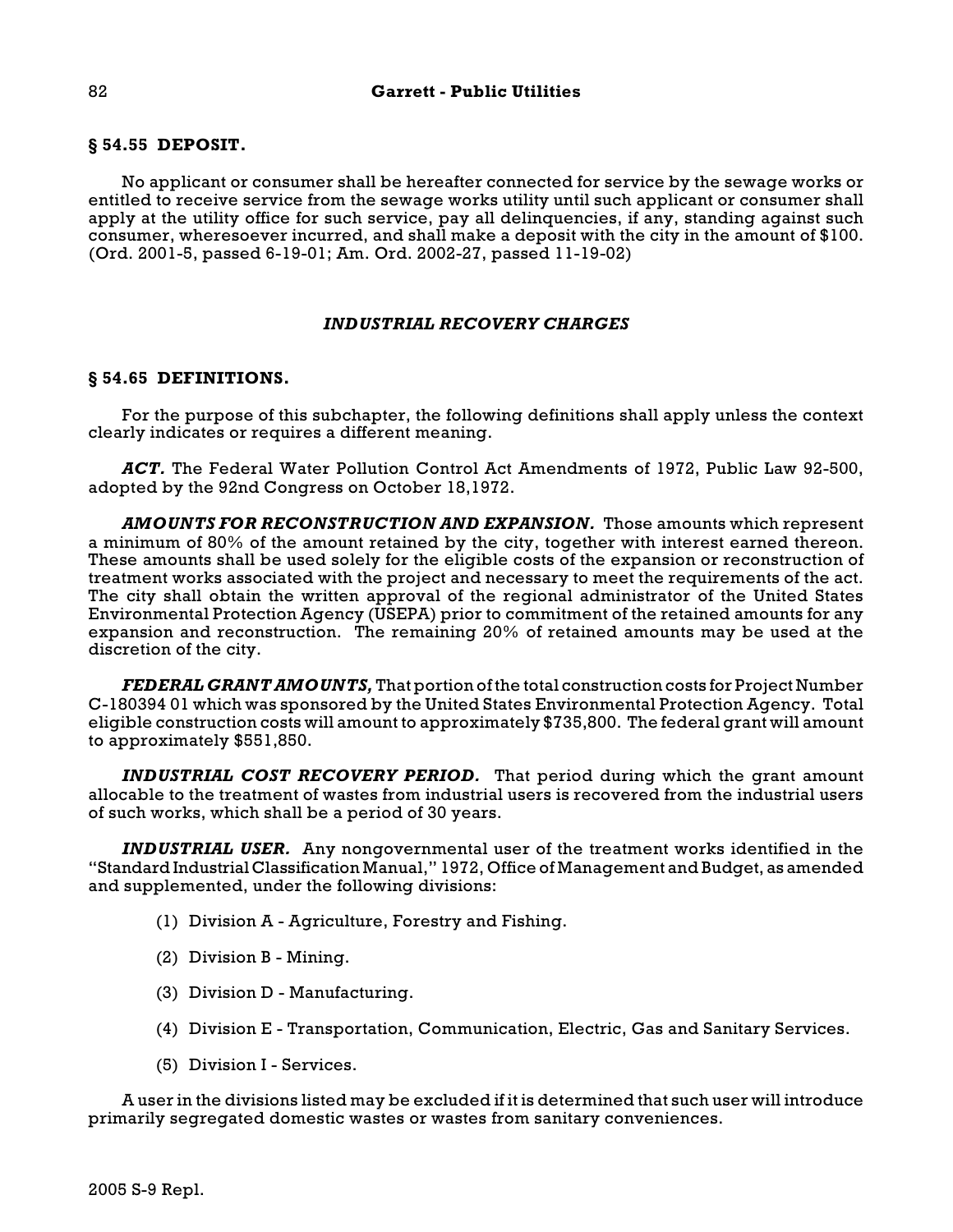*NONINDUSTRIAL USER.* Any governmental or residential user. The term also includes commercial, institutional and other industrial users where it has been determined that the wastes contributed by these users is primarily segregated domestic wastes or wastes from sanitary conveniences.

*NORMAL DOMESTIC WASTES.* Wastes which do not exceed a biochemical oxygen demand (BOD) strength of 200 mg/1 of fluid, a suspended solids strength in excess of 250 mg/1 of fluid. Also, it shall mean wastewaters from segregated domestic or sanitary conveniences as distinct from wastes from industrial processes, or a phosphorus strength of 10 mg/1 of fluid.

*PAYMENT TO UNITED STATES TREASURY.* That portion of the recovered amounts that must be returned to the United States Treasury on an annual basis. The annual payments to the United States Treasury shall amount to 50% of the annual recovered amounts, together with interest earned thereon.

*PROJECT NUMBER C-180394 01.* A separate and distinct construction project for construction of the municipal sewage works which was sponsored by the United States Environmental Protection Agency under the provisions of Public Law 92-500. This project does not include past or future construction, equipment or other services not included under the specific project number and the approved plans, specifications and approved change orders for the project which are on file in the city hall, and by reference made a part of this subchapter as fully as if same were attached hereto or incorporated herein.

*RECOVERED AMOUNTS.* The annual payments from industrial users for their share of the federal grant allocable to the cost of treating industrial waste, which is determined by dividing the amount of the total federal grant, allocable to the treatment of industrial waste, by the recovery period.

*RETAINED AMOUNTS.* That portion of the recovered amounts retained by the city. The retained amounts shall be equal to 50% of the recovered amounts, together with interest earned thereon.

*SEGREGATED DOMESTIC WASTES.* Wastes from nonresidential sources, resulting from normal domestic activities and measurable and set apart from industrial trade or process discharges. ('79 Code, § 20-93) (Ord. passed 5-10-76)

# **§ 54.66 DETERMINATION.**

In order to comply with federal regulations, in the case of federal grant assistance for the construction of waste treatment works, where it has been determined that "industrial users" defined in § 54.65, or as amended by appropriate federal regulations, are required to reimburse a portion of the federal grant amount allocable to the capital cost of constructing facilities for the treatment of "industrial wastes," rates and charges shall be collected from each industrial user connected to the municipal sewerage works or who otherwise discharges sewage, water or liquids, either directly or indirectly, into the municipal waste treatment system, which charges shall be payable as hereinafter provided and shall be in an amount determinable as follows:

(A) The industrial cost recovery charges for the treatment of industrial wastes shall be based upon the volume of sewage flow billed to industrial users, as determined in accordance with appropriate provisions for determining billed flow included in §§ 54.15 through 54.35 and the total strength and character of industrial wastes which is introduced into the waste treatment system. The strength and character of industrial wastes shall be measured at the industrial users expense as provided for in §§ 54.15 through 54.35 and furnished to the city. The owner or industrial user shall furnish a central sampling point available to the city at all times. If the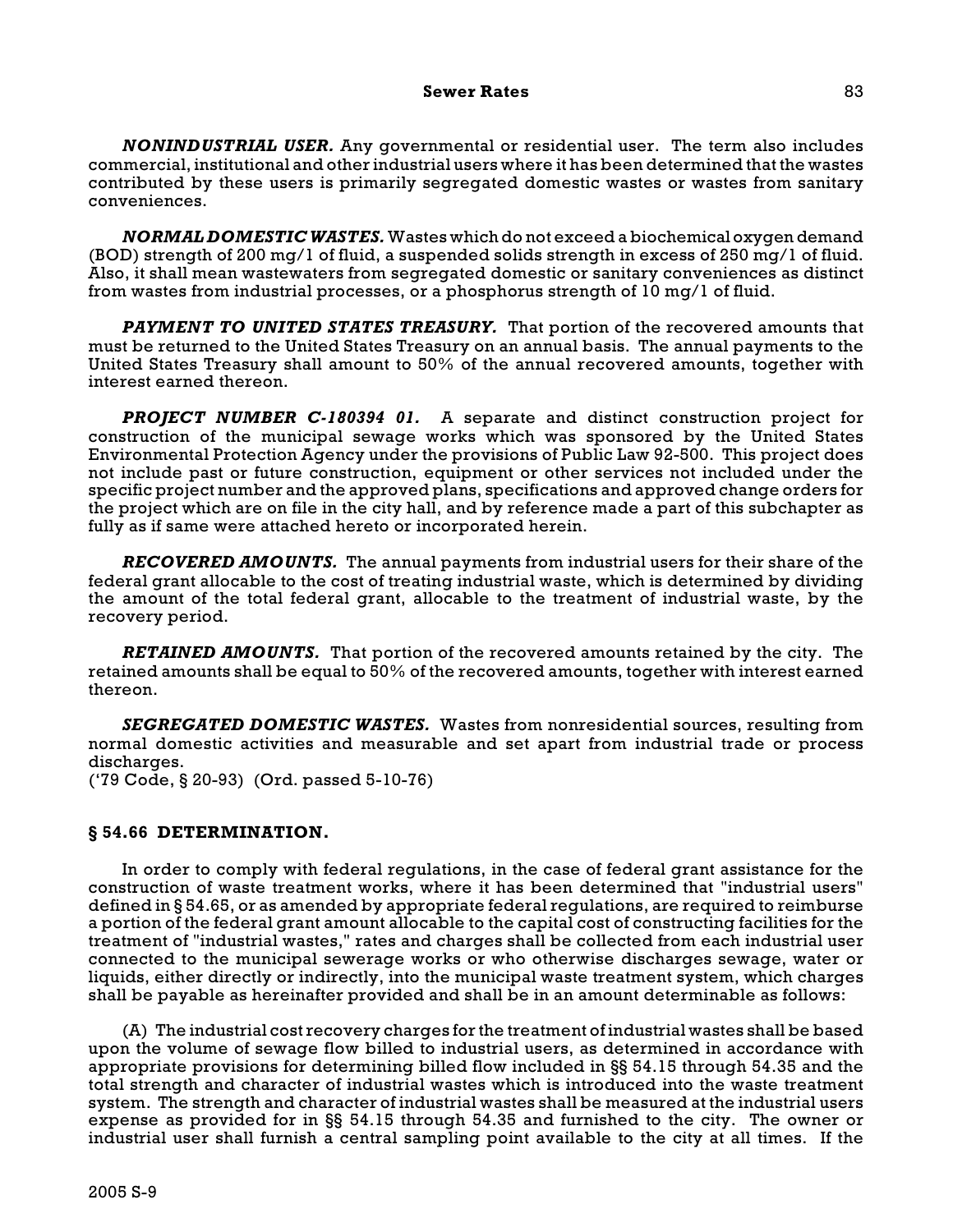measurement of the strength and character of industrial wastes are not provided to the city on a timely basis, the measurements of the strength and character of industrial wastes shall be determined by the city on the basis of a sample, authorized hereunder, to be taken by the city for the purpose of appropriate billing. The industrial cost recovery rates for the treatment of wastes shall be as follows:

(1) Monthly volume flow, which includes normal domestic wastes (BOD 200 mg/l, suspended solids 250 mg/l and phosphorus of 10 mg/l), per 1,000 gallons, \$.0631.

- (2) Monthly pounds of BOD in excess of 200 mg/l, per pound, \$.0097.
- (3) Monthly pounds of suspended solids in excess of 250 mg/l, per pound, \$.0087.
- (4) Monthly pounds of phosphorus in excess of 10 mg/l, per pound, \$.0431.

(B) However, if an "industrial user" can and does show to the satisfaction of the city that a portion of the total monthly billed sewage flow is from sanitary conveniences, then the flow and pollutant loadings to which the industrial cost recovery charge is applied, shall be determined on the basis of net flow and pollutant loadings excluding sanitary conveniences.

(C) The industrial cost recovery charges for treatment services on or after the effective date as stated in § 54.71, shall be prepared and billed quarterly. ('79 Code, § 20-94) (Ord. passed 5-10-76)

## **§ 54.67 USERS SUBJECT TO CHARGES.**

The city shall determine which users are subject to paying the industrial cost recovery charges, in the following manner.

(A) The city shall require appropriate employees of the sewage works to review billing records and prepare a list of all potential users, as identified in each of the divisions listed in § 54.65.

(B) The list of all potential industrial users shall be analyzed on the basis of data available at the sewage works billing office (i.e., type of business, volume charges, excessive loading charges, estimated number of employees and the like) for the purpose of developing preliminary lists of probable "industrial" and probable "nonindustrial" users.

(C) The city shall conduct an immediate survey of all probable "industrial" users in order to substantiate the validity of classifying a particular user as an "industrial" user. Each user initially classified as an industrial user, shall be notified as to their classification.

(D) After completing the survey of all probable "industrial" users, the city shall review the list of probable "nonindustrial" users to determine if the initial classification of any of these users should be reconsidered. Where appropriate, individual users will be contacted in order to determine the proper classification.

(E) After completing the survey of all probable "industrial" users, the city shall review the list of probable "nonindustrial" users to determine if the initial classification of any of these users should be reconsidered. Where appropriate, individual users will be contacted in order to determine the proper classification.

(F) Within a reasonable period of time following completion of the sewerage works construction project, the city shall have completed the initial classification of all industrial users. During the first calendar year of operation, subsequent to completion of the construction project,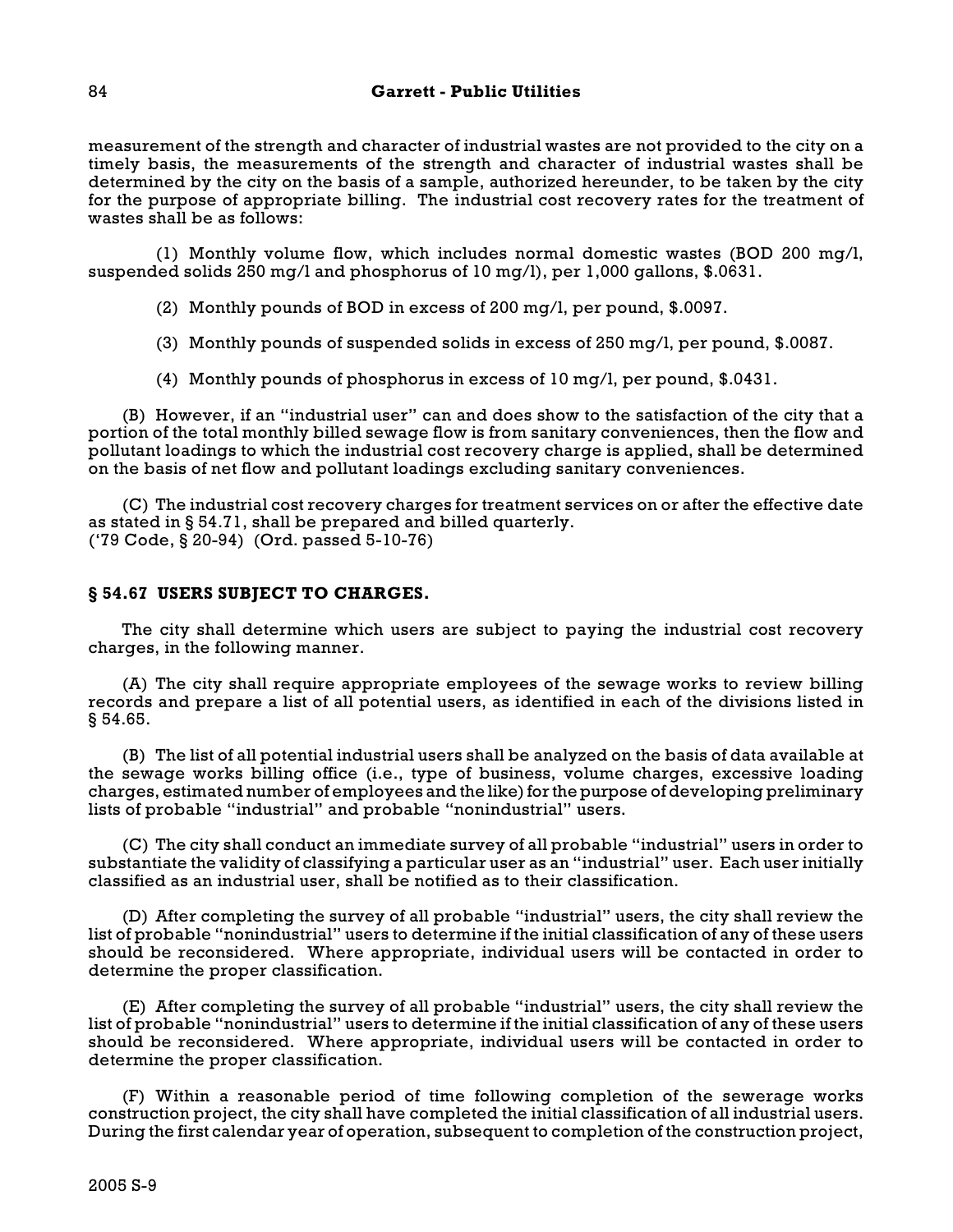and annually thereafter, the city will review, classify and reclassify all users as either industrial or nonindustrial users based upon measurements and data obtained by the city or furnished by individual users. Normally, each user will retain his or her classification until the next succeeding classification period. However, if there is a substantial change in the strength, volume or delivery flow rate characteristics introduced into the treatment works by an individual user, then the classification of that user may be reviewed and established during the year in the light of the conditions and attending circumstances of each case.

('79 Code, § 20-95) (Ord. passed 5-10-76)

## **§ 54.68 BASIS FOR CHARGES.**

The basis for the industrial cost recovery rates and charges included in § 54.66, are as follows:

(A) Total estimated federal grant amount to be awarded for the plant improvements and interceptor sewers under Project Number C-180394 01 amounts to approximately \$551,850.

(B) The consulting engineers estimate that an equitable distribution on a percentage basis of the total cost of construction and equipment included in the treatment plant project would be as follows:

- (1) Treatment of sanitary waste flow, 0%
- (2) Treatment of suspended solids, 45%
- (3) Treatment of BOD, 45%
- (4) Treatment of phosphorus, 10%

(C) The design flow capacity of 292 M.G.

(1) Flow. Annual design flow capacity of 292 M.G.

(2) Suspended solids. Design capacity 250 mg/l, times annual flow capacity 292 M.G., times weight will result in 608,309# average annual design capacity.

(3) BOD. Design capacity 200 mg/l, times annual flow capacity 292 M.G., times weight will result in 486,647# average annual design capacity.

(4) Phosphorus. Design capacity 10 mg/l times annual flow capacity 292 M.G., times weight will result in 24,332# average annual design capacity.

(D) Industrial cost recovery period will be 30 years.

(E) Average annual basis for the cost recovery charge will amount to \$18,395 (\$551,850 federal grant, divided by 30 years recovery period, \$10,485 allocated to plant and \$7,910 allocated to the collection system).

(F) Total annual basis for the cost recovery charge allocated to treatment functions, is as follows:

(1) Treatment of waste volume (\$10,485 x 0%), \$0.00.

- (2) Treatment of suspended solids (\$10,485 x 45%), \$4,718.
- (3) Treatment of BOD (\$10,485 x 45%), \$4,718.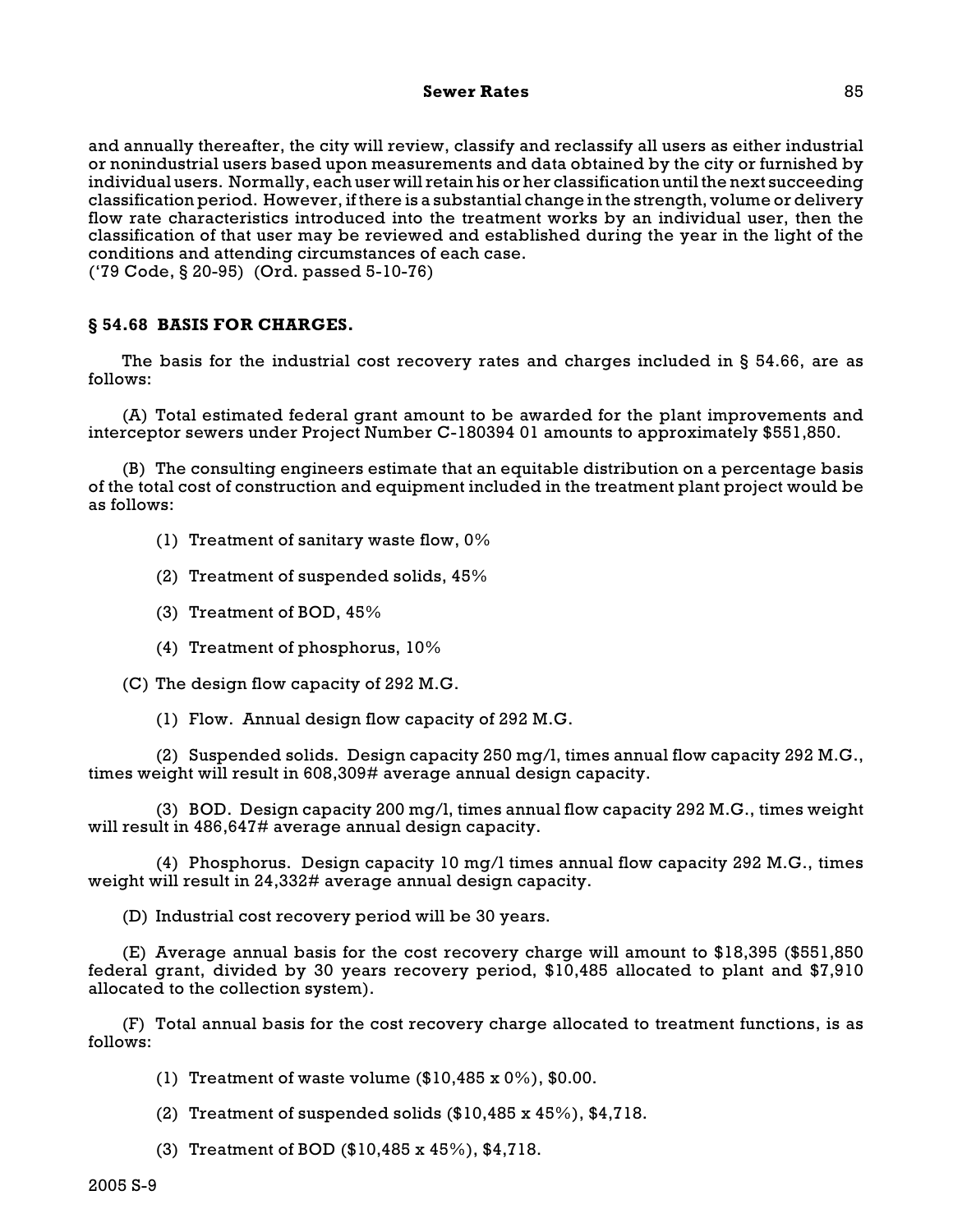(4) Treatment of phosphorus (\$10,485 x 10%), \$1,049.

(G) The industrial cost recovery rates for the treatment charges are computed on the basis of the annual functional costs of treatment, divided by average annual design capacity in the following manner:

(1) Treatment of sanitary waste volume. Annual functional cost of \$7,910 (plant \$0 plus collection system of \$7,910) divided by annual capacity 292 M.G., equals \$.0271 per 1,000 gallons.

(2) Treatment of suspended solids. Annual functional cost of \$4,718 divided by annual capacity of 608,309 pounds equals \$.0078 per pound.

(3) Treatment of biochemical oxygen demand. Annual functional cost of \$4,718 divided by annual capacity of 486,647 equals \$.0097 per pound.

(4) Treatment of phosphorus. Annual functional cost of \$1,049 divided by annual capacity of 24,332 pounds equals \$.0431 per pound.

(H) The rates computed in division (G) above, would result in total recovery of the federal grant amount if all users were subject to the industrial cost recovery requirements, and provided that the treatment plant was operated at capacity during the cost recovery period. Therefore, these rates will ensure that each industrial user will pay only that portion of the federal grant amount applicable to the costs of the treatment facilities actually utilized to treat industrial wastes, as determined by each industrial users flow and pollutant loadings. ('79 Code, § 20-96) (Ord. passed 5-10-76)

## **§ 54.69 ACCOUNTING OF FUNDS.**

The city shall account for all industrial cost recovery payments in the following manner:

(A) All revenues derived from the industrial cost recovery rates and charges shall be segregated and kept in a special fund, separate and apart from all other funds of the city. The special fund shall be designated the "sewage works industrial cost recovery fund" and payment of the amount into the fund shall be deemed a reasonable expense of operation of the sewage works for the purpose of computing net operating revenue.

(B) Within 45 days following the end of the first calendar year after completion of construction of the sewerage facilities and annually thereafter, the city shall return 50% of the amounts recovered through the industrial cost recovery charges, together with any interest earned thereon, to the United States Treasury. Pending use, the city shall invest the retained amounts for reconstruction and expansion in:

(1) Obligations of the United States government;

(2) Obligations guaranteed as to principal and interest by the united States Government or any agency thereof; or

(3) Shall deposit such amounts in accounts fully collateralized by obligations of the United States Government of by obligations fully guaranteed as to principal and interest by the United States Government or any agency thereof.

(C) Eighty percent of the funds retained by the city in the "sewerage works industrial cost recovery fund" or authorized investments and the interest earned thereon, shall be expended only for the purpose of eligible costs of expansion or reconstruction of the treatment works. The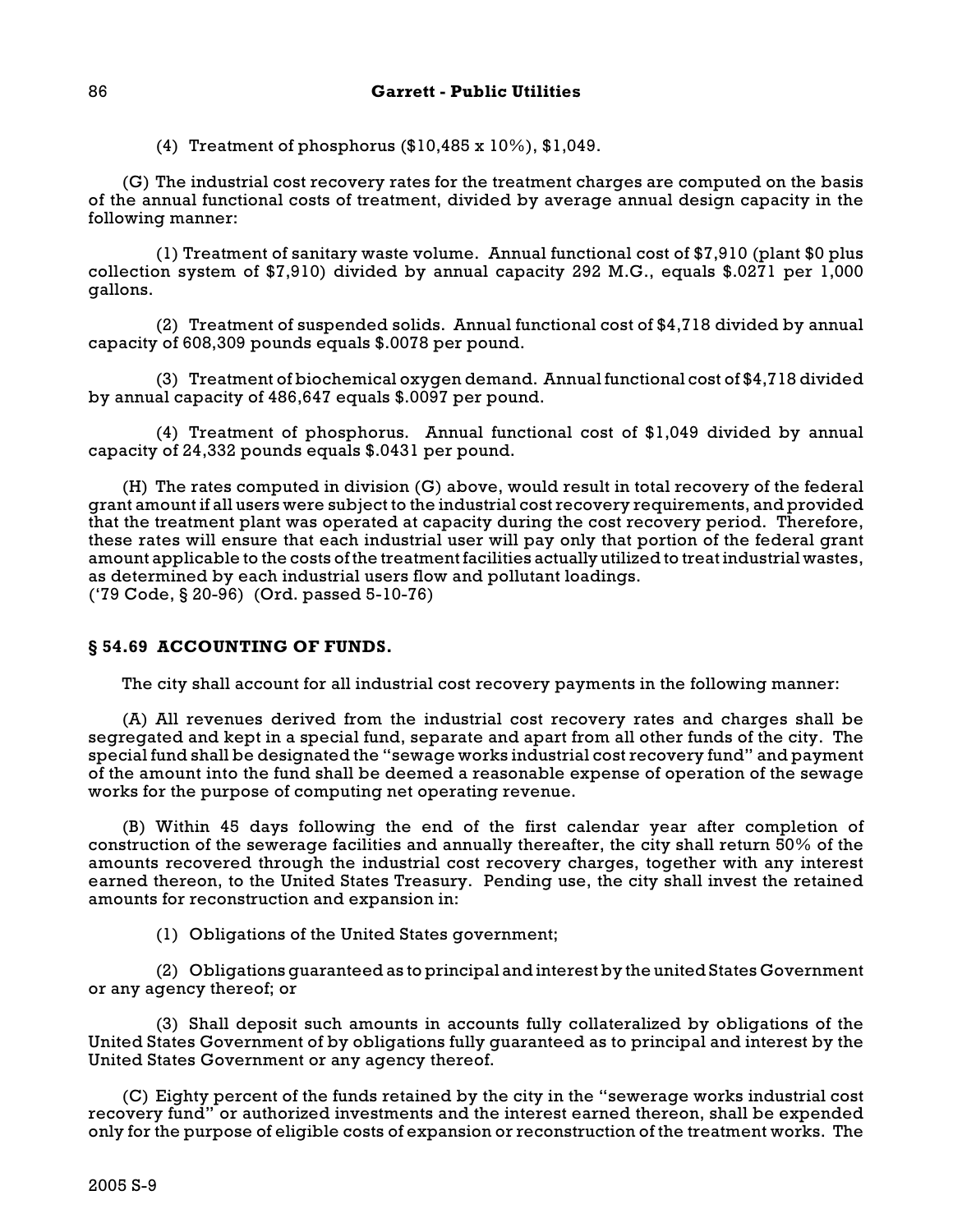city shall obtain the written approval of the regional administrator of the United States Environmental Protection Agency prior to commitment of the retained amounts for any expansion and reconstruction. The remaining 20% of the funds retained by the city may be utilized for any authorized use associated with the sewerage works. ('79 Code, § 20-97) (Ord. passed 5-10-76)

## **§ 54.70 REVIEW OF RECORDS TO DETERMINE FLOW CHARACTERISTICS.**

Upon request from EPA, the city shall encourage each industrial user to permit representatives of the United States Environmental Protection Agency to review appropriate industrial sewage records for the purpose of independently verifying the flow and characteristics of industrial wastes which are introduced into the treatment works. No waste introduced into the waste treatment system shall interfere with the operation or performance of the sewage treatment works. All users are subject to the requirements of pretreatment standards established by federal and state law.

('79 Code, § 20-98) (Ord. passed 5-10-76)

#### **§ 54.71 BILLING.**

(A) The industrial cost recovery rates and charges shall be prepared, billed and collected in the manner provided by law, this code and any other ordinances of the city.

(B) The industrial cost recovery charges for treatment services shall become effective for services rendered during the first calendar quarter following completion of construction and shall be prepared and billed quarterly.

('79 Code, § 20-99) (Ord. passed 5-10-76)

#### *SEWER-EXCAVATOR CONTRACTOR REGISTRATION*

#### **§ 54.85 DEFINITIONS.**

For the purpose of this subchapter, the following definitions shall apply unless the context clearly indicates or requires a different meaning.

*SEWER-EXCAVATOR CONTRACTOR.* Any person, firm or corporation engage in the business of installing, altering or repairing of private sewers or drain lines conducting wastewater, stormwater, liquid waste or human excrement outside the foundation walls of any building over private property to the property line for tap-in or connection with a public sewer.

*SEWER EXCAVATION.* The performance of the work, labor and services as described in the foregoing definition of "sewer-excavator contractor." ('79 Code, § 7-60) (Ord. passed 3-18-80)

#### **§ 54.86 REGISTRATION.**

It shall be unlawful for any sewer-excavator contractor to engage in sewer-excavation work without first having registered with the Clerk-Treasurer or his or her designee. ('79 Code, § 7-60.1) (Ord. passed 3-18-80)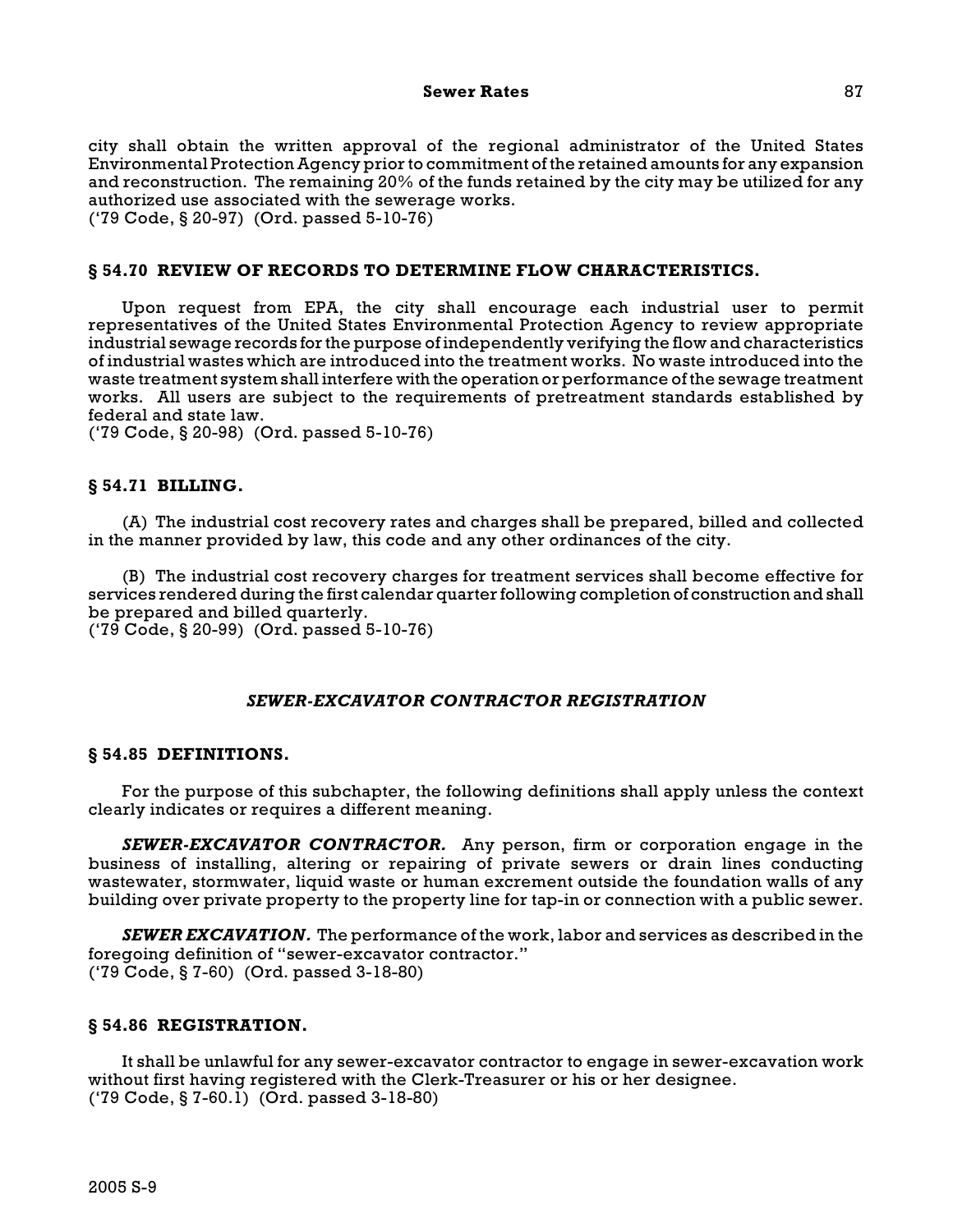# **§ 54.87 FORM.**

Registration shall be on the form prescribed by the Board of Public Works and Safety and each applicant shall complete the form provided giving true and correct information concerning business address, experience and such other information as may be required. ('79 Code, § 7-60.2) (Ord. passed 3-18-80)

# **§ 54.88 APPROVAL AND FEE.**

(A) The application shall be submitted to the Common Council for review and official action. If the Common Council approves the application, the Clerk-Treasurer shall be directed to issue to such applicant a registration certificate upon the payment by the applicant of a fee of \$25 as registration fee, which funds shall be deposited in the city general fund. Such certificate shall expire on the next succeeding December 31.

(B) If the Common Council rejects the application, the applicant shall be permitted to file a request in writing within 30 days for a hearing to review the application and present such evidence as the applicant may deem pertinent, and thereafter the Common Council upon receiving such request shall grant the applicant the right of a review hearing in open meeting. ('79 Code, § 7-60.3) (Ord. passed 3-18-80)

## **§ 54.89 CERTIFICATES NONTRANSFERABLE.**

Registrants must have the certificates so issued on the premises of every work project performed in connection with such sewer-excavation work and the certificates shall be nontransferable to other persons, firms or corporations. ('79 Code, § 7-60.4) (Ord. passed 3-18-80)

# **§ 54.90 CERTIFICATED REGISTRANT PRESENT ON EVERY PROJECT.**

Each and every time that a certificated registrant contracts to perform a sewer excavation work service, the registrant must report the project to the Clerk-Treasurer or his or her designee and obtain a digging tap-in permit. If employees are retained to assist the certificated registrant, the certified person must be present on the job project to supervise the work at all times and all work must be performed with the materials prescribed by the Common Council or its agent and designees, and in the manner they shall direct. All sewer tap-in and excavation work, laying of pipe or conduit, shall be subject to the inspection by the agent or designee of the Common Council and no such excavation shall be filled in until a written approval of the work is given by the Superintendent of the Sewer Department. All work shall be performed in conformance with the "Federal Sewage Work Grant Project C-180772, Project Engineers Sewer Tap Line Recommendations," a copy of which shall be provided to all certificated registrants. Any work with improper material, or performed in an unworkmanlike manner in the judgment of the Superintendent of the Sewer Department , shall be subject to an order that it be redone or a cease and desist order shall be issued from the Sewer Department Superintendent which, if ignored by the registrant, shall subject the registrant to litigation in a court of proper jurisdiction in actions for injunctions by the city as the plaintiff-petitioner; and should such court in such proceeding find that such cease and desist order was wilfully and knowingly ignored, the court may, in addition to the imposition of an injunctive order, levy a fine as prescribed in  $\S 54.99(C)$ . ('79 Code, § 7-60.5) (Ord. passed 3-18-80) Penalty, see § 54.99(C)